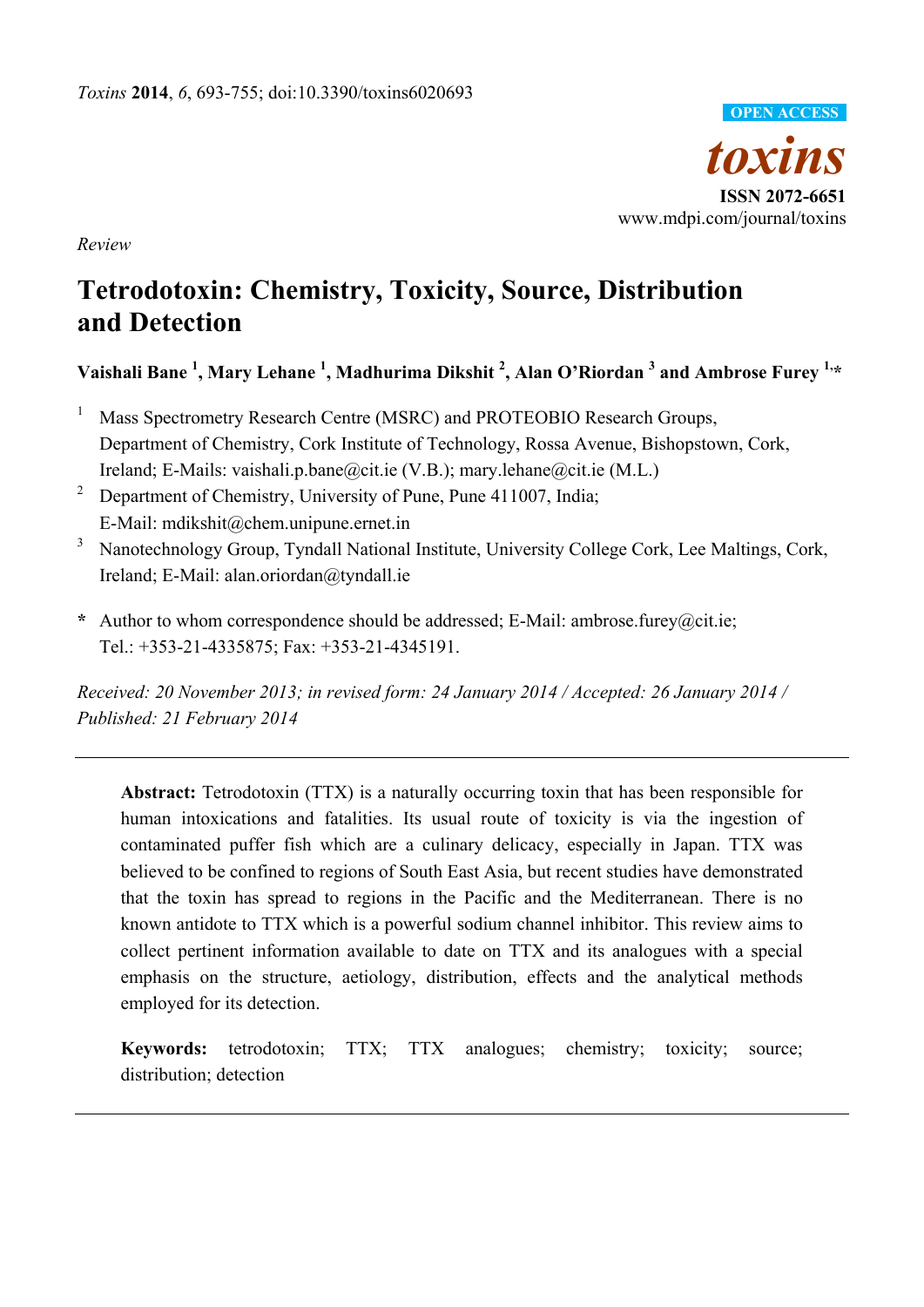# **1. Introduction**

In Japan *fugu* or puffer fish, is a long established delicacy, in spite of its known potential for toxicity. Tetrodotoxin (TTX) is the naturally occurring toxin that is mainly responsible for the risk to consumers [1–13]. In fact, over 20 species of puffer fish have been found to harbour the toxin [14]. TTX is both water soluble and heat stable so cooking does not negate its toxicity; rather it increases toxic effect [15]. Consequently, great care must be taken by specially trained chefs to ensure that the hazardous parts of the fish (specifically the liver, ovaries and skin) are excised before serving; nevertheless human intoxications and some fatalities have been linked to the consumption of puffer fish [1,2,3,6,9,11,16–19].

The toxin was first discovered in 1909 by Dr. Yoshizumi Tahara from the ovaries of globefish [20], but puffer fish have been known to be toxic to humans for a long time. TTX is a very potent neurotoxin that is found in a variety of marine [3,5,10,21–29] and also in some terrestrial [30–37] species. Its toxicity is often emphasised by referring to the fact that it is over a thousand times more toxic to humans than cyanide; TTX has no known antidote [38,39].

Besides puffer fish, other species known to harbour TTX include: gastropods [4,5,7,8,10,12,13,25,28,40–48], newts [31,32,35–37,49–60], crabs [61–69], frogs [30,33,34,70–72], sea slugs [73,74], star fishes [75], blue-ringed octopuses [76–78], ribbon worms [22,79] and bacteria [74,80–88]. The distribution of TTX and its analogues are known to be organism and/or tissue specific [46].

There is some conjecture as to the origin of TTX in puffer fish. It has been shown that cultured non-toxic puffer fish when fed on a diet containing TTX become toxic [89] and toxic puffer fish when fed on a TTX-free diet become non-toxic [90]. It has also been demonstrated that the source of TTX in puffer fish is an endo-symbiotic bacteria that naturally inhabits the gut of the animal [81,82,87,88,91,92]. This may be explained by the hypothesis that puffer fish could initially acquire the TTX producing bacteria via the food web and that these bacteria then persist in the fish [93]. Indeed several ubiquitous varieties of bacteria produce TTX including some in the *Pseudomonas* and *Vibrio* genera [21,80–88,91,92,94,95]. Origin of TTX in terrestrial animal's, for example newt and frog is endogenous because it has role in defense from predators in these animals (Refer to paragraph 4.3).

The mechanism of TTX toxicity has been investigated in animal models [15,96,97]: It is a sodium channel blocker. The toxin binds to the sodium channels of the excitable tissues of the victim (muscles and nerves); the inhibition of sodium ions through the channels effectively immobilises these tissues [98]. In humans the onset and severity of the symptoms of TTX poisoning after ingestion is dose dependent [19]. Initial symptoms include tingling (paresthesias) of the tongue and lips, followed by or concurrent with headache and vomiting, which may progress to muscle weakness and ataxia. In severe cases death may occur due to respiratory and/or heart failure [6]. The only treatment for TTX intoxication is observation and appropriate supportive care [38].

TTX was regarded until the recent past as a problem confined to Japan and Asian countries; now the problem is emerging as a threat to regions that were here to fore considered safe, refer to Table 1. It is thought that the "spread" of the toxin is due to increasing water temperatures world-wide [99]. In this review we will examine reports regarding the geographic distribution of TTX (Table 1).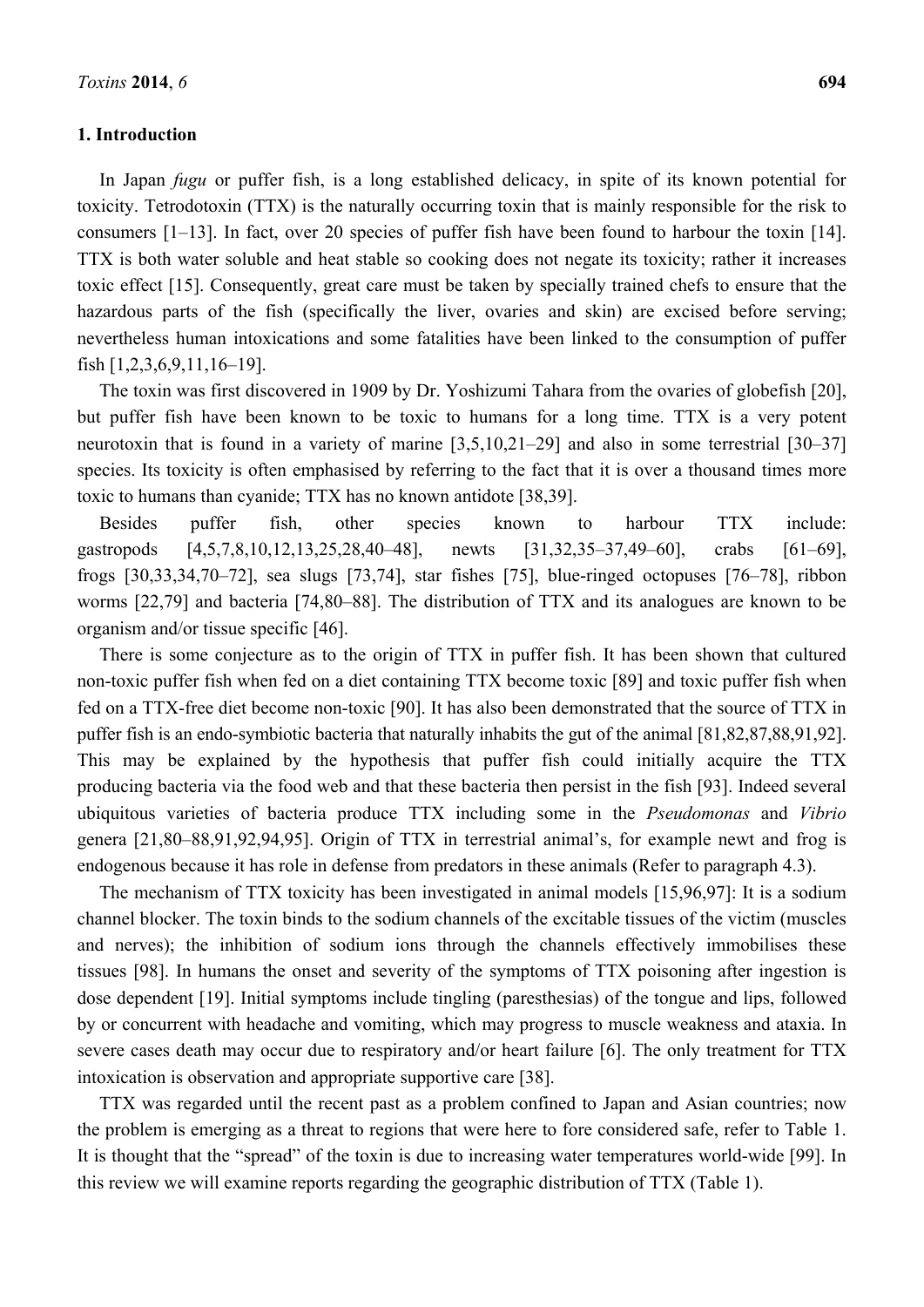| Country                                      | <b>Causative Organism</b>                                                                                                                   | <b>Analogues of</b><br><b>TTX</b> found | No. of cases                                                                                | <b>Year of poisoning</b><br>incident                                                            | Reference |
|----------------------------------------------|---------------------------------------------------------------------------------------------------------------------------------------------|-----------------------------------------|---------------------------------------------------------------------------------------------|-------------------------------------------------------------------------------------------------|-----------|
| Australia                                    | Toadfish                                                                                                                                    | <b>TTX</b>                              | $\overline{7}$                                                                              | 2004                                                                                            | $[100]$   |
| Australia                                    | Puffer fish                                                                                                                                 | <b>TTX</b>                              | 11                                                                                          | 1 January 2001 to<br>13 April 2002                                                              | $[101]$   |
| Bangladesh                                   | Puffer fish, Dora potka i.e., Takifugu<br>oblongus in Natore District and<br>Badami potka i.e., Arothron stellatus<br>in Narsingdi District | <b>TTX</b>                              | 141 (Three outbreaks)<br>48 (Narsingdi District)<br>$+10$ (Dhaka) +<br>83 (Natore District) | 9 April 2008<br>(Narsingdi District)<br>3 June 2008 (Dhaka)<br>8 June 2008<br>(Natore District) | $[19]$    |
| Bangladesh                                   | Puffer fish                                                                                                                                 | <b>TTX</b>                              | 53                                                                                          | May 2001-May 2006                                                                               | $[102]$   |
| Bangladesh (Khulna district)                 | Puffer fish                                                                                                                                 | <b>TTX</b>                              | 37 (8 died)                                                                                 | April 2002                                                                                      | $[9]$     |
| Bangladesh (Degholia in the Khulna district) | Puffer fish, Takifugu oblongus                                                                                                              | <b>TTX</b>                              | 36 (7 died)                                                                                 | May 2002                                                                                        | $[11]$    |
| Bangladesh                                   | Puffer fish, Takifugu oblongus                                                                                                              | <b>TTX</b>                              | 8 (5 died)                                                                                  | 1998                                                                                            | $[3]$     |
|                                              |                                                                                                                                             | TTX,                                    |                                                                                             |                                                                                                 |           |
|                                              |                                                                                                                                             | trideoxyTTX,                            |                                                                                             |                                                                                                 |           |
| China (Lianyungang)                          | 4-epiTTX,<br>Gastropod, Nassarius spp.                                                                                                      |                                         |                                                                                             | May-August 2007                                                                                 | $[28]$    |
|                                              |                                                                                                                                             | anhydroTTX and                          |                                                                                             |                                                                                                 |           |
|                                              |                                                                                                                                             | oxoTTX                                  |                                                                                             |                                                                                                 |           |
| China (South Zheijiang, Mainland)            | Gastropod, Zeuxis samiplicutus                                                                                                              | <b>TTX</b>                              | 30                                                                                          | June 2001                                                                                       | $[5]$     |
| India (Orissa state, Burla)                  | Puffer fish                                                                                                                                 | <b>TTX</b>                              | 8                                                                                           | October 2007                                                                                    | $[17]$    |
| Japan                                        |                                                                                                                                             | <b>TTX</b>                              | Numerous                                                                                    | 1965-2010                                                                                       | [46]      |
| Japan                                        | Puffer fish "kinfugu", T. poecilonotus                                                                                                      | <b>TTX</b>                              |                                                                                             | October 2008                                                                                    | $[103]$   |
| Japan                                        | Thread-sail filefish "Kawahagi"                                                                                                             | <b>TTX</b>                              |                                                                                             | October 2008                                                                                    | $[103]$   |
| Japan                                        | Marine snail, Nassarius glans                                                                                                               | <b>TTX</b>                              |                                                                                             | <b>July 2007</b>                                                                                | $[103]$   |
| Japan                                        | Marine snail, C. saulie                                                                                                                     | <b>TTX</b>                              | $\overline{2}$                                                                              | December 1987                                                                                   | $[46]$    |
| Japan                                        | Marine snail, C. saulie                                                                                                                     | <b>TTX</b>                              |                                                                                             | December 1979                                                                                   | $[40]$    |
| Japan                                        | Marine snail (Ivory shell),<br>Babylonia japonica                                                                                           | <b>TTX</b>                              | 5                                                                                           | June 1957                                                                                       | $[16]$    |
| Korea                                        | Unknown fish                                                                                                                                | <b>TTX</b>                              | $\overline{3}$                                                                              | October 2010                                                                                    | $[104]$   |

# **Table 1.** Worldwide occurrence of tetrodotoxin (TTX) poisoning.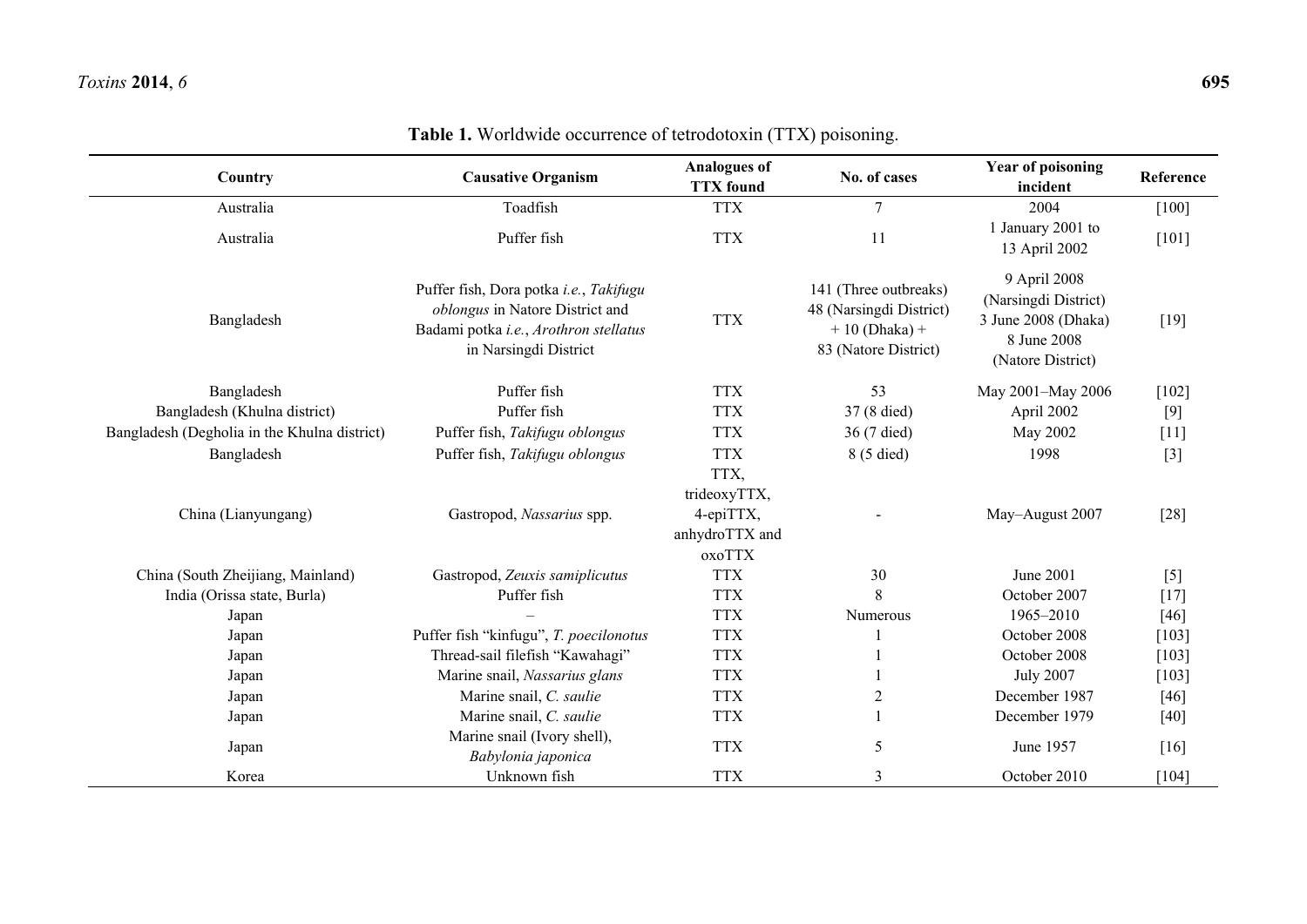**Table 1.** *Cont.* 

| Country                                                    | <b>Causative Organism</b>                                        | <b>Analogues of</b><br><b>TTX</b> found | No. of cases                                                          | <b>Year of poisoning</b><br>incident                                                      | Reference |
|------------------------------------------------------------|------------------------------------------------------------------|-----------------------------------------|-----------------------------------------------------------------------|-------------------------------------------------------------------------------------------|-----------|
| Mediterranean region (Egypt and Israel)                    | Puffer fish, L. sceleratus                                       | <b>TTX</b>                              | 13<br>$(9)$ Hafia bay, $(2)$<br>Caesarea coast, (2)<br>Ashkelon coast | November 2005, February<br>2007, March 2007,<br>November 2007, March<br>2008 and May 2008 | $[105]$   |
| New Zealand                                                | Grey side-gilled sea slug,<br>Pleurobranchaea maculata           | <b>TTX</b>                              | 15 dogs                                                               | July to November 2009                                                                     | $[46]$    |
| Spain (Malaga; caught from Portuguese<br>waters)           | Trumpet shell, Choronia lampus                                   | <b>TTX</b>                              |                                                                       | October 2007                                                                              | $[45]$    |
| Taiwan (Kaohsiung)                                         | Gastropod, Niotha clathrata                                      | <b>TTX</b>                              | 3                                                                     | November 2006                                                                             | $[13]$    |
| Taiwan                                                     | Gastropod                                                        | TTX and PSP                             |                                                                       | October 2005                                                                              | $[12]$    |
| Taiwan (Southern China Sea)                                | Marine snail,<br>Nassarius (Alectricon) glans                    | <b>TTX</b>                              | 5                                                                     | April 2004                                                                                | $[46]$    |
| Taiwan (Tungsa Island)                                     | Gastropod, Nassarius glans                                       | <b>TTX</b>                              | 6                                                                     | April 2004                                                                                | $[10]$    |
| Taiwan (Western)                                           | Gastropod, Polinices didyma and<br>Natica lineata                | <b>TTX</b>                              |                                                                       | 2003                                                                                      | [8]       |
| Taiwan (Tungkang, Southern Taiwan)                         | Gastropods, Oliva miniacea,<br>Oliva mustelina and Oliva nirasei | <b>TTX</b>                              |                                                                       | February 2002                                                                             | $[7]$     |
| Taiwan                                                     | Unknown fish                                                     | <b>TTX</b>                              | $6(1$ died)                                                           | April 2001                                                                                | [106]     |
| Taiwan                                                     | Puffer fish, Lagocephalus lunaris                                | <b>TTX</b>                              | $6(1$ died)                                                           | April 2001                                                                                | [6]       |
| Taiwan (Northern)                                          | Gastropods (snails), Zeuxis sufflatus<br>and Niotha clathrata    | <b>TTX</b>                              | $\overline{4}$                                                        | April 2001                                                                                | $[4]$     |
| Taiwan (Chunghua Prefecture, Western<br>Taiwan)            | Puffer fish, Takifugu niphobles                                  | <b>TTX</b>                              | 5                                                                     | Jan 2000                                                                                  | $[107]$   |
| Thailand (Chon Buri, Eastern Thailand)                     | Eggs of horseshoe crab,<br>Carcinoscorpius rotundicauda          | <b>TTX</b>                              | 71                                                                    | 1995                                                                                      | [63]      |
| US (New Hampshire, New York, Pennsylvania<br>and Virginia) | Newt, N. viridescens                                             | TTX, 6-epiTTX<br>and 11-oxoTTX          | Collected samples for<br>analysis                                     | 2001-2009                                                                                 | $[37]$    |
| US (Chicago)                                               | Puffer fish                                                      | <b>TTX</b>                              | $\overline{2}$                                                        | May 2007                                                                                  | [108]     |
| US (California)                                            | Puffer fish transported from Japan                               | <b>TTX</b>                              | 3                                                                     | April 1996                                                                                | [109]     |
| US (Hawaii)                                                | Puffer fish, Diodon hystrix                                      | <b>TTX</b>                              |                                                                       | 1986                                                                                      | $[110]$   |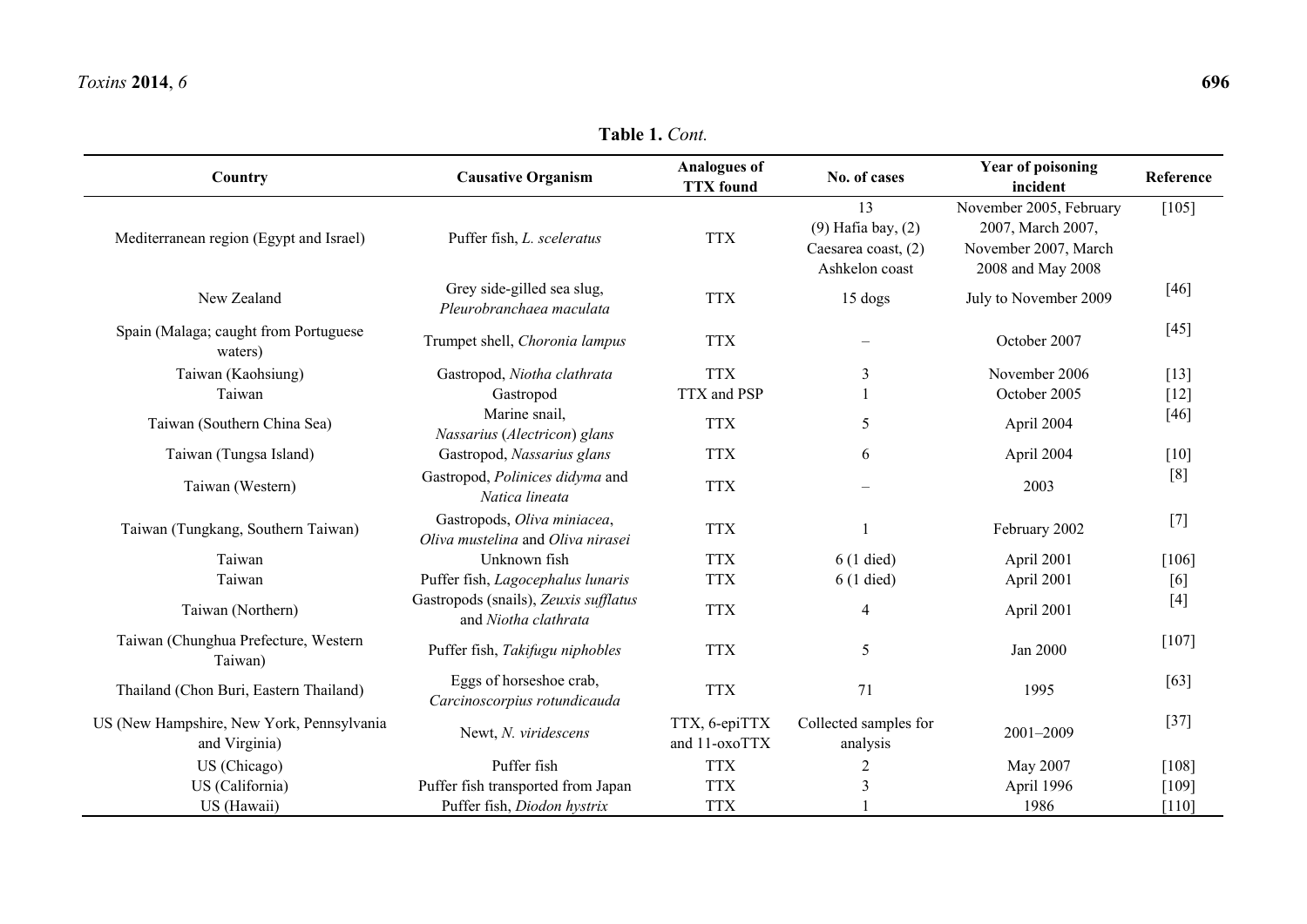Structurally TTX consists of a guanidinium moiety connected to a highly oxygenated carbon skeleton that possesses a 2,4-dioxaadamantane portion containing five hydroxyl groups [111]. TTX co-exists with its naturally occurring analogues. There have been 30 structural analogues of TTX reported to date (Figure 1) and the degree of toxicity varies with structure [112]. One of the major problems for studying these analogues is the lack of commercially available standards. A number of researcher groups have synthesized some of the analogues of TTX on a laboratory scale [113–120] but availability is severely limited.

Several analytical methods have been used for the detection and quantitation of TTX and its analogues. Mouse bioassay is commonly used for TTX analysis detecting TTX [27,121–123] and some of its toxic analogues (5,6,11-trideoxyTTX [124], 11-deoxyTTX [31] and 6,11-dideoxyTTX [125]). Liquid chromatography hyphenated with mass spectrometry (LC-MS/MS) detection is the preferred method for analysis of TTX, due to its unrivalled selectivity [13,25,106,126–128]. Toxicity limits for TTX in mice had been established [31,125,129,130], but there is still a need to establish accurate regulatory limits for TTX in humans [46,131]. However, the shortage of standards for the TTX analogues is the main hindrance for such studies to be undertaken.



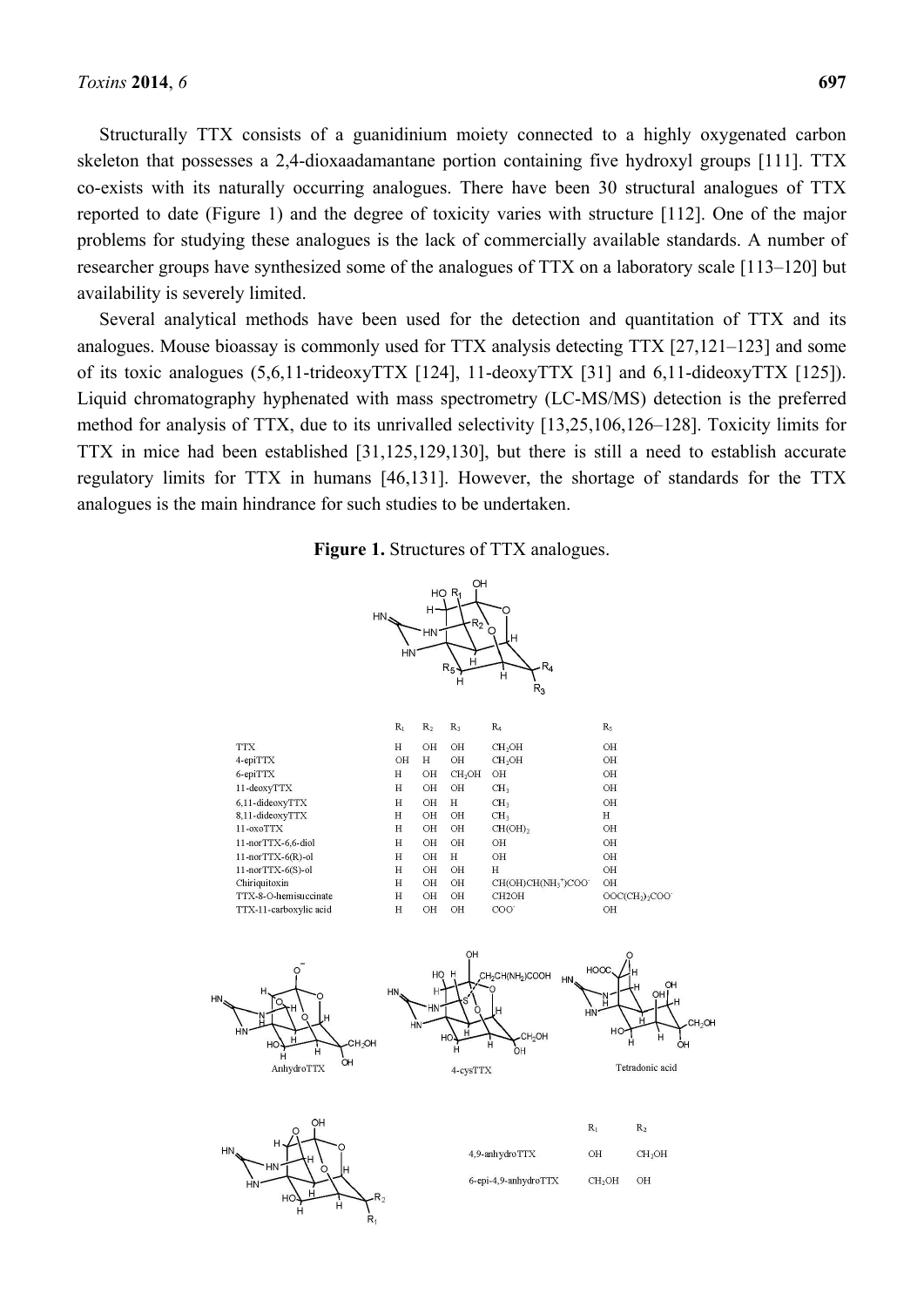

# **Figure 1.** *Cont.*

It is important to analyse TTX analogues for toxicity because extensive toxicity studies have not been conducted on all the analogues. It is known that the deoxy analogues of TTX are less toxic than TTX, but the hydroxyl analogues are more toxic than TTX, this is likely to have implications in risk analysis studies concerning the effect of the toxin family on human health, please refer to Section 9 for a more in-depth discussion.

# **2. Structures and Standards for TTX and Its Analogues**

 $HC$ 

 $He$ 

The name TTX was coined by Dr. Yoshizumi Tahara in 1909. He isolated TTX from the ovaries of globefish [132]. TTX is a heterocyclic, organic perhydroquinozolineamine molecule (aminoperhydroquinazolone). Its structure was elucidated by R. B. Woodward in 1964 [133]. Authentic standards for TTX are available from various commercial sources (Table 2); Wako Chemicals (Purity >90%) [134], Latoxan (Valence, France) [43], Sigma Aldrich (St. Louis, MO, USA), 99% HPLC [104,135], Sankyo Co., Ltd, Tokyo, Japan [136], Calbiochem, EMD Millipore, USA, [51], Ascent Scientific [137] and Axxora, Grunberg, Germany [138].

 $R_{3}$ 

 $\overline{H}$ 

 $\overline{O}$ H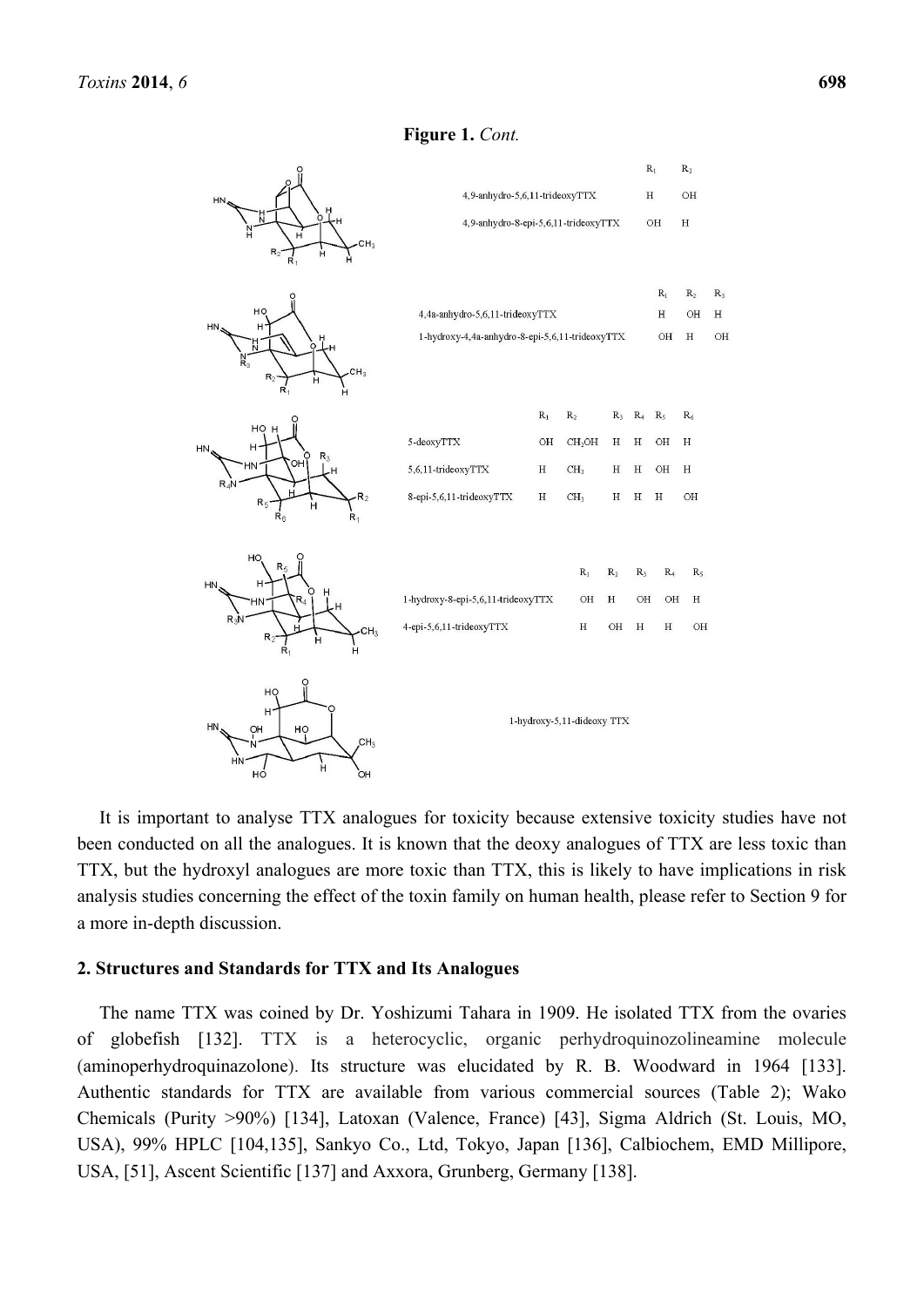All of these suppliers obtain TTX from TTX containing organisms (most commonly puffer fish ovary). These standards sometimes contain other analogues of TTX depending upon the source organism. O'Leary *et al*., 2004 stated that they had found two peaks in LC-MS analysis of standards for TTX supplied by Sigma-Aldrich, Australia as well as with Latoxan standards [120]. They assumed that the minor peak is anhydro-TTX. Therefore most standards are certified only for TTX (except for Wako Chemicals who supply standards for TTX, 4-epiTTX and anhydroTTX [139]). Though other analogues are present in the vast majority of standards they cannot be accurately quantified against a certified material standard, as there is a lack of analogue standards.

There are 26 naturally occurring analogues of TTX (Table 3). As the authentic standards for these analogues are not commercially available, they have to be extracted and isolated from available sources (with further chemical modification in some cases); TTX was isolated from the ribbon worm, *Cephalothrix simula* (formerly *Cephalothrix* sp.) along with 4-epiTTX and 4,9-anhydroTTX [22,40,141]; TTX from the ovaries and the livers of puffer fish, *Fugu Pardalis* [24]; 11-deoxy TTX from the newt, *Cynops ensicauda* [31]; TTX, 4-epiTTX and 4,9-anhydroTTX from the eggs of the puffer fishes, *Fugu poecilonotus* and *Fugu pardalis* [142]; 5,6,11-TrideoxyTTX from the eggs of *F. poecilonotus* [124]; 6-epiTTX and 11-deoxyTTX from the newt, *Cynops ensicauda* [31]; Chiriquitoxin from the frog, *Atelopus chiriquiensis* [143]; TTX, 4-epi TTX and anhydro TTX from the liver of puffer fish, *Takifugu oblongus* [8]; TTX, 4-epi TTX, 4,9-anhydro TTX and 5,6,11-trideoxy TTX from the puffer fishes, *Fugu poecilonotus* [124] and *Fugu Pardalis* [124]; TTX (94.3% purity) from the liver of puffer, *Takifugu oblongus* by the method of Hwang *et al*., 1988 [106,144]; 6-epi TTX and 11-deoxy TTX from the newt, *Cynops ensicauda* [31] and TTX, 6-epi TTX, 4-epi TTX and 4,9-anhydro TTX from the puffer fish, *Spheroids Spengler* by the method of Goto *et al*., 1965 [145]. 11-norTTX-6(S)-ol, 11-norTTX-6(R)-ol and 11-norTTX-6,6-diol have been synthesized [146–149].

Yotsu-Yamashita *et al*., 1999 synthesized eight derivatives of TTX by chemical modifications of TTX extracted from the puffer fishes, *Fugu poecilonotus* and *Fugu pardalis*: 11-oxoTTX, TTX-11-carboxylic acid, 11-norTTX-6,6-diol, 11-norTTX-6(S)-ol, 11-norTTX-6(R)-ol, tetrodonic acid, 4,9-anhydro-8-O-hemisaccinate and TTX-8-O-hemisaccinate. Though these were just one or two step chemical reactions, the percentage yields of each derivative were 5%, 7%, 73%, 14%, 4%, 75%, 40% and 34% respectively [112].

Four new analogues, 8-epi-5,6,11-trideoxyTTX, 4,9-anhydro-8-epi-5,6,11-trideoxyTTX, 1-hydroxy-8-epi-5,6,11-trideoxyTTX and 1-hydroxy-4,4a-anhydro-8-epi-5,6,11-trideoxyTTX were recently isolated from newt, *Cynops ensicauda popei by* Kudo *et al*., 2012 [59].

Apart from the commercially available standards given, very few of the isolated TTX analogues or derivatives listed, are available in sufficient quantities to allow for the development and implementation of widespread screening by quantitative analytical methods.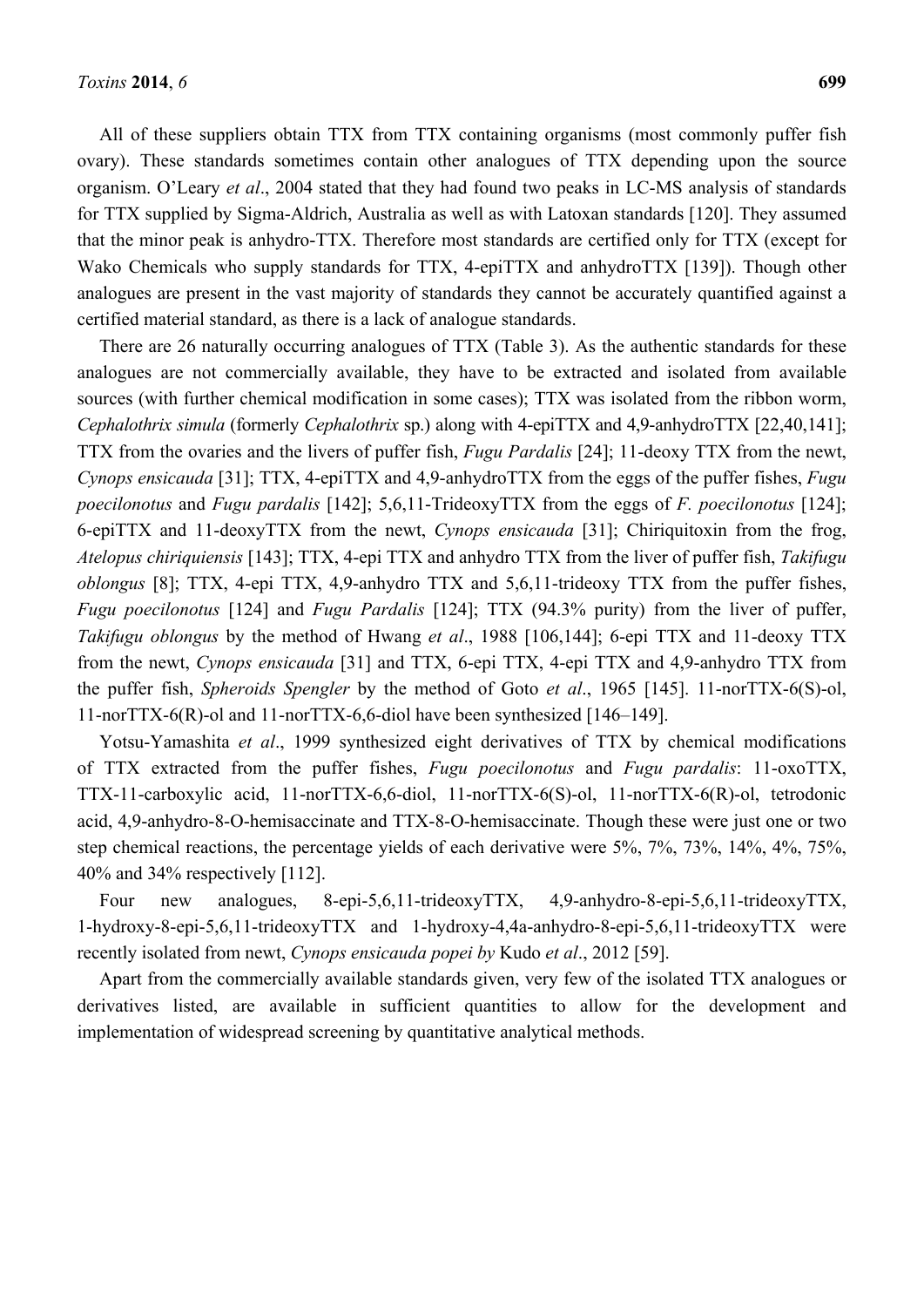# **Table 2.** Commercial sources for TTX.

| No. | Name of TTX analogue                                          | <b>Source for extraction</b> | Purity $(\% )$     | CAS No.    | <b>Contact details</b> |
|-----|---------------------------------------------------------------|------------------------------|--------------------|------------|------------------------|
|     | Tetrodotoxin (citrate free)                                   | <i>Fugu</i> fish organs      | 96 (HPLC, IR, NMR) | 4368-28-9  | $[150]$                |
|     | Tetrodotoxin (citrate free)                                   | <i>Fugu</i> spp.             | 100                | 4368-28-9  | $[151]$                |
|     | Tetrodotoxin (citrate free)                                   | NM                           | NM                 | 4368-28-9  | $[152]$                |
|     | Tetrodotoxin (citrate free)                                   | NM                           | <b>NM</b>          | 4368-28-9  | [153]                  |
|     | Tetrodotoxin (MW 328.28)                                      | <i>Fugu</i> spp.             | <b>NM</b>          | 4368-28-9  | $[154]$                |
| 6   | Tetrodotoxin (MW 319.27) $C_{11}H_{17}N_3O_8$                 | <b>NM</b>                    | $\geq$ 98 (HPLC)   | 4368-28-9  | $[155]$                |
|     | Tetrodotoxin (citrate free), $C_{11}H_{17}N_3O_8$ , MW 319.3  | NM                           | NM                 | 4368-28-9  | $[156]$                |
| 8   | Tetrodotoxin (citrate free), $C_{11}H_{17}N_3O_8$ , MW 319.28 | Tetraodon pardalis           | >98                | 4368-28-9  | $[157]$                |
| 9   | Tetrodotoxin (citrate free), $C_{11}H_{17}N_3O_8$ MW 319.3    | <i>Fugu</i> spp.             | $\geq$ 95 by TLC   | 4368-28-9  | $[158]$                |
| 10  | Tetrodotoxin (citrate free), $C_{11}H_{17}N_3O_8$ MW 319.2    | NM                           | >98                | 4368-28-9  | $[159]$                |
| 11  | Tetrodotoxin citrate, $C_{11}H_{17}N_3O_8$ MW 319.27          | Fugu                         | >98                | 18660-81-6 | $[160]$                |
| 12  | Tetrodotoxin citrate, $C_{11}H_{17}N_3O_8$ MW 319.27          | NM                           | >98                | 4368-28-9  | [161]                  |
| 13  | Tetrodotoxin (citrate free), $C_{11}H_{17}N_3O_8$ , MW 319.27 | NM                           | <b>NM</b>          | 4368-28-9  | $[162]$                |
| 14  | Tetrodotoxin (citrate free), $C_{11}H_{17}N_3O_8$ , MW 319.3  | NM                           | NM                 | 4368-28-9  | $[163]$                |

Note: NM, Not mentioned.

# **Table 3.** Sources of TTX analogues.

| No. | Analogue               | <b>Exact Molar Mass</b> | Molecular Formula       | <b>MRM</b> | <b>Source Organism</b>                                                      |
|-----|------------------------|-------------------------|-------------------------|------------|-----------------------------------------------------------------------------|
|     | 4-S-Cys TTX            | 422.110753              | $C_{14}H_{22}N_4O_9S$   | NR         | Puffer fish: Fugu Pardalis [24,164]                                         |
|     | TTX-8-O-hemisuccinate  | 418.109787              | $C_{15}H_{20}N_3O_{11}$ | NR         | Synthetic analogue [112]                                                    |
|     | Chiriquitoxin          | 392.117945              | $C_{13}H_{20}N_4O_{10}$ | NR         | Toad: Atelopus chiriquiensis [30,70,143]                                    |
|     |                        |                         |                         | 336/318    | Puffer fish: Arothron nigropunctatus [165]<br>(i)                           |
|     |                        |                         |                         | 336/300    | Gastropod: <i>Nassarius</i> spp. [28]<br>(ii)                               |
|     | 11-oxoTTX              | 335.096482              | $C_{11}H_{17}N_3O_9$    | 336/282    | (iii) Xanthid crab: <i>Atergatis floridus</i> [62]                          |
|     |                        |                         |                         | 336/178    | (iv) Newt: Taricha spp. [36] and Notophthalmus viridescens [36,37,53]       |
|     |                        |                         |                         | 336/162    | Frog: <i>Brachycephalus ephippium</i> [34] and <i>B. pernix</i> [72]<br>(v) |
|     | TTX-11-carboxylic acid | 332.073007              | $C_{11}H_{14}N_3O_9$    | <b>NR</b>  | Synthetic analogue [112]                                                    |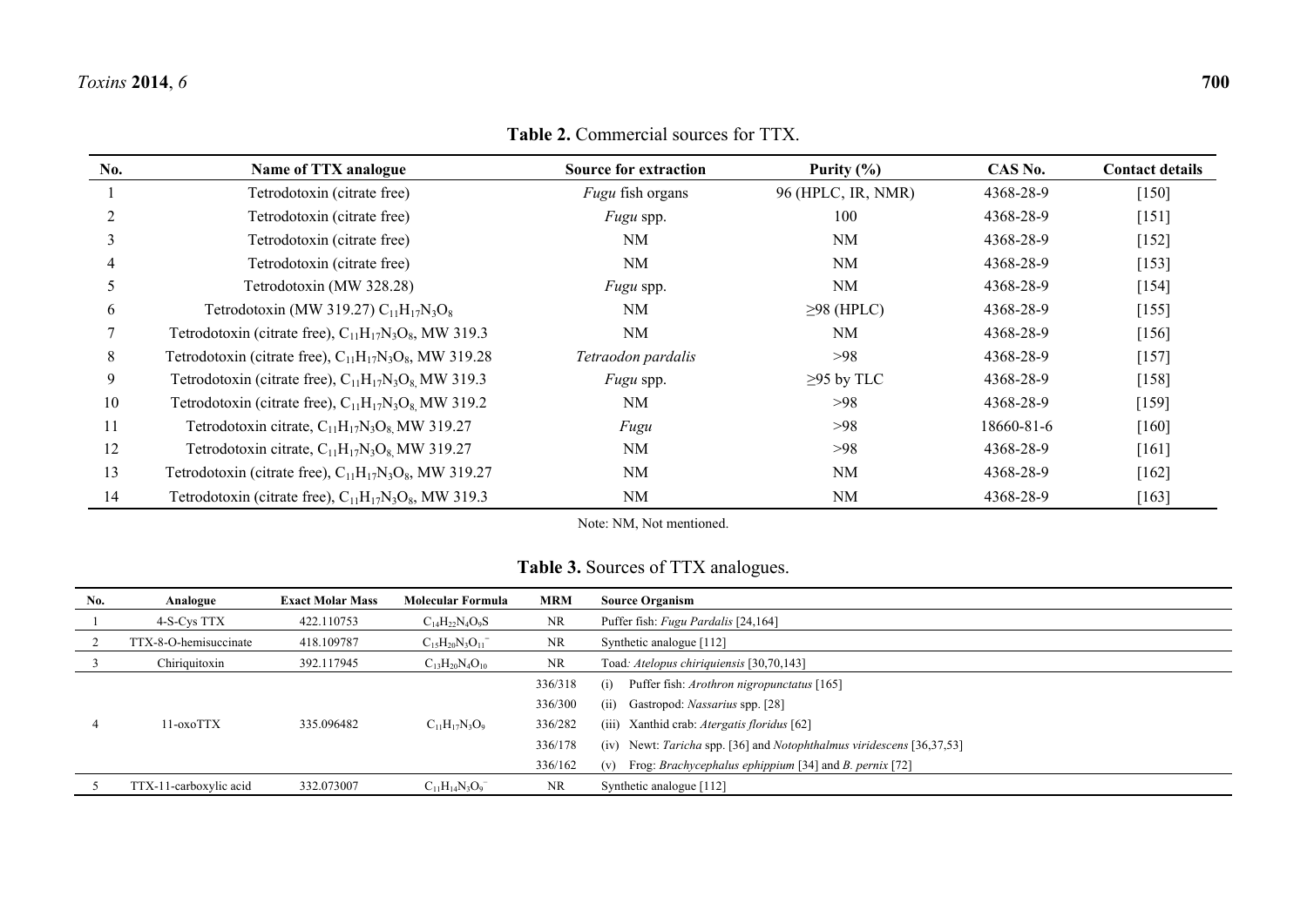**Table 3.** *Cont.* 

| No. | Analogue   | Exact<br><b>Molar Mass</b> | Molecular<br>Formula | <b>MRM</b>         | <b>Source Organism</b>                                                                                                                                                                                                                                                                                                                                                                                                                                                                                                                                                                                                                                                                                                                                                                                                                                                                                                                                                                                                                                                                                                                                                                                                                                                                                                                                                                                                                                                                                                                                                                                                                                                                                                                                                                                                                                                                                                                                                                                                                                                                                                                                                                                                                                                                                                                                                                                                                                                                                                                                                                                                                                                                                                                                                                                                                                                                                                                                                                                                                                                                                                                                                                                                                                                                                                                                                                                                                                                                                                                                                                                                                                                                                                                                                                                                                               |
|-----|------------|----------------------------|----------------------|--------------------|------------------------------------------------------------------------------------------------------------------------------------------------------------------------------------------------------------------------------------------------------------------------------------------------------------------------------------------------------------------------------------------------------------------------------------------------------------------------------------------------------------------------------------------------------------------------------------------------------------------------------------------------------------------------------------------------------------------------------------------------------------------------------------------------------------------------------------------------------------------------------------------------------------------------------------------------------------------------------------------------------------------------------------------------------------------------------------------------------------------------------------------------------------------------------------------------------------------------------------------------------------------------------------------------------------------------------------------------------------------------------------------------------------------------------------------------------------------------------------------------------------------------------------------------------------------------------------------------------------------------------------------------------------------------------------------------------------------------------------------------------------------------------------------------------------------------------------------------------------------------------------------------------------------------------------------------------------------------------------------------------------------------------------------------------------------------------------------------------------------------------------------------------------------------------------------------------------------------------------------------------------------------------------------------------------------------------------------------------------------------------------------------------------------------------------------------------------------------------------------------------------------------------------------------------------------------------------------------------------------------------------------------------------------------------------------------------------------------------------------------------------------------------------------------------------------------------------------------------------------------------------------------------------------------------------------------------------------------------------------------------------------------------------------------------------------------------------------------------------------------------------------------------------------------------------------------------------------------------------------------------------------------------------------------------------------------------------------------------------------------------------------------------------------------------------------------------------------------------------------------------------------------------------------------------------------------------------------------------------------------------------------------------------------------------------------------------------------------------------------------------------------------------------------------------------------------------------------------------|
| 6   | <b>TTX</b> | 319.101567                 | $C_{11}H_{17}N_3O_8$ | 320/302<br>320/162 | Puffer fish: F. niphobles [26,166], T. nigroviridis [26], T. biocellatus [26], Lagocephalus sceleratus [29,47,48], L. Lunaris [27],<br>(i)<br>L. Spadiceus [27], Fugu poecilonotus [59], Fugu obscurus [87], Fugu pardalis [24,26,125], Fugu rubripes [82], Fugu niphobles [26],<br>Takifugu oblongus [138], Takifugu vermicularis [23], Takifugu rubripes [90], Arothron immaculatus and Arothron nigropunctatus [148,165],<br>Arothron firmamentum [167], A. reticularis [27], Chelonodon patoca [23], Xenopterus naritus [27], Tetraodon Nigroviridis [26,27],<br>Tetradon biocellatus [26], Sphoeroides annulatus [168], S. Lobatus [168], S. lispus [168], Arothron meleagris [168],<br>Canthigaster punctatissima [168], Takifugu niphobles [169], Pseudocaligus fugu [169] and Taeniacanthus sp. [169]<br>Gastropod: Nassarius spp. [25,28], Gibbula umbilicalis [47], Monodonta lineata [47], Charonia lampas [45,47,48], N. nitidus [25],<br>(ii)<br>N. semiplicatus [28], N. papillosus [12], Niotha clathrata [4,13,41,42], Charonia sauliae [46], Nassarius (Alectricon) glans [10,46],<br>Babylonia japonica [46], Zeuxis scalaris [42,46], Zeuxis samiplicutus [5], Z. sufflatus [4,46], Z. siquijorensis [46],<br>Polinices didyma [8], Natica lineata [8], Oliva miniacea [7], O. mustelina [7] and O. nirasei [7].<br>(iii) Crab: Demania cultripes [139,170], Xanthias lividus [67,171], Carcinoscorpius rotundicauda [63,172], Demania toxica [139],<br>Demania reynaudi [65,139], Lophozozymus incises [139], Lophozozymus pictor [139], Atergatopsis germaini [139],<br>Atergatis floridus [62,65,139], Zosimus aeneus [171], Actaeodes tomentosus [171] and Camposcia retusa [171].<br>(iv) Newt: Taricha spp. [36], Taricha granulosa [32,49,51,54,58], Cynops ensicauda popei [59], Taricha torosa [55,56],<br>Triturus spp. [35], Notophthalmus viridescens [32,36,37,50,53,57,60], Cynops spp. [32], Cynops pyrrhogaster [52],<br>9Cynops ensicauda [31,173], Triturus alpestris [35], Triturus cristatus [35], Triturus helveticus [35] and Triturus vulgaris [35]<br>Frog: Brachycephalus ephippium [33,34,72], B. pernix [72], Polypedates sp. [71] and Atelopid frogs [30]<br>(v)<br>Blue-ringed octopus: Hapalochlaena lunulata [76-78], Hapalochlaena fasciata [76,78] and Octopus maculosus [94]<br>(V1)<br>(vii) Starfish: Astropecten scoparius [75]<br>(viii) Sea slug: Pleurobranchea maculata [73,74]<br>Copepod: <i>Pseudocaligus fugu</i> ectoparasitic on the panther puffer Takifugu pardalis [85]<br>(1X)<br>Ribbon worm: Cephalothrix sp. (Nemertean) [22] and Cephalothrix linearis (Nemertean) [79]<br>(x)<br>(xi) Bacteria: Bacillus spp. W-3 from Fugu obscurus [87], Vibrio spp. from xanthid crab Atergatis floridus [61], Vibrio alginolyticus from<br>the starfish Astropecten polyacanthus [174], Aeromonas from Takifugu obscurus [88], Bacillus sp. from Fugu obscurus [87], Bacillus<br>spp. and Actinomycete spp. from Fugu rubripes [82], Microbacterium arabino galactanolyticum [81], Serratia marcescens [81],<br>Vibrio alginolyticus [81] from Chelonodon patoca, Bacillus, Micrococcus, Alcaligenes, Caulobacter and Flavobacterium from fresh<br>water sediment [95], Bacillus, Micrococcus, Acinetobacter, Aeromonas, Alcaligenes, Alteromonas, Flavobacterium, Moraxella,<br>Pseudomonas and Vibrio from deep sea sediment [21], Alteromonas, Bacillus, Pseudomonas and Vibrio spp. from the blue-ringed<br>octopus, Octopus maculosus [94], Roseobacter sp. from the copepod Pseudocaligus fugu, parasite of puffer Takifugu pardalis [85],<br>Copepods, Pseudocaligus fugu and Taeniacanthus sp., parasites of puffer Takifugu niphobles [169], Aeromonas from puffer fish,<br>Takifugu obscures [88], and Vibrio Strain, LM-1 from the puffer, Fugu vermicularis radiatus [91] |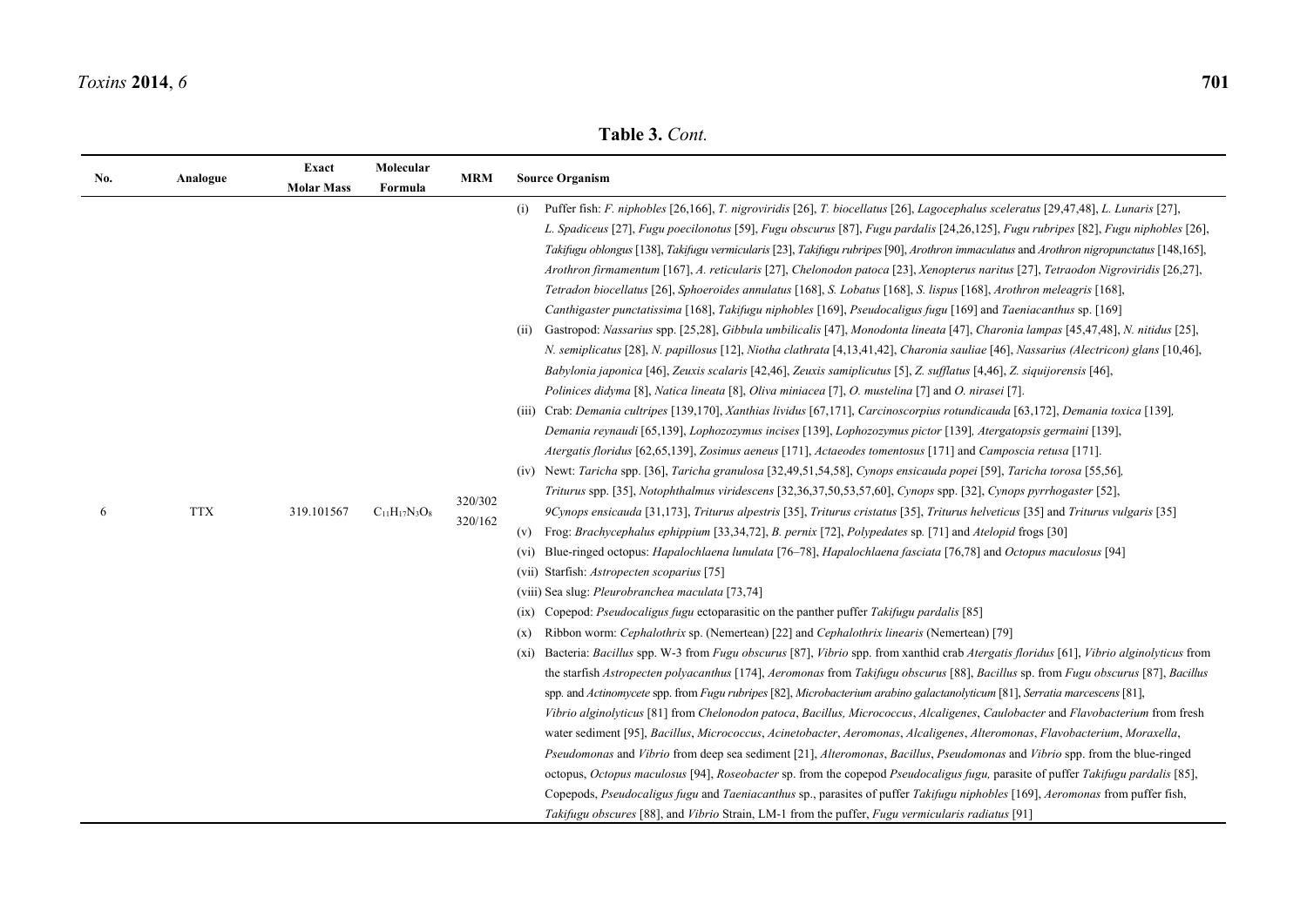| No. | Analogue                         | Exact             | Molecular            | <b>MRM</b>         | <b>Source Organism</b>                                                                                                                                                                                                                                                                                                                                                                                                                                                                                                                               |
|-----|----------------------------------|-------------------|----------------------|--------------------|------------------------------------------------------------------------------------------------------------------------------------------------------------------------------------------------------------------------------------------------------------------------------------------------------------------------------------------------------------------------------------------------------------------------------------------------------------------------------------------------------------------------------------------------------|
|     |                                  | <b>Molar Mass</b> | Formula              |                    |                                                                                                                                                                                                                                                                                                                                                                                                                                                                                                                                                      |
|     |                                  |                   |                      |                    | Puffer fish: F. niphobles [26,166], Takifugu nigroviridis [26], Fugu poecilonotos [59], Fugu pardalis [24,125],<br>(i)<br>Takifugu oblongus [138], Tetraodon nigroviridis, Tetradon biocellatus and Lagocephalus sceleratus [29,47], Sphoeroides<br>annulatus, S. lispus, Arothron meleagris, Canthigaster punctatissima and Pseudocaligus fugu [169] and A. meleagris [168]<br>Gastropod: Nassarius spp. [28], Nassarius glans [10], Charonia lampas and M. lineata [47] and N. semiplicatus [86]<br>(ii)<br>Crab: Demania cultripes [170]<br>(iii) |
| 7   | 4-epiTTX                         | 319.101567        | $C_{11}H_{17}N_3O_8$ | 320/302            | Newt: Cynops pyrrhogaster [52], Cynops ensicauda popei [59], Cynops ensicauda [173], Notophthalmus viridescens [50,53,57],<br>(iv)                                                                                                                                                                                                                                                                                                                                                                                                                   |
|     |                                  |                   |                      | 320/162            | Triturus spp.[35] and Taricha granulosa [51]<br>Frog: Brachycephalus ephippium [33,34]<br>(v)                                                                                                                                                                                                                                                                                                                                                                                                                                                        |
|     |                                  |                   |                      |                    | Blue-ringed octopus: Octopus maculosus [94]<br>(vi)                                                                                                                                                                                                                                                                                                                                                                                                                                                                                                  |
|     |                                  |                   |                      |                    | (vii) Copepods: Pseudocaligus fugu and Taeniacanthus sp., parasites of puffer Takifugu niphobles [169]                                                                                                                                                                                                                                                                                                                                                                                                                                               |
|     |                                  |                   |                      |                    | (viii) Ribbon worm: Cephalothrix spp. [22]                                                                                                                                                                                                                                                                                                                                                                                                                                                                                                           |
|     |                                  |                   |                      |                    | Bacteria: <i>Vibrio</i> Strain, LM-1 from the puffer, <i>Fugu vermicularis radiatus</i> [91]<br>(ix)                                                                                                                                                                                                                                                                                                                                                                                                                                                 |
| 8   | 6-epiTTX                         | 319.101567        | $C_{11}H_{17}N_3O_8$ | 320/302<br>320/162 | Puffer fish: Fugu poecilonotos, ( <lod) [59]<br="">(i)<br/>Newt: Taricha spp. [36], Cynops ensicauda [173], Cynops ensicauda popei [59], Notophthalmus viridescens [32,36,37,50,53,57,60],<br/>(ii)<br/>Cynops pyrrhogaster [52], Triturus alpestris [35], Triturus cristatus [35], Triturus helveticus [35], Triturus vulgaris [35], Taricha<br/>granulosa [32] and Cynops spp. [32]</lod)>                                                                                                                                                         |
|     |                                  |                   |                      |                    | Frog: Brachycephalus ephippium [34,72], B. nodoterga [72] and B. pernix [72]<br>(iii)                                                                                                                                                                                                                                                                                                                                                                                                                                                                |
|     |                                  |                   |                      |                    | Puffer fish [127]<br>(i)                                                                                                                                                                                                                                                                                                                                                                                                                                                                                                                             |
| 9   | Tetrodonic acid                  | 319.101567        | $C_{11}H_{17}N_3O_8$ | <b>NR</b>          | Newt: Cynops ensicauda [173]<br>(ii)                                                                                                                                                                                                                                                                                                                                                                                                                                                                                                                 |
|     |                                  |                   |                      |                    | Frog: Brachycephalus ephippium [33,34]<br>(iii)                                                                                                                                                                                                                                                                                                                                                                                                                                                                                                      |
| 10  | 11-norTTX-6,6-diol               | 305.085917        | $C_{10}H_{15}N_3O_8$ | <b>NR</b>          | Synthetic analogue [112]                                                                                                                                                                                                                                                                                                                                                                                                                                                                                                                             |
| 11  | 5-deoxyTTX                       | 303.106652        | $C_{11}H_{17}N_3O_7$ | 304/286<br>304/176 | Puffer fish: Lagocephalus sceleratus [29], F. niphobles [26], T. nigroviridis [26], T. biocellatus [26], puffer fish [127],<br>(i)<br>Fugu poecilonotus [59] and Fugu pardalis [24,125]<br>Newt: Cynops ensicauda popei ( <lod) [59]<br="">(ii)<br/>Frog: Brachycephalus ephippium, B. nodoterga and B. pernix [72]<br/>(iii)</lod)>                                                                                                                                                                                                                 |
| 12  | 11-deoxyTTX                      | 303.106652        | $C_{11}H_{17}N_3O_7$ | 304/286<br>304/176 | Puffer fish: F. niphobles [26], Takifugu oblongus [138], T. nigroviridis [26], T. biocellatus [26], Lagocephalus sceleratus [29],<br>(i)<br>Fugu poecilonotos [59] and Fugu pardalis [24,125]<br>Newt: Cynops ensicauda [59,173], Cynops spp. [32], Taricha granulosa [32] and Notophthalmus viridescens [32]<br>(ii)<br>Frog: Brachycephalus ephippium, B. nodoterga and B. pernix [72]<br>(iii)                                                                                                                                                    |
| 13  | $1$ -hydroxy-5,11-<br>dideoxyTTX | 303.106652        | $C_{11}H_{17}N_3O_7$ | NR                 | Newt: Taricha granulosa [59]                                                                                                                                                                                                                                                                                                                                                                                                                                                                                                                         |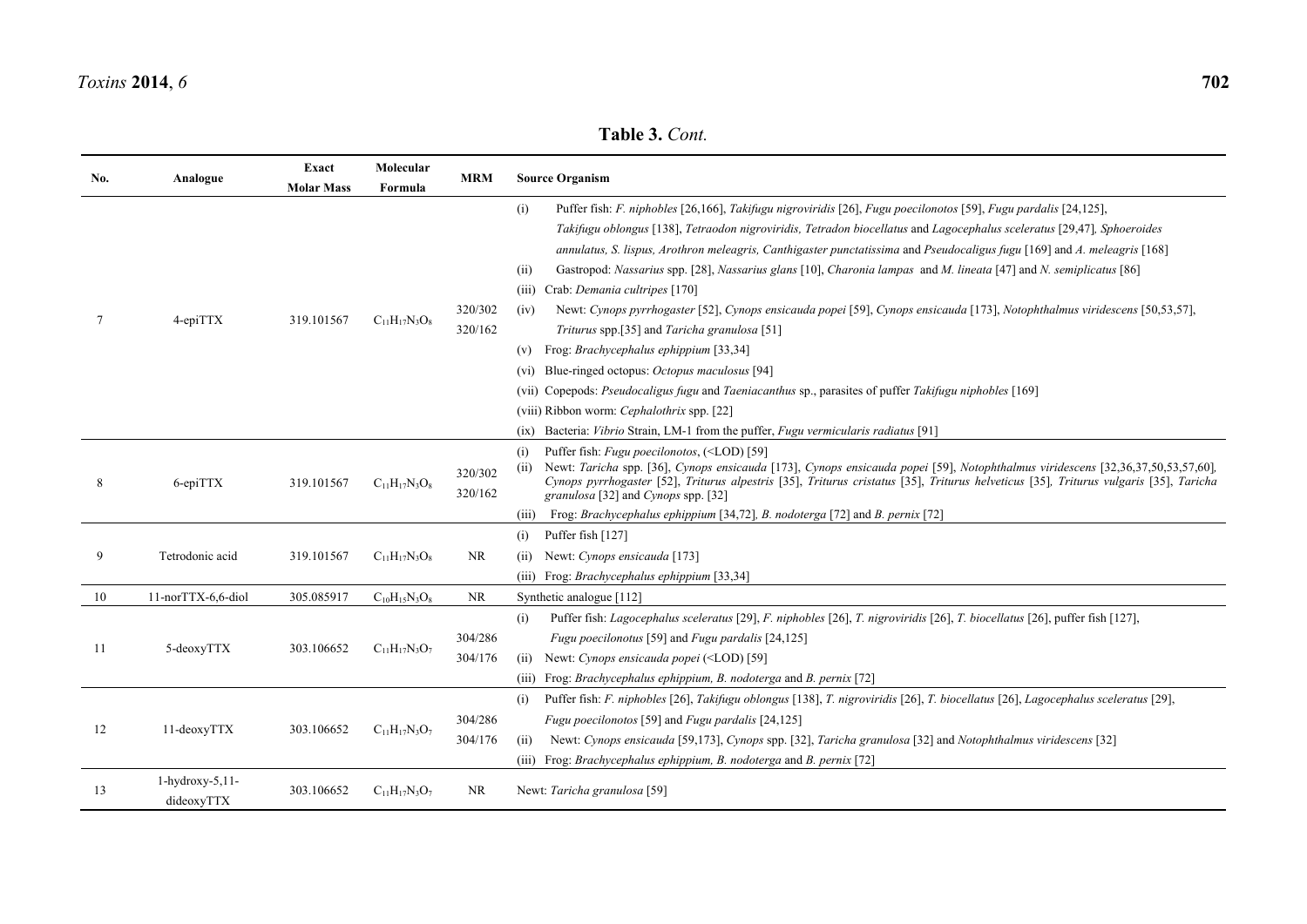| No. | Analogue                                   | Exact             | Molecular            | <b>MRM</b>         | <b>Source Organism</b>                                                                                                                                                                                                                                                                                                                                                                                                                                                                                                                                                                                                                                                                                                                                                                                                                   |
|-----|--------------------------------------------|-------------------|----------------------|--------------------|------------------------------------------------------------------------------------------------------------------------------------------------------------------------------------------------------------------------------------------------------------------------------------------------------------------------------------------------------------------------------------------------------------------------------------------------------------------------------------------------------------------------------------------------------------------------------------------------------------------------------------------------------------------------------------------------------------------------------------------------------------------------------------------------------------------------------------------|
|     |                                            | <b>Molar Mass</b> | Formula              |                    |                                                                                                                                                                                                                                                                                                                                                                                                                                                                                                                                                                                                                                                                                                                                                                                                                                          |
| 14  | 4,9-anhydro TTX                            | 301.091002        | $C_{11}H_{15}N_3O_7$ | 302/256<br>302/162 | Puffer fish: F. niphobles [26,166], T. nigroviridis [26], T. biocellatus [26], Fugu poecilonotos [59], puffer fish [127],<br>(i)<br>Fugu pardalis [24,125], A. meleagris [168], Lagocephalus sceleratus [29,47], Sphoeroides annulatus [168] and S. lispus, [168]<br>Gastropod: Charonia lampas [47]<br>(11)<br>(iii) Xanthid crab: Demania cultripes [170]<br>Newt: Cynops ensicauda popei [59], Cynops pyrrhogaster [52], Notophthalmus viridescens [50,53,57], Triturus spp. [35] and<br>(iv)<br>Taricha granulosa [51]<br>Frog: Brachycephalus ephippium [34]<br>(v)                                                                                                                                                                                                                                                                 |
| 15  | 6-epi-4,9-anhydroTTX                       | 301.091002        | $C_{11}H_{15}N_3O_7$ | 302/256<br>302/162 | Newt: Cynops pyrrhogaster [52], Notophthalmus viridescens [53,57] and Triturus spp [35,175]                                                                                                                                                                                                                                                                                                                                                                                                                                                                                                                                                                                                                                                                                                                                              |
| 16  | AnhydroTTX                                 | 300.083177        | $C_{11}H_{14}N_3O_7$ | 302/256<br>302/162 | Puffer fish: Takifugu niphobles [169], Takifugu oblongus [138] and Pseudocaligus fugu [169]<br>(i)<br>Gastropod: Charonia lampas[47], Nassarius spp. [28], Zeuxis samiplicutus and Nassarius glans [10], Natica lineata [8] and<br>(ii)<br>Polinices didyma [8]<br>Crab: Xanthias lividus [67,139] and D. Cultripes [139]<br>(iii)<br>(iv) Newt: Cynops ensicauda [173]<br>Frog: Brachycephalus ephippium [33]<br>(v)<br>Blue-ringed octopus: Octopus maculosus [94]<br>(V1)<br>(vii) Copepods: Pseudocaligus fugu and Taeniacanthus sp., parasites of puffer Takifugu niphobles [169]<br>(viii) Ribbon worm: Cephalothrix spp. [22]<br>(ix) Bacteria: Roseobacter sp. from the copepod Pseudocaligus fugu, parasite of puffer Takifugu pardalis [85] and Vibrio Strain, LM-1<br>from the puffer, <i>Fugu vermicularis radiatus</i> [91] |
| 17  | $11$ -norTTX-6(S)-ol                       | 289.091002        | $C_{10}H_{15}N_3O_7$ | 290/272<br>290/162 | (i)<br>Puffer fish: Lagocephalus sceleratus [29,47], Fugu poecilonotos [59], puffer fish [127], Fugu pardalis [125] and A. meleagris [168]<br>Frog: Brachycephalus ephippium [33]<br>(ii)<br>(iii) Newt: Cynops ensicauda popei ( <lod) [148]<br="" [59]="" and="" arothron="" nigropunctatus="">(iv) Sea slug: Pleurobranchaea maculata [73]</lod)>                                                                                                                                                                                                                                                                                                                                                                                                                                                                                     |
| 18  | $11-norTTX-6(R)-ol$                        | 289.091002        | $C_{10}H_{15}N_3O_7$ | 290/272<br>290/162 | (i)<br>Puffer fish: Lagocephalus sceleratus [29,47], puffer fish [127] and Fugu niphobles [147]<br>Crab: Atergatis floridus [62]<br>(ii)<br>(iii) Newt: Cynops ensicauda [173]<br>Sea slug: Pleurobranchaea maculata [73]<br>(iv)                                                                                                                                                                                                                                                                                                                                                                                                                                                                                                                                                                                                        |
| 19  | $1$ -hydroxy-8-epi-5,6,11-<br>trideoxy TTX | 287.111737        | $C_{11}H_{17}N_3O_6$ | 288/162            | Puffer fish: Fugu poecilonotos ( <lod) [59]<br="">(i)<br/>(ii) Newt: Cynops ensicauda popei [59]</lod)>                                                                                                                                                                                                                                                                                                                                                                                                                                                                                                                                                                                                                                                                                                                                  |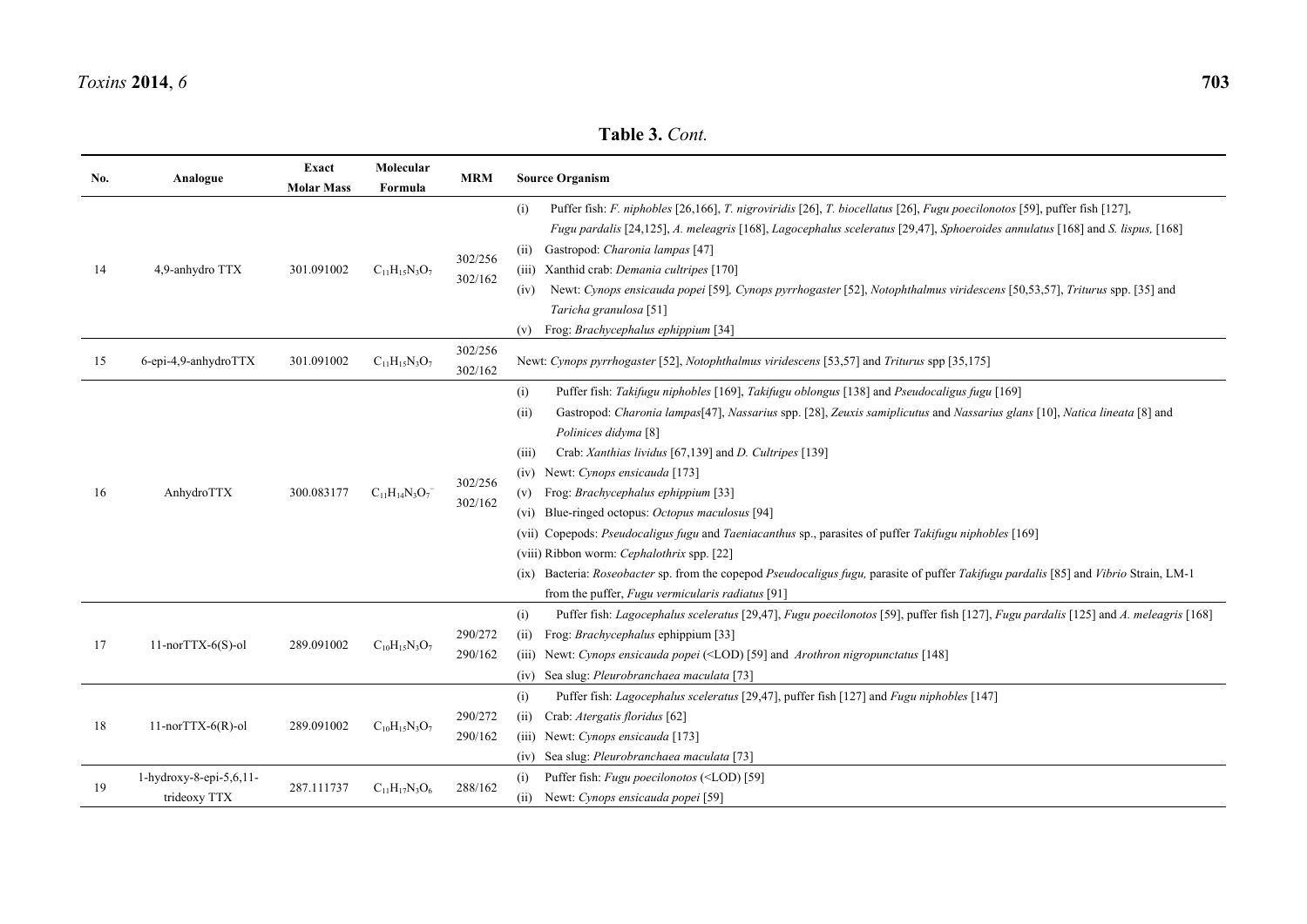| No. | Analogue                                               | Exact<br><b>Molar Mass</b> | Molecular<br>Formula | <b>MRM</b>         | <b>Source Organism</b>                                                                                                                                                                                                                                                                              |
|-----|--------------------------------------------------------|----------------------------|----------------------|--------------------|-----------------------------------------------------------------------------------------------------------------------------------------------------------------------------------------------------------------------------------------------------------------------------------------------------|
| 20  | $6,11$ dideoxy $TTX$                                   | 287.111737                 | $C_{11}H_{17}N_3O_6$ | 288/224            | Puffer fish: F. niphobles [26], T. nigroviridis [26], T. biocellatus [26], Fugu niphobles and Fugu poecilonotos [59] and<br>(i)<br>Fugu pardalis [125]<br>Newt: Cynops ensicauda popei ( <lod) [59]<br="">(ii)</lod)>                                                                               |
| 21  | 8,11dideoxyTTX                                         | 287.111737                 | $C_{11}H_{17}N_3O_6$ | <b>NR</b>          | Synthetic analogue [114,119]                                                                                                                                                                                                                                                                        |
| 22  | 5,6,11-trideoxy TTX                                    | 271.116822                 | $C_{11}H_{17}N_3O_5$ | 272/254<br>272/162 | Puffer fish: F. niphobles [26], Takifugu oblongus [138], T. nigroviridis [26], T. biocellatus [26], Lagocephalus sceleratus [29,47],<br>(i)<br>puffer fish [127] <i>Fugu poecilonotos</i> [59] and <i>Fugu pardalis</i> [24,125]<br>Gastropod: Nassarius spp. [28] and Charonia lampas [47]<br>(ii) |
| 23  | 8-epi-5,6,11-trideoxy TTX                              | 271.116822                 | $C_{11}H_{17}N_3O_5$ | 272/162            | Newt: Cynops ensicauda popei [59]                                                                                                                                                                                                                                                                   |
| 24  | $4$ -epi-5,6,11-trideoxyTTX                            | 271.116822                 | $C_{11}H_{17}N_3O_5$ | <b>NR</b>          | Puffer fish [127]                                                                                                                                                                                                                                                                                   |
| 25  | 1-hydroxy-4,4a-anhydro-8-<br>epi-5,6,11-trideoxy $TTX$ | 269.101172                 | $C_{11}H_{15}N_3O_5$ | 270/162            | Puffer fish: <i>Fugu poecilonotus</i> ( <lod) [59]<br="">(i)<br/>Newt: Cynops ensicauda popei [59]<br/>(11)</lod)>                                                                                                                                                                                  |
| 26  | $4,9$ -anhydro-5,6,11-trideoxy<br><b>TTX</b>           | 253.106257                 | $C_{11}H_{15}N_3O_4$ | <b>NR</b>          | Puffer fish [59]                                                                                                                                                                                                                                                                                    |
| 27  | 4,9-anhydro-8-epi-5,6,11-<br>trideoxy TTX              | 253.106257                 | $C_{11}H_{15}N_3O_4$ | 254/162            | Newt: Cynops ensicauda popei [59]                                                                                                                                                                                                                                                                   |
| 28  | $4,4a$ -anhydro-5,6,11-<br>trideoxy TTX                | 253.106257                 | $C_{11}H_{15}N_3O_4$ | <b>NR</b>          | Puffer fish [59]                                                                                                                                                                                                                                                                                    |
| 29  | $4$ -epi-11-deoxy $TTX$                                | NR                         | <b>NR</b>            | <b>NR</b>          | Newt (Cynops ensicauda) [176]                                                                                                                                                                                                                                                                       |
| 30  | 4,9-anhydro-11-deoxyTTX                                | NR                         | <b>NR</b>            | NR                 | Newt (Cynops ensicauda) [176]                                                                                                                                                                                                                                                                       |

Note: NR, Not Reported.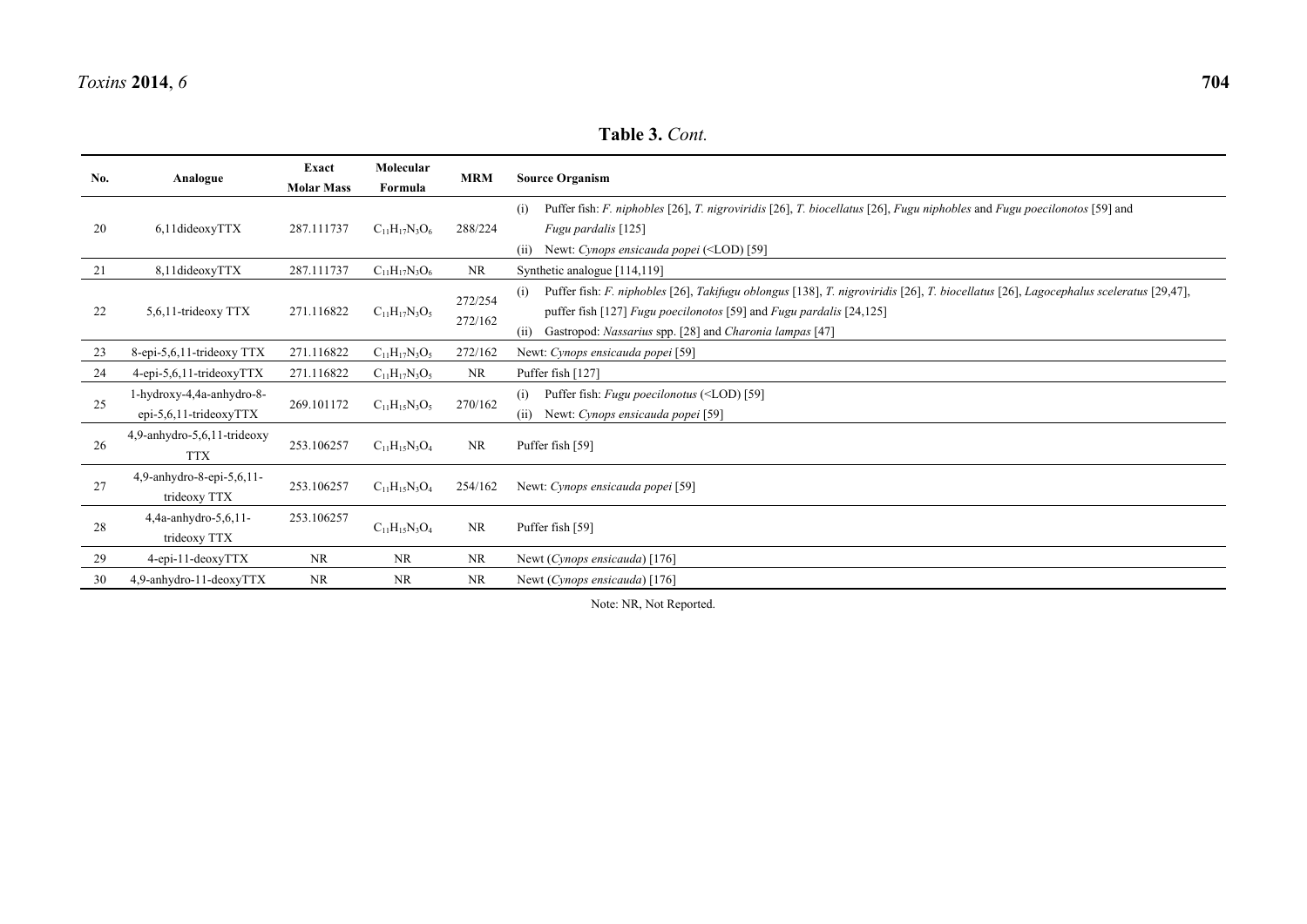### **3. Chemical Synthesis of TTX and Its Analogues**

Several groups have synthesised TTX (Figure 2) and some of its analogues including 8,11-dideoxyTTX and 5,11-dideoxyTTX using glucose as precursor molecule [113–120]. The key intermediate compound for the synthesis of TTX can be obtained either from quinone [113] or carbohydrate [119]. Umezawa *et al.*, 2010 [177] have synthesized <sup>13</sup>C-labelled 5,6,11-trideoxytetrodotoxin and <sup>13</sup>C-labelled 4-epi-5,6,11-trideoxytetrodotoxin from aldehyde. Adachi *et al*., 2013 [120] have synthesized (-)-5,11-dideoxytetrodotoxin from the enone. Sato *et al*., 2012 [119] have done stereo selective synthesis of optically active TTX from d-Glucose. Nishikawa *et al*., 2003 have done stereo controlled synthesis of 11-deoxyTTX and 8,11-dideoxytetrodotoxin from levoglucosenone [116]. Ohyabu *et al*., 2003 [117] achieved the asymmetric synthesis of tetrodotoxin from 2-acetoxy-tri-*O*-acetyl-D-glucal.

However in general, chemical synthesis of TTX involves many complex steps (average no. = 23–67) which generate low yields  $(0.34\% - 1.82\%)$  of the target compound [111]. Additionally, in most synthesis it is necessary to develop methods for purification. These complications make most laboratory synthesis approaches for TTX and its analogues unfeasible for commercial scale-up.

**Figure 2.** Chemical synthesis of TTX from glucose [119]  $(R = MOM)$ .



# **4. Aetiology of TTX**

#### *4.1. Biosynthesis of TTX*

The biosynthetic origin of TTX *in vivo* has yet to be agreed. It is supposed that arginine is the precursor moiety for TTX production within the organism (Figure 3) [49].

#### *4.2. Aetiology of TTX among Marine and Fresh Water Organisms*

The ecology of marine organisms [178] and terrestrial organisms [179] with respect to TTX have been discussed before. There have been several theories proposed for the formation and bio-transfer of TTX. TTX is believed to bio-accumulate via the marine food chain [178] (Figure 4).

It is known that several species of bacteria and other microorganisms often live within larger marine animals in a supposed or in an established mutually advantageous symbiosis [180–182]. The following species of bacteria are known TTX producers and have been isolated from various marine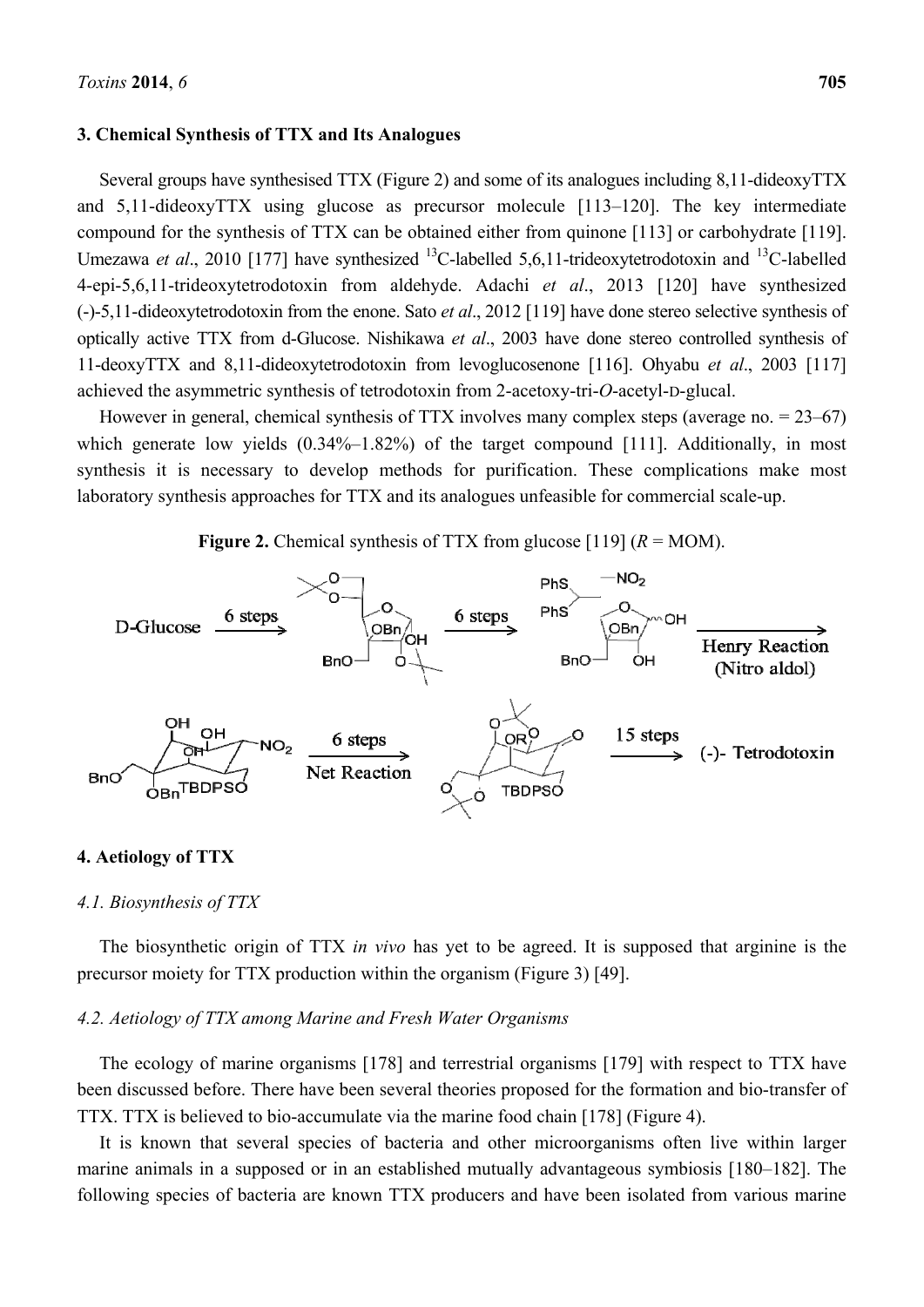organisms: *Vibrio alginolyticus* from starfish, *Astropecten polyacanthus* [174]; *Vibrio* spp. from the puffer fish, *Fugu vermicularis radiates* [91]; *Aeromonas* from puffer fish, *Takifugu obscures* [88]; *Vibrio*  and *Pseudomonas* spp. from gastropod, *Niotha Clathrata* [80]. Chau *et al*., 2011 [111] have provided a comprehensive account of the distribution of TTX producing bacteria in many organisms.







**Figure 4.** Proposed mechanism of TTX accumulation in marine animals [14].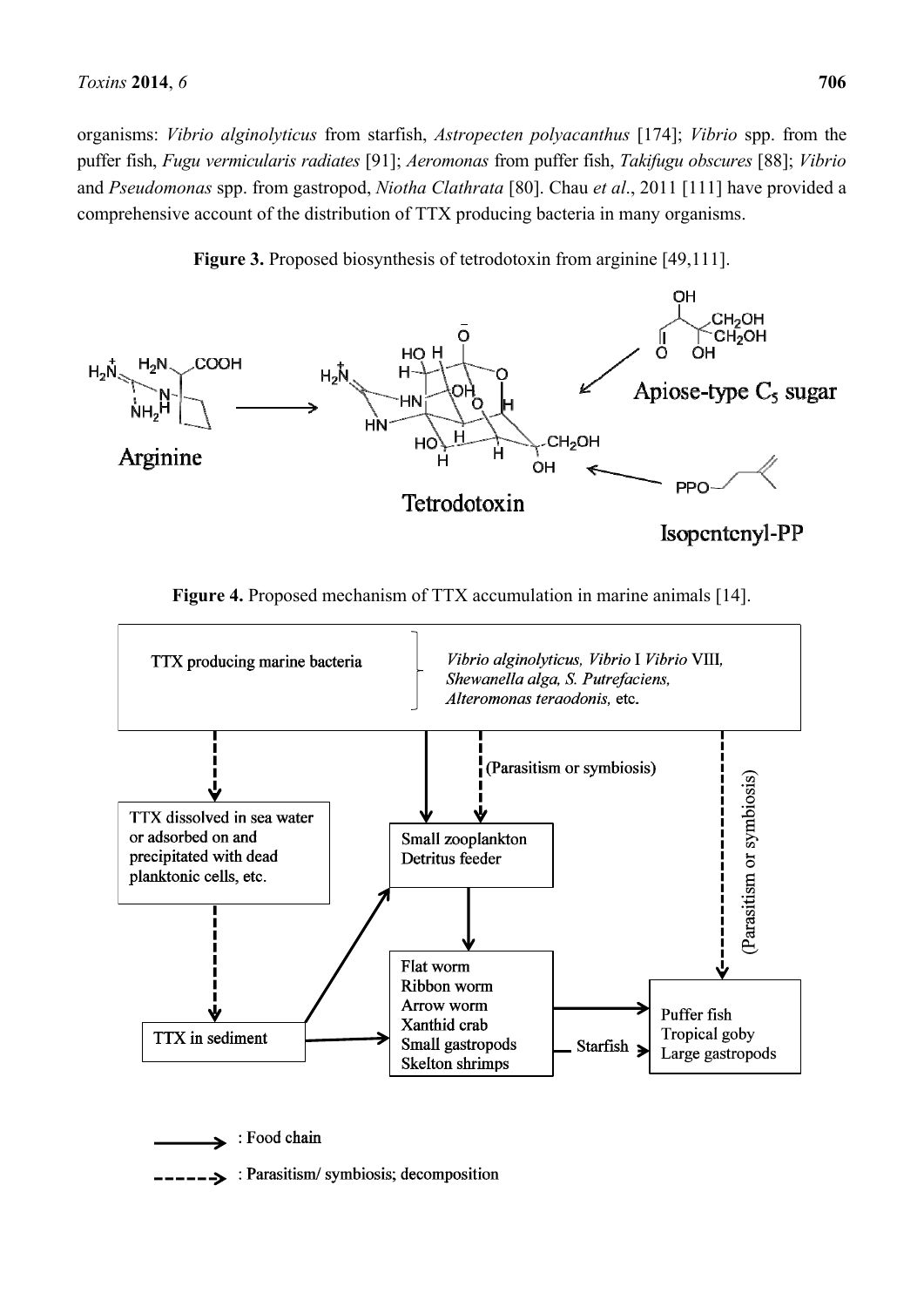A small gastropod, *U. suturale* had been isolated from the digestive gland of starfish, *A. scoparius*  is a known progenitor of TTX and anhydroTTX [75]. This suggests an exogenous (external) origin for TTX in this starfish.

An exogenous origin for TTX is also suspected for certain toxic crabs which feed on small gastropods known to contain TTX and on marine sediments containing TTX-positive bacteria (food vectors include: *Vibrio* VIII from xanthid crab [61]; *Vibrio* and *Pseudomonas* spp. from gastropod, *Niotha Clathrata* [80]; *Bacillus*, *Micrococcus*, *Aeromonas*, *Alteromonas*, *Moraxella*, *Vibrio* and *Actinetobacter* spp. from deep sea sediment [21] and, *Bacillus*, *Micrococcus*, *Alcaligenes*, *Caulobacter* and *Flavobacterium* spp. from fresh water sediment [95]). Therefore it is assumed that crabs obtain TTX from the food chain.

The assumption of an exogenous origin of TTX in fresh water and marine organisms is also supported by other studies. It has been shown that puffer fish, *Takifugu rubripes* [90] and grey side-gilled sea slugs, *Pleurobranchaea maculata* [74] become non-toxic when they are fed on a TTX-free diet. Also when puffer fish, *Takifugu rubripes* were fed with a TTX-containing diet their toxicity increased significantly [14].

Contrarily, Matsumura, 1998 [183] have demonstrated that TTX levels in the embryos of puffer fish, *Takifugu niphobles* increase until hatching; emphasizing its endogenous (internal) origin. Other evidence for an endogenous origin for TTX in gastropods is that TTX was higher in the muscle than in the digestive gland of the snail *N. lineata* [184]. In addition, TTX toxicity in the edible gastropod, *Polinices didyma* was higher in the muscle tissue than in the digestive gland [184]. Of course in the case of the gastropods, it is possible that after initial ingestion of TTX, the toxin could have then migrated and remained in tissue compartments outside of the digestive region.

#### *4.3. Aetiology of TTX among Terrestrial Animals*

In newts the levels of TTX and 6-epiTTX are higher in the skin rather than in the liver [51]. The hypothesis here is that TTX is biosynthetically produced by the creature as a defense mechanism to deter and immobilise predators. However, researchers have found that the newt, *N. viridescens* [37] becomes non-toxic when it is fed a TTX-free diet suggesting, that at least in this case that TTX has an exogenous origin.

Pires Jr. *et al*., 2005 [72] studied TTX in frogs belonging to the *Brachycephalus* family, noting that the degree of colouration of the frog can be related to its toxicity. They have found the highest TTX levels in the skin followed by liver and ovaries of frogs belonging to the genus *B. ephippium* and *B. pernix* which are bright yellow. However *B. nodoterga*, which has cryptic colouration, was found to be non-toxic. Interestingly, the infamous "poison dart" frogs belonging to *Dendrobatidae* family are brightly coloured and are well known for high toxicity, though their toxicity derives not only from TTX. The bright colouration protects these frogs from predators who instinctively avoid highly coloured prey [185]. This strongly suggests toxic frogs naturally synthesise the toxin; however studies have not been conducted to definitively corroborate this.

Toxicity in two snails, on which crabs feed, *Polinices didyma* and *Natica lineata* collected from Southern Taiwan were higher (1563 and 2590 MU/specimen respectively) than that of these species collected from Western Taiwan (8–123 and 5–95 MU/specimen respectively) [8]. These studies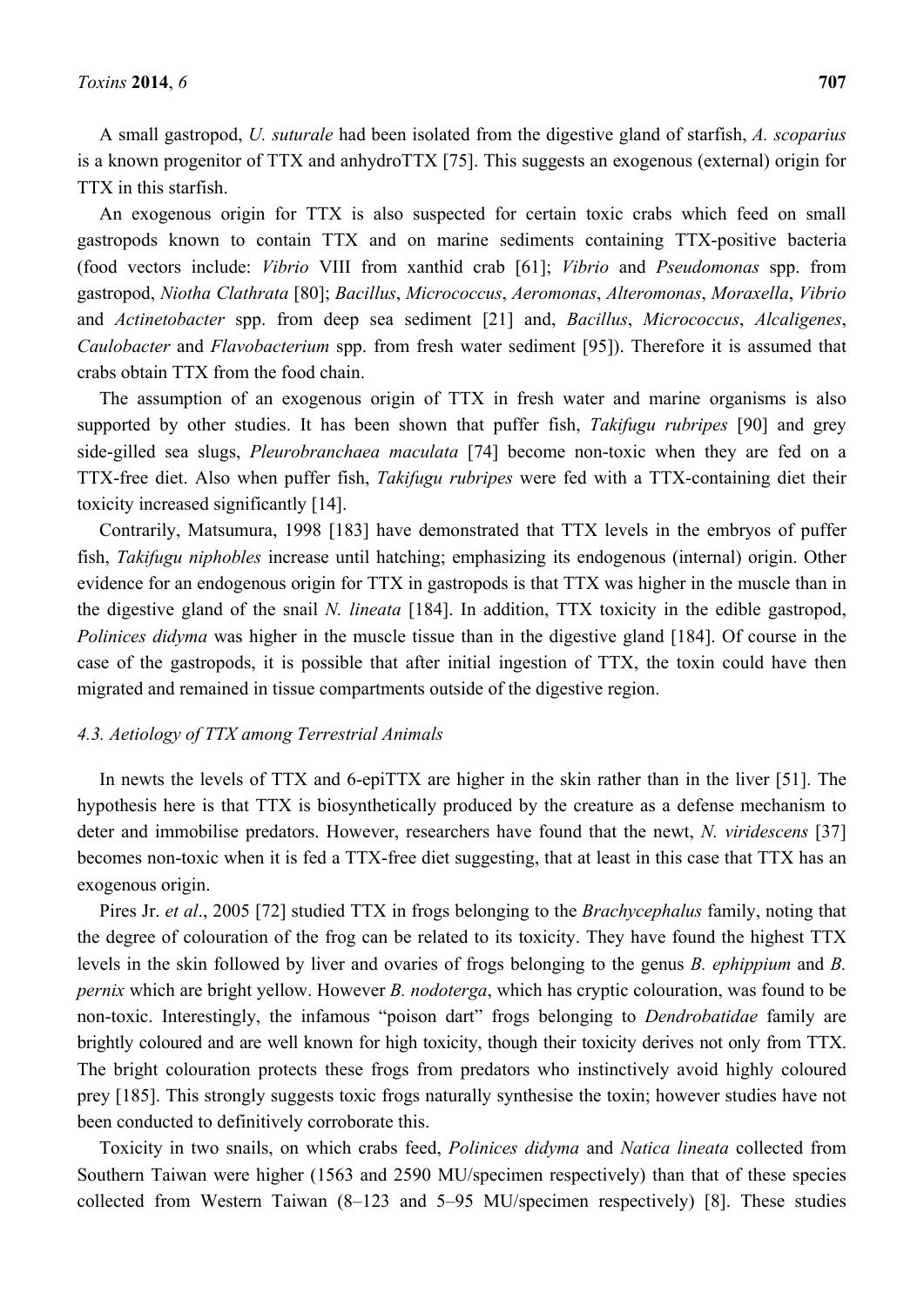indicate that there is regional variation in toxicity that subsequently correlates with the toxicity of crabs from these regions. This would imply an exogenous origin of TTX in both these snails and the crabs higher up the food chain.

Despite all of these assumptions, the exact origin and pathway for the synthesis and bio-transfer of TTX is not yet fully known and requires further investigation.

### **5. Biochemistry**

TTX is a sodium channel blocker. Binding of TTX to voltage gated sodium channel results from the interaction between the positively charged guanidine group on the TTX with the negatively charged carboxylate groups on the side chains in the mouth of the sodium channel [98,186,187]. TTX binding prevents diffusion of sodium ions through the sodium channels. This in turn prevents depolarization and propagation of action potentials in nerve cells leading to the loss of sensation. Biotransformation of TTX inside the human or mammalian body is yet to be widely investigated. Some information is available on transformation of TTX and/or its analogues inside the bodies of puffer fish [134] and grey side-gilled sea slugs, *Pleurobranchaea maculata* [74]. Wood *et al*., 2012 [74] have shown that degradation/transfer of TTX in the heart tissue is the fastest, while TTX degrades/transfers relatively slowly from the gonads. Additionally, there was a very high level of TTX in eggs. In the puffer fish body, TTX enters the liver first after ingestion. Then it is transferred mainly to the skin in the male and the reproductive organs in the female [103,134]. As discussed in Section 6, TTX binding proteins isolated from marine puffer fish can have a major role in the biotransformation of TTX in the puffer fish body [188,189].

Whether the analogues of TTX are biosynthesized or formed as metabolites or act as precursors for the synthesis of TTX in affected bearing organisms is yet to be verified.

# **6. Resistance to TTX in TTX Bearing Organisms**

Many researchers have been intrigued as to how TTX bearing organisms are themselves resistant to the toxic effects of TTX. The reason is because in these animals the aromatic amino acid chain in the p-loop region of domain I in the sodium channels is replaced by a non-aromatic amino acid and this prevents the sodium channels in these species from being blocked [103,190,191].

Resistance to TTX can also be related to the presence of a TTX-binding protein present in the shore crab, *Hemigrapsus sanguineus* [192], in puffer fish, *Takifugu niphobles* [188] and *Fugu pardalis* [189,193] and also in five gastropod species: *Polinices didyma*, *Natica lineata*, *Olivaminiacea*, *O. Mustelina* and *O. hirasei* [194].

# **7. Clinical Study**

There are four grades of TTX poisoning described by Fukuda and Tani, 1941 [195].

Grade 1: perioral numbness and paresthesia (sensation of tingling, tickling, prickling, pricking, or burning of a person's skin), with or without gastrointestinal symptoms.

Grade 2: lingual numbness (numbness of face and other areas), early motor paralysis and incoordination, slurred speech with normal reflexes.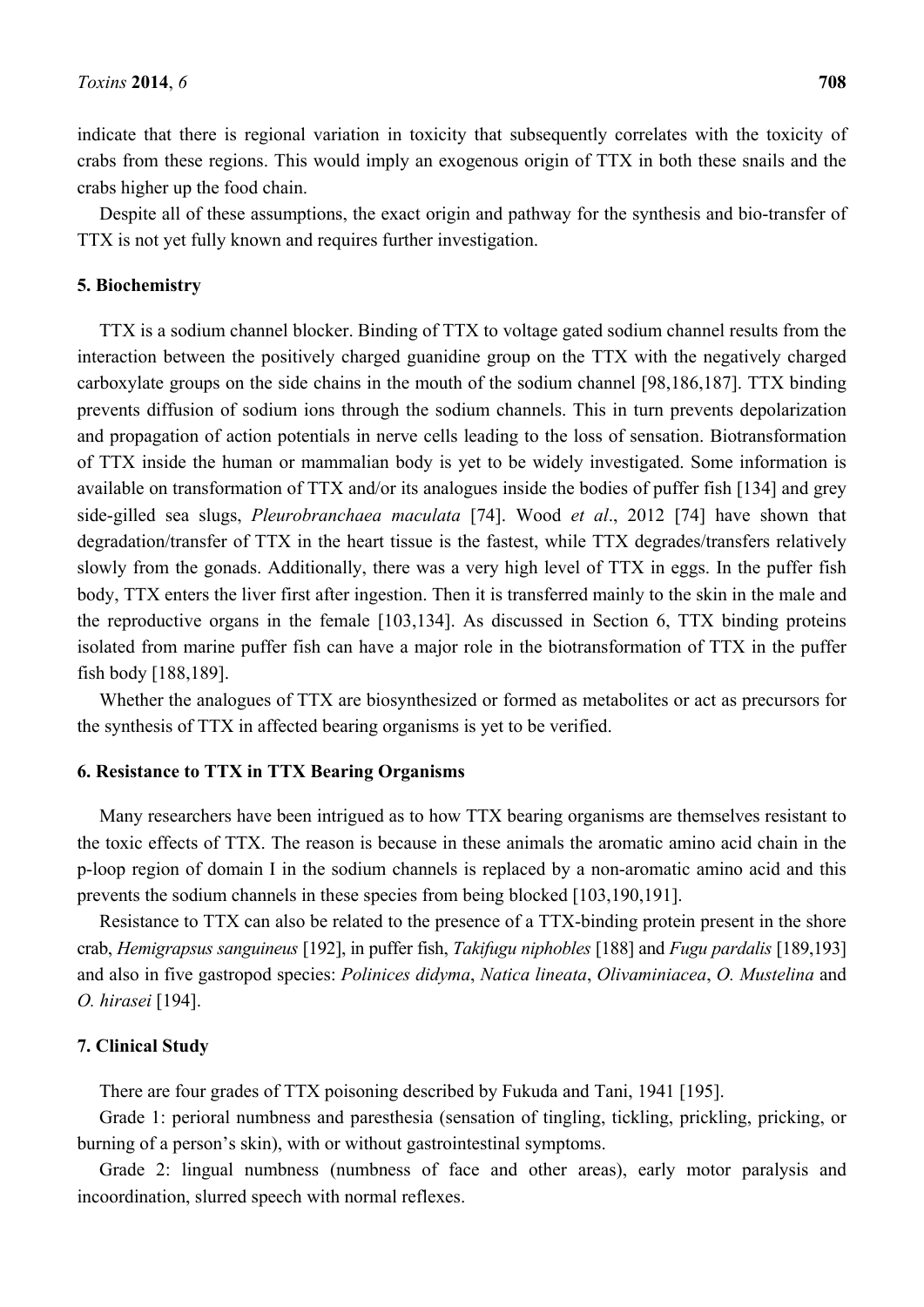Grade 3: generalized flaccid paralysis (reduced muscle tone without other obvious cause), respiratory failure, aphonia (the inability to produce voice due to disruption of the recurrent laryngeal nerve), and fixed/dilated pupils (conscious patient).

Grade 4: severe respiratory failure and hypoxia (inadequacy of oxygen), hypotension (low blood pressure), bradycardia (resting heart rate of under 60 beats per minute), cardiac dysrhythmias (irregular heartbeat) and unconsciousness may occur.

As mentioned previously, the grade of TTX poisoning depends upon the amount of TTX ingested, the time after ingestion of TTX, the hydration state of body and the general health status of the victim prior to intoxication [105].

#### *7.1. Time after Ingestion of TTX*

During the Bangladesh outbreak of TTX poisoning in 2008 [19], the onset of symptoms was observed within 30 min of ingestion of puffer fish in 66% of the total number of cases, within 31–60 min in 24% of cases, within 61–90 min in 7% of cases and within 91–120 min in 2% of cases. The poisoning symptoms decreased gradually over 8–28 h after ingestion of the contaminated puffer fish with no residual side effects.

During the TTX poisoning outbreak in Israel between 2005 and 2008, the onset of symptoms was seen within 10–60 min after ingestion. Whereas during the TTX poisoning event in Taiwan in April 2001 [6], the onset of symptoms was typically within 6 h of ingestion, with a delay of up to 20 h in a few cases. The victims became well without any remaining side effects and were discharged 48–72 h after ingestion.

TTX can be found in blood within less than 24 h after its ingestion. But it can be found in urine after 4 days from the time of ingestion [100,196]. Therefore, it is important to collect urine and blood samples from affected patients within 24 h after ingestion for clinical diagnosis.

# *7.2. Amount of TTX Ingested*

The victims of the Bangladesh outbreaks in April 2008 [19] ingested less than 50–200 g of puffer fish. The victims who died had ingested more than 100 g of TTX contaminated puffer fish.

During the Bangladesh outbreak in April 2002 [9], 37 victims were affected by TTX poisoning. There was not any correlation between the quantity of puffer fish ingested and the number of deaths. Surprisingly, 4 deaths were seen among 10 victims who had ingested just 51–100 g of fish but only 3 deaths were seen among those that had ingested larger portions (101–500 g) of the fish.

#### *7.3. Physical Status of Victim*

There was no significant correlation between urine TTX levels and blood TTX levels and the severity of the poisoning symptoms found during the Bangladesh outbreak [19]. This is because urine TTX levels depend not only on the amount of TTX ingested but also on the hydration state of the victim. While analysing TTX in urine, it is necessary to do a creatinine adjustment in order to eliminate the effects of the variations in the urinary outputs between patients [135]. Zimmer, 2010 [97]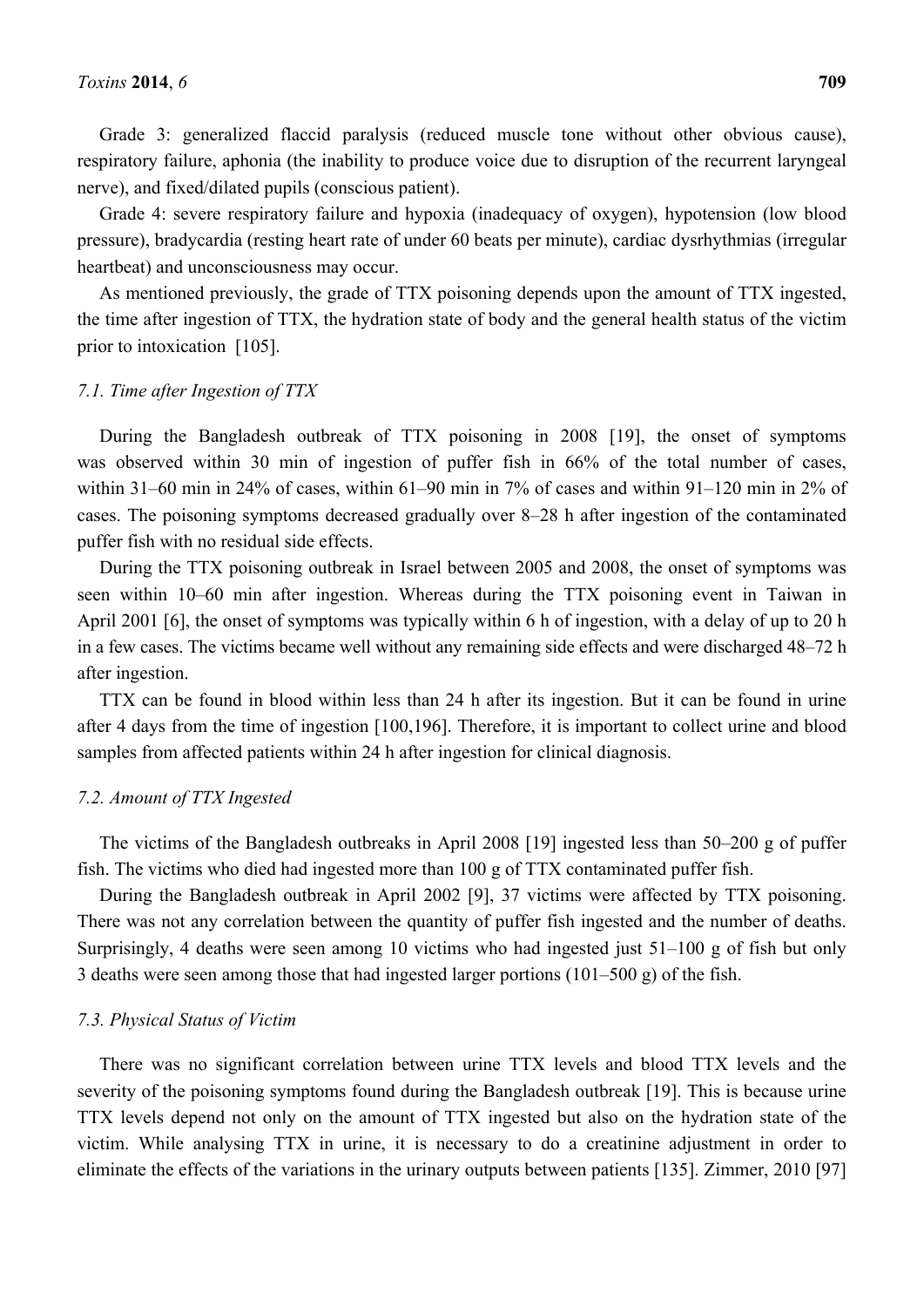found a strong correlation between blood TTX levels and the poisoning symptoms. This could be due to similar hydration states of the victims.

During the TTX poisoning episode that occurred in Taiwan in April 2001 [106], urine and blood samples of 4 of the victims were collected about 10 h after ingestion and analysed by LC-MS. The blood TTX level of one victim who died was 40.6 nM (12.96 ng/mL) and that of the survivors' varied between 4.5 and 28.6 nM (1.44–9.13 ng/mL). The urine TTX level of the victim who died was 325 nM (103.71 ng/mL). The urine TTX level of the two survivors was lower (190 nM (60.63 ng/mL) and 47 nM (15 ng/mL)). However a higher level of TTX was found in the urine of one of the survivors (344 nM (109.77 ng/mL)) which was greater than the patient who died (325 nM (103.71 ng/mL)) and both of them had ingested almost the same quantity of fish (100 and 90 g respectively). This suggests that the victim who died might not have excreted the TTX fast enough resulting in higher levels in the blood [40.6 nM (12.96 ng/mL)] which led to death just 4 h after ingestion. All of the survivors recovered well without long term effects. This shows individual variability of patient outcomes with regard to TTX poisoning.

### *7.4. Health Status of Victim*

TTX poisoning was observed in a wide range of age groups in the TTX outbreak in Bangladesh [19]. Therefore, all age groups are susceptible to intoxication by TTX toxin. TTX poisoning in people suffering from diabetic neuropathy (nerve damage), uremia (illness accompanying kidney failure) and Na-K-adenosine-triphosphate deficiency modify the symptoms of TTX poisoning [196]. Diabetic neuropathy is a neurological disorder related to diabetes mellitus. It affects all peripheral nerves including the pain fibres, motor neurons and the autonomic nervous system; therefore it can affect all organs. TTX poisoning in a patient with diabetic neuropathy can lead to severe synergistic effects. During the TTX poisoning incident in Taiwan in April 2001 [6], one of the victims who died from TTX poisoning had diabetic neuropathy. This victim ingested 80 g of puffer fish which was less than the amount ingested by one of the survivors (100 g) without any residual effects.

Na-K-adenosine-triphosphatase (EC 3.6.3.9) [197], also known as the sodium-potassium pump is an anti-porter enzyme present in the plasma membrane of all animal cells. The  $Na^+/K^+$ -ATPase enzyme pumps sodium out of cells, while pumping potassium into cells. TTX poisoning in persons suffering from Na-K-adenosine-triphosphate deficiency can have severe effects.

Uremic syndrome (uremia) [198] is a serious complication of chronic kidney disease and acute renal failure. An excess of urea and waste products accumulate in the body of uremic patients due to kidney dysfunction. This can led to a range of symptoms which are similar to TTX poisoning symptoms including; nausea, vomiting, changes in mental status such as confusion, reduced awareness, agitation, psychosis, seizures and coma, abnormal bleeding such as bleeding spontaneously or profusely following a minor injury, heart problems such as an irregular heartbeat, inflammation and an excess of fluid in the sac that surrounds the heart and increased pressure on the heart. Nakashima *et al*., 2007 [199] reported mild TTX poisoning in a uremic patient (a 52-year-old woman) from Japan, who had numbness of the lips and weakness in the legs after ingestion of puffer fish. While her symptoms were not severe and she did not require respiratory support, her condition did not improve after 2 days of hospitalization. Haemodialysis (extracorporeal removal of waste products such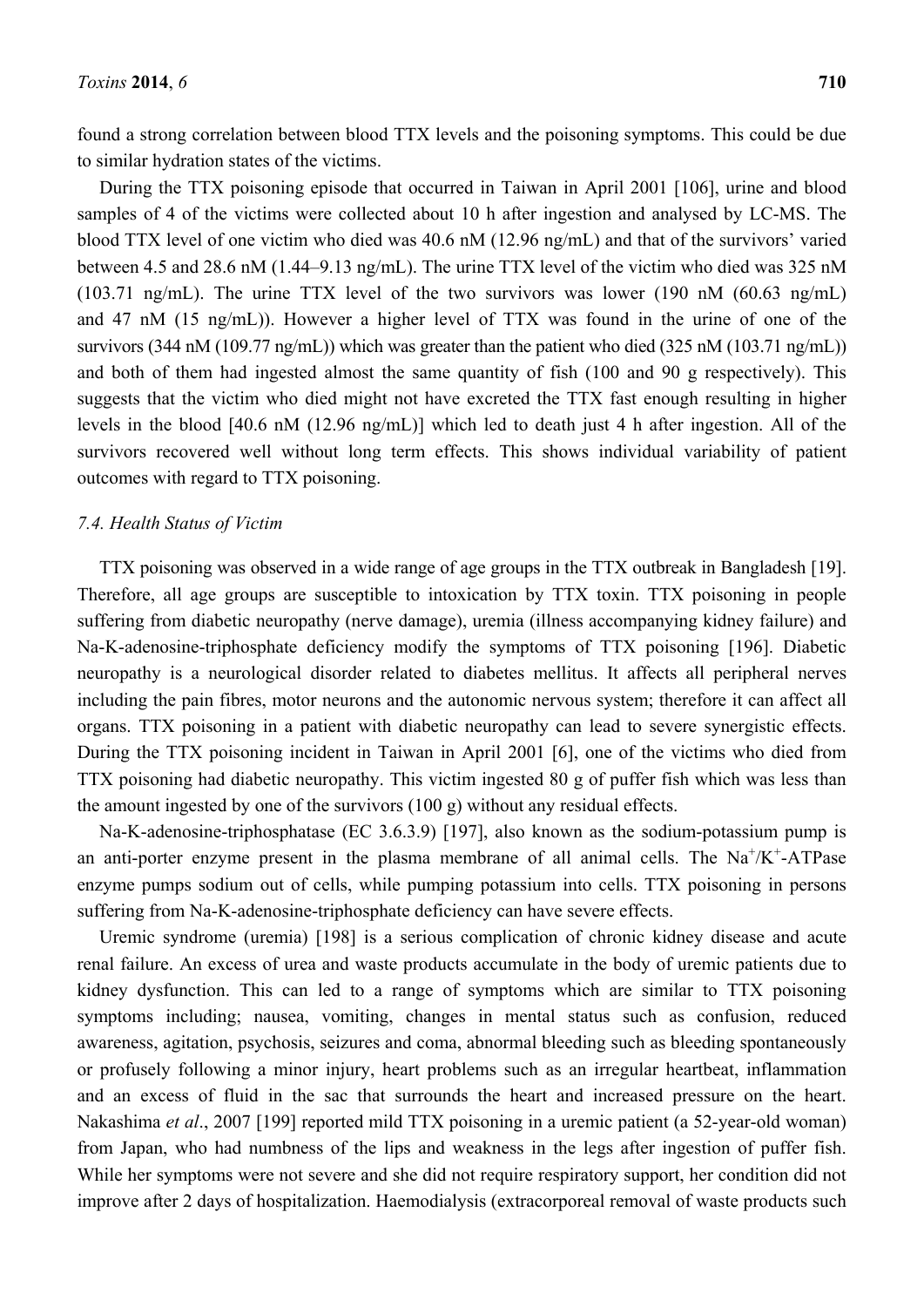as creatinine and urea and free water from the blood when the kidneys are in a state of renal failure) was therefore performed on hospital days 3, 4 and 5, and resulted in a marked improvement of symptoms. As a consequence of uremia, TTX accumulated in her body due to its delayed excretion. This suggests that haemodialysis might be helpful for the treatment of TTX poisoning [199].

# *7.5. Clinical Findings*

Clinical manifestations of TTX poisoning had been reported during various outbreaks [6,9,19,105,106]. Kanchanapongkul *et al*., 2008 studied 280 cases of TTX poisoning caused by ingestion of eggs of the horseshoe crab, *Carcinoscorpius rotundicauda*, between 1994 and 2006 that were admitted to Chon Buri Hospital in Thailand [172]. Out of 245 medical records; 100 were in stage 1; 74 were in stage 2; 3 were in stage 3 and 68 were in stage 4 of intoxication.

During the Bangladesh outbreak in April 2008 [19], the blood TTX level was >9 ng/mL (28.20 nM) in 7 of the victims who died (5 within 15–30 min and 2 after 4 h of ingestion of puffer fish). Only 3 victims survived, in which the blood TTX level was between 9.3 and 10 ng/mL (29.14–31.34 nM). This suggests that a blood TTX level of 9 ng/mL (28.20 nM) or greater may be considered as potentially lethal for human beings.

In the Bangladesh outbreak [19], routine haematological, biochemical and ECG tests were normal in all of the victims. In the Israel outbreak [105], these tests were also normal in almost all of the victims, however one victim had hypercapnia (too much  $CO<sub>2</sub>$ ), one had hypokalemia (low level of potassium in blood which is maintained by the  $\text{Na}^+/ \text{K}^+$  pump) and two had elevated levels of CPK (creatine phosphokinase) which is a marker enzyme for myocardial infarction (heart attack), rhabdomyolysis (severe muscle breakdown), muscular dystrophy, autoimmune myositides (chronic inflammation of striated muscle) and acute renal failure. In this outbreak [105], one of the victims was likely to have had a seizure (a neurological disorder; often associated with a sudden and involuntary contraction of a group of muscles and loss of consciousness). Previously it had been reported that seizures were correlated with TTX poisoning [38].

### *7.6. Treatment*

There is presently no antidote available for TTX poisoning. Chew *et al*., 1984 [200] have tried to make use of an anti-cholinesterase drug for treating TTX. During the large TTX incident in Bangladesh [19], 21 victims were given anticholinesterases; neostigmine and atropine but it wasn't seen to improve their condition. This is because anticholinesterases reverse the blocking action at neuromuscular junction at the motor end plates only. Whereas TTX blocks sodium channels of motor neurons and muscle membranes.

One of the severely poisoned victims of the TTX outbreak in Israel [105], had been administered 0.4 mg of naloxone intravenously which showed an equivocal response. Naloxone has a high affinity for μ-opioid receptors in the central nervous system and is used for treating depression of the central nervous system and respiratory system.

Currently, the only treatment for TTX poisoning is to provide the victim with respiratory support until the TTX is excreted completely. Endotracheal intubation can be provided to facilitate ventilation of the lungs. Mechanical ventilation may also be provided. During the TTX poisoning outbreak in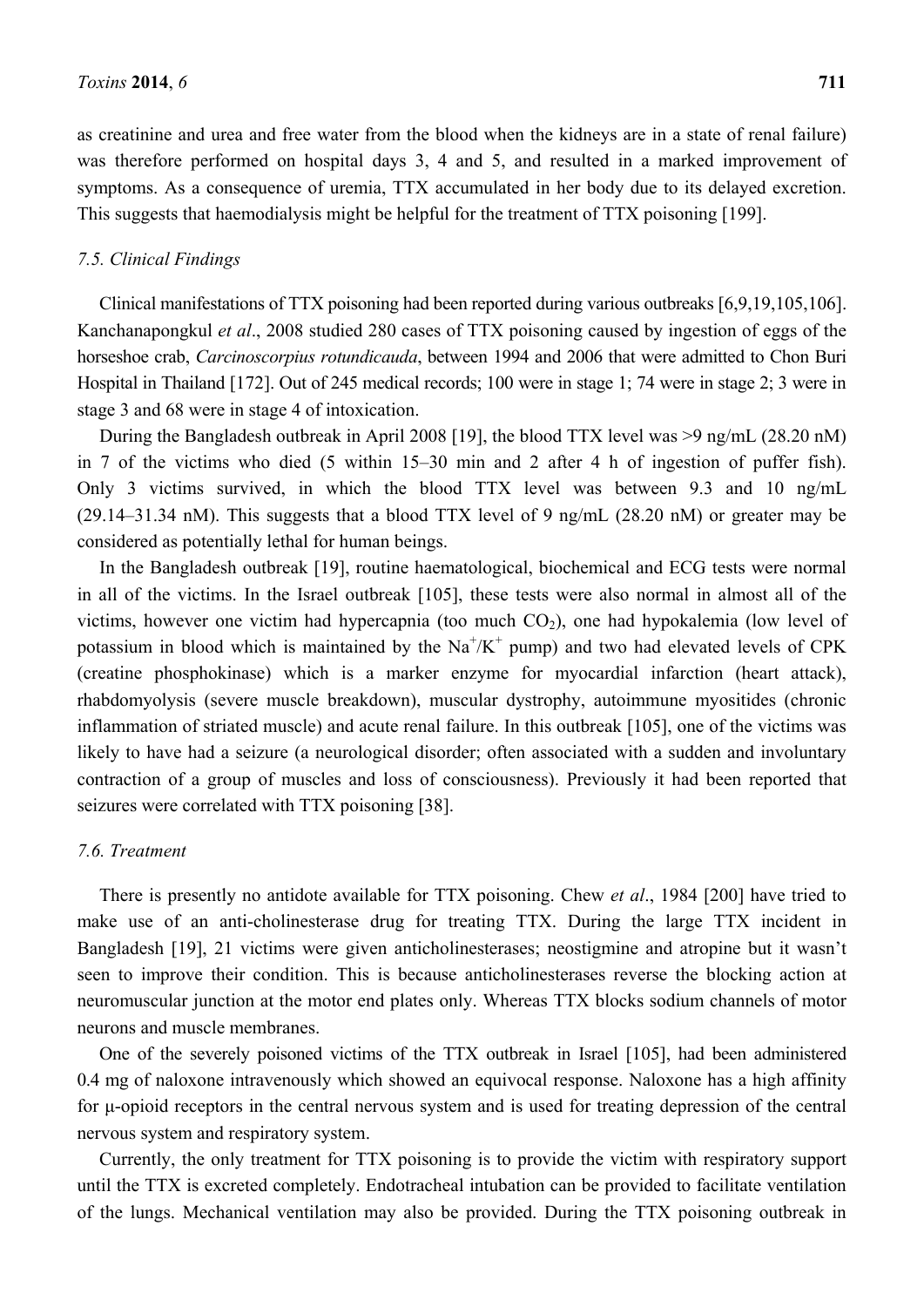Israel [105], patients were given respiratory support and recovered within 4 days. During the TTX poisoning event in Thailand [172], victims were treated with endotracheal intubation and mechanical ventilation. Out of 245 victims, 239 patients (97.5%) completely recovered, 5 patients (2%) died, and 1 patient (0.4%) suffered anoxic brain damage.

In the case of early stage TTX poisoning victims are given activated charcoal in order to help the adsorption of TTX to prevent its absorption through the stomach [201]. Gastric lavage (the passage of a tube via the mouth or nose down into the stomach followed by sequential administration and removal of small volumes of liquid) can be performed in TTX poisoning in order to reduce its severity. This procedure should be performed within 60 min after ingestion of TTX [202]. In the Bangladesh outbreak in April 2002 [9], 37 patients were given gastric lavage and neostigmine treatment along with respiratory support. But there are some risks associated with gastric lavage treatment such as laryngospasm (involuntary muscular contraction of the laryngeal cords), hypoxia (inadequacy of oxygen), bradycardia (a resting heart rate of under 60 beats per minute), epistaxis (nosebleed), hyponatremia (reduced levels of sodium in the blood), hypochloremia (reduced levels of chloride ions in blood), water intoxication or mechanical injury to the stomach.

Intravenous fluids are also given in order to maintain fluid-electrolyte balance in the body during TTX poisoning. An antiemetic is given which is effective against vomiting and nausea. As mentioned in paragraph 7.4, haemodialysis might also be useful for the treatment of TTX poisoning [199].

Antibodies against TTX have been used successfully *in vivo* [203,204]. Xu *et al*., 2005 synthesized antibody against TTX [130]. This antibody was able to neutralise the toxic effect of TTX both *in vitro* and *in vivo*. A monoclonal antibody for TTX (anti-TTX) is available commercially from Hawaii Biotech, Inc., Aiea, HI, USA [121,136]. However, studies on the efficacy of this monoclonal antibody *in vivo* have not been published [121], but this may herald the advent of a new type of approach to the treatment of TTX poisoning in the future.

## *7.7. Application of TTX in the Medical Field*

Some researchers are trying to make use of the analgesic activity of TTX to treat various types of pains such as severe cancer pain [205–207]. A low dose of TTX has also been shown to help in reducing cue-induced increases in heroin craving and associated anxiety [208].

### **8. The Distribution of TTX and Its Analogues**

### *8.1. Geographic Distribution of TTX*

#### 8.1.1. Geographic Distribution of TTX in Freshwater and Marine Organisms

TTX poisoning is very common in Japan, Taiwan, Bangladesh and Southeast Asia (Table 1). Most commonly it is associated with the consumption of puffer fish and sometimes by the ingestion of gastropods or crabs. In the last decade, TTX was found in puffer fish [29,48,131] and gastropod [44,45,48] collected from European countries as well. A number of researchers have formulated the theory of "Lessepsian migration" for explaining the new occurrence of TTX in European regions. In 1869, the opening of Suez canal caused migration of many Red Sea species through the new waterway which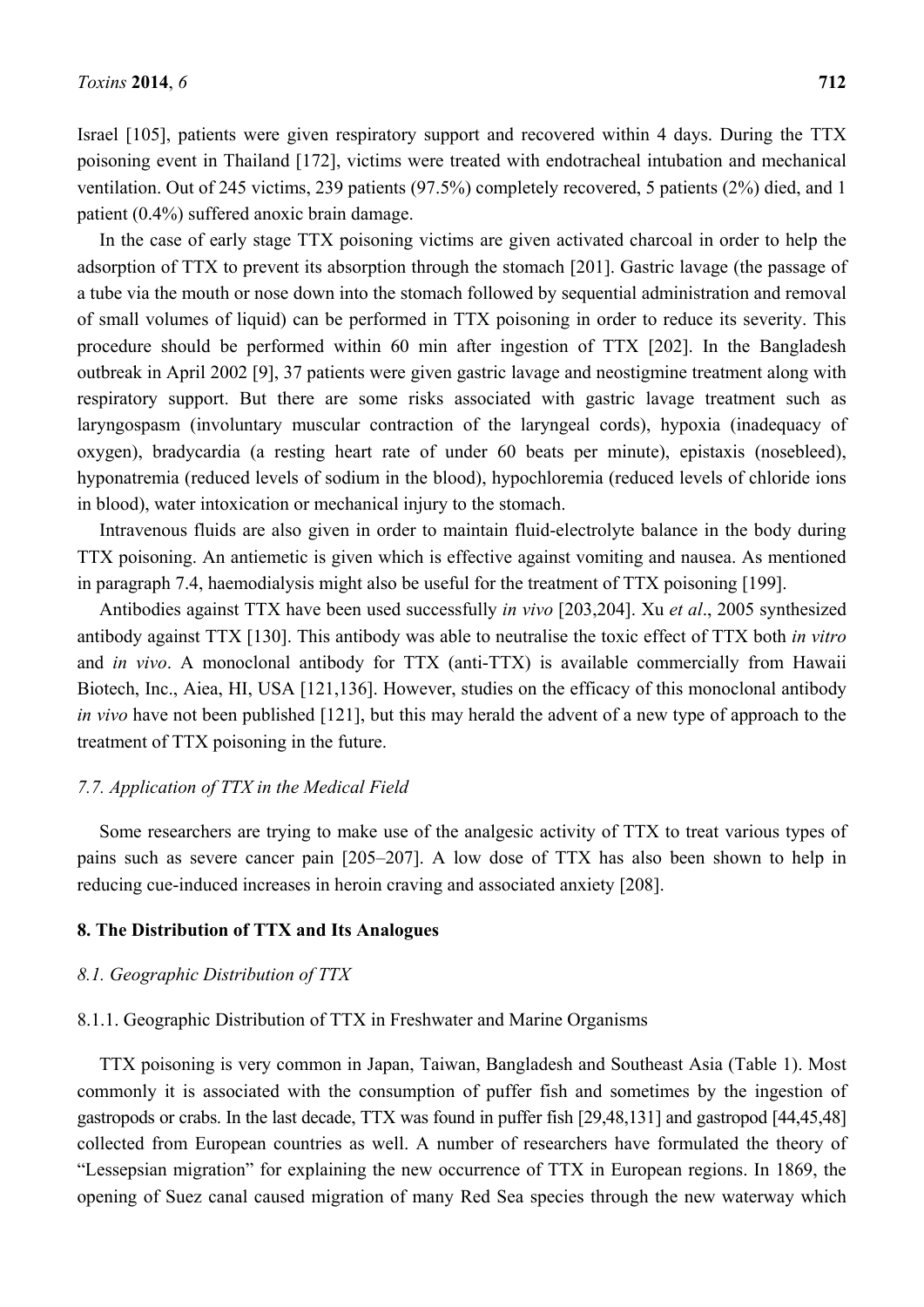settled in the Eastern Mediterranean e.g., occurrence of *Lagocephalus sceleratus* in the Mediterranean Sea. Hence, this phenomenon is called "Lessepsian migration" [105,131,209]. The occurrence of several migrant marine species have been reported from Mediterranean Sea such as *Lagocephalus sceleratus*, *Mobulamobular*, *Tylosuruschoram*, *Scarusghobban* and *Tetrapturus belone* [210–216]. Ballast water can also cause the transfer of TTX containing organisms from Asian waters to European waters. Over the last 20 years, spreading of marine mucilage in the Mediterranean Sea was observed due to sea surface warming [99]. This helps the survival of migrated species in Mediterranean Sea.

Some cases of TTX poisoning caused by the consumption of puffer fishes have been observed in the US also [2,108,110]. But those species of fish were imported from either Japan or from other places. TTX had been found in puffer fishes, *Sphoeroides annulatus*, *S. lobatus*, *S. lispus*, *Arothron meleagris*  and *Canthigaster punctatissima* collected from the coast of the Baja in the California Peninsula, Mexico [168]. Mexico is the second largest puffer fish exporter in the world.

Occasionally natural calamities can also cause small changes in the marine ecology of a region and thus the occurrence of new and/or displaced species. Chulanetra *et al*., 2011 [27] state that the ecology of marine organisms including puffer fish might have been affected by the Tsunami in the Andaman Seas which originated from the earthquake in the Indian Oceans in 2004. They studied the toxicity of 155 puffer fishes caught off the Gulf of Siam and from the Andaman Sea near Thailand, during April to July 2010. Among 125 puffers from the Gulf of Siam, 18 were *Lagocephalus lunaris* and 107 were *L. spadiceus* which were found previously in 2000–2001 in the same region. They also reported the presence of TTX in *L. spadiceus* for first time. In 1992–1993, nine marine puffer fish species were caught in the Andaman Seas, *Arothron immaculatus*, *A. stellatus*, *Chelonodon patoca*, *Diodon hystrix*, *Lagocephalus lunaris*, *L. inermis*, *L. spadiceus*, *L. sceleratus*, and *Xenopterus naritus*. Out of these, five puffers, *A. immaculatus*, *C. patoca*, *L. lunari*, *L. sceleratus* and *X. Naritus* were found to be positive for TTX [27]. In 2011, thirty puffers were collected from the Andaman Sea: 28 *Tetraodon nigroviridis* and two juvenile *Arothron reticularis*; the two new species totally replaced the nine species found previously in the same region during the 1992–1993 study and some of these were found positive for TTX [27].

#### 8.1.2. Geographic Distribution of TTX in Terrestrial Animals

TTX was found in newts from the USA, Japan, Germany and Italy; *Notophthalmus viridescens* from Canada and USA [37,51,53–55,57,58], *Notophthalmus viridescens and Taricha* from North America [36], *Cynops ensicauda popei* from Okinawa, Japan [59], *Cynops pyrrhogaster* from Japan [52], *Triturus* spp. from Germany [35] and *Triturus alpestris* from Italy [32].

TTX was also found in frogs belonging to the Brachycephalidae family from the Brazilian Atlantic rain forest [33,72], from the Central American frog *Atelopus chiriquiensis* [30] and in the Rhacophoridid frog, *Polypedates* sp. from Bangladesh [71].

#### *8.2. Organism Specific Distribution of TTX and Its Analogues*

The occurrence of 26 natural analogues of TTX had been reported to-date (Figure 1). The name tetrodotoxin is based on the name of the order of animals called tetradontiformes first suggested by Dr. Yoshizumi Tahara in 1909. He isolated TTX from the ovaries of globefish, *Fugu* [20]. Up to 1964,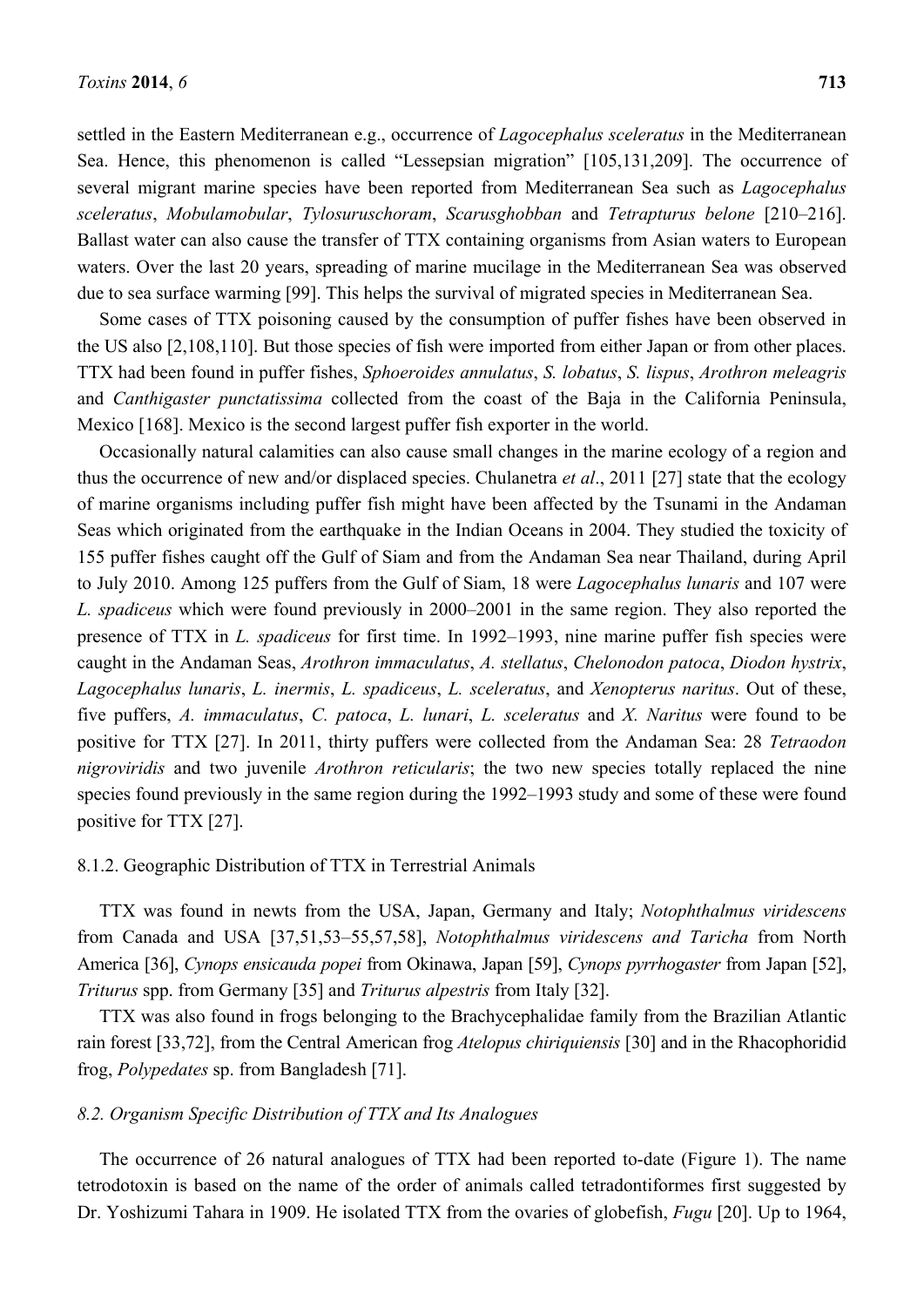TTX was believed to be present only in puffer fish. In 1964 Mosher [217] found TTX in the California newt, *Taricha torosa*. Subsequently, it was also found in frogs, shell fish, star fish, ribbon worms, sea slugs and bacteria (Table 3).

# 8.2.1. Distribution of TTX and Its Analogues in Puffer Fish

TTX is found in marine, fresh water and brackish water organisms [93]. The presence of TTX in puffer fish is well documented. Table 3 gives details of puffer fish species containing TTX and its analogues. Puffer fish of the Tetradontidae family are toxic while puffer fish from the *Diodontodae* and *Ostracitidae* families are usually non-toxic [93]. *Lagocephalus wheeleri*, *L. gloveri* and *Takifugu xanthipterus* are considered as non-toxic species of puffer fish [93,218]. Nakashima *et al*., 2007 [199] reported mild TTX poisoning caused by *Lagecephalus wheeleri* in Japan for the first time. Simon *et al*., 2009 [219] also found TTX in *Lagecephalus wheeleri* from Malaysian waters identified by LC (liquid chromatography) but it was not lethal to mouse in the mouse bioassay. Nagashima *et al*., 2001 [218] have shown that non-toxic *Takifugu xanthipterus* contains less toxic TTX derivatives. This indicates that TTX might be converted into less toxic derivatives in these species. *T. nigroviridis* was more toxic than *Lagocephalus lunaris*, *L. Spadiceus* and *Arothron reticularis* collected from the Andaman seas [27].

Female puffer fish are more toxic than male puffer fish as they accumulate TTX in the ovaries and eggs during the spawning period [46]. Jang *et al*., 2006 [24] studied distribution of TTX analogues in *Fugu pardalis*. 5,6,11-trideoxyTTX (especially in ovaries) was the major and 5-deoxyTTX and 11-deoxyTTX were minor TTX analogues in all tissues. Whereas 4,9-anhydroTTX was the major analogue in liver, 4-*S*-CysteinylTTX was detected in liver, spleen, gall, and intestine in 1–6 mole percentage of the total of all the TTX analogues.

Vázquez *et al*., 2000 [168] found that 4,9-anhydroTTX was the major and 4-epiTTX was minor analogue of TTX in puffer fishes, *Arothron meleagris* (black phase), *A. meleagris* (golden phase), *Sphoeroides annulatus* and *S*. *lispus*. 4,9-anhydroTTX was not found in both *S*. *lobatus* and *Canthigaster punctatissima* whereas*,* 4-epiTTX was found in very low concentration in *Canthigaster punctatissima.* In general, the level of TTX was higher than the level of 4,9-anhydroTTX in liver. While the level of 4,9-anhydroTTX was higher than the level of TTX in mucus. Diener *et al*., 2007 [138] found that TTX was the major analogue in liver, muscle and skin whereas trideoxyTTX was the major analogue in ovaries of *Takifugu oblongus*. Jang *et al*., 2010 [26] found that TTX and 5,6,11-trideoxyTTX were the major TTX analogues whereas 4-epiTTX 4,9-anhydroTTX, 5-deoxyTTX and 11-deoxyTTX were minor TTX analogues in *Fugu niphobles*, *Tetraodon nigroviridis*  and *Tetradon biocellatus*. 6,11-dideoxyTTX was the major analogue in almost all tissues of *F. niphobles*, but it was the minor analogue in *Tetraodon nigroviridis* and *Tetradon biocellatus*. Kudo *et al.*, 2012 [59] found that the levels of TTX, 5,6,11-trideoxyTTX and anhydro-5,6,11-trideoxyTTX were highest among all the analogues of TTX. Whereas, the level of 4,9-anhydroTTX was highest among all the remaining minor analogues of TTX; 4-epiTTX, 5-deoxyTTX, 11-deoxyTTX, 6,11-dideoxyTTX and 11-norTTX-6(*S*)-ol in *Fugu poecilonotus*. Rodríguez *et al*., 2012 [29] found that 5,6,11-trideoxyTTX was the major TTX analogues, followed by 11-deoxyTTX, 11-norTTX-6(*S*)-ol, and TTX. While 4-epiTTX, 4,9-anhydroTTX, 5-deoxyTTX and 11-norTTX-6(*R*)-ol were minor analogues of TTX in *Lagocephalus sceleratus*.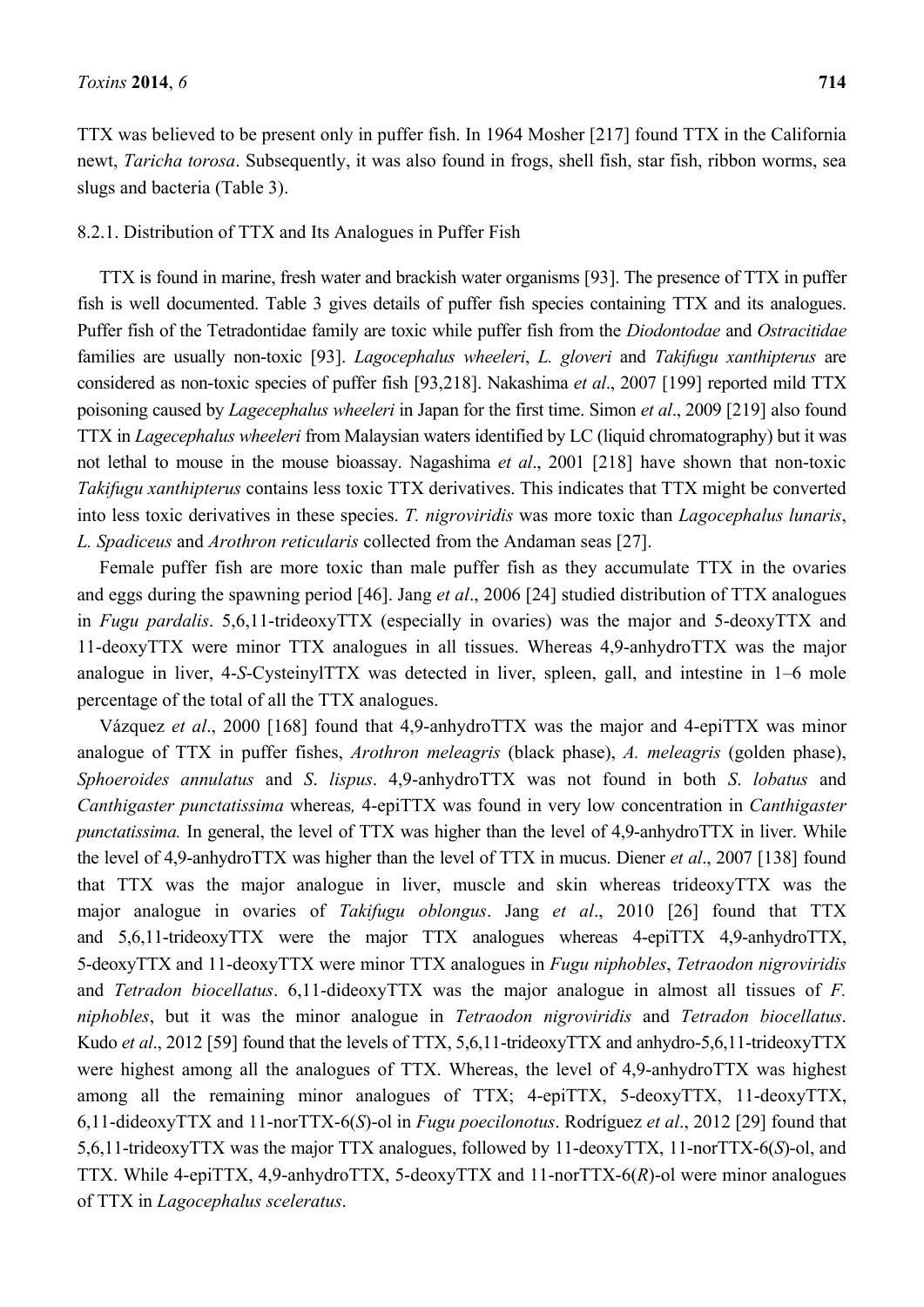TTX and some of its analogues were found in gastropod species: *Gibbula umbilicalis-* monodeoxy (TTX (0.063 µg/g)); *Monodonta lineata* (TTX (0.090 µg/g) and 4-epiTTX (0.021 µg/g)) and *C. lampas* (5,6,11-trideoxyTTX (0.006 µg/g)) [47]; *C. lampas* (TTX (315 µg/g) and 5,6,11-trideoxyTTX (1004 µg/g)) [45]; *N. nitidus* (TTX (1350 µg/g)) [25]; *N. semiplicatus* (TTX (26.1 µg/g) and 4-epiTTX (3.37 µg/g)) [86] and *N. papillosu* (TTX (42–60 µg/g)) [12]. TTX and its analogues trideoxyTTX, 4-epiTTX, anhydroTTX and oxoTTX were detected in the nassariid species [28]. Usually, the levels of TTX in gastropod are lower than those in puffer fishes. But gastropods are also capable of inducing TTX poisoning [4,5,7,8,10,12,42,45,46]. In general TTX and 5,6,11-trideoxyTTX are the major while 4-epiTTX is the minor analogue of TTX found in gastropods.

8.2.3. Distribution of TTX in Sea Slug, Star Fish, Blue-Ringed Octopus, Ribbon Worm and Bacteria

TTX had been occasionally found in the sea slug, star fish and ribbon worm. TTX was detected in sea slugs, *Pleurobranchaea maculata* which caused poisoning in dogs on the beaches of Hauraki Gulf, Auckland, New Zealand [73]. The presence of TTX in sea slugs, *Pleurobranchaea maculata* have also been reported by Wood *et al*., 2012 [74]. Along with TTX, low levels of 11-norTTX have been found in *Pleurobranchaea maculata* by McNabb *et al*., 2010 [73].

TTX has been found in a starfish species, *Astropecten scoparius* [75], a ribbon worm, *Cephalothrix linearis* (Nemertean) [22,79] and blue-ringed octopuses, *Hapalochlaena fasciata* and *Hapalochlaena lunulata* [76] (Table 3). TTX, 4epi-TTX and anhydroTTX were found in ribbon worm, *Cephalothrix* sp. present on the shells of cultured oysters [22]. No other analogue of TTX has been reported in either starfish, or blue-ringed octopus todate.

TTX and anhydroTTX were found in bacteria, *Shewanella woodyi* and *Roseobacter* sp. isolated from the copepod *Pseudocaligus fugu* parasitic on the panther puffer *Takifugu pardalis* [85]*.* TTX, 4-epi-TTX, and anhydroTTX were found in *Vibrio* Strain, LM-1, from the puffer fish *Fugu vermicularis radiatus* [91].

8.2.4. Distribution of TTX and Its Analogues in Terrestrial Animals

As previously stated, TTX can be found in several species of newts: *Notophthalmus* [32,36,37,50,53,57], *Cynops* [31,32,52,59] and *Triturus* spp. [35], crabs: *Demania cultripes*, *Demania toxica*, *D. reynaudi*, *Lophozozymus incisus*, *L. Pictor* and *A. germaini* [62,139,170] and in frogs and toads: *Atelopus* [70,143] and *Brachycephalus* [33,34,72].

Along with TTX, other related analogues were also found in newt and salamander: TTX [32,51,54], 6-epiTTX [32,36], 11-oxoTTX [36], 4-epiTTX [51], 4,9-anhydroTTX [51] and 11-deoxyTTX [32] in *Taricha* spp*.* Recently four new analogues, 8-epi-5,6,11-trideoxyTTX (MW 271.2710), 4,9-anhydro-8-epi-5,6,11-trideoxyTTX (MW 253.2557), 1-hydroxy-8-epi-5,6,11-trideoxyTTX (MW 287.2704) and 1-hydroxy-4,4a-anhydro-8-epi-5,6,11-trideoxyTTX (MW 269.2551) have been isolated from newt which are not present in puffer fish [59].

Pires Jr. *et al.*, 2002 [33] found TTX, 4-epiTTX, 4, 9-anhydroTTX, 11-norTTX-(*S*)-ol and tetrodonic acid in the frog, *Brachycephalus ephippium*. Pires Jr. *et al*., 2003 [34] identified 11-oxoTTX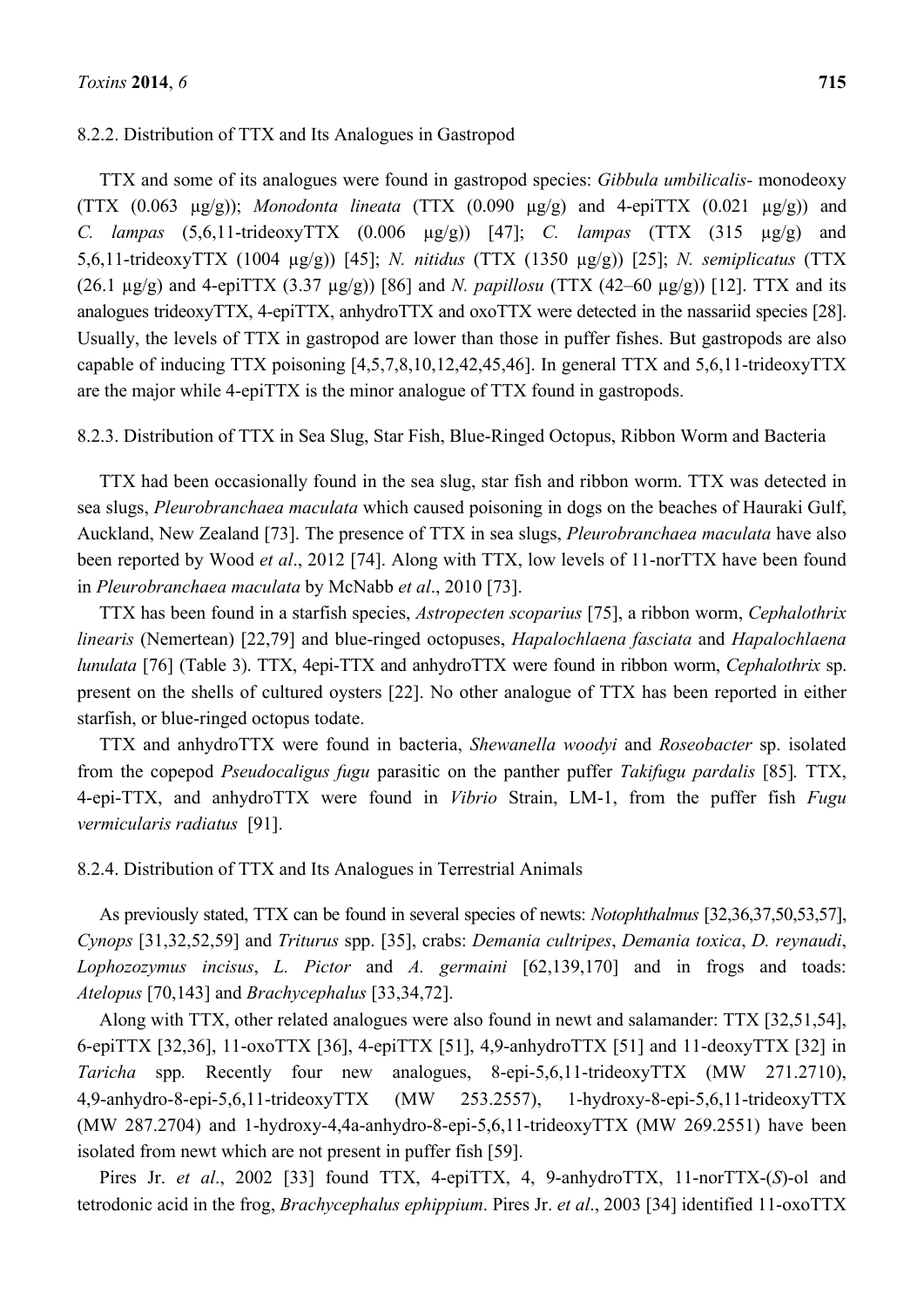also from the same species of frog. Pires Jr. *et al*., 2005 [72] have studied the toxicity of three species of frogs: *Brachycephalus ephippium*, *B. nodoterga* and *B. Pernix* belonging to the Anuran family, Brachycephalidae. Toxicity was highest in the skin followed by the liver and ovary in *Brachycephalus ephippium* and *B. prenix.* 11-oxoTTX, TTX, 4-epiTTX, 4,9-anhydroTTX, 5-deoxyTTX and tetrodonic acid were found in *Brachycephalus ephippium* while TTX, 4,9-anhydroTTX, 5-deoxyTTX and tetrodonic acid were found in *B. Prenix* by LC-FLD (liquid chromatography-fluorescent detection)*.*  Traces of 11-oxoTTX, TTX, 4-epiTTX, 4,9-anhydroTTX, 5-deoxyTTX and tetrodonic acid were found in *B. nodoterga* using LC-FLD but *B. nodoterga* extract was non-toxic by mouse bioassay. Also, two unknown compounds having mass spectral signals at *m*/*z* 330 and 348 which may be attributed to TTX analogues but could not be unequivocally identified. The 11-oxo TTX analogue is commonly found in frogs but rarely seen in puffer fish and newts.

TTX and anhydroTTX were found in xanthid crab, *Xanthias lividus* [67]. Along with TTX small amounts of anhydroTTX were also found in crab, *D. cultripes* [139]. TTX was the major while 4-epiTTX and 4,9-anhydroTTX were minor analogues of TTX in xanthid crab, *Demania cultripes* [170]. 11-oxotetrodotoxin and 11-nortetrodotoxin-6(R)-ol have been reported in a xanthid crab, *Atergatis floridus* [62].

6-epi TTX is more commonly found in terrestrial organisms than in marine or in fresh water species. Table 3 gives details of the occurrence of TTX and its analogues in a variety of organisms.

# *8.3. Tissue Specific Distribution of TTX and Its Analogues in All Organisms*

**Puffer fish:** TTX is found in all tissues of puffer fish. The levels of TTX vary among species of puffer fish. A study of the tissue distribution of analogues of TTX in *Fugu Pardalis* was compiled by Jang and Yotsu-Yamashita in 2006 [24]. They found that the liver and ovary are more highly toxic than the muscle and testis in wild puffer fish. 4-Cys TTX was found in the liver, spleen, gall bladder and intestine of *Fugu Pardalis* but not in the ovary [24].

In marine puffer fish, the liver tissue is toxic throughout the year except during the spawning season but the ovaries become more toxic perhaps to protect the organism from predators. In puffer fish that inhabit brackish water and freshwater regions toxicity is higher in the skin than in marine species [93].

The average level of 4-epiTTX in puffer fish is ca. 10% (mol/mol) of TTX [128] and 5,6,11-trideoxy TTX was the major analogue in all tissues of the puffer fish, *Fugu pardalis* [125]. The levels of TTX analogues were highest in the ovary of puffer fish *Takifugu oblongus* than in any of the other tissue compartments. Among all the analogues, the levels of 5,6,11-trideoxyTTX was the highest and was located in the ovaries [138].

**Gastropod:** TTX is mainly found in the muscles of gastropods. Some amounts of TTX are also found in the digestive glands. TTX and its analogues trideoxyTTX, 4-epiTTX, anhydroTTX and oxoTTX were detected in the gastro pod nassariid [28]. TrideoxyTTX was the major toxin in all the samples [28]. The toxicity of TTX was higher in the muscle tissue than in the digestive gland in *N. lineata* [184]. The toxicity of edible portions of *Polinices didyma* and of *Natica lineate* was higher than that in the digestive gland [8].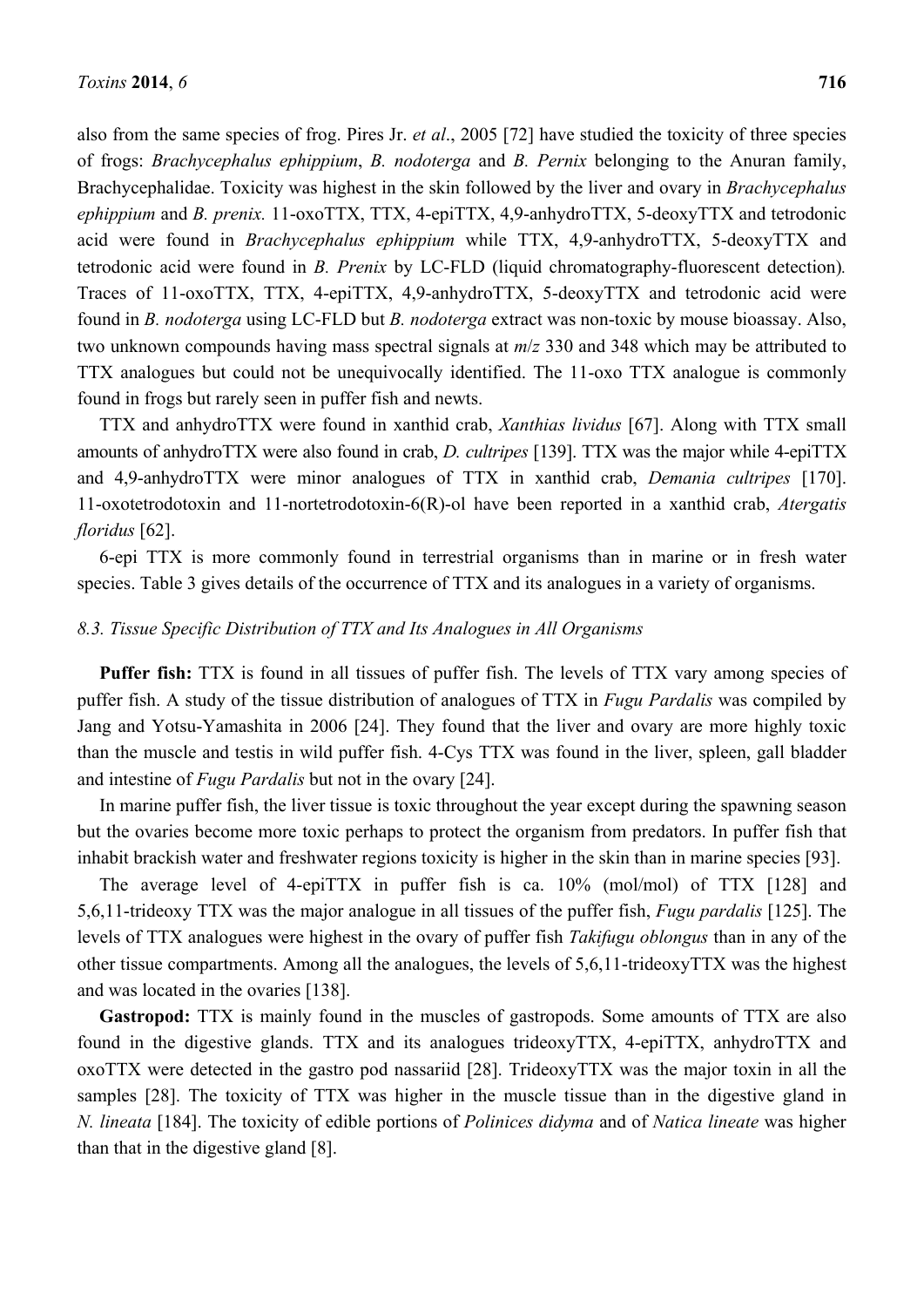**Newt:** TTX is found mainly in the skin of newt. In newt (*Taricha granulosa*), TTX levels were high in the skin of adult newt and in the yolk of embryo. TTX levels decrease during the development of larvae and larvae are almost non-toxic [58].

**Crab:** Less information is available regarding tissue specific distribution of TTX and its analogues in crab. TTX has been found in xanthid crabs, *Demania cultripes*, *Demania toxica*, *D. reynaudi*, *Lophozozymus incises*, *L. Pictor* and *A. germaini* in southern Taiwan. Toxicity was higher in the viscera (4.0–11.9 MU/g) than in the appendages and cephalothorax in all of the species tested. Toxicity of the appendages was 1.6–12.3 MU/g while toxicity of cephalothorax was 1.5–3.6 MU/g among all the species [139].

**Frog:** Skin is the main toxic tissue in frog. Pires Jr. *et al*., 2005 [72] have studied the toxicity of three species of frogs; *Brachycephalus ephippium*, *B. nodoterga* and *B. pernix* belonging to the Anuran family, Brachycephalidae. Toxicity was highest in the skin followed by the liver and ovaries in *Brachycephalus ephippium* and *B. prenix* which was studied by mouse bioassay. They have not given the toxin profile of individual tissues. Chiriquitoxin (CqTX) was found in the skin and in the eggs of *Atelopus chiriquiensis* [30,70].

**Other organisms:** TTX was found in the skin of the gobies [220] and in the head of arrow worms [221] and in the proboscis of the ribbon worm [79]. Blue-ringed octopuses contain TTX in the posterior salivary gland, the skin and eggs. Williams and Caldwell, 2009 [76] studied 14 tissue types from blue-ringed octopuses. In their study TTX was found in the posterior salivary gland (PSG), arm, mantle, anterior salivary gland, digestive gland, testes contents, brachial heart, nephridia, gill and oviducal gland of *Hapalochlaena fasciata*. But in *H. lunulata* TTX was found only in the PSG, mantle and ink.

## *8.4. TTX Co-occurrence with Other Marine Toxins*

Occurrence of either minor amounts of paralytic shellfish poisons (PSP) along with TTX, or major amounts of PSP along with traces of TTX have been reported in many species of puffer fish, crabs and gastropods (*N. Clathrata*, *Polinices didyma* and *N. Lineata*) [8]. Sometimes species that are susceptible to TTX intoxication have been found to be free of TTX (or have TTX only at very low levels) while they have been found to have other toxins such as PSP present at the time of testing. Hydroxysaxitoxin has been found in the xanthid crab, *Demania cultripes* from the Philippines [170]. Saxitoxin, decarbamoyl saxitoxin have been confirmed in Cambodian freshwater puffer fish, *Tetraodon turgidus*  (which is not resistant to TTX) [222]. The presence of GTX-2 and GTX-3 has been noted in *Colomesusasellus*, an Amazonian (Brazil) freshwater puffer fish [223]. Saxitoxin and decarbamoyl saxitoxin have been found in *Fugu pardalis* [24]. Saxitoxin and decarbamoyl saxitoxin have been identified in the marine puffer *Arothron firmamentum* [167]. GTX-1,2,3 and 4 have been found in the Taiwanese crab, *Xanthias lividus* [67]. The puffers *Sphoeroide snephelus*, *S. testudineus*, and *S. Spengleri* have tested positive for saxitoxin from the Indian River Lagoon, Florida [224]. Gonyautoxin 2, gonyautoxin 3 and saxitoxin (STX) and neoSTX, decarbamoylSTX and STX have been found in the xanthid crab *Zosimus aeneus* [66]. Saxitoxin, decarbamoyl saxitoxin, gonyautoxins 2 and 3, decarbamoyl gonyautoxins 2 and 3 have been found in the freshwater puffer fish, *Tetraodon cutcutia* and *Chelonodon patoca* from Bangladesh [225]. Gonyautoxin 1-4 in the xanthid crab,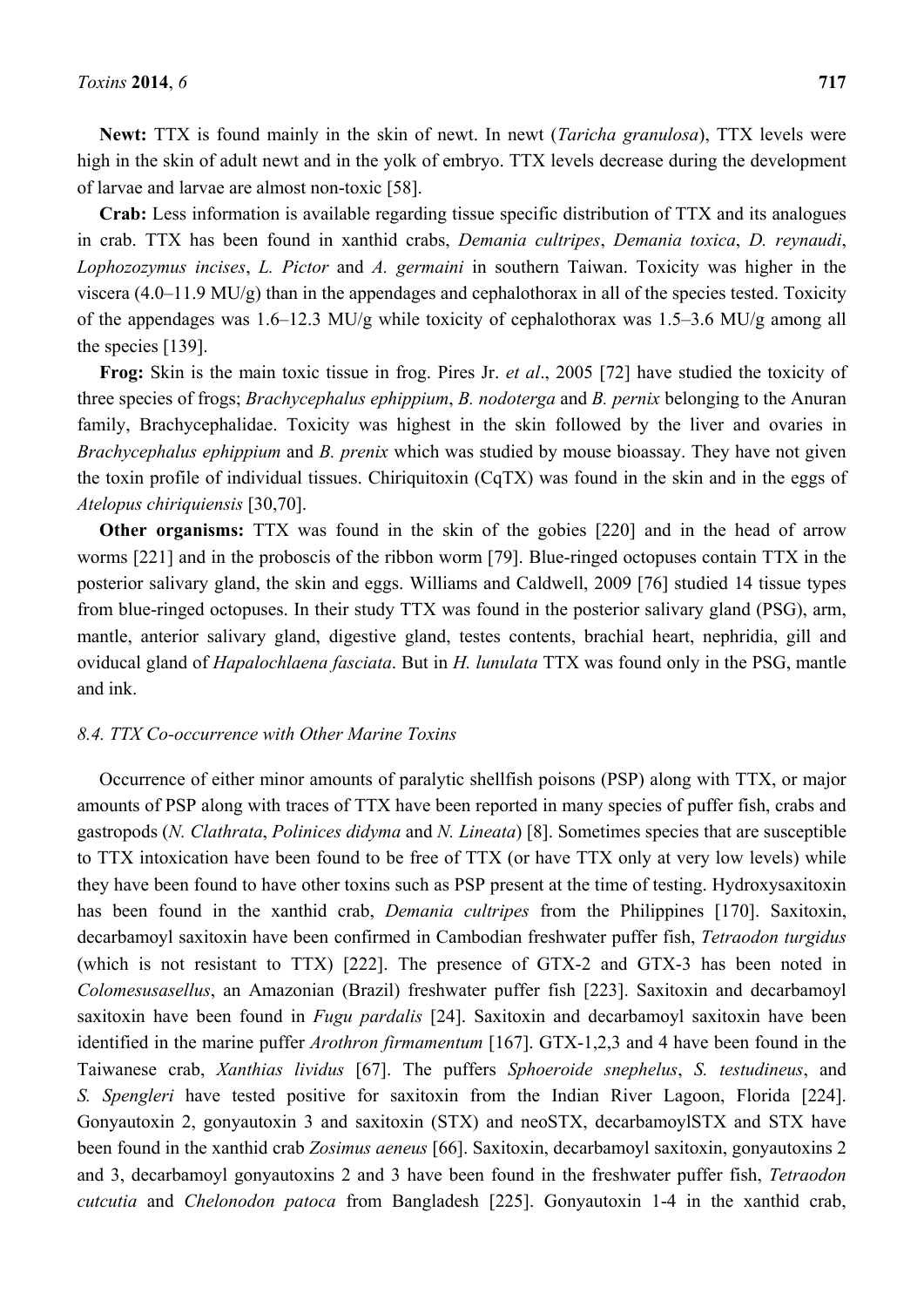*Atergatis floridus* and gonyautoxin 2-4 and neosaxitoxin in the xanthid crab, *Demania reynaudi* from Taiwan [65], saxitoxin, neosaxitoxin and decarbamoyl saxitoxin in the freshwater puffers, *Tetraodon leiurus* and *Tetraodon suvatii* from Thailand [226], gonyautoxin-3; GTX3, GTX2, and saxitoxin in the gastropod *Rapana venosa* from Japan [227], saxitoxin in the freshwater puffer, *Tetraodon fangi* from Thailand [228], and saxitoxin in the southern (*Sphoeroide snephelus*), checkered (*Sphoeroide stestudineus*), and band tail (*Sphoeroide spengleri*) puffer fish from the US [229] were found. TTX was found to co-occur in small quantities with PSP in *A. Germaini* in northern Taiwan. TTX and GTX were also found to co-occur in *D. reynaudi and L. pictor* in northern Taiwan [139]. TTX was found in samples together with palytoxin in *Demania cultripes, D. reynaudi and L. pictor* of Philippine and in *L. pictor* from Singapore [139].

Both, TTX and PSPs (Saxitoxin, neosaxitoxin, decarbamoyl saxitoxin, hydroxysaxitoxin, gonyautoxin 1, 2, 3 and 4) are neurotoxins which block the sodium channels. The structures of TTX (Figure 1) and STX (Figure 5) are similar; they bind to a common site, which is present at the external mouth of the sodium channels [230]. Symptoms of paralytic shellfish poisoning are similar to TTX poisoning [201]. So there is a risk of misdiagnosis in such poisoning events. Several treatments for TTX poisoning have been discussed earlier in the text (Section 7.6). Interestingly, 4-aminopyridine was observed to reverse the effect of saxitoxin and tetrodotoxin in mice without any side effects such as seizure or convulsions [231,232]. The optimal 4-AP dose was determined as 2 mg/kg (im) [232].

**Figure 5.** Structures of paralytic shellfish poisons (PSP) toxins.



|                      | $\rm R_1$ | $R_{2}$          | R,               | $\rm R_{4}$       |
|----------------------|-----------|------------------|------------------|-------------------|
| Saxitoxin            | н         | н                | н                | COMH <sub>2</sub> |
| Decarbamoylsaxitoxin | н         | н                | н                | н                 |
| Neosaxitoxin         | <b>OH</b> | н                | н                | CONH <sub>2</sub> |
| Gonyautoxin 1        | <b>OH</b> | OSO <sub>3</sub> | н                | COMH <sub>2</sub> |
| Gonyautoxin 2        | н         | OSO <sub>3</sub> | н                | CONH <sub>2</sub> |
| Gonyautoxin 3        | н         | н                | OSO <sub>3</sub> | COMH <sub>2</sub> |
| Gonyautoxin 4        | <b>OH</b> | н                | OSO <sub>3</sub> | COMH <sub>2</sub> |

# **9. Chemical Stability and Toxicity of Analogues**

TTX is heat stable and water soluble [233]. It is an aminoperhydroquinazolone. 4-epiTTX and 4,9-anhydroTTX are in chemical equilibrium with TTX while deoxy analogues (5-deoxy TTX, 11-deoxy TTX, 6,11-dideoxy TTX and 5,6,11-trideoxyTTX), 11-oxo TTX and 4-S-cysteinyl TTX are not in chemical equilibrium with TTX [26,89,166].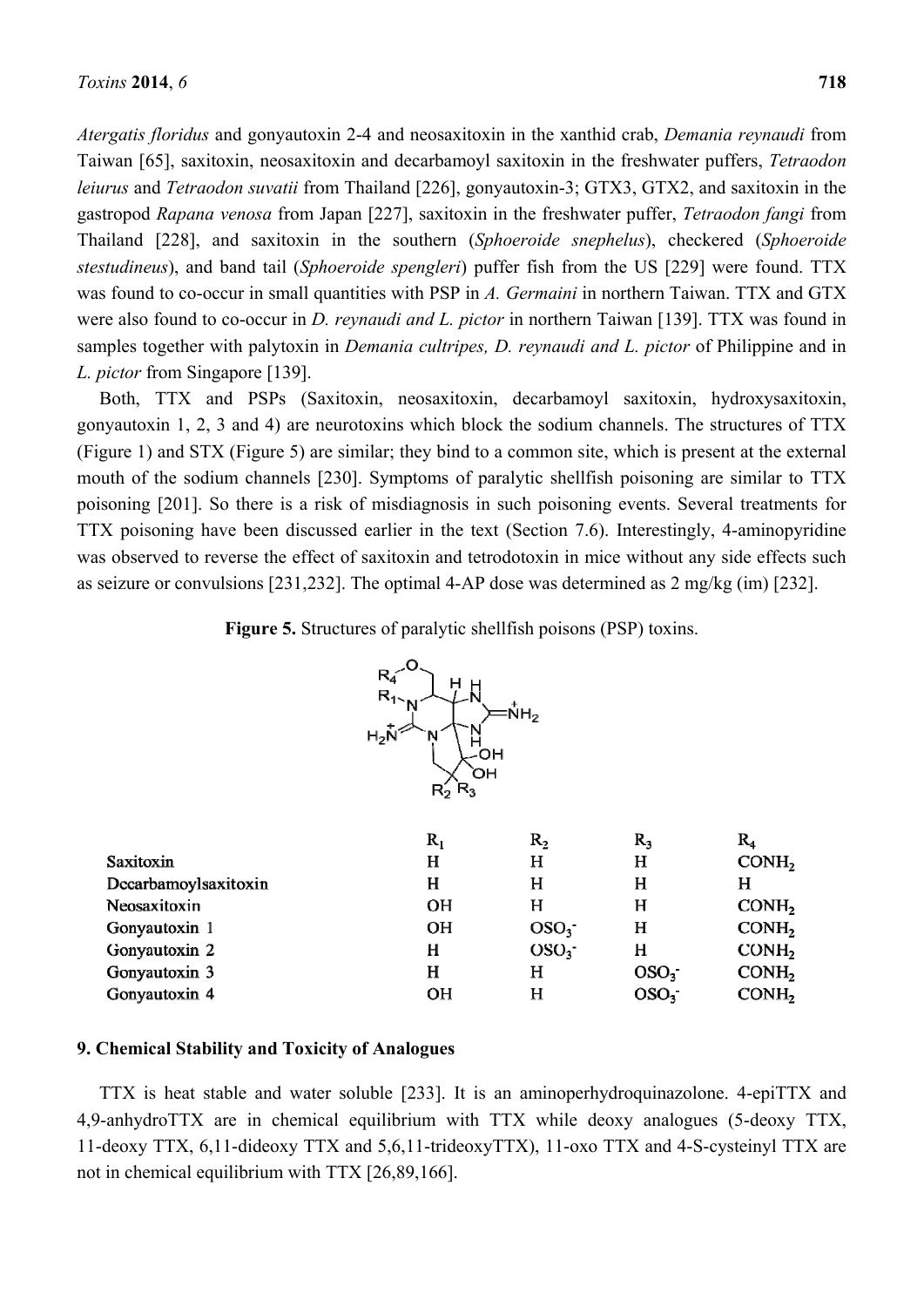The toxicity of analogue is based on the number and position of hydroxyl groups present in the structure. Yotsu-Yamashita *et al*., 1999 [112] have studied the effects of specific modifications of a number of hydroxyls of TTX on its affinity to rat brain membrane. The results showed that hydroxyls at C-6 and C-11 play an important role in the binding of these toxins to the sodium channels, acting as hydrogen bond donors. In an earlier study, Yang and Kao showed that hydroxyls at C-4, C-6, C-9, C-10 and C-11 also play role in binding to the sodium channel [70].

11-OxoTTX is 4 to 5 times more toxic than TTX [34]. The additional OH group of 11-oxoTTX probably binds to the sodium channels with hydrogen bonding more efficiently than TTX. 11-oxo TTX is rare in marine animals and it is found predominantly in frogs.

5-Deoxy TTX, trideoxy TTX, 4-Cys TTX and anhydro TTX have negligible toxicity. The toxicity of 5,6,11-trideoxyTTX is less than that of TTX as it has less hydroxyl groups compared with that of TTX. Fewer hydroxyl groups serve to reduce the binding affinity of 5, 6, 11-trideoxyTTX to the sodium channels. Jang and Yotsu-Yamashita, 2007 [125] have found that the toxicity of 6,11-dideoxyTTX was higher than a synthetic analogue 8,11-dideoxyTTX.

Jang and Yotsu-Yamashita, 2007 [24] make the assumption that 4-CysTTX might be the metabolite of 4,9-anhydroTTX formed by the reduction of glutathione as they have found high levels of 4,9-anhydroTTX and 4-CysTTX in liver, spleen, gall and intestine but not in the ovaries of selected species.

Kudo *et al*., 2012 [59] hypothesized that TTX is the oxidation product of 5,6,11-trideoxyTTX in the TTX-producing marine organisms.

Kono *et al*., 2008 [166] and Wang *et al*., 2011 [134] state that TTX is metabolised in the puffer fish, *Fugu niphobles* and thus produces different analogues; most abundantly 4,9-anhydroTTX. In puffer fish TTX accumulates in the liver and then slowly transfers to the skin.

# **10. Miscellaneous Studies**

Saoudi *et al*., 2007 [15] showed that in the cooked flesh together with the water of cooking, the toxic effect was more pronounced than in the raw flesh. Shiu *et al*., 2003 found that the level of TTX in cooked gastropod, *Polinices didyma* was in the range of 30–261 MU/specimen [8], while Taylor *et al*., 2011 found TTX levels in the range of 374–655 µg/100 g in the cooked flesh and in the soup broth [136]. This indicates that cooking does not remove or degrade TTX. Anraku *et al*., 2013 [234] have found that the traditional salting and fermentation process does reduce TTX levels in the ovaries of puffer fish, *Takifugu stictonotus*.

### **11. Historical Perspective on Analytical Methods Used for TTX and Its Analogues**

#### *11.1. Bioassays*

Receptor binding assay [235]; immunological methods (e.g., ELISA) [23,52,88,121,134,236–238] and mouse bioassay [27,28,81,92,131,223,239] have all been used for TTX analysis. The mouse bioassay is the method that is most frequently applied. All of the above methods can be used successfully to identify TTX but not all of its analogues. Researchers tried to improve the accuracy and repetition of bioassays. Recently Stokes *et al*., 2012 [240] have developed a competitive inhibition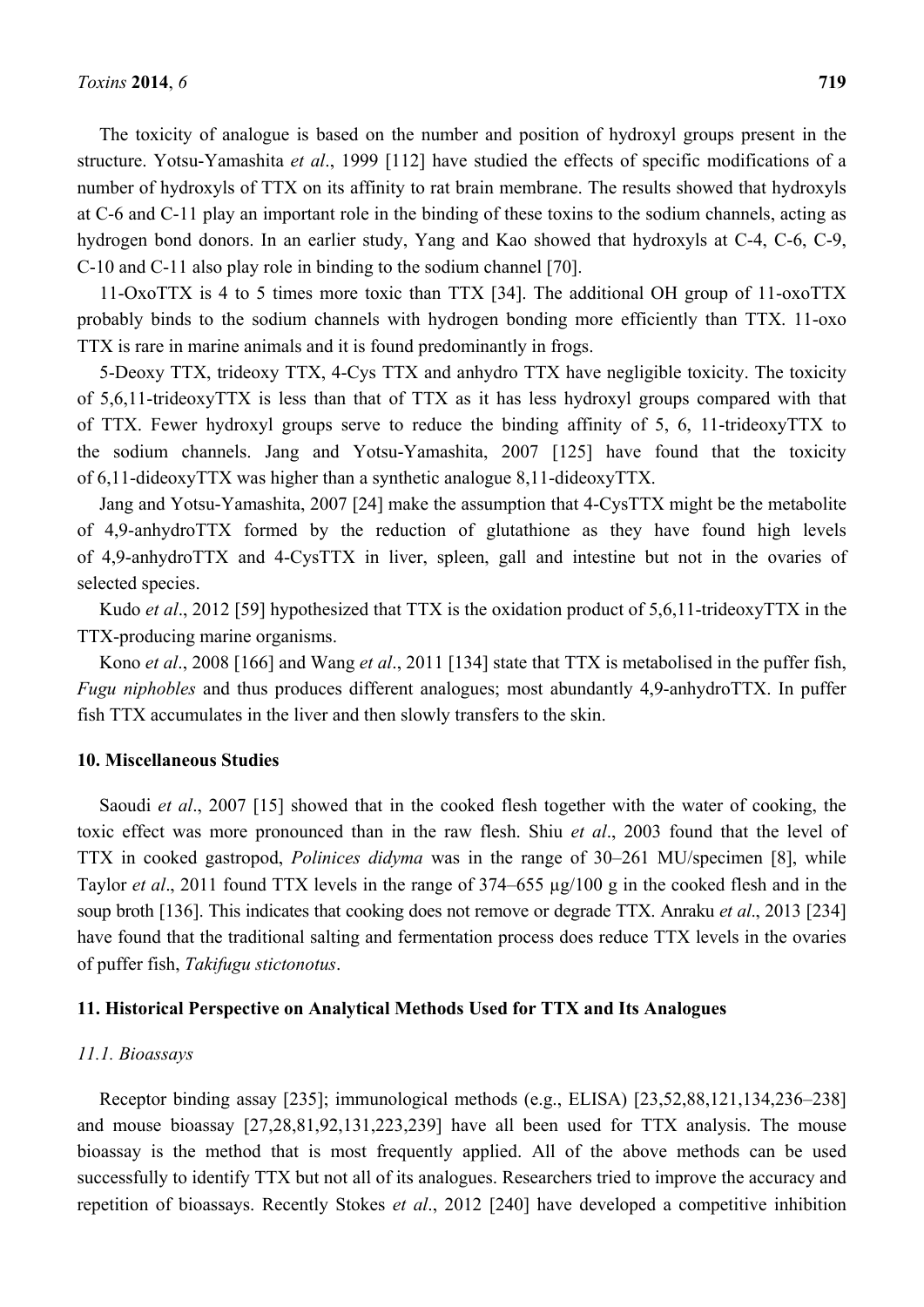enzymatic immunoassay method which has high accuracy and repeatability at concentration range of 10–100 ng/mL. However, this method doesn't identify any of the other analogues of TTX and also it involves the use of expensive antibodies (primary and secondary). There are also ethical issues regarding the use of live animal bioassays (the mouse bioassay) when more accurate and precise analytical methods that can both qualitatively and quantitatively profile TTX and its analogues are widely available.

# *11.2. Chemical Assays*

Surface plasma resonance [136], electrophysiological assays [97,98,191,232]; IR [96]; NMR [53,59,96,125,173,241,242]; GC-MS [7,8,85,137,139,169,170,171]; LC-FLD and LC-MS (Tables 4–9) have been developed and used for the determination of TTX by many researchers. In addition NMR, GC-MS, LC-FLD and LC-MS provide the benefit of finding not only TTX but related analogues along with co-occurring toxins in samples thus allowing a more comprehensive risk assessment of produce intended for human consumption.

Yotsu-Yamashita *et al*., 1999 have quantified 6-epiTTX, 11-deoxyTTX and 5,6,11-trideoxyTTX by <sup>1</sup>H-NMR using TTX standard [112]. The difficulty with NMR is that in real samples intense interference from matrix components can compromise the quality of the spectra.

Due to huge variations in fluorescence intensities of different members of the TTX family as well as interfering background signals from the matrix, LC-FLD is not a good choice for the routine analysis of real samples. The fluorescence intensities of 6-epiTTX and 11-norTTX-6(*R*)-ol are 20-fold and 10-fold higher respectively than that of TTX while the fluorescence intensities of 5-deoxyTTX and 11-deoxyTTX are 1/20 and 1/100 lower than that of TTX [72,149].

GC-MS has been used to screen for the presence of TTX. However because TTX is non-volatile, it needs to be converted into its volatile derivative before analysis by GC-MS. This is a disadvantage for the method as derivatisation requires a large amount of sample, and the method suffers from poor reproducibility and is also time consuming.

Therefore LC-MS and especially LC-MS/MS are generally regarded as the best choice for the determination of TTX and related compounds (Tables 4–9).

# *11.3. Historical Overview of LC-MS/MS Methods for TTX and Its Analogues*

Tables 4–9 provide a brief summary of the LC-MS methods that have been used for the analysis of TTX and its analogues in a variety of sample types: puffer fish (Table 4), trumpet shell/ gastropod, sea slug and octopus (Table 5), newt (Table 6), crab and frog (Table 7), bacteria (Table 8) and Human blood/ urine (Table 9).

# 11.3.1. Extraction and Clean Up Methodologies

Table 10 summarises the extraction processes and percentage (%) recoveries of TTX from different matrices. The % recovery varies from 80% to 90% for most of the extraction protocols when applied to real samples. However, the recovery of TTX was only 50% for newt samples [35].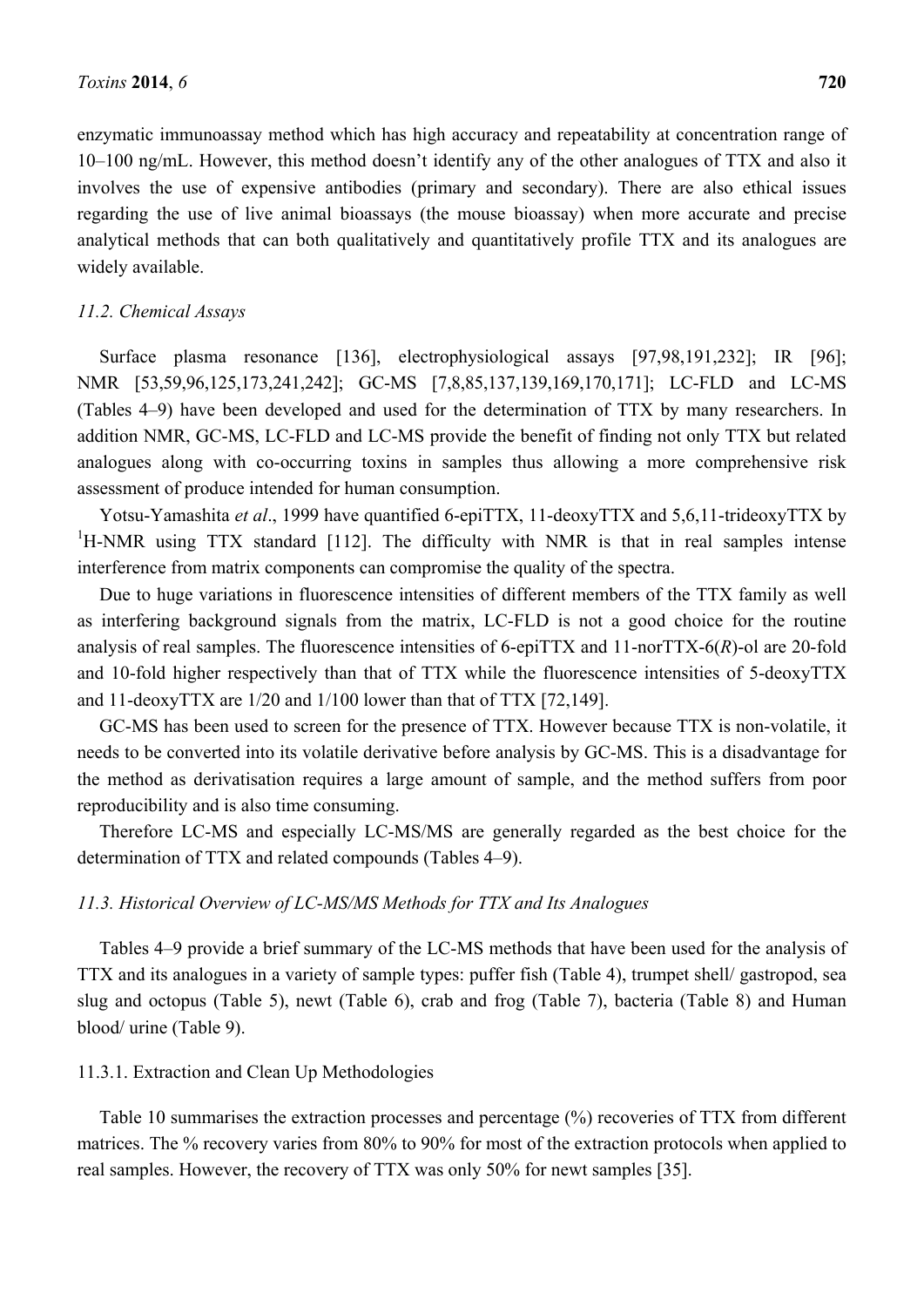| <b>Species</b>                                                                                           | <b>Extraction</b>        | Column                                                | Mobile phase                                                                                                                                                                                                                                                                                                                                                                              | Method                        | Analyte *                       | LOD and LOQ                                                                                                                                                      | <b>Linear Range</b>                                                        | Reference |
|----------------------------------------------------------------------------------------------------------|--------------------------|-------------------------------------------------------|-------------------------------------------------------------------------------------------------------------------------------------------------------------------------------------------------------------------------------------------------------------------------------------------------------------------------------------------------------------------------------------------|-------------------------------|---------------------------------|------------------------------------------------------------------------------------------------------------------------------------------------------------------|----------------------------------------------------------------------------|-----------|
| Lagocephalus sceleratus<br>(Gmelin, 1789)<br>(Liver, GI-tract, gonad<br>(ovary/testis), muscle and skin) | $0.1\%$ AA               | Zorbax 300SB-C3<br>Sunfire $C_{18}$<br>XBridge™ Amide | Isocratic: 1% ACN + 10mM TMA +<br>10 mM AF, pH 4<br>(For Zorbax 300SB- $C_3$ )<br>A: $1\%$ ACN + 20 mM AHB +<br>$20$ mM Am-OH + 10 mM AF, pH 4<br>and B: $5\%$ ACN + 20 mM AHB +<br>$20$ mM Am-OH + 10 mM AF, pH 4<br>(For Sunfire $C_{18}$ )<br>A: $10$ mM $AF +$<br>10 mM FA in H <sub>2</sub> O<br>$B: 5$ mM $AF + 2$ mM $FA$ in<br>ACN:H <sub>2</sub> O, 95:5<br>(For XBridge™ Amide) | LC-MS/MS<br>and CID-<br>MS/MS | 6, 7, 11, 12, 14,<br>17, 18, 22 | LOD:16 ng/mL at<br>S/N > 3<br>LOQ:63 ng/mL at<br>S/N > 10                                                                                                        | 62.5-2000 ng/mL                                                            | $[29]$    |
| Lagocephalus sceleratus<br>(Muscle)                                                                      | ASE and SE<br>(0.03 MAA) | Acquity UPLC<br><b>BEH HILIC</b>                      | A: 5% ACN<br>B: 95% ACN + 1% AA pH 3.5                                                                                                                                                                                                                                                                                                                                                    | LC-M/MS                       | 6                               | For Solvent Std<br>LOD: 0.074 ng/mL<br>LOQ: $0.123$ ng/mL<br>For Matrix-matched<br>Std<br>LOD: $7.3 \mu g/kg$ and<br>LOQ: $24.5 \mu g/kg$ at<br>$S/N = 3$ and 10 | $5-500$ ng/mL<br>(Solvent Std)<br>50-3000 μg/kg<br>(Matrix-matched<br>Std) | [48]      |
| Potka or Tepa fish (Cooked fish<br>And blood and urine of victim)                                        | $1\%$ AA + 80%<br>MeOH   | $C_{30}$ UG-5                                         | A: 30 mM AHB, pH 5 in $H_2O$<br>B: 10 mM AF, pH 5 in 1% ACN                                                                                                                                                                                                                                                                                                                               | LC-FLD                        | 6, 7, 14                        | <b>NR</b>                                                                                                                                                        | <b>NR</b>                                                                  | $[19]$    |

**Table 4.** LC-MS methods for TTX and its analogues from puffer fish.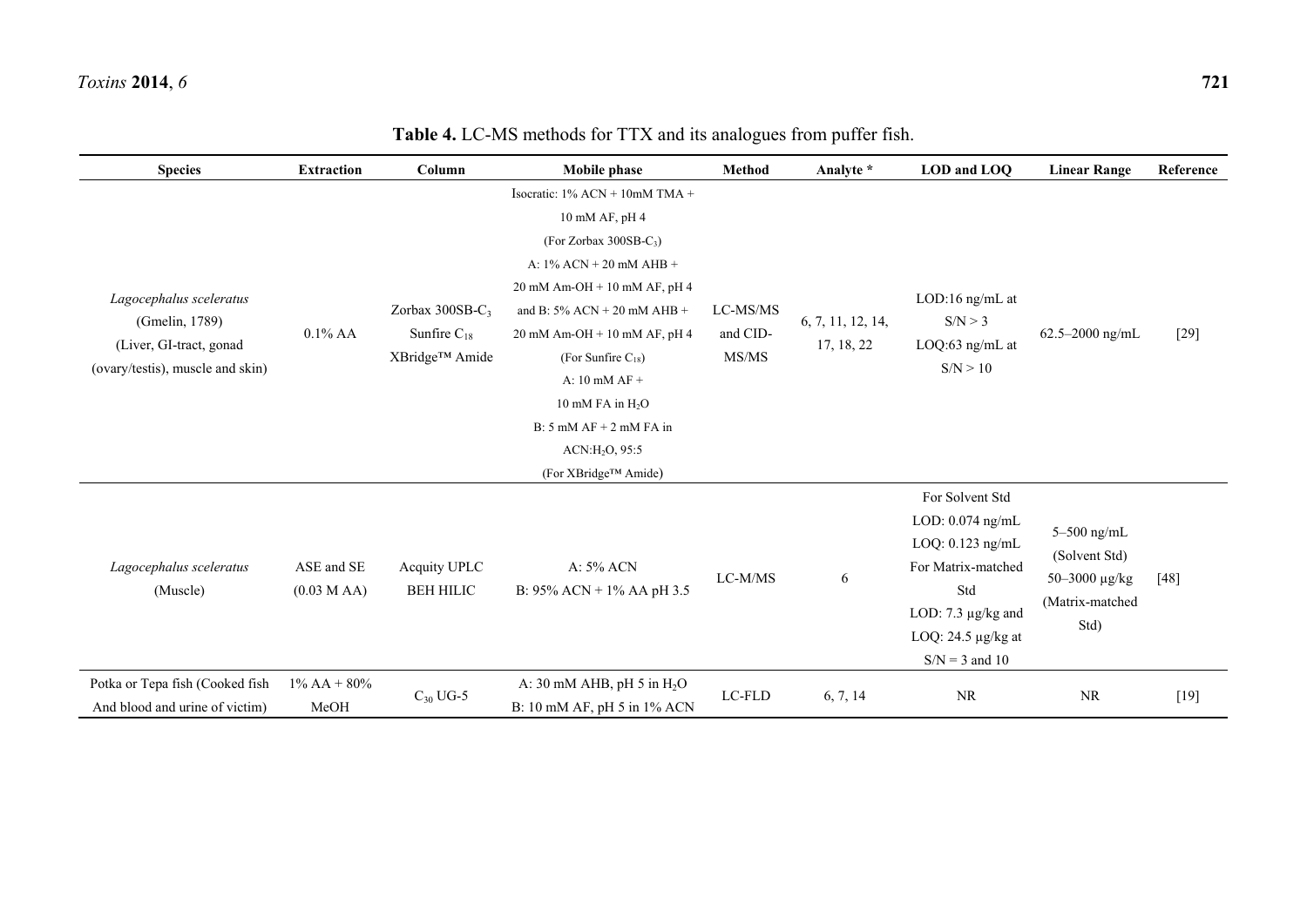| <b>Species</b>                                                                                                                                                       | <b>Extraction</b>                                                | Column                     | <b>Mobile phase</b>                                                                                         | Method                                | Analyte *                         | LOD and LOQ                                                                        | <b>Linear Range</b> | Reference |
|----------------------------------------------------------------------------------------------------------------------------------------------------------------------|------------------------------------------------------------------|----------------------------|-------------------------------------------------------------------------------------------------------------|---------------------------------------|-----------------------------------|------------------------------------------------------------------------------------|---------------------|-----------|
| Lagocephalus lunaris,<br>L. spadiceus, Tetradon<br>nigroviridis and<br>Arothron reticularis<br>(Reproductive tissue,<br>digestive tissue, liver,<br>muscle and skin) | 0.1% AA, ethyl acetate<br>Defat *, CharAd <sup>†</sup>           | ZIC-HILIC                  | A: $10 \text{ mM AF} + 10 \text{ mM FA in}$<br>H <sub>2</sub> O<br>$B: 5$ mM $AF + 2$ mM $FA$ in<br>80% ACN | $LC-MS/MS$                            | 6, 11/12, 16                      | <b>NR</b>                                                                          | <b>NR</b>           | $[27]$    |
| Puffer fish (ovary)                                                                                                                                                  | 0.05 M AA, ODS-SPE,<br>Ultra filtration (0.22 $\mu$ )            | Atlantis HILIC<br>Silia    | 10 mM AF, pH $3.5 + ACN$<br>(22:78, v/v)                                                                    | $LC-MS$<br>(SIR)<br>LC-MS/MS<br>(CID) | 6, 7, 9, 11, 14,<br>17/18, 20, 22 | SIR mode<br>$LOD: 0.1$ ng/mL<br>at $S/N = 3$<br>LOQ: $0.25$ ng/mL<br>at $S/N = 10$ | $0.25 - 100$ ng/mL  | $[127]$   |
| Takifugu rubripes and<br>Takifugu niphobles<br>(Muscle, skin, liver,<br>gonad)                                                                                       | $1\%$ AA                                                         | Puresil $C_{18}$           | $30$ mM HFB + 1 mM<br>Am-acetate, pH 5.0                                                                    | LC-MS                                 | 6, 7, 14                          | <b>NR</b>                                                                          | NR                  | $[167]$   |
| Fugu niphobles<br>(Ovary/testis, liver,<br>intestine, dorsal skin<br>and dorsal muscle)<br>Tetraodon nigroviridis<br>and Tetraodon<br>biocellatus (Whole<br>body)    | $0.05$ M AA, $C_{18}$ -SPE,<br>CHCl <sub>3</sub> Defat *, CharAd | TSKgel Amide-<br>80        | 16 mM AF, pH 5.5 in ACN (3:7,<br>$v/v$ )                                                                    | LC-MS/MS                              | 6, 7, 11, 12, 14,<br>20, 22       | <b>NR</b>                                                                          | NR                  | $[26]$    |
| Lagocephalus sp.<br>(Cooked fish)                                                                                                                                    | 1% AA, CHCl <sub>3</sub> Defat *                                 | <b>TSK-GEL</b><br>Amide-80 | $5$ mM AF $+$ 26.5 mM FA in<br>ACN:H <sub>2</sub> O, 70:30                                                  | $LC-MS$                               | 6                                 | <b>NR</b>                                                                          | $\rm NR$            | $[108]$   |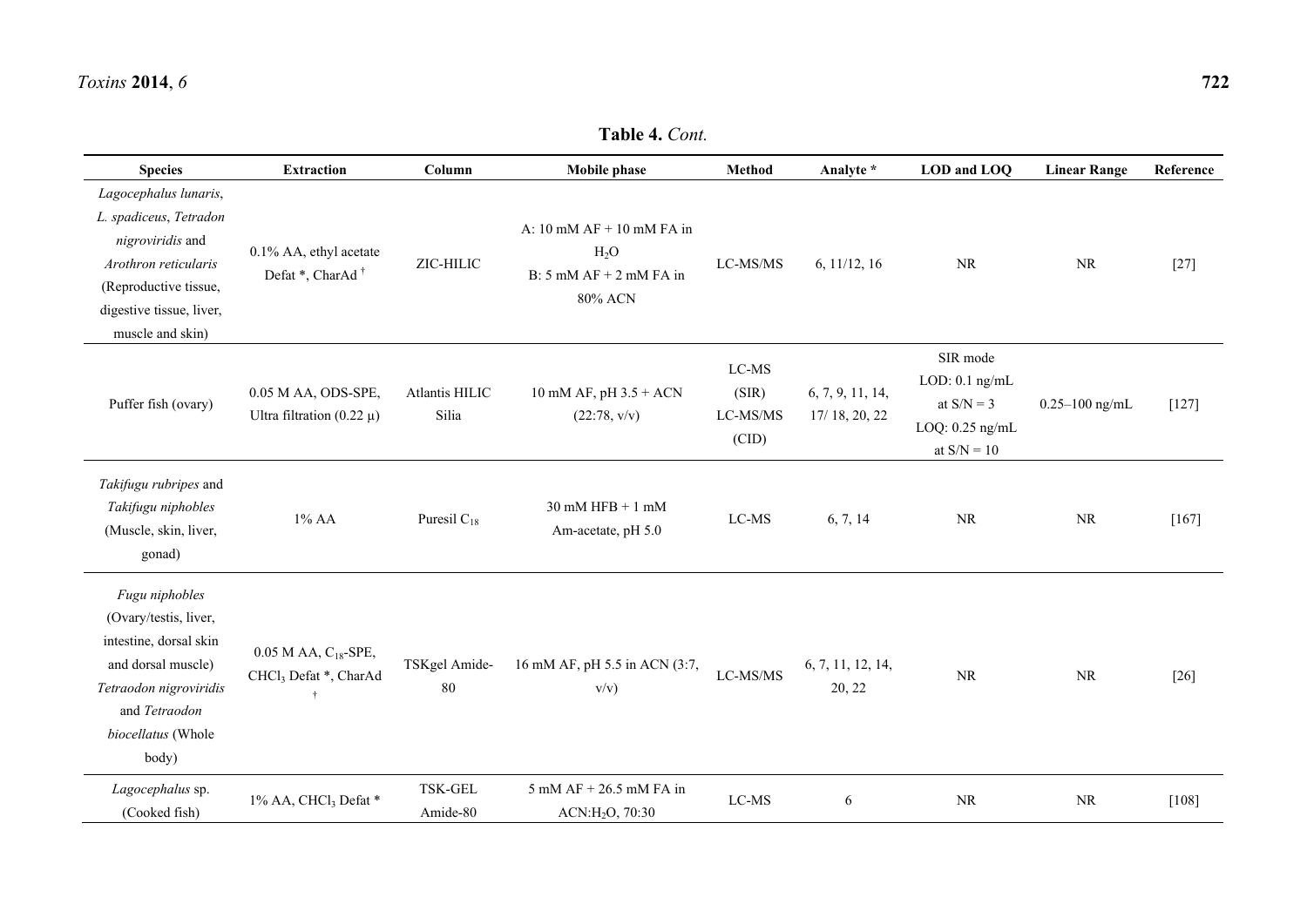| <b>Species</b>                                                                                      | <b>Extraction</b>                                                                                                                                            | Column                                                                             | <b>Mobile phase</b>                                                                                                                                                       | <b>Method</b>                                 | Analyte *                                                              | LOD and LOQ                                                                    | <b>Linear Range</b>                                                                              | Reference  |
|-----------------------------------------------------------------------------------------------------|--------------------------------------------------------------------------------------------------------------------------------------------------------------|------------------------------------------------------------------------------------|---------------------------------------------------------------------------------------------------------------------------------------------------------------------------|-----------------------------------------------|------------------------------------------------------------------------|--------------------------------------------------------------------------------|--------------------------------------------------------------------------------------------------|------------|
| Tetraodon turgidus and<br>Tetraodon sp. (Skin,<br>muscle, liver, intestine,<br>gonad; ovary/testis) | $\rm NM$                                                                                                                                                     | <b>RP-18</b>                                                                       | 1 mM TBA-PO <sub>4</sub> , pH $5.8$                                                                                                                                       | <b>HPLC-FLD</b>                               | PSP toxins<br>(STX, neoSTX,<br>$GTX1-4$ ,<br>dcSTX, dcGTX2<br>and $3)$ | <b>NR</b>                                                                      | $\rm NR$                                                                                         | [222, 243] |
| Fugu poecilonotus<br>(Liver)<br>Fugu niphobles (Whole<br>body)                                      | Sephadex G-10 Gel<br>filtration (For $F$ .<br><i>poecilonotus</i> )<br>0.1% AA, 50%<br>CharAd <sup><math>\dagger</math></sup> (For <i>Fugu</i><br>niphobles) | For<br>F. poecilonotus:<br>ODS-5; LC-FLD<br>For Fugu<br>niphobles:<br>HILIC; LC-MS | $5$ mM AHB $+50$ mM Am-<br>acetate, pH 5 in 3% ACN;<br>LC-FLD (For F. poecilonotus)<br>$5$ mM AHB $+$ 50 mM<br>Am-acetate, pH 5 in 3% ACN;<br>LC-FLD (For Fugu niphobles) | $_{\rm LC\text{-}FLD}$<br>LC-FLD<br>and LC-MS | $1, 4, 6, 7, 14$ (on<br>ODS-5) and 11,<br>12, 20, 22 (on<br>HILIC)     | $\rm NR$                                                                       | NR                                                                                               | [89, 166]  |
| Fugu niphobles (Liver,<br>intestine, gonad, bone,<br>muscle, skin, other<br>organs; viscera)        | $0.1\%AA$                                                                                                                                                    | ODS-5                                                                              | 20 mM AHB, pH $5 + 10$ mM<br>Am-acetate, pH 5 in 3% MeCN                                                                                                                  | LC-FLD                                        | 6, 7, 14                                                               | <b>NR</b>                                                                      | <b>NR</b>                                                                                        | $[89]$     |
| Takifugu oblongus<br>(Liver, gonad;<br>ovary/testis, muscle,<br>skin, other organs;<br>viscera)     | $0.1\%AA$                                                                                                                                                    | SeQuant ZIC-<br><b>HILIC</b>                                                       | A: $10 \text{ mM AF} + 10 \text{ mM FA in}$<br>water<br>$B: 5$ mM $AF + 2$ mM $FA$ in<br>80:20 ACN:H <sub>2</sub> O                                                       | LC-MS/MS                                      | 6, 7, 12, 16, 22                                                       | LOD:0.09 ng<br>(TTX), 0.14<br>ng(AnhydroTT<br>X), 0.20 ng<br>$(11$ -deoxy TTX) | $0.25 - 10$ ng<br>(TTX)<br>$0.25 - 5.8$ ng<br>(AnhydroTTX)<br>$0.20 - 5$ ng<br>$(11$ -deoxy TTX) | $[138]$    |
| Fugu pardalis (Ovary)                                                                               | 0.05 M AA, EtOAc<br>Defat $^*$ , CharAd $^{\dagger}$ ,<br>Bio-Gel P2 and<br>Hitachi gel 3011C<br>filtration                                                  | TSK gel<br>Amide-80                                                                | 16 mM AF, pH 5.5 in ACN (3:7,<br>v/v)                                                                                                                                     | $LC-MS$                                       | 6, 7, 11, 12, 14,<br>17, 20, 22                                        | <b>NR</b>                                                                      | $\rm NR$                                                                                         | [24, 125]  |

**Table 4.** *Cont.*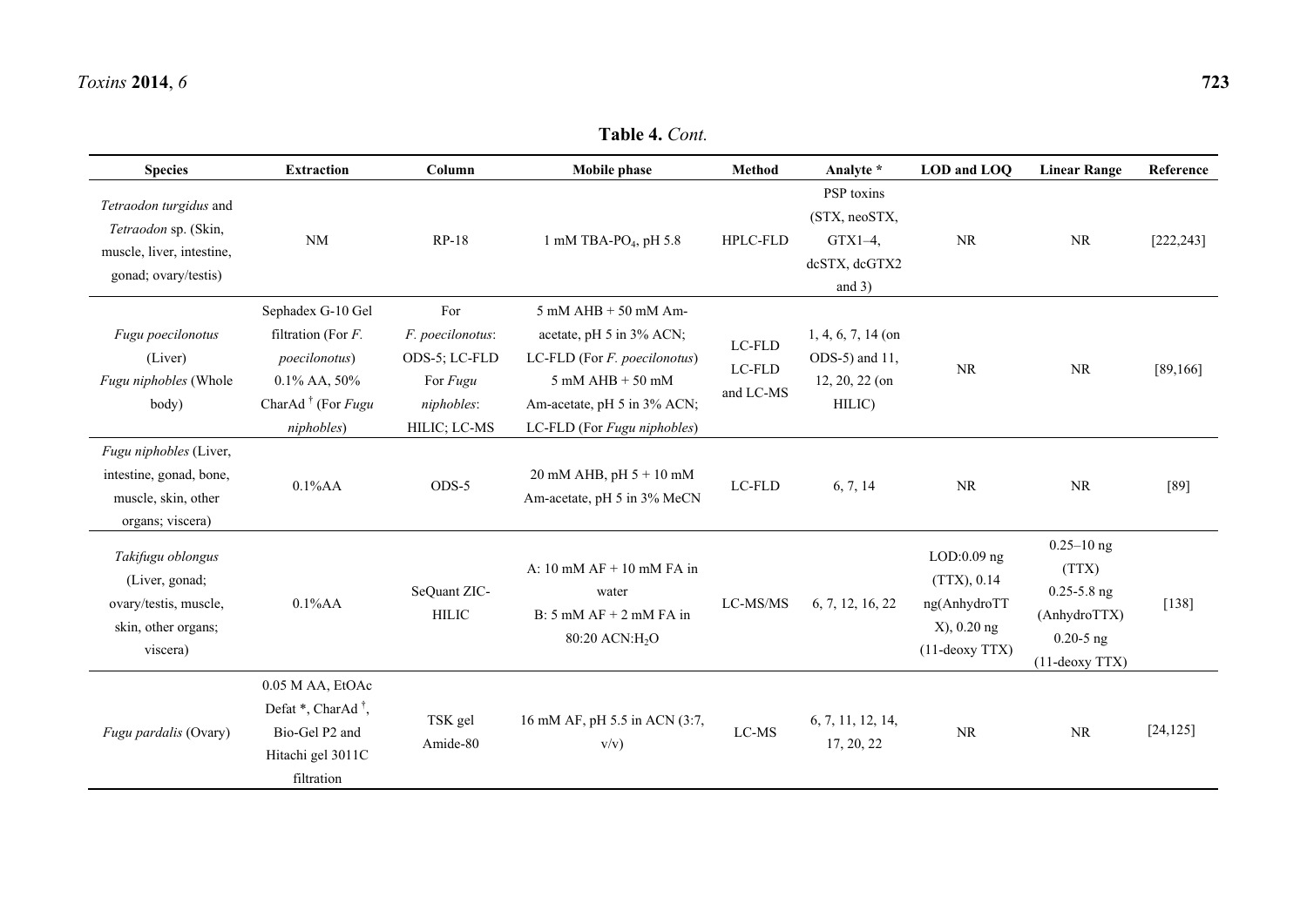Bio-Gel P-2 filtration

**Species Extraction Column Mobile phase Method Analyte \* LOD and LOQ Linear Range Reference**  *Fugu pardalis* (Ovary, testis, liver, spleen, gall, skin, intestine, kidney and muscle) 0.1%AA, Cosmosil 75  $C_{18}$ -OPN resin  $C_{30}$  UG-5 (LC-FLD) TSK-GEL Amide-80 (LC/MS) 30 mM AHB + 10 mM AF in 1% ACN, pH 5  $(C_{30}$  UG-5) 16 mM AF, pH 5.5 in ACN (3:7, v/v) (TSK-GEL Amide-80) LC-FLD LC-MS 1, 6, 11, 12, 14, 22, LOD 0.07 pmole (LC-MS) NR [24,149,175] *Fugu poecilonotus* and *F. pardalis* (Ovary) 0.05 M AA, CharAd<sup>†</sup>  $C_{30}$  UG-5 (LC-MS/MS and LC-FLD) 20 mM AHB + 10 mM AF in 1% ACN, pH 4 (LC-MS/MS) 30 mM AHB + 10 mM AF in 1% ACN, pH 5 (LC-LFD) LC-MS/MS LC-LFD 6, 7, 10, 11, 14, 17, 18, 22 LOD 0.7 pmol at S/N 2  $50-1000$  pmol [149] *Takifugu xanthopterus* (Liver) 0.05 M Tris-Ac, pH 8.2; Sephacryl S-400 column filtration, 0.03 M AA, DCM Defat \*, YMC AM OSD [218] LC-FLD 6, 7, 9, 11 NR NR [218]

**Table 4.** *Cont.*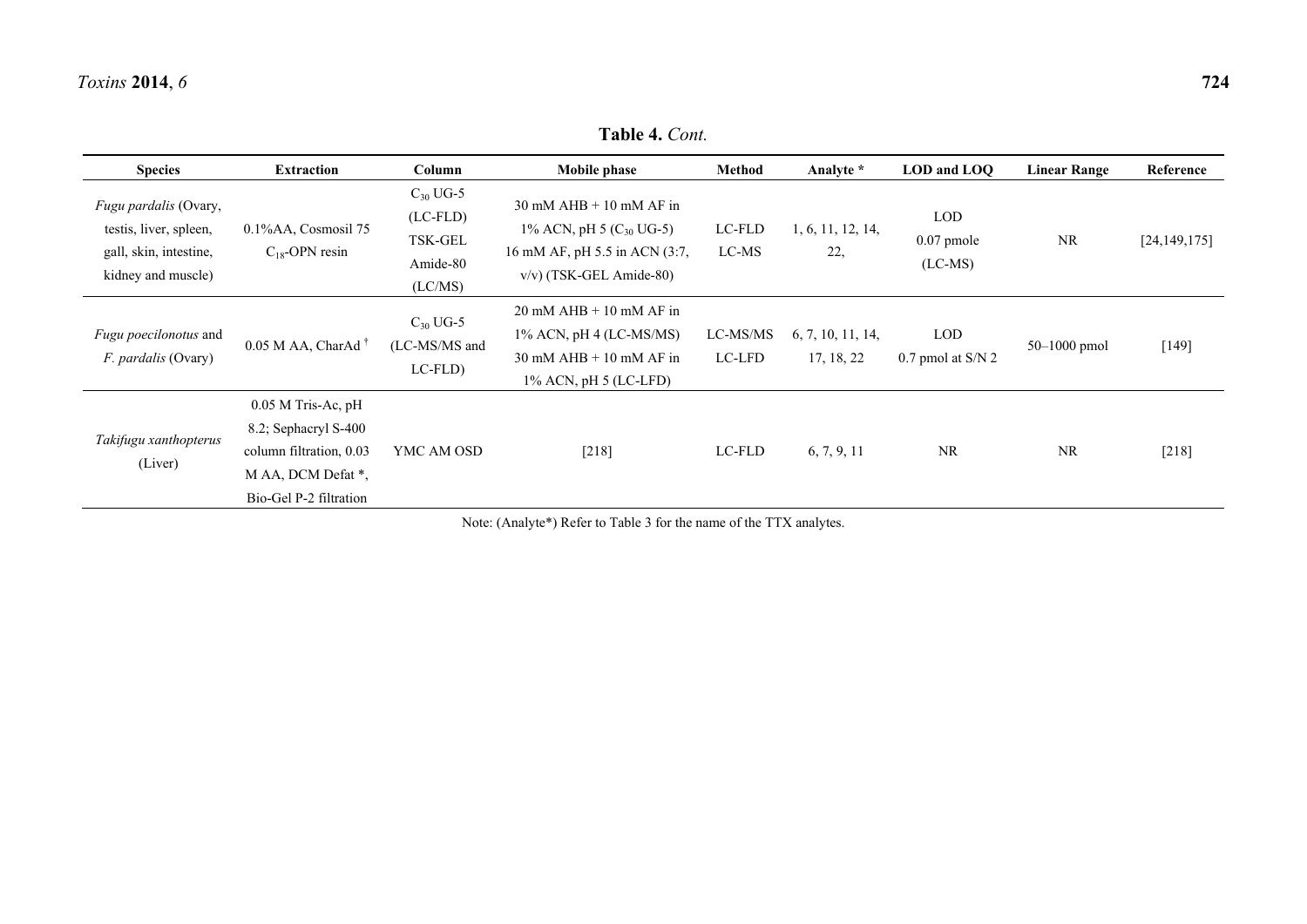| <b>Species</b>                                                            | <b>Extraction</b>                                        | Column                                                                                               | <b>Mobile phase</b>                                                                                                              | <b>MS</b>                                        | Analyte *                        | LOD and LOO                                                                                                                                               | <b>Linear Range</b>                                                        | Reference |
|---------------------------------------------------------------------------|----------------------------------------------------------|------------------------------------------------------------------------------------------------------|----------------------------------------------------------------------------------------------------------------------------------|--------------------------------------------------|----------------------------------|-----------------------------------------------------------------------------------------------------------------------------------------------------------|----------------------------------------------------------------------------|-----------|
|                                                                           |                                                          |                                                                                                      |                                                                                                                                  | <b>Trumpet shell</b>                             |                                  |                                                                                                                                                           |                                                                            |           |
| Charonia lampas<br>(Viscera and muscle)                                   | $ASE^{\ddagger}$ and<br>$SE$ <sup>##</sup><br>(0.03 MAA) | Acquity UPLC<br><b>BEH HILIC</b>                                                                     | A: 5% ACN<br>B: $95\%$ ACN +<br>1% AA pH 3.5                                                                                     | LC-MS/MS                                         | 6                                | For Solvent Std LOD:<br>$0.074$ ng/mL<br>$LOQ: 0.123$ ng/mL<br>For Matrix-matched Std<br>LOD: $7.3 \mu g/kg$ LOQ:<br>24.5 $\mu$ g/kg at S/N = 3<br>and 10 | $5-500$ ng/mL<br>(Solvent Std)<br>50-3000 μg/kg<br>(Matrix-matched<br>Std) | [48]      |
| Charonia lampas lampas<br>(Digestive gland)                               | <b>NM</b>                                                | <b>NM</b>                                                                                            | NM                                                                                                                               | LC-MS/MS                                         | 6, 22                            | <b>NR</b>                                                                                                                                                 | NR                                                                         | $[45]$    |
|                                                                           |                                                          |                                                                                                      |                                                                                                                                  | Gastropod                                        |                                  |                                                                                                                                                           |                                                                            |           |
| Nassarius spp.                                                            | $[28]$                                                   | $[28]$                                                                                               | $[28]$                                                                                                                           | HPLC-MSn<br>(Ion trap)<br>and<br><b>HPLC-FLD</b> | 4, 6, 7,<br>16, 22               | <b>NR</b>                                                                                                                                                 | <b>NR</b>                                                                  | $[28]$    |
| Gibbula umbilicalis.<br>Monodonta lineata and<br>Charonia lampas          | $1\%$ AA,<br><b>DCM</b> Defat<br>$*, C_{18}$ SPE         | XBridge™ Amide<br>$(LC-MS/MS)$<br><b>Waters Acquity</b><br><b>UPLC BEH</b><br>Amide (UPLC-<br>MS/MS) | For both,<br>A: $10$ mM FA +<br>10 mM AF in $H_2O$<br>$B: 2$ mM $FA +$<br>5 mM AF in ACN:<br>$H2O$ , 95:5                        | LC-MS/MS<br>UPLC-<br>MS/MS                       | 6, 7,<br>11/12, 14,<br>17/18, 22 | For LC-MS/MS<br>LOD: 16 ng/mL at $S/N > 3$<br>LOQ: 63 ng/mL $S/N > 10$<br>For UPLC-MS/MS<br>LOD: 1.7 ng/mL at $S/N > 3$<br>LOQ: 5 ng/mL $S/N > 10$        | 50 $-2000$ ng/mL<br>$(LC-MS/MS)$<br>31.25-3000 ng/mL<br>(UPLC-MS/MS)       | $[47]$    |
| Grey side-gilled sea slug,<br>Pleurobranchaea<br>maculata<br>(Whole body) | 50% MeOH,<br>Strata<br>Phenomonex<br><b>SPE</b>          | TSK-GEL amide<br>80                                                                                  | A: $10\%$ ACN +<br>$(90\% 50$ mM FA +<br>$2$ mM AF in $H_2O$ )<br>$B: 90\%$ ACN +<br>$(10\% 50$ mM FA +<br>$2$ mM AF in $H_2O$ ) | LC-MS/MS                                         | 4, 6, 12,<br>16, 17/18           | LOD: 5 ng/mL $(S/N = 50)$                                                                                                                                 | $5-250$ ng/mL                                                              | $[73]$    |

# **Table 5.** LC-MS methods for TTX and its analogues from trumpet shell, gastropods and octopus.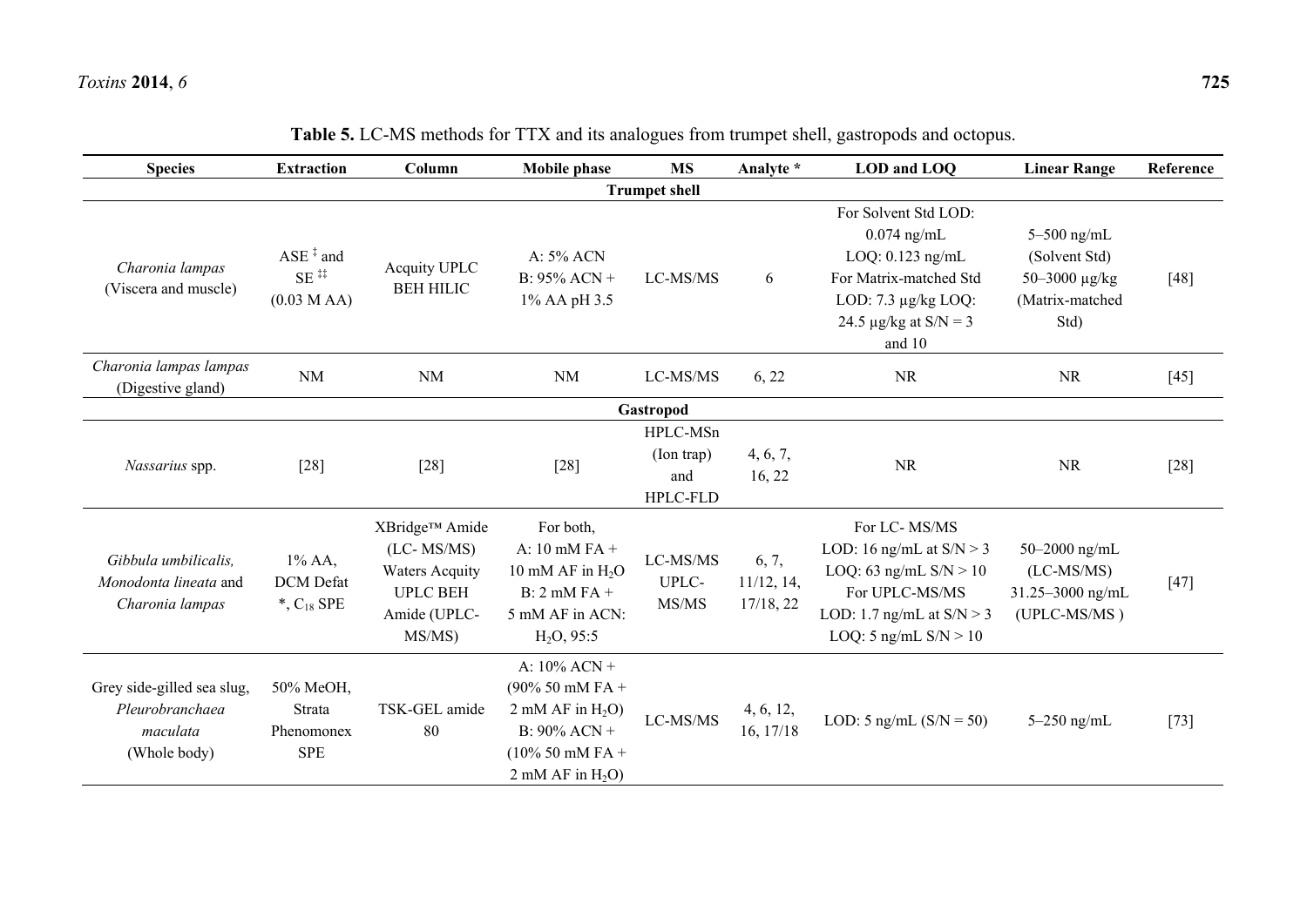| <b>Table 5. Cont.</b>                                                                                                                                                                                                                                                            |                   |                                             |                                                                                                          |                            |           |             |                               |           |
|----------------------------------------------------------------------------------------------------------------------------------------------------------------------------------------------------------------------------------------------------------------------------------|-------------------|---------------------------------------------|----------------------------------------------------------------------------------------------------------|----------------------------|-----------|-------------|-------------------------------|-----------|
| <b>Species</b>                                                                                                                                                                                                                                                                   | <b>Extraction</b> | Column                                      | <b>Mobile phase</b>                                                                                      | <b>MS</b>                  | Analyte * | LOD and LOQ | <b>Linear Range</b>           | Reference |
|                                                                                                                                                                                                                                                                                  |                   |                                             |                                                                                                          | <b>Blue-ringed octopus</b> |           |             |                               |           |
| Hapalochlaena fasciata<br>and H. lunulata                                                                                                                                                                                                                                        | $0.05$ N AA       | Synergi 4 $\mu$<br>Hydro-RP 80A<br>$C_{18}$ | $0.97\%$<br>Heptafluorobutyric<br>$acid + 0.29%$ AA<br>in 3% ACN (pH<br>adjusted to 5.0<br>with $NH4OH)$ | Q-TOF MS                   | 6         | <b>NR</b>   | $500$ ng/mL to<br>$0.5$ mg/mL | $[76]$    |
| Blue-ringed octopus<br>(Hapalochlaena fasiata<br>and H. lunulata)<br>(Posterior salivary gland,<br>arm, dorsal mantle,<br>ventral mantle, anterior<br>salivary gland, digestive<br>gland, testes<br>conts./egg/paralarva,<br>oviducal gland, brachial<br>heart, nephridia, gill) | $0.05$ N AA       | Synergi 4 $\mu$<br>Hydro-RP 80A<br>$C_{18}$ | $3\%$ ACN + 0.97%<br>$HFB + 0.29%$ AA,<br>pH <sub>5</sub>                                                | LC-FLD                     | 6         | <b>NR</b>   | 500 ng/mL $-0.5$ mg/mL        | $[178]$   |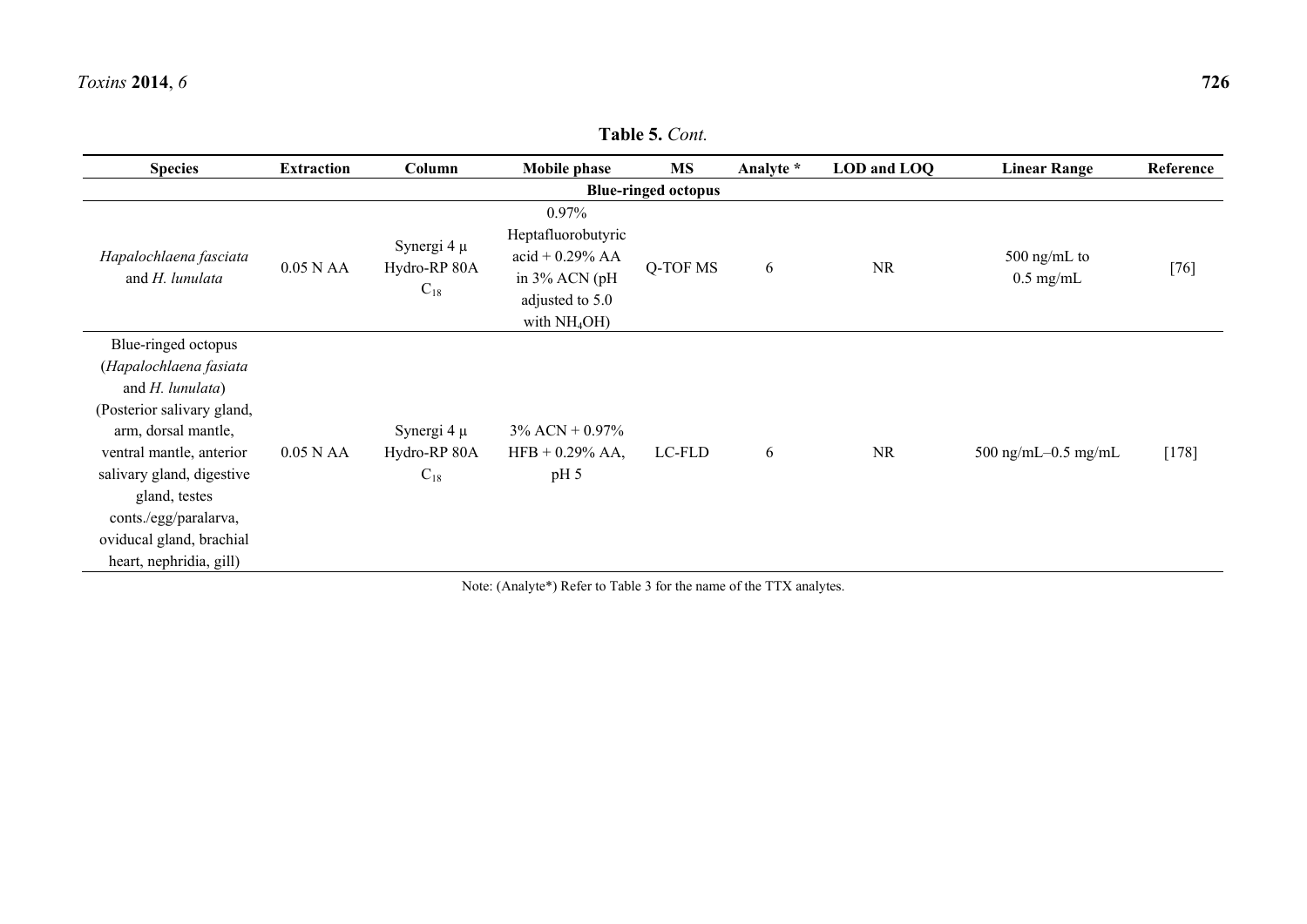| <b>Species</b>                                               | <b>Extraction</b>                                                                                 | Column                             | <b>Mobile phase</b>                                       | <b>MS</b> | Analytes *                                           | LOD and<br><b>LOQ</b>                                         | Linear<br>Range | Reference         |
|--------------------------------------------------------------|---------------------------------------------------------------------------------------------------|------------------------------------|-----------------------------------------------------------|-----------|------------------------------------------------------|---------------------------------------------------------------|-----------------|-------------------|
| Cynops ensicauda popei<br>(Whole body)                       | O.2 M AA, Hexane<br>Defat $^*$ , CharAd $^{\dagger}$ ,<br>Bio-Rex 70 and Hitachi<br>gel 3011C SPE | TSK gel<br>G1000PW<br>(HILIC)      | 16 mM AF, pH $5.5 + ACN$<br>(3:7, v/v)                    | LC-MS/MS  | 6, 7, 8, 11,<br>12, 14, 17,<br>19, 20, 23,<br>25, 27 | <b>NR</b>                                                     | <b>NR</b>       | [24, 26, 59, 175] |
| Notophthalmus<br>viridescens (Whole body)                    | $0.1\%$ AA + 70% EtOH,<br>Char $Ad†$                                                              | Develosil $C_{30}$<br>$UG-5$       | $1\%$ ACN + 20 mM<br>$AHB + 10$ mM AF, pH 4.0             | LC-FLD    | 4, 6, 8                                              | <b>NR</b>                                                     | <b>NR</b>       | $[37]$            |
| Notophthalmus<br>viridescens (Whole body,<br>liver and skin) | $0.1\%$ AA in 70% MeOH                                                                            | Develosil $C_{30}$<br>$UG-5$       | $1\%$ ACN + 30 mM AHB +<br>10 mM AF, pH 5.0               | LC-FLD    | 6, 7, 8, 14,<br>15,                                  | LOD 0.4 pmol                                                  | 50-1000<br>pmol | [57, 149]         |
| Triturus spp. (Whole<br>body)                                | 0.1% AA in 70% MeOH,<br>Char $Ad†$                                                                | Develosil<br>$(C_{30}$ -UG-5)      | $30$ mM AHB $+10$ mM<br>AF, pH 5                          | LC-FLD    | 6, 8                                                 | <b>LOD</b><br>$100$ ng/g<br>(TTX)<br>$40$ ng/g (6-epi<br>TTX) | <b>NR</b>       | $[35]$            |
| Taricha granulosa (Skin)                                     | $0.1$ M AA                                                                                        | Synergi 4 $\mu$<br>Hydro-RP<br>80A | 50 mM Am-acetate +<br>60 mM AHB, pH 5 in 1%<br><b>ACN</b> | LC-FLD    | 6                                                    | <b>NR</b>                                                     | <b>NR</b>       | [54, 176]         |
| Notophthalmus<br>viridescens (Whole body)                    | 1% AA in 70% MeOH                                                                                 | Develosil<br>$C_{30}$ -UG-5        | 1:11 vol.% ACN, 30 mM<br>$AHB + 10$ mM<br>AF, pH 5.0      | LC-FLD    | 4, 6, 7, 8, 14,<br>15                                | <b>NR</b>                                                     | <b>NR</b>       | $[53]$            |
| Taricha granulosa (Skin)                                     | $0.1$ M AA                                                                                        | Synergi 4 $\mu$<br>Hydro-RP<br>80A | 50 mM Am-acetate +<br>60 mM AHB, pH 5 in 1%<br><b>ACN</b> | LC-FLD    | 6, 7, 14                                             | <b>NR</b>                                                     | <b>NR</b>       | $[51]$            |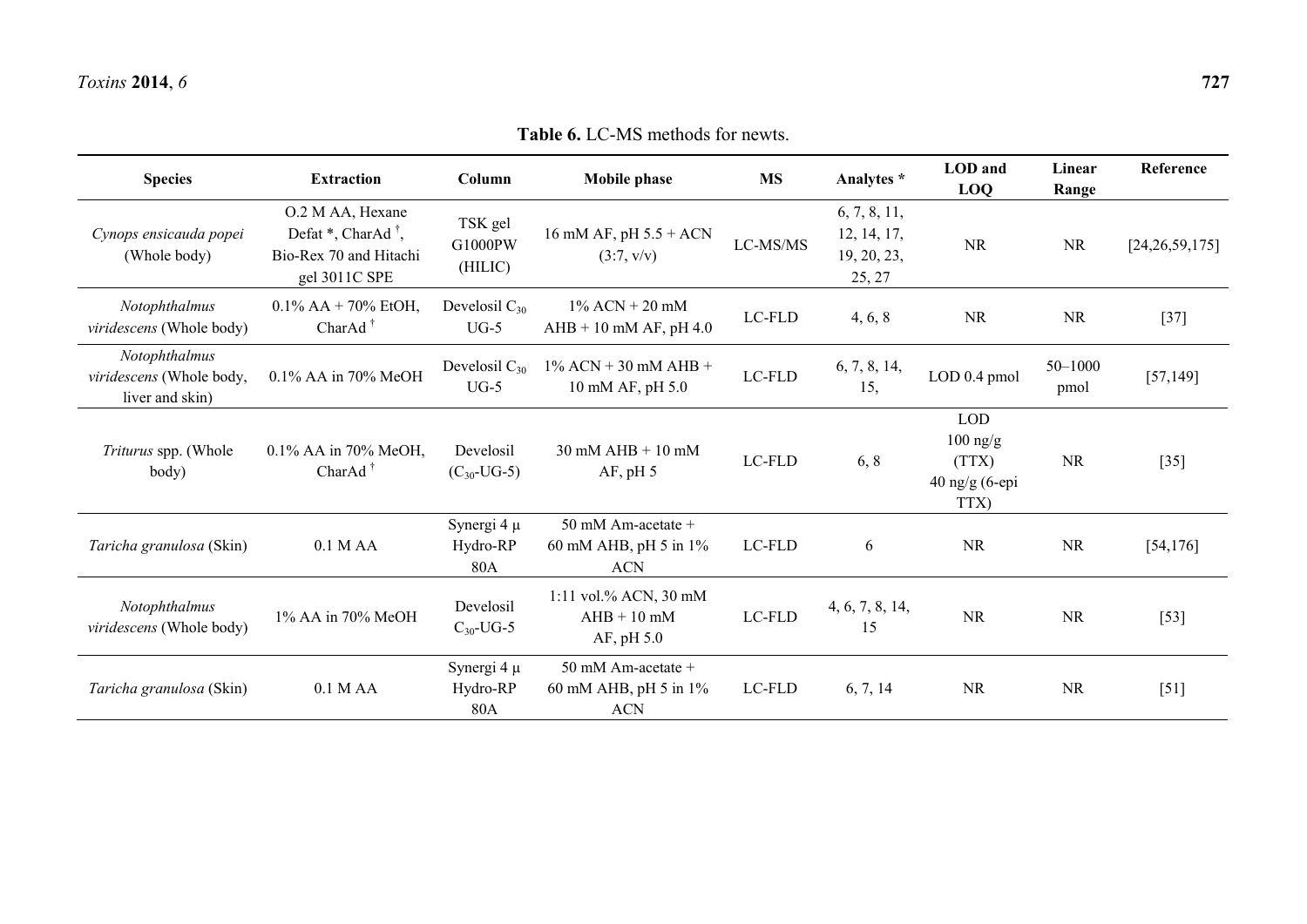**Table 6.** *Cont.*  **Species Extraction Column Mobile phase MS Analytes \* LOD and LOQ Linear Range Reference**  *Cynopus ensicauda* (*S*kin) 0.05 M AA, CharAd †  $C_{30}$ - UG-5 (LC-MS/MS and LC-FLD) 20 mM AHB + 10 mM AF in 1% ACN, pH 4 (LC-MS/MS) 30 mM AHB + 10 mM AF in 1% ACN, pH 5 (LC-LFD) LC-MS/MS LC-LFD 6, 7, 8, 11, 12, 14, 15, 17, 18 LOD: 0.7 pmol at S/N 2 50–1000  $p_{\text{mod}}$  [149] *Notophthalmus viridescens* (Whole body) 1% AA in 70% MeOH Develosil  $C_{30}$ -UG-5 (HPLC-FLD and LC-MS) 30 mM AHB in 1% ACN, pH 5 (HPLC-FLD) 20 mM AHB + 10 mM AF in 1% ACN, pH 4 (LC-MS) HPLC-FLD LC-MS 6, 7, 8, 11, 12, 14, 17, 18 NRNR [50] *Cynops pyrrhogaster*  $(0.1\% \text{ A})$  0.1% AA Puresil C<sub>18</sub> 30 mM HFB + 1 mM LC-MS 6, 7, 8, 15 NR NR [52]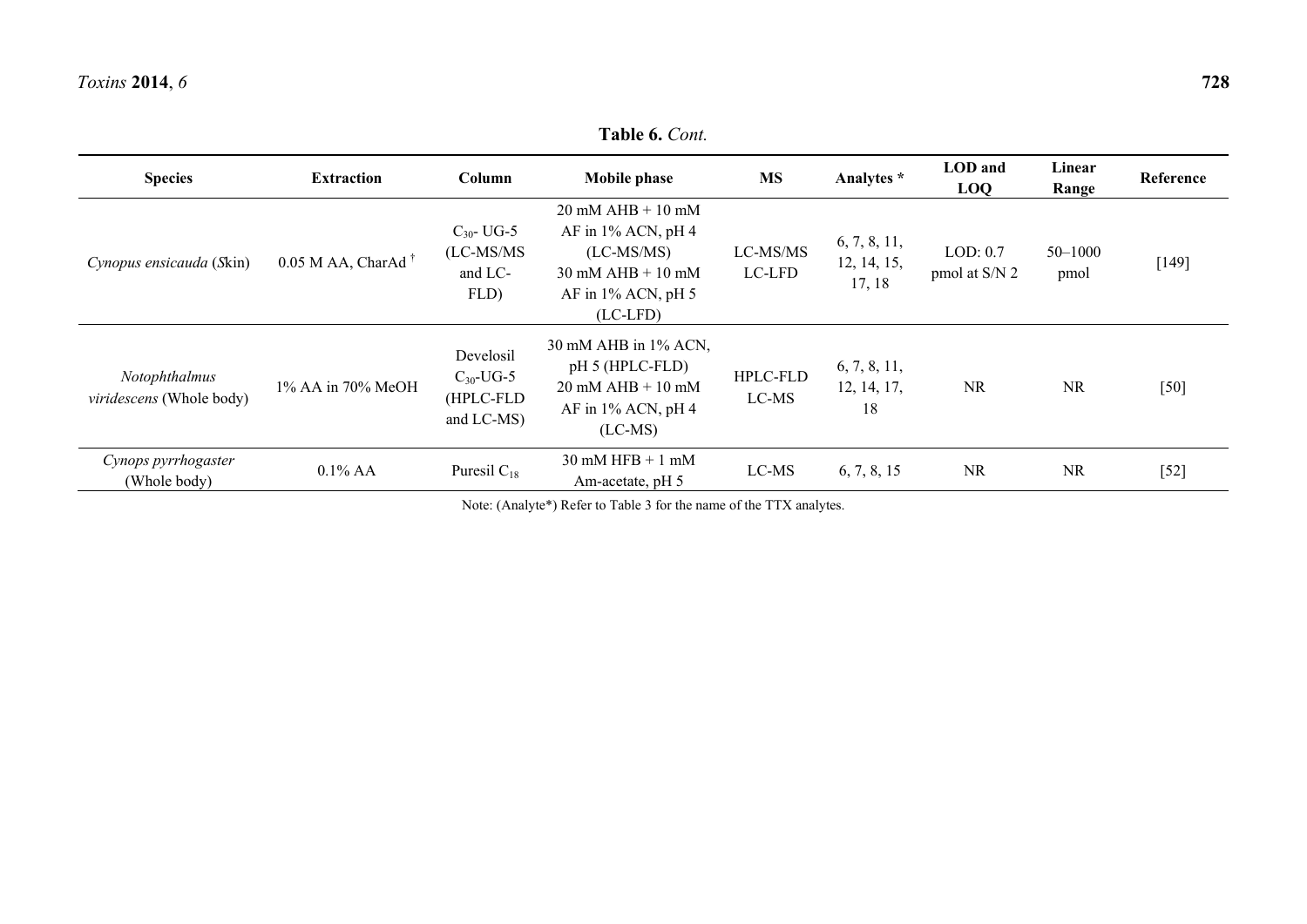| <b>Species</b>                                                                                                                                             | <b>Extraction</b>                                                                                                  | Column                                                           | <b>Mobile phase</b>                                                                                                    | <b>MS</b>          | Analytes *                          | LOD and<br><b>LOQ</b>    | <b>Linear Range</b> | Reference         |
|------------------------------------------------------------------------------------------------------------------------------------------------------------|--------------------------------------------------------------------------------------------------------------------|------------------------------------------------------------------|------------------------------------------------------------------------------------------------------------------------|--------------------|-------------------------------------|--------------------------|---------------------|-------------------|
|                                                                                                                                                            |                                                                                                                    |                                                                  | Crabs                                                                                                                  |                    |                                     |                          |                     |                   |
| Demania cultripes, D. toxica,<br>D. reynaudi, Lophozozymus<br>incisus, L.pictor and<br>Atergatopsis germaini<br>(Appendage, cephalo-thorax<br>and viscera) | $1\%AA$ in MeOH, $C_{18}$<br>cartridge                                                                             | ODS-3                                                            | $30$ mM HFB + 1 mM<br>Am-acetate,<br>pH <sub>5</sub>                                                                   | LC-MS              | 6, 7, 16                            | LOD:<br>$0.005 \mu g/mL$ | $0.03 - 3 \mu g/mL$ | [52, 139]         |
| Xanthias lividus (Appendage,<br>cephalothorax and viscera)                                                                                                 | 1%AA in MeOH, DCM<br>Defat *, Bio-Gel P-2<br>filtration                                                            | [67]                                                             | [67]                                                                                                                   | <b>HPLC</b>        | 6, 16                               | <b>NR</b>                | <b>NR</b>           | $[67]$            |
|                                                                                                                                                            |                                                                                                                    |                                                                  | Frogs                                                                                                                  |                    |                                     |                          |                     |                   |
| Brachycephalus ephippium, B.<br>nodoterga and B. pernix<br>(Whole Body, skin, liver and<br>ovary)                                                          | MeOH:AA (96:4),<br>Amberlite GC-50 SPE,<br>CharAd <sup>†</sup>                                                     | <b>CLC-ODS</b><br>$(LC-FLD)$<br>Puresil $C_{18}$<br>$(LC-MS/MS)$ | $0.06N$ HFB +<br>0.001N Am-acetate,<br>pH 5 (CLC-ODS)<br>$30$ mM HFB +<br>1 mM Am-acetate,<br>pH 5 (Puresil $C_{18}$ ) | LC-FLD<br>LC-MS/MS | 4, 6, 7, 8, 9,<br>11, 12, 14,<br>17 | <b>NR</b>                | <b>NR</b>           | [33, 52, 72, 176] |
| Brachycephalus ephippium<br>(Skin)                                                                                                                         | 1%AA in MeOH,<br>Petroleum ether Defat*,<br>CharAd <sup>†</sup>                                                    | <b>CLC-ODS</b><br>$(LC-FLD)$<br>Puresil $C_{18}$<br>$(LC-MS/MS)$ | $0.06N$ HFB +<br>0.001N Am-acetate,<br>pH 5 (CLC-ODS)<br>$30$ mM HFB +<br>1 mM Am-acetate,<br>pH 5 (Puresil $C_{18}$ ) | LC-FLD<br>LC-MS/MS | 4, 6, 7, 8, 9,<br>14                | <b>NR</b>                | <b>NR</b>           | [33,34,52,176]    |
| Polypedates sp. (Skin, muscle<br>and viscera)                                                                                                              | 80% EtOH, pH 2, DCM<br>Defat*, CharAd <sup>†</sup> , 1% AA<br>in 20% EtOH, Bio-Gel P2<br>and Bio-Rex 70 filtration | Inertsil<br>ODS-3                                                | 60 mM $(NH_4)_3PO_4$ ,<br>pH 5 + 10 mM HSA<br>in 2% ACN                                                                | LC-FLD             | 6, 8, 14, 15                        | <b>NR</b>                | <b>NR</b>           | $[71]$            |

# **Table 7.** LC-MS methods for TTX and its analogues from crab and frog.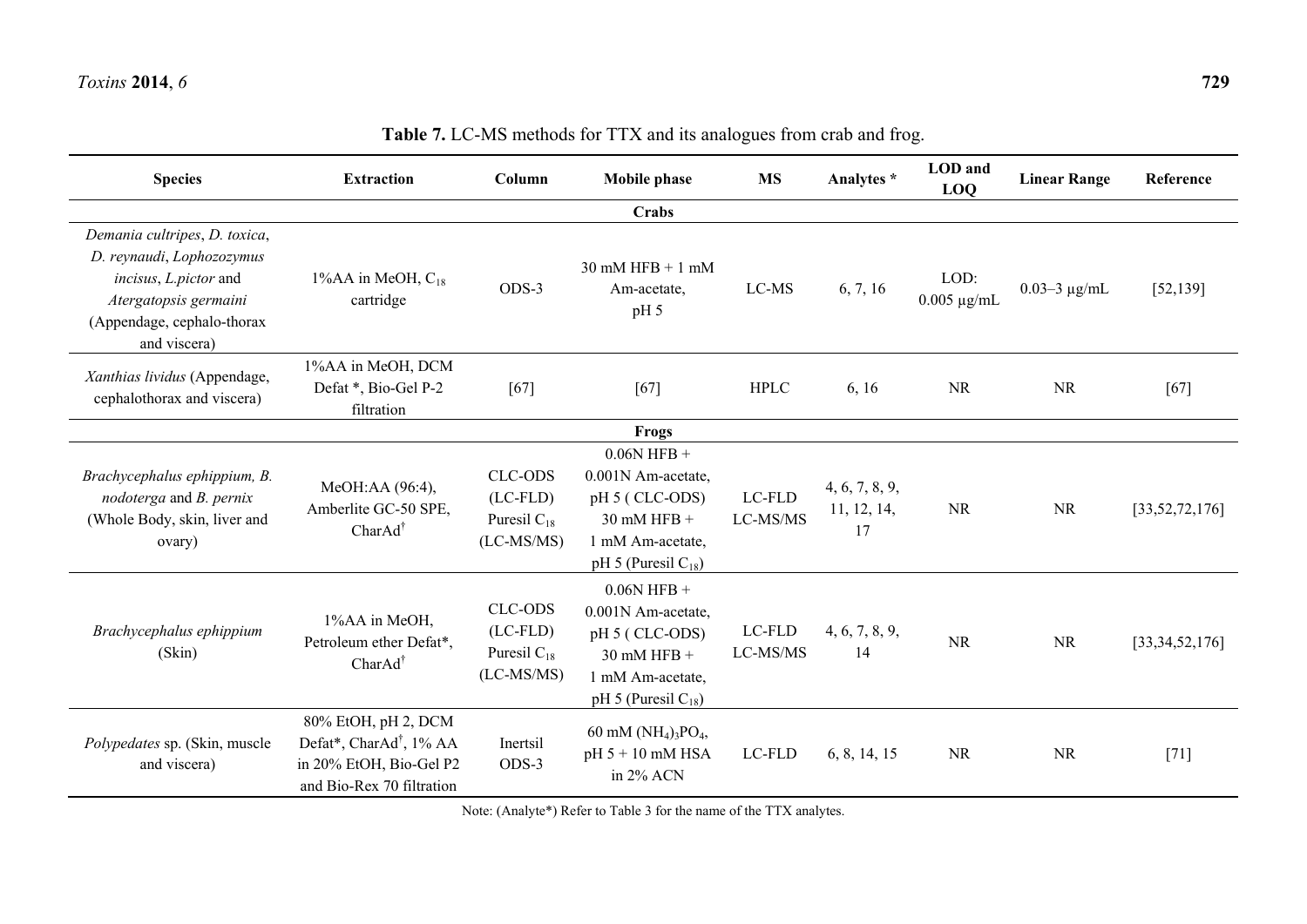| <b>Species</b>                                                                                                                        | <b>Extraction</b>                                                            | Column                                    | <b>Mobile phase</b>                                    | <b>MS</b>                                               | Analytes * | LOD and<br><b>LOQ</b> | Linear<br>Range | Reference |
|---------------------------------------------------------------------------------------------------------------------------------------|------------------------------------------------------------------------------|-------------------------------------------|--------------------------------------------------------|---------------------------------------------------------|------------|-----------------------|-----------------|-----------|
| Aeromonas strain from ovary of<br>puffer fish, Takifugu obscurus                                                                      | $0.1\%$ AA, CharAd <sup>†</sup> ,<br>Bio-Gel P2 and $C_{18}$ SPE             | <b>ACQUITY UPLC</b><br><b>BEH HILIC</b>   | A: $0.2\%$ FA in H <sub>2</sub> O<br>B: 0.2% FA in ACN | Q-TOF MS                                                | 6          | <b>NR</b>             | $0-250$ ng/mL   | $[88]$    |
| Shewanella woodyi and<br><i>Rosebacter</i> sp. from copepod,<br>Pseudocaligus fugu; ectoparasite<br>of puffer fish, Takifugu pardalis | $0.1\%$ AA, $C_{18}$ SPE,<br>Char $Ad†$                                      | [85, 169]                                 | Asakawa et al. 2003<br>and Ito et al. 2006             | Asakawa<br><i>et al.</i> 2003<br>and Ito et al.<br>2006 | 6, 7, 16   | <b>NR</b>             | <b>NR</b>       | [85, 169] |
| Vibrio strain, LM-1 from the<br>intestine of puffer fish, Fugu<br>vermicularis radiates                                               | DCM Defat *, 0.03 M<br>AA, Bio-Gel P-2<br>filtration                         | YMC-pack<br>$AM-314$<br>octyldecyl silane | $0.05M$ HSA + $0.05M$<br>$KH_2PO_4$ , pH 7 in<br>MeOH  | LC-FLD                                                  | 6, 7, 16   | <b>NR</b>             | <b>NR</b>       | $[91]$    |
| Nocardiopsis dassonvillei from<br>the ovary of puffer fish, Fugu<br>rubripes                                                          | $0.1\%$ AA, CharAd <sup>†</sup> ,<br>Bio-Gel P2 and Bio-Rex<br>70 filtration | Bio-Rex 70                                | MeOH                                                   | LC-MS                                                   | 6          | <b>NR</b>             | <b>NR</b>       | [82, 92]  |

**Table 8.** LC-MS methods for TTX and its analogues from bacteria.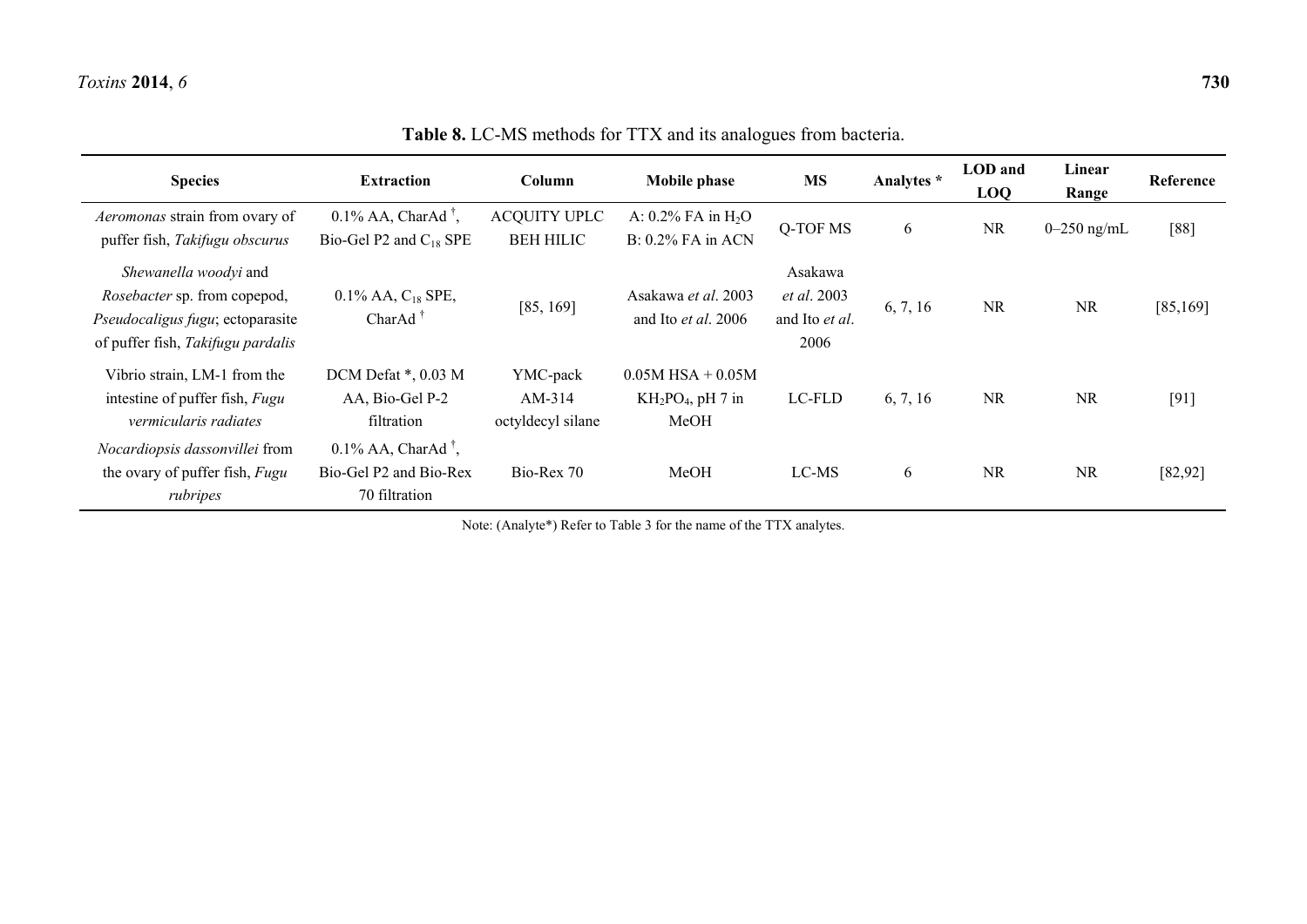| <b>Sample</b>                                               | <b>Extraction</b>                    | Column                                                                                                                                                                      | Mobile phase                                                                                                                                                                                                                                                                                                    | <b>MS</b>                                           | Analytes *         | LOD and LOQ                                                                                                                                                                                                                                                             | <b>Linear Range</b>                                                                                                                                                                                                                          | Reference           |
|-------------------------------------------------------------|--------------------------------------|-----------------------------------------------------------------------------------------------------------------------------------------------------------------------------|-----------------------------------------------------------------------------------------------------------------------------------------------------------------------------------------------------------------------------------------------------------------------------------------------------------------|-----------------------------------------------------|--------------------|-------------------------------------------------------------------------------------------------------------------------------------------------------------------------------------------------------------------------------------------------------------------------|----------------------------------------------------------------------------------------------------------------------------------------------------------------------------------------------------------------------------------------------|---------------------|
| Postmortem<br>whole blood                                   | MeOH, SPE                            | PC(Phosphorychloline)-<br><b>HILIC</b>                                                                                                                                      | $1\%$ AA + ACN in MeOH                                                                                                                                                                                                                                                                                          | LC-MS/MS                                            | 6 and<br>voglibose | LOD: $0.32$ ng/mL<br>$LOQ: 1.08$ ng/mL                                                                                                                                                                                                                                  | $2 - 1200$ ng/mL                                                                                                                                                                                                                             | $[104]$             |
| Urine and<br>plasma                                         | 2% AA, $C_{18}$ and<br>ZIC-HILIC SPE | Atlantics $dC_{18}$                                                                                                                                                         | 10 mM AF + FA (95:5, $v/v$ ) +<br>5 mM HFB in 2% ACN                                                                                                                                                                                                                                                            | LC-MS/MS                                            | 6                  | LOD:<br>LOQ:                                                                                                                                                                                                                                                            | 10-500 ng/mL                                                                                                                                                                                                                                 | $[135]$             |
| Blood and<br>urine                                          | $C_{18}$ and Oasis<br><b>MCX SPE</b> | Allsphere ODS-2<br>$(LC-UV)$<br>Nova-Pak $C_{18}$<br>$(LC-LED)$<br>Zorax $300SB-C_3$<br>$(LC-MS/MS)$<br><b>HILIC</b><br>$(LC-MS/MS)$<br>Atlantics $dC_{18}$<br>$(LC-MS/MS)$ | $4.8$ mM 1-HSA +<br>41.8 mM SDP + $10\%$ MeOH,<br>pH (Allsphere ODS-2)<br>5 mM PIC B7 (HSA) + $3\%$<br>MeCN in $H_2O$ , pH 4.5<br>(Nova-Pak $C_{18}$ )<br>10 mM TMA, 10 mM AF in 1%<br>ACN, pH 4 (Zorax $300SB-C_3$ )<br>$0.1\%$ FA in MeOH (HILIC)<br>10 mM AF + FA, $(95:5, v/v)$ +<br>$5$ mM HFB + $2\%$ ACN | LC-UV<br>LC-LFD<br>LC-MS/MS<br>LC-MS/MS<br>LC-MS/MS | 6                  | LOD: 10 ng/mL<br>$(LC-UV)$<br>LOQ: 5 and 20 ng/mL<br>for serum and urine<br>$(LC-LFD)$<br>LOD: 15.6 nM<br>$(LC-MS/MS)$<br>$LOD: 0.1$ ng/mL<br>$LOQ: 1$ ng/mL<br>$(LC-MS/MS)$<br>LOD: $0.13$ ngmL <sup>-1</sup><br>LOQ: $2.5$ ngmL <sup>-1</sup><br>for urine and plasma | 10-50,000 ng/mL<br>$(LC-UV)$<br>$20 - 300$ for urine<br>and 5-20 ng/mL for<br>serum (LC-LFD)<br>93.75-9375nM<br>$(LC-MS/MS)$<br>$1-100$ ng/mL<br>0–500 ngm $L^{-1}$ for<br>urine and<br>$0-20$ ngmL <sup><math>-1</math></sup> for<br>plasma | [13, 106, 135, 196] |
| Cooked and<br>raw puffer fish<br>(liver) and<br>human urine | 1% AA in<br>MeOH                     | TosoHaas<br>TSK-GEL Amide-80                                                                                                                                                | $5$ mM AF + 26.5 mM FA in<br>ACN: $H_2O$ , 70:30                                                                                                                                                                                                                                                                | LC-MS/MS                                            | 6                  | $20 \mu g/100g$ tissue                                                                                                                                                                                                                                                  | $1 - 10,000$ ng/mL                                                                                                                                                                                                                           | $[136]$             |
| Urine and<br>blood                                          | $0.5$ M AA,<br>$C_{18}$ SPE          | Zorax $300SB-C_3$                                                                                                                                                           | $1\%$ ACN + 10 mM TMA +<br>10 mM AF, pH 4                                                                                                                                                                                                                                                                       | LC-MS                                               | 6                  | LOD: 15.6nM                                                                                                                                                                                                                                                             | 93.75-9375 nM                                                                                                                                                                                                                                | [106]               |

# **Table 9.** LC-MS methods for TTX and its analogues from human urine and blood.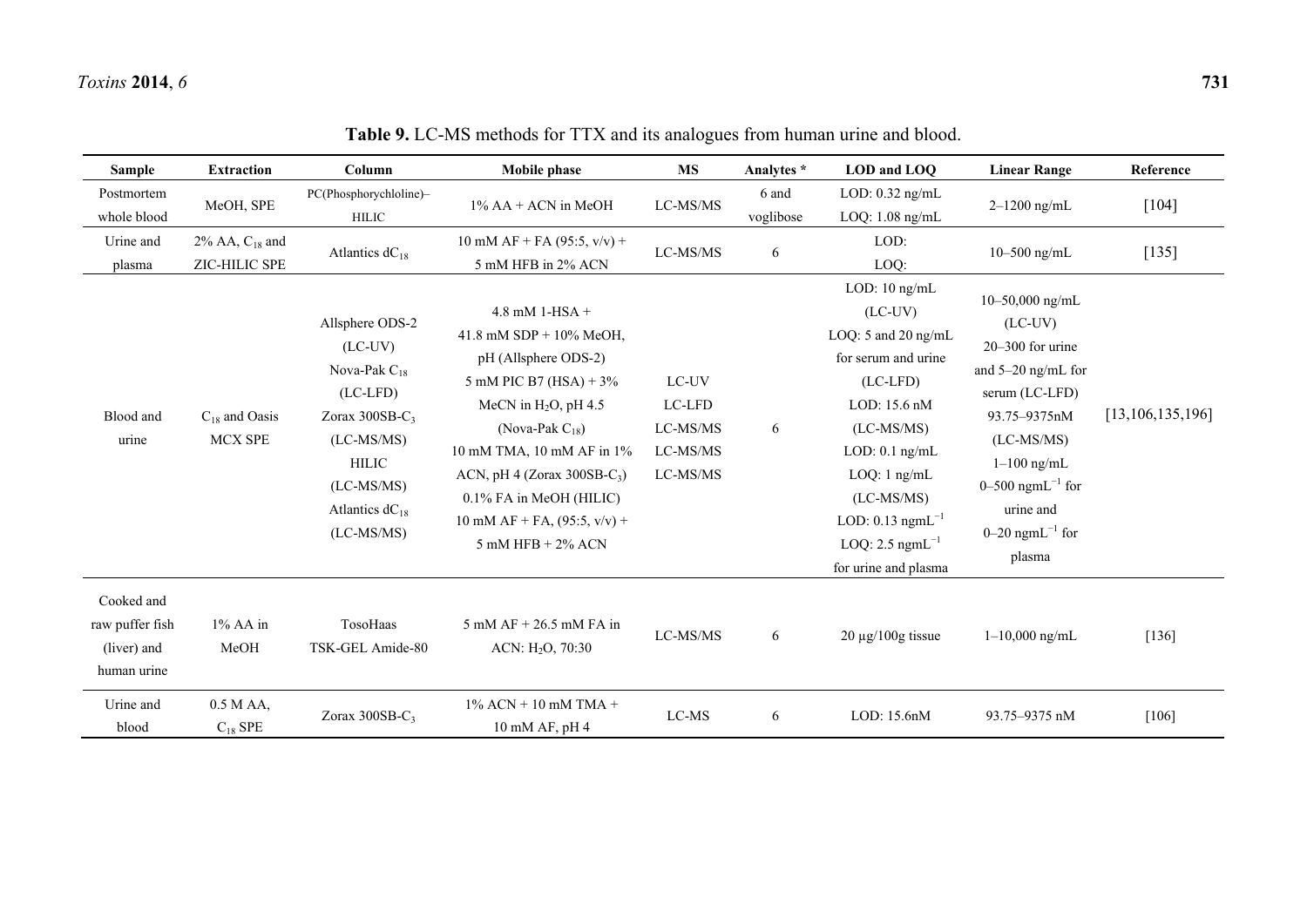| Sample             | <b>Extraction</b>                                                                                                                                                                                                                                               | Column                                                | Mobile phase                                                                                                        | MS                                     | Analytes *   | LOD and LOQ                                                                                  | <b>Linear Range</b>                                        | Reference |
|--------------------|-----------------------------------------------------------------------------------------------------------------------------------------------------------------------------------------------------------------------------------------------------------------|-------------------------------------------------------|---------------------------------------------------------------------------------------------------------------------|----------------------------------------|--------------|----------------------------------------------------------------------------------------------|------------------------------------------------------------|-----------|
| Std mixture        | Not used                                                                                                                                                                                                                                                        | TSKgel<br>Amide-80                                    | 16 mM AF, pH $5.5 + ACN$<br>(3:7, v/v)                                                                              | LC-MS/MS                               | 6, 7, 14, 22 | <b>NR</b>                                                                                    | 64 pg-2 ng<br>64 pg-2 ng<br>$128$ pg-1 ng<br>180 pg-1.4 ng | $[128]$   |
| Serum              | 0.5 M AA in MeOH, Oasis<br><b>MCX SPE</b>                                                                                                                                                                                                                       | Cosmosil HILIC<br>$4.6 \times 150$ mm                 | $0.1\%$ FA in water + MeOH                                                                                          | LC-MS/MS<br>(M. Horie<br>et al., 2002) | 6, 7, 16     | $LOD: 0.1$ ng/mL<br>$LOQ: 1$ ng/mL                                                           | $1-100$ ng/mL                                              | [13, 100] |
| Urine and<br>serum | Urine Extraction: $C_{18}$ Sep-<br>Pak SPE (0.2 M HCl in 20%<br>MeOH) followed by Strata<br>X-C 33 µm Cation Mixed-<br>Mode Polymer SPE (0.1 M<br>HCl+MeCN+MeOH+Water)<br>Serum Extraction: Oasis<br>$MCX$ SPE $(0.2 M$ HCl in<br>20% MeOH<br>+MeCN+MeOH+Water) | Nova-Pak $C_{18}$<br>$4 \mu m$ ,<br>$8 \times 100$ mm | PIC B7 (Heptane sulfonic<br>acid), $5 \text{ mM} + 3\% \text{ MeCN}, \text{pH}$<br>4.5 (adjusted with conc. $NH3$ ) | LC-FLD                                 | 6            | LOD:<br>$20$ ng/mL (Urine)<br>5 ng/mL (Serum)<br>LOQ:<br>20 ng/mL (Urine)<br>5 ng/mL (Serum) | $20 - 300$ ng/mL<br>(Urine)<br>$5-20$ ng/mL<br>(Serum)     | $[100]$   |

**Table 9.** *Cont.*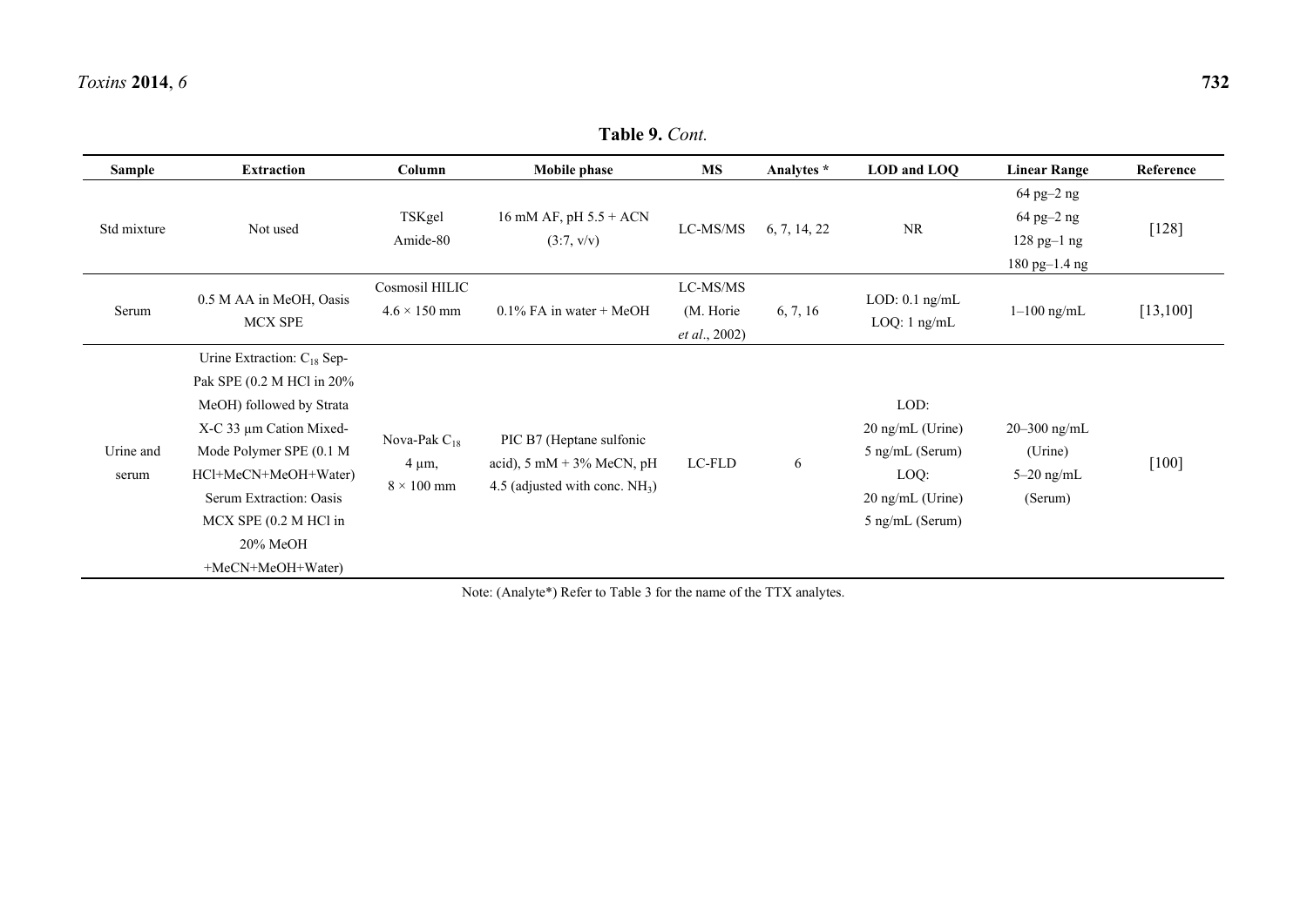| <b>Matrix</b>                                                                                      | <b>Extraction Method</b>                                                                                                                                                                                                         | % Recovery                                                                        | Reference |
|----------------------------------------------------------------------------------------------------|----------------------------------------------------------------------------------------------------------------------------------------------------------------------------------------------------------------------------------|-----------------------------------------------------------------------------------|-----------|
| Trumpet shell                                                                                      | ASE (Accelerated solvent extraction) and SE (Solvent Extraction)<br>$(0.03 \text{ M} \text{AA})$ (UPLC-MS/MS)                                                                                                                    | $80 - 92$                                                                         | [48]      |
| Gastropod tissue                                                                                   | 1% AA in MeOH, C18-SPE, ultrafiltration (<3000 MW), (HPLC-FLD)                                                                                                                                                                   | 90                                                                                | $[13]$    |
| Xanthid crab, Demania cultripes                                                                    | 1%AA in MeOH, C18-SPE, ultrafiltration (<3000 MW), (LC-MS)                                                                                                                                                                       | $86.3 \pm 2.9$                                                                    | [139]     |
| Puffer fish ovary                                                                                  | $0.05M$ AA, ODS-SPE, ultrafiltration $(0.22 \mu)$ , (LC-MS)                                                                                                                                                                      | 94.2-108.3                                                                        | $[127]$   |
| Puffer fish tissues, Muscle, Skin<br>and Liver                                                     | 2% AA, methacrylate-styrene divinyl benzene cartridge (LC-MS) C18 column<br>$(50 \text{ mm} \times 2.1 \text{ mm} \text{ i.d.})$ using 10 mmol/L IPCC-MS7-methanol $(65:35)$<br>as the mobile phase at a flow rate of 0.2 mL/min | Muscle 79-83<br>Skin 85-88<br>Liver 85-90<br>$(LOD 0.01 \mu g/g$ tissue)          | $[244]$   |
| Puffer fish eggs and newt                                                                          | 0.1% AA, Cosmosil 75C18-OPN resin-SPE, CHCl <sub>3</sub> wash, (LC-MS)                                                                                                                                                           | >90                                                                               | $[175]$   |
| Newt (Whole body)                                                                                  | 0.1% AA in 70% MeOH, charcoal adsorption, (HPLC-FLD)                                                                                                                                                                             | 50                                                                                | $[35]$    |
| Blood serum                                                                                        | 0.5 M AA and Oasis MCX-SPE, ultrafiltration (<3000 MW) (LC-MS/MS)                                                                                                                                                                | $>95$                                                                             | $[13]$    |
| Whole Blood                                                                                        | 1% AA in MeOH, PCX-SPE, (LC-MS/MS)                                                                                                                                                                                               | <b>TTX 61.4</b><br>Voglibose 62.8                                                 | $[104]$   |
| Human urine and plasma                                                                             | C-18 and HILIC SPE (LC-MS/MS)                                                                                                                                                                                                    | $75 - 81$                                                                         | [135]     |
| Human urine and blood                                                                              | 0.5 M AA, C18 SPE, ultrafiltration (<3000 MW), (LC-MS)                                                                                                                                                                           | Urine $90.9 \pm 1.4$<br>Blood $90.6 \pm 0.2$                                      | $[106]$   |
| Human urine and blood                                                                              | 2% AA, methacrylate-styrene divinyl benzene cartridge (LC-MS) C18 column<br>$(50 \text{ mm} \times 2.1 \text{ mm} \text{ i.d.})$ using 10 mmol/L IPCC-MS7-methanol $(65:35)$<br>as the mobile phase at a flow rate of 0.2 mL/min | Human serum 93-96<br>$(0.1$ ng/mL)<br>Human urine 93-101<br>$(0.1 \text{ ng/mL})$ | $[244]$   |
| Combined muscle, liver and ovary<br>from tiger puffers and muscle and<br>ovary from balloon fishes | 1% AA in MeOH, defatted with chloroform (HPLC-FLD)                                                                                                                                                                               | $91.0 \pm 5.2$                                                                    | $[43]$    |
| Puffer fish muscle, liver and<br>phosphate buffered saline                                         | 1% AA in MeOH, defatted with chloroform (HPLC-FLD)                                                                                                                                                                               | $86.4 \pm 18.9$                                                                   | [136]     |

# **Table 10.** Recovery of TTX from different matrices.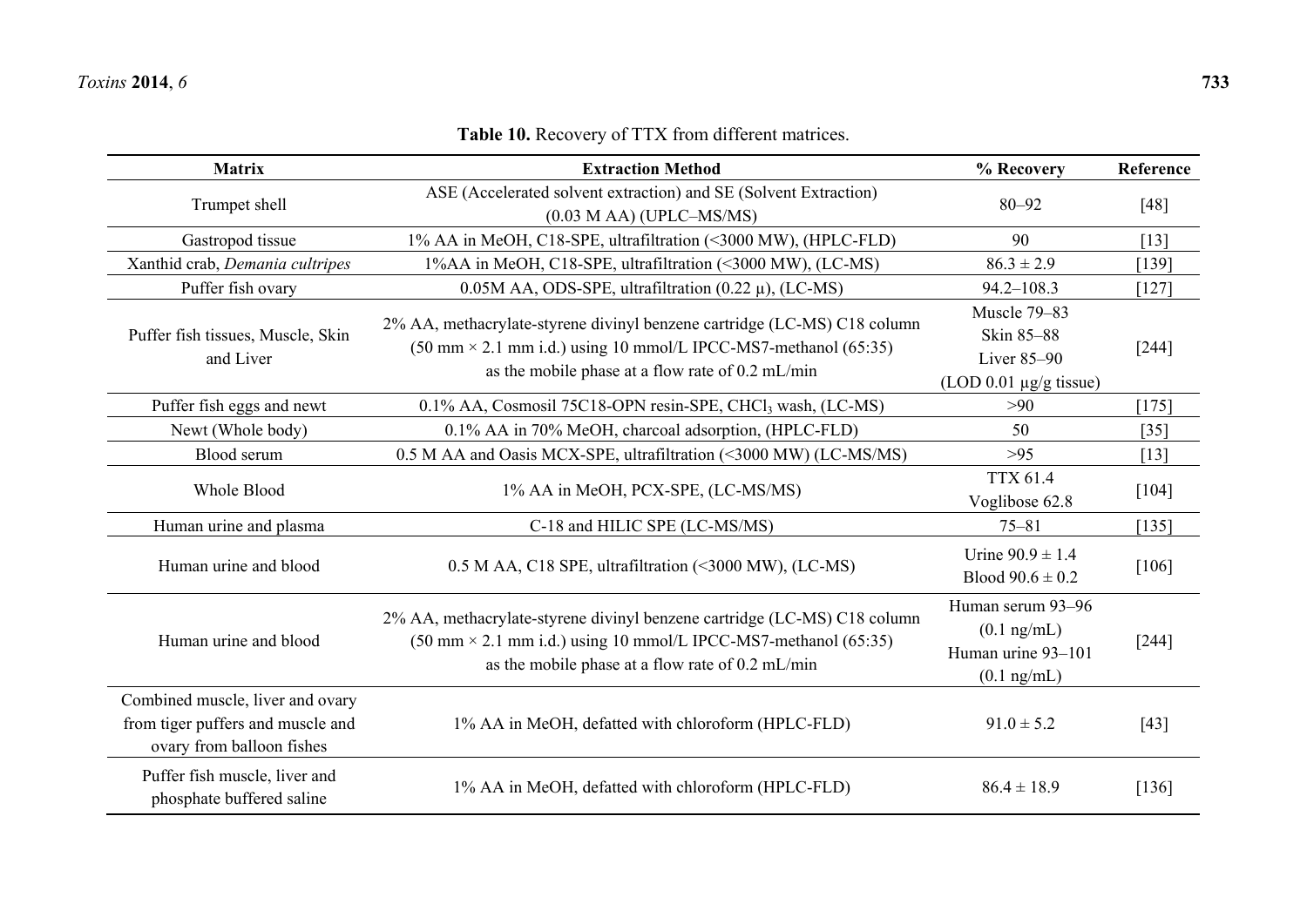Several extraction studies have been conducted to improve the recoveries of TTX in a number of sample types. Fong *et al*., 2011 [135] stated that acetonitrile and methanol give similar recoveries and in view of the global shortage of acetonitrile and consequently its increased expense the preferred choice must be methanol. The same group found that non-acidified solutions tend not to retain TTX so they used 2% acetic acid to enhance retention. In most of the studies conducted, scientists have used between 0.1 to 1% acetic acid for the extraction of TTX from different types of matrices (Tables 4–9) and defatting of samples was usually accomplished with either chloroform, hexane or dichloromethane followed by charcoal adsorption for better recovery.

Many methods for the extraction of the TTXs include a solid phase extraction (SPE) step using C-18 cartridges and/or Bio-gel filtration for sample clean up prior to analysis. Recently, accelerated solvent extraction (ASE) was applied for the extraction of TTX from puffer fish and trumpet shell by Nzoughet *et al*., 2013 [48]. ASE gave better recoveries for the extraction of TTX from trumpet shell [48]. But the sample needs to be lyophilized (freeze-dried) which make it a time consuming process. Fong *et al*., 2011 [135] state that HILIC SPE should be carried out under gravity flow as the application of a vacuum compromises the recovery of TTX.

# 11.3.2. Development in Chromatography

Reverse phase chromatography was used for many years for the analysis of TTX and its analogues (most commonly  $C_{18}$ ). But all the analogues of TTX could not be separated using reverse phase chromatography. Others tried normal phase chromatography for the separation of the TTXs (most commonly TSK-GEL Amide-80 and HILIC). TTX is a polar compound and thus it retains quickly on reverse phase columns, but retains slowly on normal phase columns, also giving better separation of its analogues.

HILIC (Hydrophilic interaction liquid chromatography) column has hydrophilic stationary phase operated using reversed-phase type eluents; while ZIC-HILIC (Zwitter ionic hydrophilic interaction liquid chromatography) column has densely bonded, zwitter ionic functional groups. Separation is achieved by hydrophilic partitioning combined with weak ionic interactions for maximum selectivity, high load ability and easy optimization of methods. ZIC-HILIC columns are very efficient to improve peak resolution for polar and hydrophilic compounds.

Nakagawa *et al*., 2006 gave a brief description of the development of LC-MS for the detection of the TTXs [175]. They detected 11-deoxyTTX and 5,6,11-trideoxyTTX using a HILIC chromatography [175].

Chen *et al*., 2011 developed and validated a method for separation of TTX analogues from puffer fish [127]. They used an Atlantis HILIC Silica column (100  $\times$  2.1 mm, 3 µm) with which they achieved a total run time of 10 min. Yotsu-Yamashita *et al*., 2011 could separate TTX from 4-epiTTX using a HILIC column. However 4,9-anhydro-5,6,11-trideoxyTTX and 4,4a-anhydro-5,6,11-trideoxyTTX were not clearly separated by HILIC chromatography [128]. In addition 5,6,11-trideoxyTTX and 8-epi-5,6,11-trideoxyTTX were not resolved using a HILIC chromatography, their determination was hindered from not only from sharing the same retention time but also by producing an identical MS/MS fragmentation pattern [59]. Of course the elution profile of the analogues of TTX on polar chromatography is opposite to that found in reverse phase chromatography [29]. A very good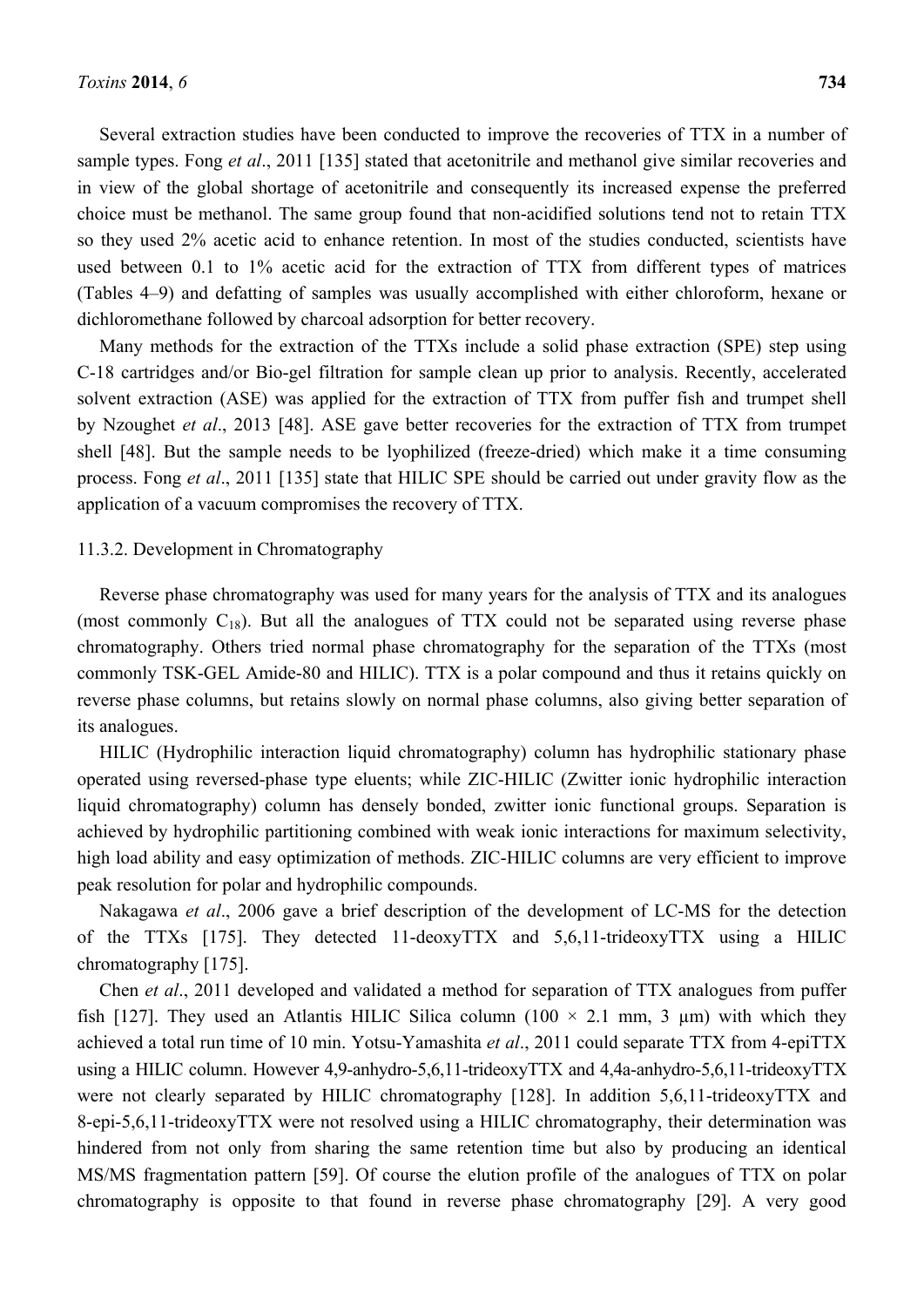separation of TTX and its analogues was achieved using a ZIC-HILIC (5  $\mu$ m, 150  $\times$  2.1 mm) column from the extracts of *Takifugu oblongus* [138].

The most frequently applied mobile phases for TTX analysis were 10 mM ammonium formate  $+$  10 mM formic acid in H<sub>2</sub>O and acetonitrile; 5 mM ammonium heptafluorobutyrate  $+$  50 mM ammonium acetate or ammonium formate, pH 5 in 3% acetonitrile for puffer fish, gastropod, newt, bacteria and human urine and blood; 2 mM sodium 1-heptane sulfonate in  $1\%$  Methanol + K<sub>3</sub>PO<sub>4</sub>, 0.05 M, pH 7 and 3% Acetonitrile + 0.97% heptafluorobutyric acid + 0.29% AA, pH 5 for gastropod and newt. And 30 mM heptafluorobutyric acid  $+ 1$  mM ammonium acetate was often used as the mobile phase for the analysis of TTX in crab and frog samples.

The LC-MS methods that have been used for TTX analysis have been reviewed comprehensively by Leung *et al*., 2011 (they determined TTX levels using LC-MS in the urine and plasma of Asian patients) [196]. They brought total chromatographic run time to 5.5 min using an Atlantics  $dC_{18}$ (2.1 mm × 150 mm, 5 µm) column with flow rate of 200 µL min<sup>-1</sup>. This method was validated and applied on human urine and blood matrices for the detection of TTX [135]. They also studied the effect of an ion pair reagent (heptafluorobutyric acid) and optimized the concentration of the ion pair reagent at 5 mM. They found significant ion suppression with the MCX-HILIC, MAX-HILIC and HLB-HILIC columns but not with the  $C_{18}$ -HILIC and Sep-Pak-HILIC. Finally they used  $C_{18}$ -HILIC as it gave the most intense peaks.

The best reported LODs for TTX to-date are 0.074 ng/mL (0.23 nM) [48] in puffer fish and trumpet shell samples; 0.7 pmol (0.00022 ng/mL) at S/N 2 [149] in puffer fish samples; 0.4 pmol (0.00013 ng/mL) in newt samples [149]; 0.005 µg/mL (15.67 nM) in crab samples [139] and 0.1 ng/mL (0.31 nM) in human urine and plasma samples [13].

#### 11.3.3. Development in Mass Spectrometry

The fragmentation patterns of TTX had been studied extensively by many research groups. However the fragmentation patterns of the analogues of TTX have not been not widely investigated. TTX gives characteristic fragments: *m*/*z* 302 (representing the loss of 1 water molecule), 284 (representing the loss of 3 water molecules), and at *m*/*z* 256, 178 and 162 [27,29,34,45,128,149]. 6-epiTTX gives characteristic fragments at *m*/*z* 302, 284, 256, 178 and 162 [149]. 4-epiTTX, 11-norTTX-6-(S)-ol, 4,9-anhydroTTX, 5-deoxyTTX and 5,6,11-trideoxyTTX have a common fragment at *m*/*z* 162 [128,149]. 11-norTTX-6-(S)-ol and 11-norTTX-6,6-diol both give a fragment at *m*/*z* 178 [149]. 5-deoxyTTX and 11-deoxyTTX give a characteristic fragment at *m*/*z* 176 [149]. 5-deoxyTTX and 5,6,11-trideoxyTTX give characteristic fragment at *m*/*z* 146 [149]. 11-oxoTTX gives a characteristic fragment at *m*/*z* 336, 318 (loss of 1 water molecule), 300 (loss of 2 water molecules), 282 (loss of 3 water molecules), and at *m*/*z* 178 and 162 [34].

Rodriguez *et al*., 2008 [45] suggests that the formation of the TTX MS ion at *m*/*z* 256 could be due to elimination of CO at C-10 causing cleavage of the bond between C-9 and C-10, C-10 and C-5-O and C-10 and C-7-O. The group also suggest that the formation of ion at *m*/*z* 254 in 5,6,11-trideoxy-TTX is due to the loss of one water molecule from the original structure. Fragment ions at *m*/*z* 162 and 178 are assigned as 2-aminohydroxyquinazoline and 2-aminodihydroxyquinazoline respectively which may be formed by the breaking of bonds between C-8a and C-9 and between C-6 and C-11 [149].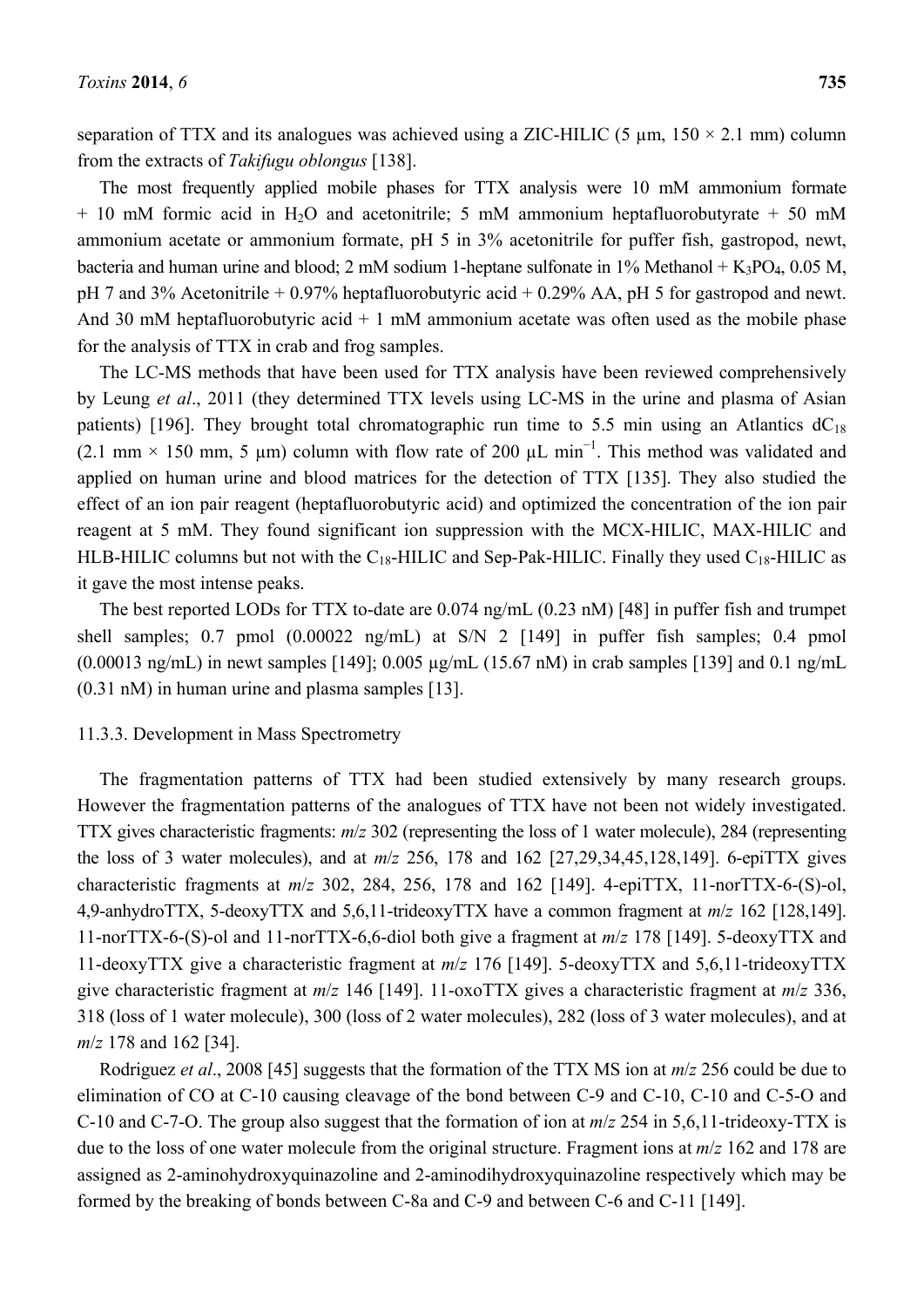Some researchers have discovered unknown compounds that possess similar fragmentation patterns to TTX which may suggest the presence of unknown analogues of TTX in species known to contain TTX. Pires Jr. *et al*., 2005 [72] have found unknown compounds in *Brachycephalus* sp. with fragment ions at *m*/*z* 330 and *m*/*z* 348 which are also present in the MS/MS spectra of TTX; they have also identified ions at *m*/*z* 162 (2-aminohydroxyquinazoline) and *m*/*z* 178 (2-aminodihydroxyquinazoline) in those unknown compounds. There is wide scope for further investigations of fragmentation patterns of TTX analogues. Some of the analogues of TTX share the same mass and fragmentation pattern (two most intense ions) suggesting the need for full chromatographic resolution in studies relating to TTX.

#### 11.3.4. Quantitative TTX Analysis

In most of the TTX studies, TTX analogues were quantified against a standard calibration curve of TTX, because certified standards for the analogues of TTX are commercially unavailable. In some studies, concentrations of TTX analogues have been calculated against standard calibration curves of individual analogues: for 4-epi TTX, 4,9-anhydro TTX and 5,6,11-deoxyTTX with good correlation regression coefficents ( $r^2 = 0.99$ ) obtained [128]. Kudo *et al.*, 2012 calculated the concentration of 5,6,11-trideoxyTTX in samples against a standard curve of purified 5,6,11-trideoxyTTX [59].

In many studies TTX itself was used as the internal standard for the quantitation of its analogues [127]. Cho *et al*., 2012 [104] has used voglibose (*m*/*z* 268/92) as an internal standard for TTX (Figure 6). They used voglibose as an internal standard because isotope labelled TTX was not commercially available. Voglibose has a similar structure that of TTX and also had similar chromatographic and MS properties, so it is a good IS for TTX analysis. Man *et al*., 2010 [137] used salicylic acid as the internal standard.

**Figure 6.** Structure of voglibose (Internal standard for TTX).



11.3.5. Matrix Effect in Puffer Fish, Trumpet Shell and Human Urine/Blood Sample

Ion suppression or matrix effects in LC-MS and LC-MS/MS is the reduction in detector response, or signal: noise produced by analytes of interest due to the competition for ionisation, between the analyte of interest and other compounds present in the sample matrix (e.g., polymers from plastic tubes and filters used for extraction, mobile phase additives *etc*.) which have not been removed from the sample matrix during extraction. Ion suppression effect reduces sensitivity of analysis if ion suppressing compounds co-elute with the analytes of interest. Therefore, it is very important to remove all the impurities from sample matrix [245].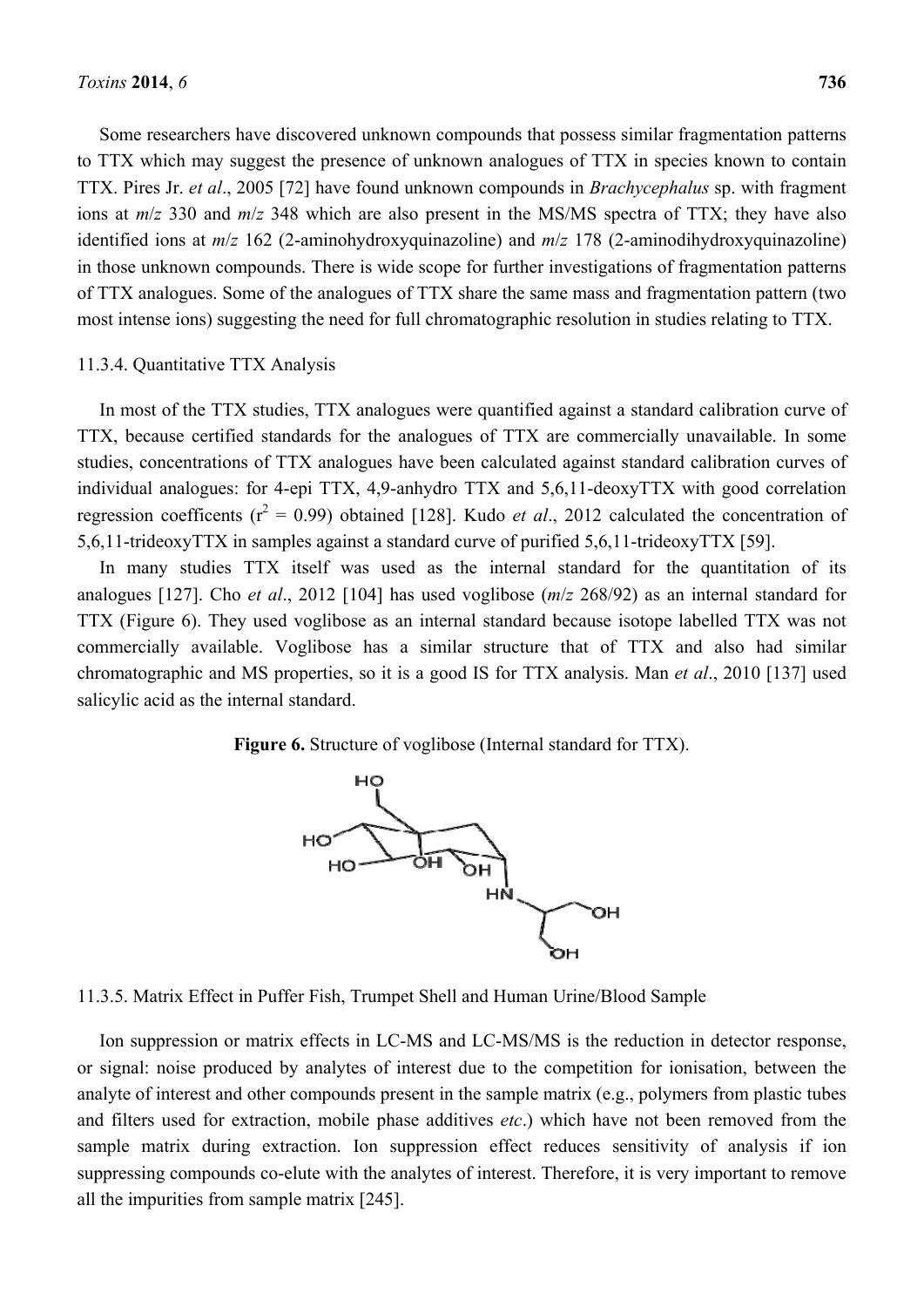Matrix effects in puffer fish, monkfish and human urine samples were compared between SPR and LC-MS/MS methods, however much of the detail was omitted from the publication [136] Tsai *et al*., 2006 [106] found that the levels of TTX were higher in urine than in blood samples 10 h after TTX ingestion. So urine is a better choice of sample for confirming TTX poisoning. Urine is a complex matrix containing many polar compounds therefore when using HILIC chromatography ion suppression caused by matrix components may compromise quantitation [196]. The ion suppression effect (post column infusion study), precision and accuracy  $(n = 10)$  was conducted for urine and plasma samples by Fong *et al*., 2011 [135]. They used double SPE (C-18 followed by ZIC-HILIC SPE) for better recovery of TTX. Cho *et al*., 2012 [104] obtained 98.3%–111.2% average matrix effect in blood when using the internal standard, voglibose (Figure 6) for their study.

# **12. Measures to Ensure Human Safety (Legislation)**

Table 11 summarizes toxicity limits of TTX and some of its analogues. Acceptability limit in puffer fish as food in Japan is 10 MU TTX eq/g or 2.2 µg TTX eq/g of puffer flesh [131]. Regulatory limit for TTX in food is 2000 µg/kg TTX eq [246] while in the US a zero level of TTX in food exists [247]. But as it is newly emerging toxin in Europe, regulatory limits for TTX in food are still not established. There is a need of setting proper regulatory limits for TTX to ensure food safety.

| <b>Description</b>                                  | Value                                                     | Reference |
|-----------------------------------------------------|-----------------------------------------------------------|-----------|
| Human median lethal dose                            | $8.7 \mu g/kg$                                            | $[127]$   |
|                                                     | $2.7-10 \mu g/kg$ for rats                                |           |
| MLD for mammals (IP or IV)                          | $4.5 \mu g/kg$ for guinea pigs                            | $[97]$    |
|                                                     | 8–10 μg/kg for mice, rabbits, dogs and cats               |           |
| Lethal potency                                      | 5,000-6,000 MU/mg                                         | [46]      |
| MLD for human                                       | 10,000 MU ( $\approx$ 2 mg)                               | [46]      |
| Regulatory limit in food in US                      | Zero                                                      | $[247]$   |
| $LD_{50}$ of TTX in mice                            | $9 \mu g/kg$                                              | $[19]$    |
| $LD_{99}$ of 5,6,11-trideoxy TTX                    | 750 μg/kg                                                 | $[124]$   |
| $IC_{50}$ for nine human functional                 | $\geq$ 1 µM                                               | $[97]$    |
| voltage-gated Na <sup>+</sup> channels              |                                                           |           |
| MLD of TTX to humans                                | $2$ mg/50 kg BW                                           | $[131]$   |
| Minimum acute dose of TTX to humans                 | $0.2 \text{ mg}/50 \text{ kg BW}$                         | $[131]$   |
| Acceptability limit in puffer fish as food in Japan | 10 MU TTX eq/g or<br>2.2 $\mu$ g TTX eq/g of puffer flesh | $[131]$   |
| $LD_{50}$ of TTX in mice, dogs and rabbits          | $8-14 \mu g/kg$ by injection                              | $[76]$    |
| Lethal dose                                         | $2 \text{ mg}$                                            | $[25]$    |
| $LD_{50}$ of TTX                                    | $10 \mu g/kg$ (IP in mice)                                | $[129]$   |
| $LD_{50}$ of 11-deoxy TTX                           | $70 \mu g/kg$ (IP in mice)                                | $[31]$    |
| $IC_{50}$ for 6,11-dideoxy TTX                      | $420 \mu g/kg$ (IP in mice)                               | $[125]$   |
| Regulatory limit in food in Japan                   | $2000 \mu g/kg$ TTX eq                                    | $[246]$   |
|                                                     | $LD_1$ : 9.4 $\mu$ g/kg                                   |           |
| Lethal doses in KM mice                             | LD <sub>50</sub> : 11.3 $\mu$ g/kg                        | $[130]$   |
|                                                     | LD <sub>99</sub> : 13.5 µg/kg                             |           |

| <b>Table 11.</b> Toxicity limits for TTX. |  |  |  |  |
|-------------------------------------------|--|--|--|--|
|-------------------------------------------|--|--|--|--|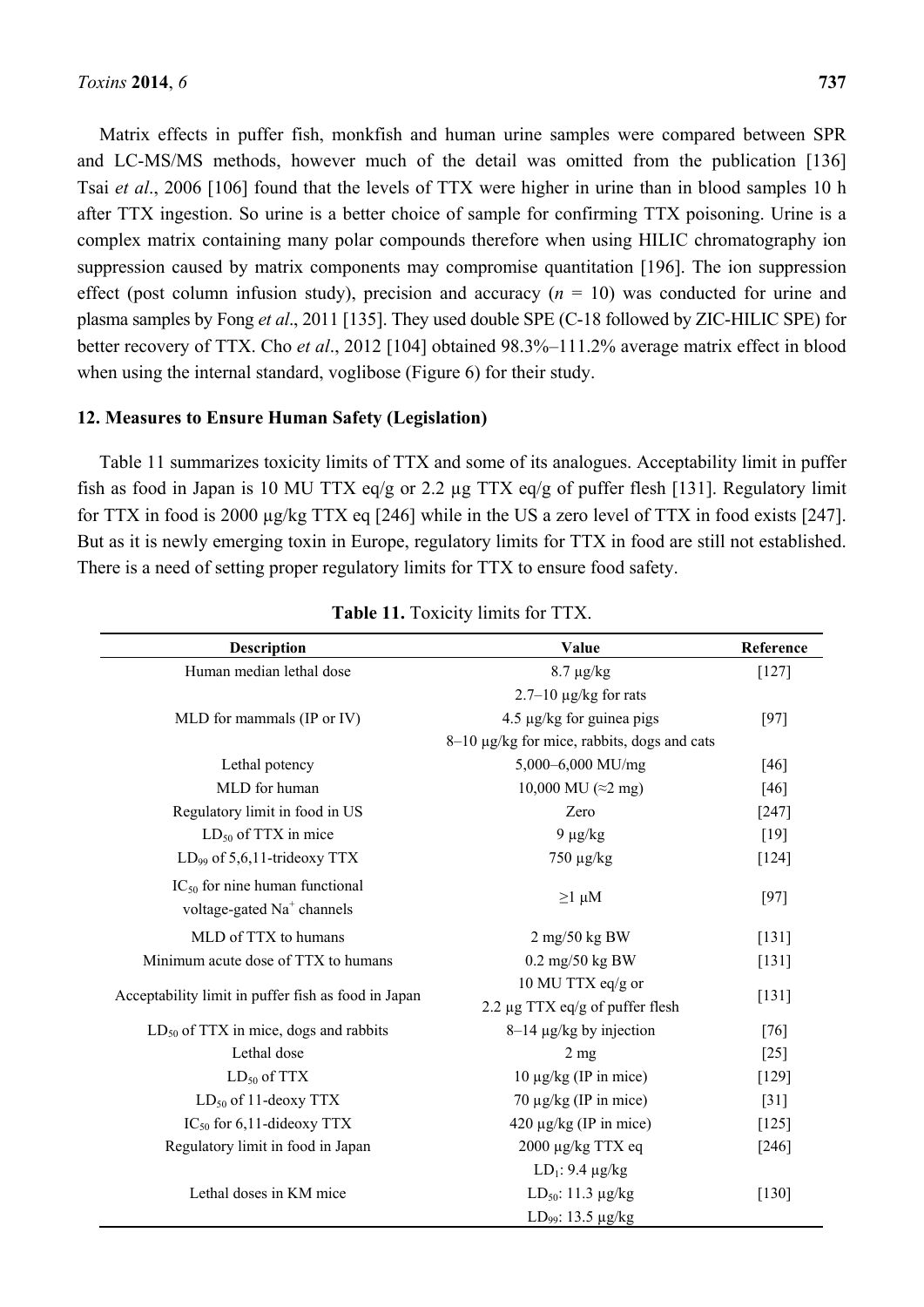### **13. Conclusions**

In areas where TTX occurs with regularity, it is important that rapid analytical methods are deployed for the analysis of clinical samples, most especially blood and urine in suspected poisoning victims. LC-MS/MS methodologies are particularly appropriate to detect TTX and its analogues in clinical samples with the speed required in such cases. Though there is still no commercially available antidote to TTX, it may dictate the course of medical treatment, especially for those with compromised renal function.

There is hope that in the future an antidote may be developed to counteract the effects of the toxin *in vivo*. In the meantime more research is required on the prevalence and the toxicity of TTX metabolic bioconversion products in vector species in order to develop a comprehensive human risk analysis.

A report in the wildlife section of "The Times" newspaper dated 11 May 2013 [248] revealed that a red scorpion fish had been caught in the Celtic Sea off the coast of Ireland and England. This is clear evidence that exotic and toxic marine species can travel and may be commonly found in cooler European waters in the future. If migration trends like this are to continue and there are predictions that they are likely (in view of global warming), it may be prudent to carry out surveillance of susceptible marine species, algae and seawater in European territory for TTX and other toxins associated with warmer regions.

## **Acknowledgments**

The authors acknowledge the funding obtained under the EU/INTERREG IIIB Atlantic Area Programme for projects titled ATLANTOX "Advanced Tests about New Toxins Occurring in the Atlantic Area due to Climate Change" and PHARMATLANTIC "Knowledge Transfer Network for Prevention of Mental Diseases and Cancer in the Atlantic Area". The Higher Education Authority (Programme for Research in Third-Level Institutions, Cycle 4 (PRTLI IV) National Collaboration Programme on Environment and Climate Changes: Impacts and Responses is also acknowledged for funding marine research within CIT.

# **Conflicts of Interest**

The authors declare no conflict of interest.

#### **Acronyms**

| $4-AP$     | 4-aminopyridine                   |
|------------|-----------------------------------|
| AA         | Acetic acid                       |
| <b>ACN</b> | Acetonitrile                      |
| AF         | Ammonium formate                  |
| <b>AHB</b> | Ammonium heptafluoro butyric acid |
| Am-acetate | Ammonium acetate                  |
| $Am-OH$    | Ammonium hydroxide                |
| <b>ASE</b> | Accelerated solvent extraction    |
| <b>BW</b>  | Body weight                       |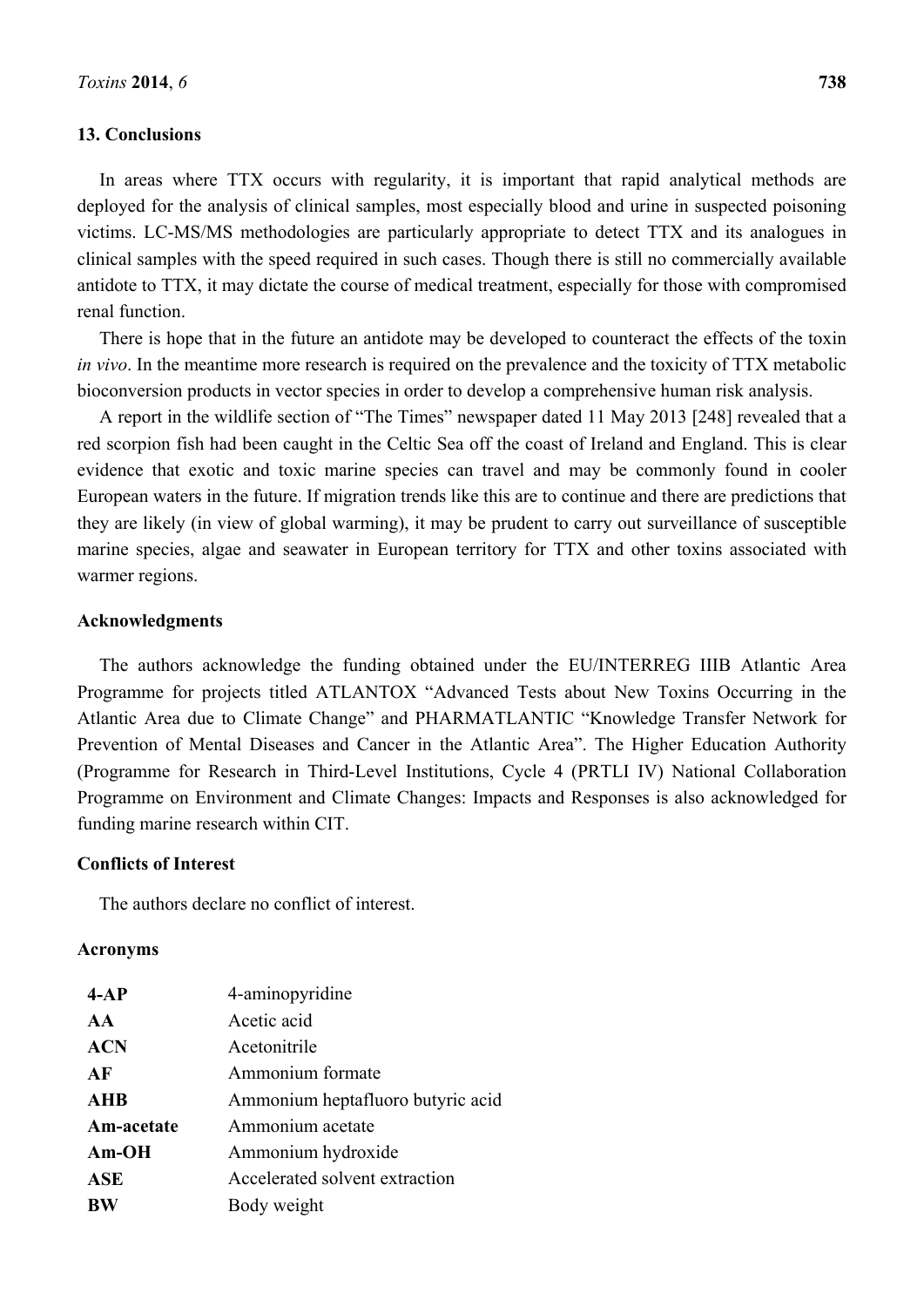| CharAd <sup>†</sup> | Charcoal adsorption                                                                       |
|---------------------|-------------------------------------------------------------------------------------------|
| <b>CID</b>          | Collision induced dissociation                                                            |
| <b>DCM</b>          | Dichloromethane                                                                           |
| Defat *             | Defatting                                                                                 |
| <b>ELISA</b>        | Enzyme linked immunosorbent assay                                                         |
| Eq                  | Equivalent                                                                                |
| <b>EtOH</b>         | Ethanol                                                                                   |
| FA                  | Formic acid                                                                               |
| GC-MS               | Gas chromatography- Mass spectrometry                                                     |
| <b>GTX</b>          | Gonyautoxin                                                                               |
| <b>HCD</b>          | High collision induced dissociation                                                       |
| <b>HFB</b>          | Heptafluoro butyric acid                                                                  |
| <b>HLB-HILIC</b>    | Hydrophilic-lipophilic balance- HILIC                                                     |
| <b>HILIC</b>        | Hydrophilic interaction liquid chromatography                                             |
| <b>HPLC</b>         | High performance liquid chromatography                                                    |
| <b>HAS</b>          | Heptane sulfonic acid                                                                     |
|                     | Half maximal inhibitory concentration is a measure of the effectiveness of a              |
| $IC_{50}$           | compound in inhibiting biological or biochemical function                                 |
| IP                  | Intraperitoneal                                                                           |
| <b>IR</b>           | Infrared resonance                                                                        |
| IV                  | Intravenous                                                                               |
| <b>LC-FLD</b>       | Liquid chromatography-fluorescent detection                                               |
| LC-MS               | Liquid chromatography-Mass spectrometry                                                   |
| <b>LC-PDA</b>       | Liquid chromatography-Photo diode array detection                                         |
| LC-UV               | Liquid chromatography-Ultra violet detection                                              |
| $LD_{50}$           | Lethal dose <sub>50</sub> of a toxin is the dose required to kill 50% of the members of a |
|                     | tested population after a specified test duration.                                        |
| $LD_{99}$           | Lethal dose <sub>99</sub> of a toxin is the dose required to kill 99% of the members of a |
|                     | tested population after a specified test duration.                                        |
| <b>LOD</b>          | Limit of detection                                                                        |
| <b>LOQ</b>          | Limit of quantitation                                                                     |
| <b>MAX-HILIC</b>    | Mixed-mode anion exchange- HILIC                                                          |
| <b>MCX-HILIC</b>    | Mixed-mode cation exchange- HILIC                                                         |
| <b>MeCN</b>         | Methyl cyanide                                                                            |
| <b>MeOH</b>         | Methanol                                                                                  |
| <b>MLD</b>          | Median lethal dose                                                                        |
| <b>MRM</b>          | Multiple reaction monitoring                                                              |
|                     | Mouse unit; 1 MU is defined as the amount of toxin required to kill a 20 g ICR            |
| <b>MU</b>           | (Institute of Cancer Research) strain mouse in 30 min after intraperitoneal               |
|                     | injection [81]                                                                            |
| <b>MW</b>           | Molecular weight                                                                          |
| m/z                 | mass/charge ratio                                                                         |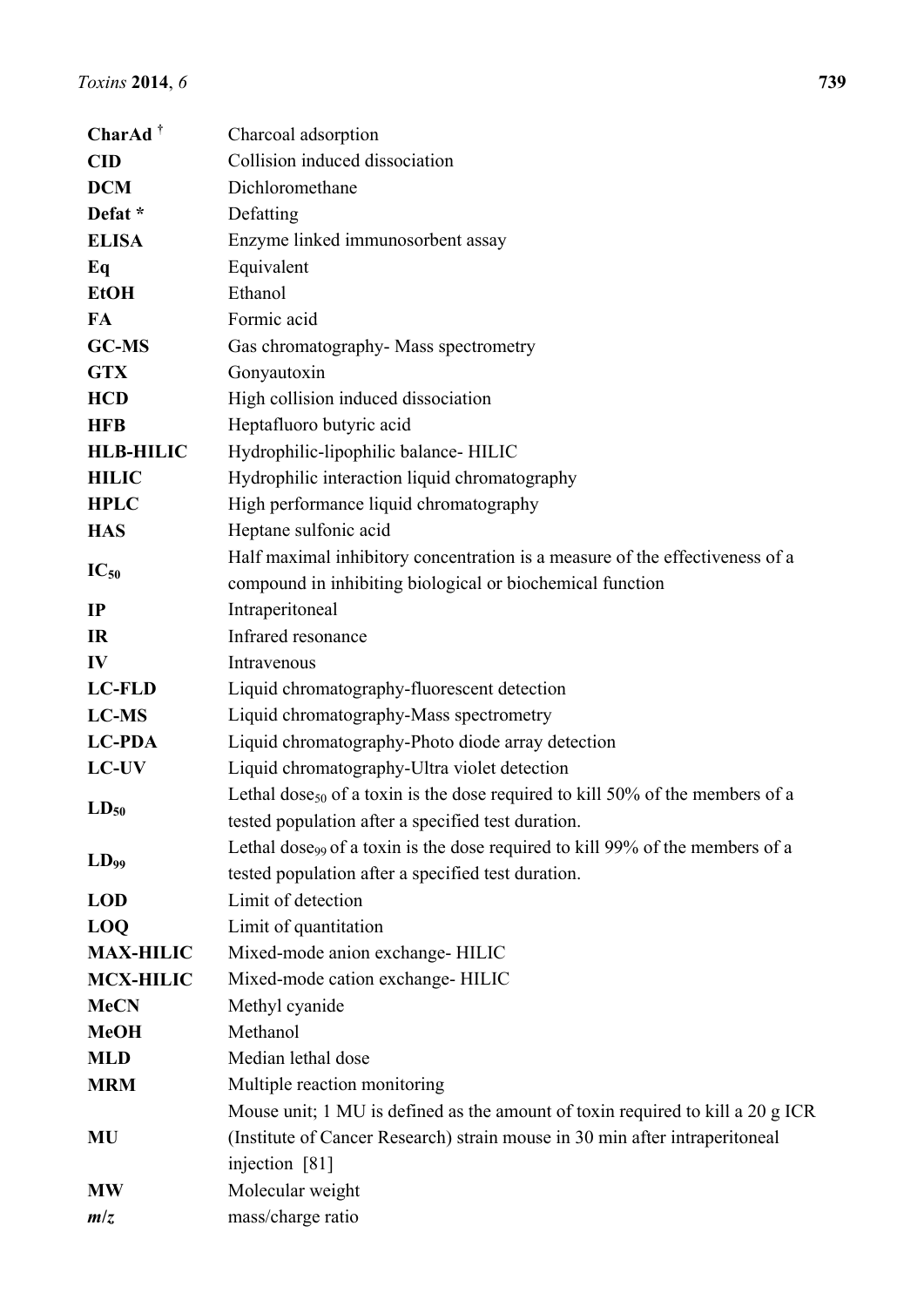| <b>NMR</b>          | Nuclear magnetic resonance                                  |
|---------------------|-------------------------------------------------------------|
| <b>PSP</b>          | Paralytic shell fish poisoning                              |
| <b>Q-TOF MS</b>     | Quadrupole-time-of-flight mass spectrometry                 |
| <b>SE</b>           | solvent extraction                                          |
| <b>SIR</b>          | Selected ion recording                                      |
| S/N                 | Signal/Noise ratio                                          |
| <b>SPE</b>          | Solid phase extraction                                      |
| <b>STX</b>          | Saxitoxin                                                   |
| TBA-PO <sub>4</sub> | Tetrabutyl ammonium phosphate                               |
| <b>TLC</b>          | Thin layer chromatography                                   |
| <b>TMA</b>          | Trimethyl amine                                             |
| <b>Tris-Ac</b>      | Tris-acetate buffer                                         |
| <b>TTX</b>          | Tetrodotoxin                                                |
| <b>UPLC</b>         | Ultra performance liquid chromatography                     |
| <b>ZIC-HILIC</b>    | Zwitter ionic hydrophilic interaction liquid chromatography |

# **References**

- 1. Kan, S.K.; Chan, M.K.; David, P. Nine fatal cases of puffer fish poisoning in Sabah, Malaysia. *Med. J. Malays.* **1987**, *42*, 199–200.
- 2. U.S. Department of Health and Human Services. *Tetrodotoxin Poisoning Associated with Eating Puffer Fish Transported from Japan—California, 1996*; Morbidity and Mortality Weekly Report; Centre For Disease Control and Prevention: Atlanta, GA, USA, 1996; Volume 45, pp. 389–412.
- 3. Mahmud, Y.; Tanu, M.B.; Noguchi, T. First occurrence of a food poisoning incident due to ingestion of *Takifugu oblongus*, along with a toxicological report on three marine puffer species in Bangladesh. *J. Food Hyg. Soc. Jpn.* **1999**, *40*, 473–480.
- 4. Hwang, D.F.; Shiu, Y.C.; Hwang, P.A.; Lu, Y.H. Tetrodotoxin in gastropods (snails) implicated in food poisoning in Northern Taiwan. *J. Food Prot.* **2002**, *65*, 1341–1344.
- 5. Sui, L.M.; Chen, K.; Hwang, P.A.; Hwang, D.F. Identification of tetrodotoxin in marine gastropods implicated in food poisoning. *J. Nat. Toxins* **2002**, *11*, 213–220.
- 6. How, C.-K.; Chern, C.-H.; Huang, Y.-C.; Wang, L.-M.; Lee, C.-H. Tetrodotoxin poisoning. *Am. J. Emerg. Med.* **2003**, *21*, 51–54.
- 7. Hwang, P.-A.; Tsai, Y.-H.; Lu, Y.-H.; Hwang, D.-F. Paralytic toxins in three new gastropod (*Olividae*) species implicated in food poisoning in southern Taiwan. *Toxicon* **2003**, *41*, 529–533.
- 8. Shiu, Y.-C.; Lu, Y.-H.; Tsai, Y.-H.; Chen, S.-K.; Hwang, D.-F. Occurrence of Tetrodotoxin in the Causative Gastropod *Polinices didyma* and another Gastropod *Natica lineata* collected from western Taiwan. *J. Food Drug Anal.* **2003**, *11*, 159–163.
- 9. Ahasan, H.A.M.N.; Mamun, A.A.; Karim, S.R.; Bakar, M.A.; Gazi, E.A.; Bala, C.S. Paralytic complications of puffer fish (tetrodotoxin) poisoning. *Singap. Med. J.* **2004**, *45*, 73–74.
- 10. Hwang, P.A.; Tsai, Y.H.; Deng, J.F.; Cheng, C.A.; Ho, P.H.; Hwang, D.F. Identification of tetrodotoxin in a marine gastropod (*Nassarius glans*) responsible for human morbidity and mortality in Taiwan. *J. Food Prot.* **2005**, *68*, 1696–1701.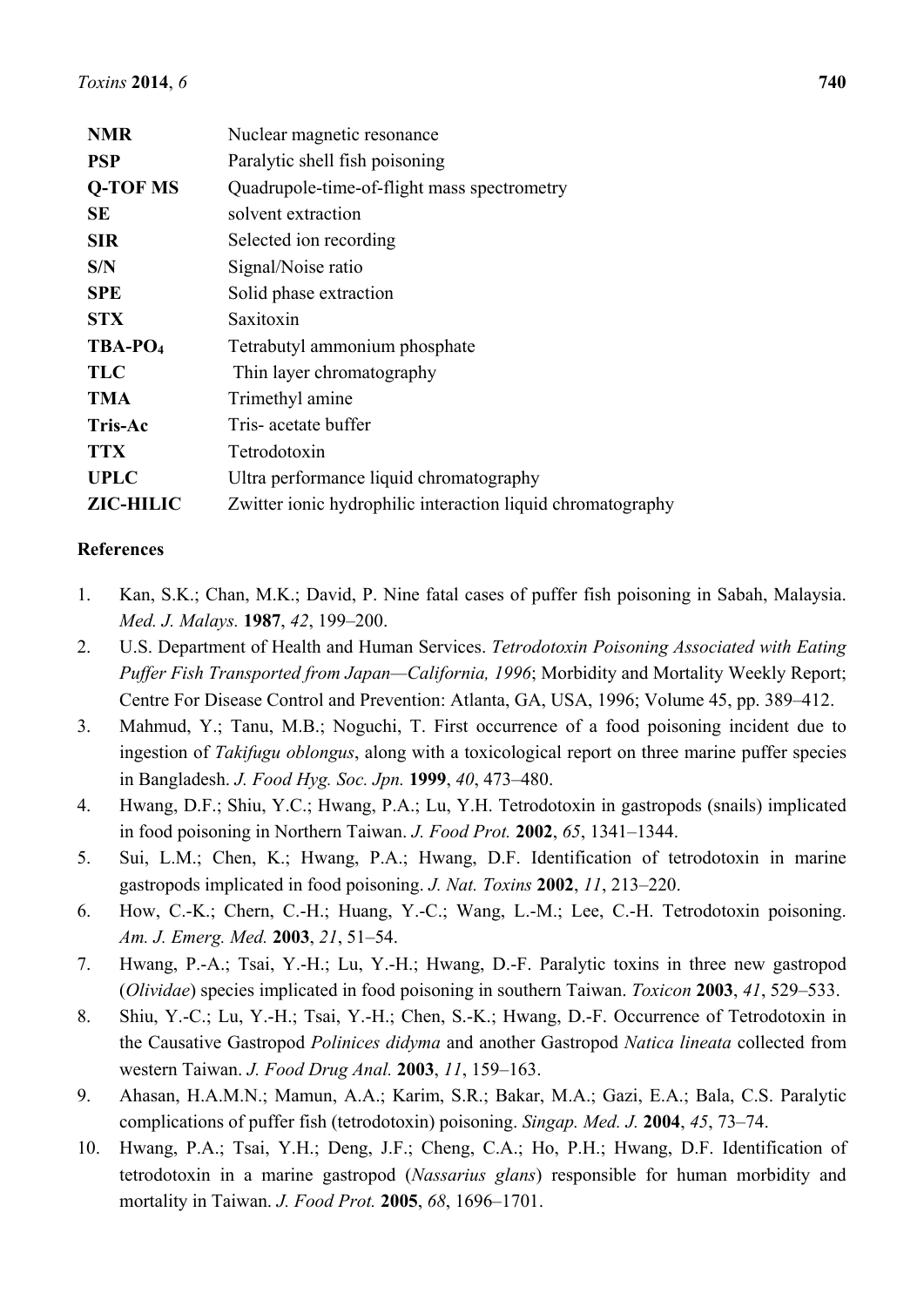- 11. Ahmed, S. Puffer fish tragedy in Bangladesh: An incident of *Takifugu oblongus* poisoning in Degholia, Khulna. *Afr. J. Mar. Sci.* **2006**, *28*, 457–458.
- 12. Jen, H.C.; Lin, S.J.; Lin, S.Y.; Huang, Y.W.; Liao, I.C.; Arakawa, O.; Hwang, D.F. Occurrence of tetrodotoxin and paralytic shellfish poisons in a gastropod implicated in food poisoning in southern Taiwan. *Food Addit. Contam.* **2007**, *8*, 902–909.
- 13. Jen, H.-C.; Lin, S.-J.; Tsai, Y.-H.; Chen, C.-H.; Lin, Z.-C.; Hwang, D.-F. Tetrodotoxin poisoning evidenced by solid-phase extraction combining with liquid chromatography-tandem mass spectrometry. *J.Chromatogr. B* **2008**, *871*, 95–100.
- 14. Noguchi, T.; Arakawa, O.; Takatani, T. TTX accumulation in pufferfish—Review. *Comp. Biochem. Physiol. D* **2006**, *1*, 145–152.
- 15. Saoudi, M.; Rabeh, F.B.; Jammoussi, K.; Abdelmouleh, A.; Belbahri, L.; Feki, A.E. Biochemical and physiological responses in Wistar rat after administration of puffer fish (*Lagocephalus lagocephalus*) flesh. *J. Food Agric. Environ.* **2007**, *5*, 107–111.
- 16. Machida, S. Food poisoning due to ingestion of "ivory shell" *Babylonia japonica*. *J. Food Hyg. Soc. Jpn.* **1965**, *6*, 87–89.
- 17. Behera, A.; Dash, B.K.; Barik, B.K. Rare puffer fish poisoning—A case report. *Medico-Leg. Update* **2008**, *8*, 5–6.
- 18. Homaira, N.; Rahman, M.; Luby, S.P.; Rahman, M.; Haider, M.S.; Faruque, L.I.; Khan, D.; Parveen, S.; Gurley, E.S. Multiple outbreaks of puffer fish intoxication in Bangladesh, 2008. *Am. J. Trop. Med. Hyg.* **2010**, *83*, 440–444.
- 19. Islam, Q.T.; Razzak, M.A.; Islam, M.A.; Bari, M.I.; Basher, A.; Chowdhury, F.R.; Sayeduzzaman, A.B.M.; Ahasan, H.A.M.N.; Faiz, M.A.; Arakawa, O.; *et al*. Puffer fish poisoning in Bangladesh: Clinical and toxicological results from large outbreaks in 2008. *Trans. R. Soc. Trop. Med. Hyg.* **2011**, *105*, 74–80.
- 20. Suehiro, M. Historical review on chemical and medical studies of globefish toxin before World War II. *Jpn. Soc. Hist. Pharm.* **1994**, *29*, 428–434.
- 21. Do, H.K.; Kogure, K.; Simidu, U. Identification of deep-sea-sediment bacteria which produce tetrodotoxin. *Appl. Environ. Microbiol.* **1990**, *56*, 1162–1163
- 22. Asakawa, M.; Toyoshima, T.; Shida, Y.; Noguchi, T.; Miyazawa, K. Paralytic toxins in a ribbon worm *Cephalothrix* species (Nemertean) adherent to cultured oysters in Hiroshima Bay, Hiroshima Prefecture, Japan. *Toxicon* **2000**, *38*, 763–773.
- 23. Mahmud, Y.; Okada, K.; Takatani, T.; Kawatsu, K.; Hamano, Y.; Arakawa, O.; Noguchi, T. Intra-tissue distribution of tetrodotoxin in two marine puffers *Takifugu vermicularis* and *Chelonodon patoca*. *Toxicon* **2003**, *41*, 13–18.
- 24. Jang, J.; Yotsu-Yamashita, M. Distribution of tetrodotoxin, saxitoxin, and their analogs among tissues of the puffer fish *Fugu pardalis*. *Toxicon* **2006**, *48*, 980–987.
- 25. Huang, H.-N.; Lin, J.; Lin, H.-L. Identification and quantification of tetrodotoxin in the marine gastropod *Nassarius* by LC-MS. *Toxicon* **2008**, *51*, 774–779.
- 26. Jang, J.-H.; Lee, J.-S.; Yotsu-Yamashita, M. LC/MS analysis of tetrodotoxin and its deoxy analogs in the marine puffer fish *Fugu niphobles* from the southern coast of Korea, and in the brackishwater puffer fishes *Tetraodon nigroviridis* and *Tetraodon biocellatus* from Southeast Asia. *Mar. Drugs* **2010**, *8*, 1049–1058.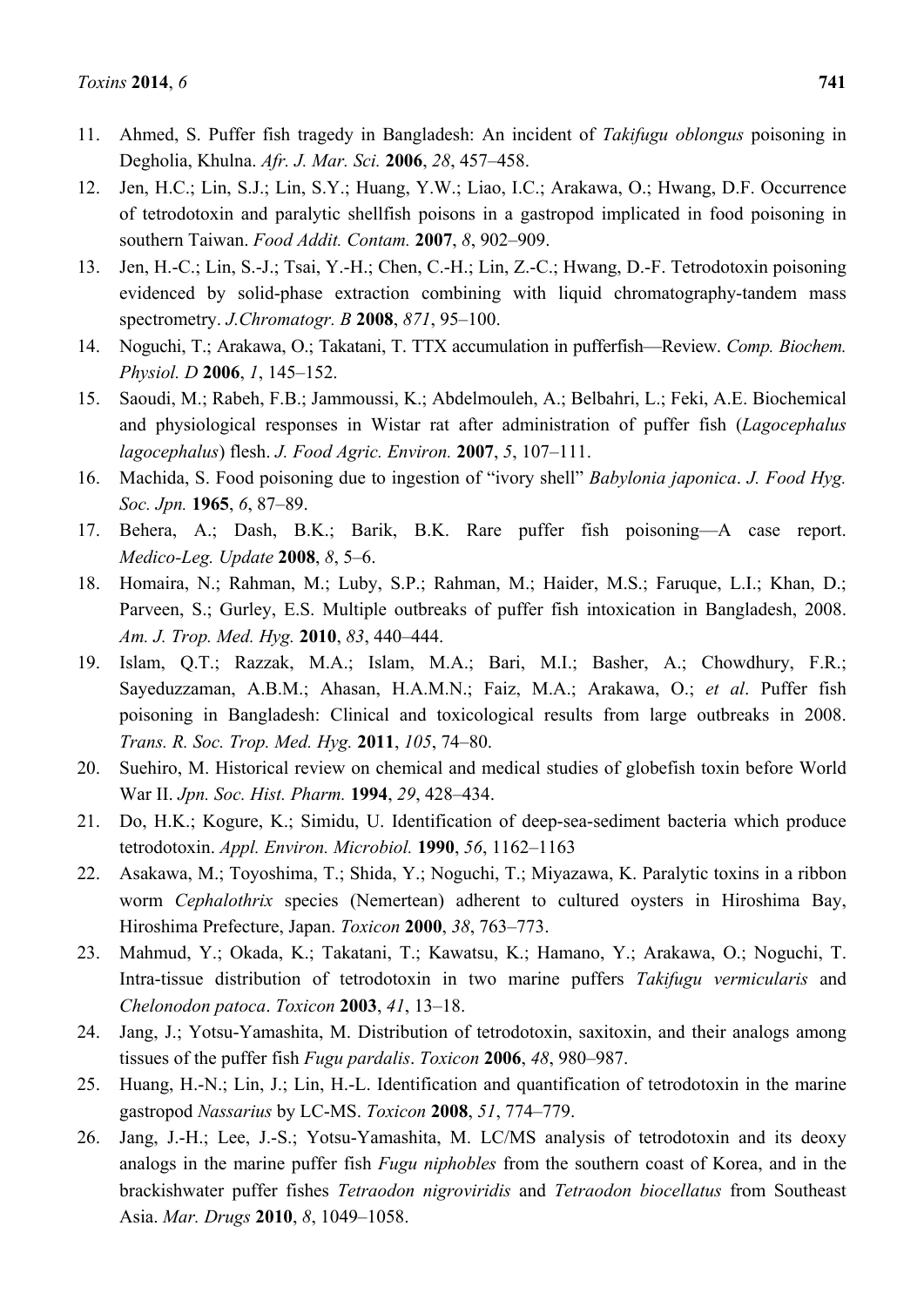- 27. Chulanetra, M.; Sookrung, N.; Srimanote, P.; Indrawattana, N.; Thanongsaksrikul, J.; Sakolvaree, Y.; Chongsa-Nguan, M.; Kurazono, H.; Chaicumpa, W. Toxic marine puffer fish in Thailand Seas and tetrodotoxin they contained. *Toxins* **2011**, *3*, 1249–1262.
- 28. Luo, X.; Yu, R.C.; Wang, X.J.; Zhou, M.J. Toxin composition and toxicity dynamics of marine gastropod *Nassarius spp.* collected from Lianyungang, China. *Food Addit. Contam. A* **2012**, *29*, 117–127.
- 29. Rodríguez, P.; Alfonso, A.; Otero, P.; Katikou, P.; Georgantelis, D.; Botana, L.M. Liquid chromatography-mass spectrometry method to detect Tetrodotoxin and Its analogues in the puffer fish *Lagocephalus sceleratus* (Gmelin, 1789) from European waters. *Food Chem.* **2012**, *132*, 1103–1111.
- 30. Kim, Y.H.; Brown, G.H.; Mosher, H.S.; Fuhrman, F.A. Tetrodotoxin: Occurrence in *Atelopid*  frogs of Costa Rica. *Science* **1975**, *189*, 151–152.
- 31. Yasumoto, T.; Yotsu, M.; Murate, M.; Naoki, H. New tetrodotoxin analogues from the newt *Cynops ensicauda*. *J. Am. Chem. Soc.* **1988**, *110*, 2344–2345.
- 32. Yotsu, M.; Iorizzi, M.; Yasumoto, T. Distribution of tetrodotoxin, 6-epitetrodotoxin, and 11-deoxytetrodotoxin in newts. *Toxicon* **1990**, *28*, 238–241.
- 33. Pires, O.R., Jr.; Sebben, A.; Schwartz, E.F.; Largura, S.W.R.; Bloch, C., Jr.; Morales, R.A.V.; Schwartz, C.A. Occurrence of tetrodotoxin and its analogues in the Brazilian frog *Brachycephalus ephippium* (Anura: Brachycephalidae). *Toxicon* **2002**, *40*, 761–766.
- 34. Pires, O.R., Jr.; Sebben, A.; Schwartz, E.F.; Bloch, C., Jr.; Morales, R.A.V.; Schwartz, C.A. The occurrence of 11-oxotetrodotoxin, a rare tetrodotoxin analogue, in the brachycephalidae frog *Brachycephalus ephippium*. *Toxicon* **2003**, *42*, 563–566.
- 35. Yotsu-Yamashita, M.; Mebs, D.; Kwet, A.; Schneider, M. Tetrodotoxin and its analogue 6-epitetrodotoxin in newts (*Triturus spp*.; Urodela, Salamandridae) from southern Germany. *Toxicon* **2007**, *50*, 306–309.
- 36. Mebs, D.; Yotsu-Yamashita, M. Tetrodotoxin in North-American newts. *Toxicon* **2012**, *60*, 1–120.
- 37. Yotsu-Yamashita, M.; Gilhen, J.; Russell, R.W.; Krysko, K.L.; Melaun, C.; Kurz, A.; Kauferstein, S.; Kordis, D.; Mebs, D. Variability of tetrodotoxin and of its analogues in the red-spotted newt, *Notophthalmus viridescens* (Amphibia: Urodela: Salamandridae). *Toxicon*  **2012**, *59*, 257–264.
- 38. Noguchi, T.; Ebesu, J.S.M. Puffer poisoning: Epidemiology and treatment. *Toxin Rev.* **2001**, *20*, 1–10.
- 39. Saoudi, M.; Abdelmouleh, A.; El Feki, A. Tetrodotoxin: A potent marine toxin. *Toxin Rev.* **2010**, *29*, 60–70.
- 40. Narita, H.; Noguchi, T.; Maruyama, J.; Ueda, Y.; Hashlmoto, K.; Watanade, Y.; Hida, K. Occurrence of tetrodotoxin in a trumpet shell, "boshubora" Charonia sauliae. *Bull. Jpn. Soc. Sci. Fish* **1981**, *47*, 935–941.
- 41. Hwang, D.F.; Lin, L.C.; Jeng, S.S. Variation and secretion of toxins in gastropod mollusc *Niotha clathrata*. *Toxicon* **1992**, *30*, 1189–1194.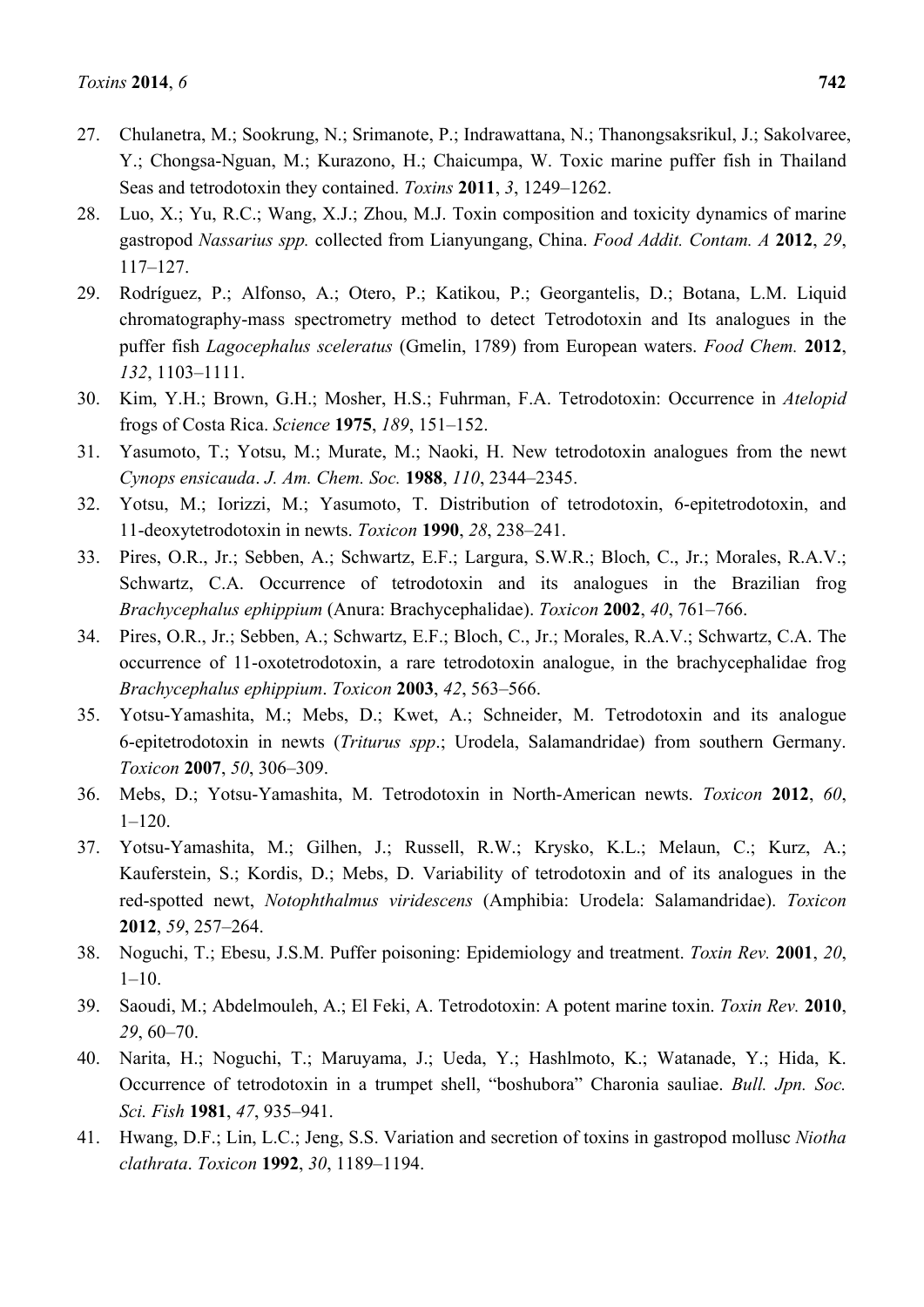- 42. Hwang, D.F.; Cheng, C.A.; Tsai, H.T.; Shih, D.Y.C.; Ko, H.C.; Yang, R.Z.; Jeng, S.S. Identification of tetrodotoxin and paralytic shellfish toxins in marine gastropods implicated in food poisoning. *Fish. Sci.* **1995**, *61*, 675–679.
- 43. Chen, C.-Y.; Chou, H.-N. Detection of tetrodotoxin by high performance liquid chromatography in lined-moon shell and puffer fish. *Acta Zool. Taiwan* **1998**, *9*, 41–48.
- 44. Cassiday, L. First report of TTX in a European trumpet shell. *Anal. Chem.* **2008**, *80*, doi:10.1021/ac8013093.
- 45. Rodriguez, P.; Alfonso, A.; Vale, C.; Alfonso, C.; Vale, P.; Tellez, A.; Botana, L.M. First toxicity report of tetrodotoxin and 5,6,11-TrideoxyTTX in the trumpet shell *Charonia lampas lampas* in Europe. *Anal. Chem.* **2008**, *80*, 5622–5629.
- 46. Noguchi, T.; Onuki, K.; Arakawa, O. Tetrodotoxin poisoning due to pufferfish and gastropods, and their intoxication mechanism. *ISRN Toxicol.* **2011**, *2011*, 1–10.
- 47. Silva, M.; Azevedo, J.; Rodriguez, P.; Alfonso, A.; Botana, L.M.; Vasconcelos, V. New gastropod vectors and tetrodotoxin potential expansion in temperate waters of the Atlantic Ocean. *Mar. Drugs* **2012**, *10*, 712–726.
- 48. Nzoughet, J.K.; Campbell, K.; Barnes, P.; Cooper, K.M.; Chevallier, O.P.; Elliott, C.T. Comparison of sample preparation methods, validation of an UPLC-MS/MS procedure for the quantification of tetrodotoxin present in marine gastropods and analysis of pufferfish. *Food Chem.* **2013**, *136*, 1584–1589.
- 49. Kotaki, Y.; Shimizu, Y. 1-Hydroxy-5,11-dideoxytetrodotoxin, the first N-hydroxy and ring-deoxy derivative of tetrodotoxin found in the newt *Taricha granulosa*. *J. Am. Chem. Soc.* **1993**, *115*, 827–830.
- 50. Yotsu-Yamashita, M.; Mebs, D. The levels of tetrodotoxin and its analogue 6-epitetrodotoxin in the red-spotted newt, *Notophthalmus viridescens*. *Toxicon* **2001**, *39*, 1261–1263.
- 51. Hanifin, C.T.; BrodieIII, E.D.; Brodie, E.D., Jr. Tetrodotoxin levels of the rough-skin newt, *Taricha granulosa*, increase in long-term captivity. *Toxicon* **2002**, *40*, 1149–1153.
- 52. Tsuruda, K.; Arakawa, O.; Kawatsu, K.; Hamano, Y.; Takatani, T.; Noguchi, T. Secretory glands of tetrodotoxin in the skin of the Japanese newt *Cynops pyrrhogaster*. *Toxicon* **2002**, *40*, 131–136.
- 53. Yotsu-Yamashita, M.; Mebs, D. Occurrence of 11-oxotetrodotoxin in the red-spotted newt, *Notophthalmus viridescens*, and further studies on the levels of tetrodotoxin and its analogues in the newt's efts. *Toxicon* **2003**, *41*, 893–897.
- 54. Cardall, B.L.; Brodie, E.D., Jr.; Brodie, E.D., III; Hanifin, C.T. Secretion and regeneration of tetrodotoxin in the rough-skin newt (*Taricha granulosa*). *Toxicon* **2004**, *44*, 933–938.
- 55. Zimmer, R.K.; Schar, D.W.; Ferrer, R.P.; Krug, P.J.; Kats, L.B.; Michel, W.C. The scent of danger: Tetrodotoxin (TTS) as an olfactory cue of predation risk. *Ecol. Monogr.* **2006**, *76*, 585–600.
- 56. Ferrer, R.P.; Zimmer, R.K. The scent of danger: Arginine as an olfactory cue of reduced predation risk. *J. Exp. Biol.* **2007**, *210*, 1768–1775.
- 57. Mebs, D.; Arakawa, O.; Yotsu-Yamashita, M. Tissue distribution of tetrodotoxin in the red-spotted newt *Notophthalmus viridescens*. *Toxicon* **2010**, *55*, 1353–1357.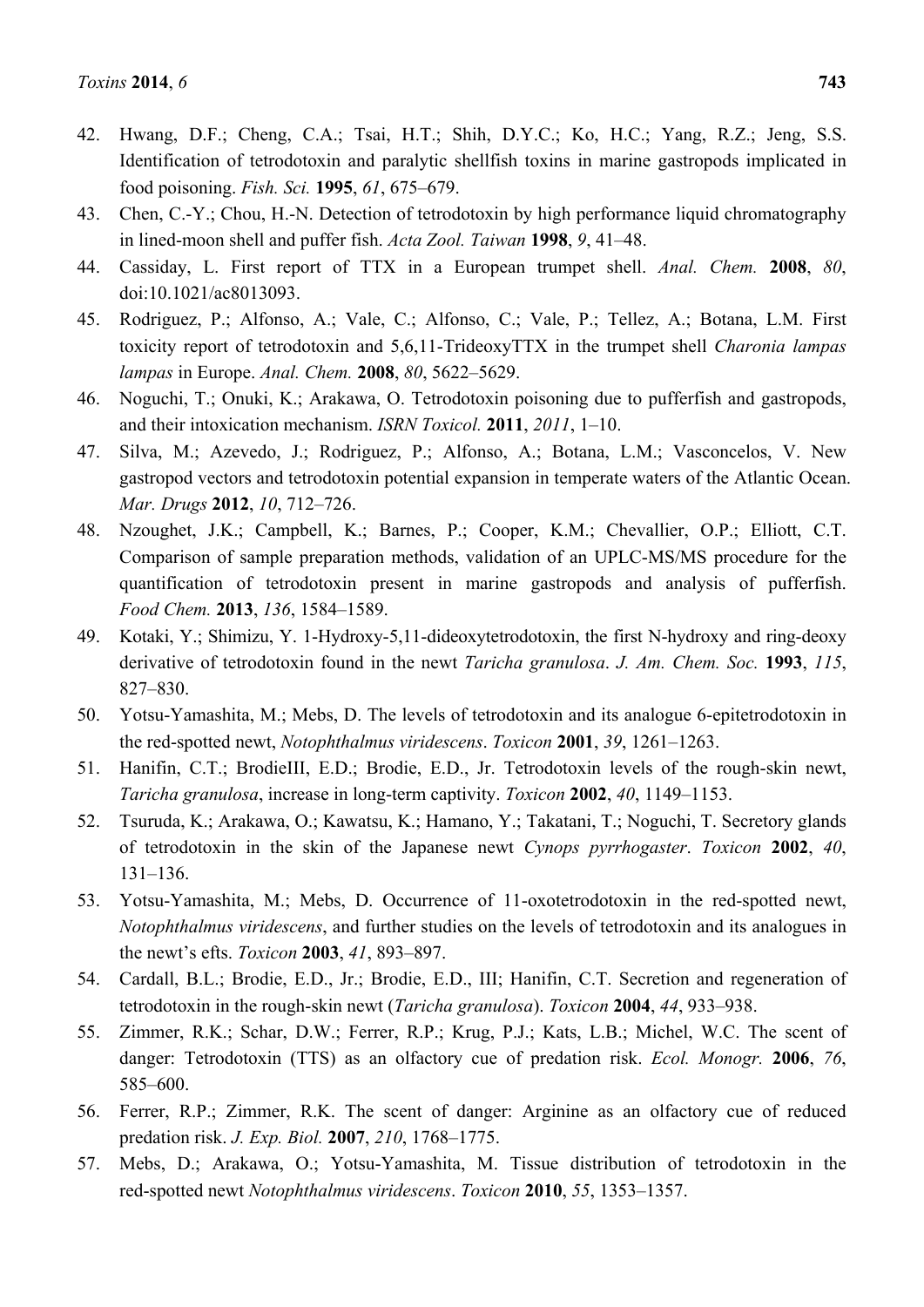- 58. Gall, B.G.; Stokes, A.N.; French, S.S.; Schlepphorst, E.A.; Brodie, E.D., 3rd; Brodie, E.D., Jr. Tetrodotoxin levels in larval and metamorphosed newts (*Taricha granulosa*) and palatability to predatory dragonflies. *Toxicon* **2011**, *57*, 978–983.
- 59. Kudo, Y.; Yasumoto, T.; Konoki, K.; Cho, Y.; Yotsu-Yamashita, M. Isolation and structural determination of the first 8-epi-type tetrodotoxin analogs from the newt, *Cynops ensicauda popei*, and comparison of tetrodotoxin analogs profiles of this newt and the puffer fish, *Fugu poecilonotus*. *Mar. Drugs* **2012**, *10*, 655–667.
- 60. Mebs, D.; Yotsu-Yamashita, M.; Seitz, H.M.; Arakawa, O. Tetrodotoxin does not protect red-spotted newts, *Notophthalmus viridescens*, from intestinal parasites. *Toxicon* **2012**, *60*, 66–69.
- 61. Noguchi, T.; Jeon, J.K.; Arakawa, O.; Sugita, H.; Deguchi, Y.; Hashimoto, K. Occurrence of tetrodotoxin and anhydrotetrodotoxin in *Vibrio* sp. isolated from the intestines of xanthid crab *Atergatis floridus*. *J. Biochem.* **1986**, *99*, 311–314.
- 62. Arakawa, O.; Noguchi, T.; Shida, Y.; Onoue, Y. Occurence of 11-oxotetrodotoxin and 11-nortetrodotoxin-6(R)-ol in a xanthid crab *Atergatis floridus* collected at Kojima, Ishigaki Island. *Fish. Sci.* **1994**, *60*, 769–771.
- 63. Kanchanapongkul, J.; Krittayapoositpot, P. An epidemic of tetrodotoxin poisoning following ingestion of the horseshoe crab *Carcinoscorpius rotundicauda*. *Southeast Asian J. Trop. Med. Public Health* **1995**, *26*, 364–367.
- 64. Hwang, D.F.; Tsai, Y.H. Toxicological study on the xanthid crab *Zosimus aeneus* in Taiwan. *Toxicon* **1997**, *35*, doi:10.1016/S0041-0101(97)84751-4.
- 65. Tsai, Y.-H.; Hwang, D.-F.; Chai, T.-J.; Jeng, S.-S. Toxicity and toxic components of two xanthid crabs, *Atergatis floridus* and *Demania reynaudi*, in Taiwan. *Toxicon* **1997**, *35*, 1327–1335.
- 66. Llewellyn, L.E.; Dodd, M.J.; Robertson, A.; Ericson, G.; de Koning, C.; Negri, A.P. Post-mortem analysis of samples from a human victim of a fatal poisoning caused by the xanthid crab, *Zosimus aeneus*. *Toxicon* **2002**, *40*, 1463–1469.
- 67. Tsai, Y.-H.; Ho, P.-H.; Jeng, S.-S.; Hwang, D.-F. Paralytic toxins in Taiwanese crab *Xanthias lividus*. *Fish. Sci.* **2002**, *68*, 659–661.
- 68. Jester, R.; Rhodes, L.; Beuzenberg, V. Uptake of paralytic shellfish poisoning and spirolide toxins by paddle crabs (*Ovalipes catharus*) via a bivalve vector. *Harmful Algae* **2009**, *8*, 369–376.
- 69. Lin, H.; Nagashima, Y.; Jiang, P.; Qin, X.; Lu, Y.; Zhang, C. Screening for toxicity and resistance to paralytic shellfish toxin of shore crabs inhabiting at Leizhou peninsula, China. *Mar. Environ. Res.* **2012**, *78*, 48–52.
- 70. Yang, L.; Kao, C.Y. Actions of chiriquitoxin on frog skeletal muscle fibers and implications for the tetrodotoxin/saxitoxin receptor. *J. Gen. Physiol.* **1992**, *100*, 609–622.
- 71. Tanu, M.B.; Mahmud, Y.; Tsuruda, K.; Arakawa, O.; Noguchi, T. Occurrence of tetrodotoxin in the skin of a rhacophoridid frog *Polypedates* sp*.* from Bangladesh. *Toxicon* **2001**, *39*, 937–941.
- 72. Pires, O.R., Jr.; Sebben, A.; Schwartz, E.F.; Morales, R.A.V.; Bloch, C., Jr.; Schwartz, C.A. Further report of the occurrence of tetrodotoxin and new analogues in the Anuran family Brachycephalidae. *Toxicon* **2005**, *45*, 73–79.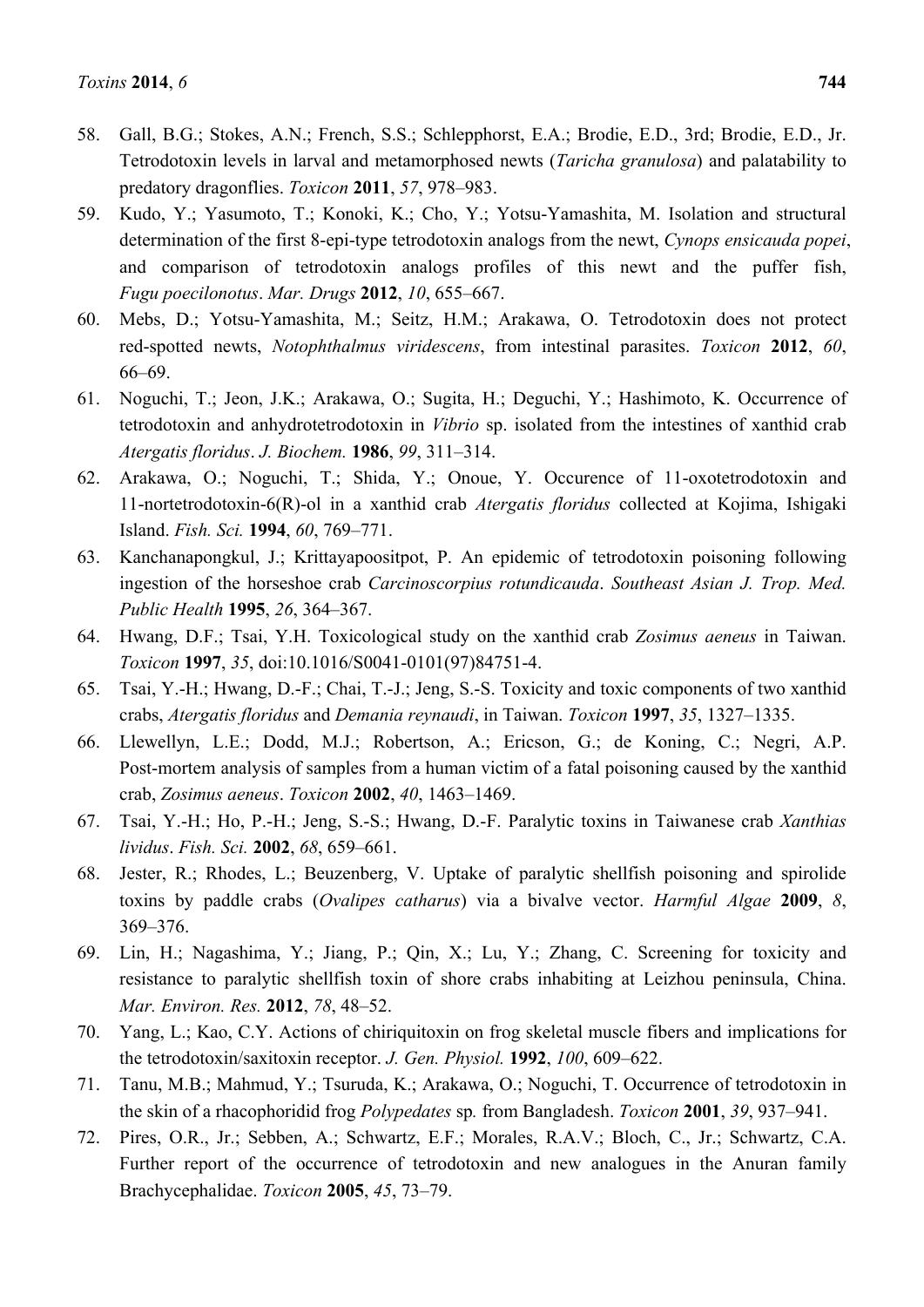- 73. McNabb, P.; Selwood, A.I.; Munday, R.; Wood, S.A.; Taylor, D.I.; MacKenzie, L.A.; van Ginkel, R.; Rhodes, L.L.; Cornelisen, C.; Heasman, K.; *et al*. Detection of tetrodotoxin from the grey side-gilled sea slug—*Pleurobranchaea maculata*, and associated dog neurotoxicosis on beaches adjacent to the Hauraki Gulf, Auckland, New Zealand. *Toxicon* **2010**, *56*, 466–473.
- 74. Wood, S.; Casas, M.; Taylor, D.; McNabb, P.; Salvitti, L.; Ogilvie, S.; Cary, S.C. Depuration of tetrodotoxin and changes in bacterial communities in *Pleurobranchea maculata* adults and egg masses maintained in captivity. *J. Chem. Ecol.* **2012**, *38*, 1342–1350.
- 75. Lin, S.-J.; Hwang, D.-F. Possible source of tetrodotoxin in the starfish *Astropecten scoparius*. *Toxicon* **2001**, *39*, 573–579.
- 76. Williams, B.L.; Caldwell, R.L. Intra-organismal distribution of tetrodotoxin in two species of blue-ringed octopuses (*Hapalochlaena fasciata* and *H. lunulata*). *Toxicon* **2009**, *54*, 345–353.
- 77. Williams, B.; Hanifin, C.; Brodie, E.; Caldwell, R. Ontogeny of tetrodotoxin levels in blue-ringed octopuses: Maternal investment and apparent independent production in offspring of *Hapalochlaena lunulata*. *J. Chem. Ecol.* **2011**, *37*, 10–17.
- 78. Williams, B.L.; Stark, M.R.; Caldwell, R.L. Microdistribution of tetrodotoxin in two species of blue-ringed octopuses (*Hapalochlaena lunulata* and *Hapalochlaena fasciata*) detected by fluorescent immunolabeling. *Toxicon* **2012**, *60*, 1307–1313.
- 79. Ali, A.E.; Arakawa, O.; Noguchi, T.; Miyazawa, K.; Shida, Y.; Hashimoto, K. Tetrodotoxin and related substances in a ribbon worm *Cephalothrix linearis* (Nemertean). *Toxicon* **1990**, *28*, 1083–1093.
- 80. Cheng, C.A.; Hwang, D.F.; Tsai, Y.H.; Chen, H.C.; Jeng, S.S.; Noguchi, T.; Ohwada, K.; Hasimoto, K. Microflora and tetrodotoxin-producing bacteria in a gastropod, *Niotha clathrata*. *Food Chem. Toxicol.* **1995**, *33*, 929–934.
- 81. Yu, C.-F.; Yu, P.H.-F.; Chan, P.-L.; Yan, Q.; Wong, P.-K. Two novel species of tetrodotoxin-producing bacteria isolated from toxic marine puffer fishes. *Toxicon* **2004**, *44*, 641–647.
- 82. Wu, Z.; Yang, Y.; Xie, L.; Xia, G.; Hu, J.; Wang, S.; Zhang, R. Toxicity and distribution of tetrodotoxin-producing bacteria in puffer fish *Fugu rubripes* collected from the Bohai Sea of China. *Toxicon* **2005**, *46*, 471–476.
- 83. Yan, Q.; Yu, P.H.-F.; Li, H.-Z. Detection of tetrodotoxin and bacterial production by *Serratia Marcescens*. *World J. Microbiol. Biotechnol.* **2005**, *21*, 1255–1258.
- 84. Croci, L.; Cozzi, L.; Suffredini, E.; Ciccaglioni, G.; Toti, L.; Milandri, A.; Ceredi, A.; Benzi, M.; Poletti, R. Characterization of microalgae and associated bacteria collected from shellfish harvesting areas. *Harmful Algae* **2006**, *5*, 266–274.
- 85. Venmathi Maran, B.A.; Iwamoto, E.; Okuda, J.; Matsuda, S.; Taniyama, S.; Shida, Y.; Asakawa, M.; Ohtsuka, S.; Nakai, T.; Boxshall, G.A. Isolation and characterization of bacteria from the copepod *Pseudocaligus fugu* ectoparasitic on the panther puffer *Takifugu pardalis* with the emphasis on TTX. *Toxicon* **2007**, *50*, 779–790.
- 86. Wang, X.J.; Yu, R.C.; Luo, X.; Zhou, M.J.; Lin, X.T. Toxin-screening and identification of bacteria isolated from highly toxic marine gastropod *Nassarius semiplicatus*. *Toxicon* **2008**, *52*, 55–61.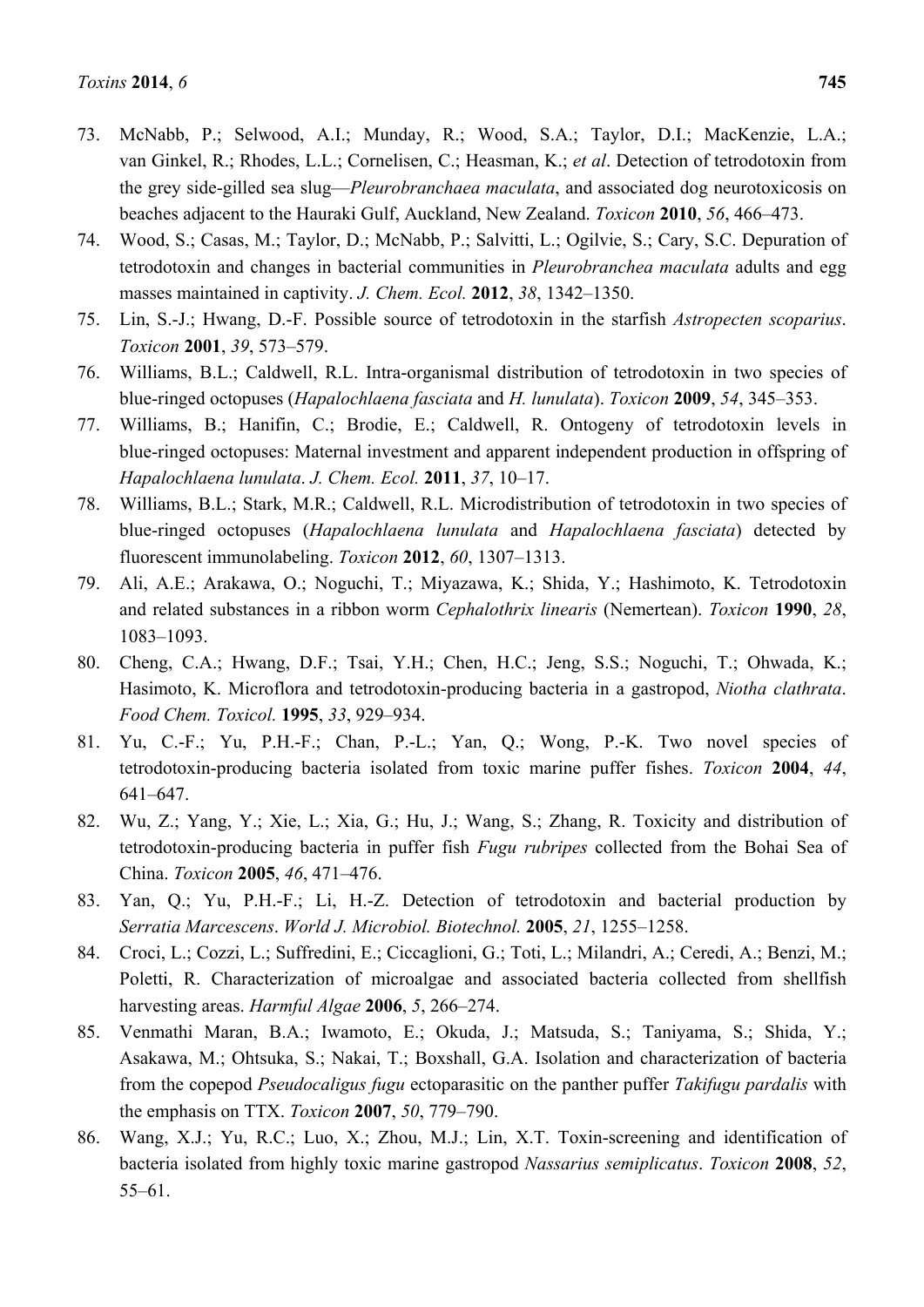- 87. Wang, J.; Fan, Y. Isolation and characterization of a *Bacillus* species capable of producing tetrodotoxin from the puffer fish *Fugu obscurus*. *World J. Microbiol. Biotechnol.* **2010**, *26*, 1755–1760.
- 88. Yang, G.; Xu, J.; Liang, S.; Ren, D.; Yan, X.; Bao, B. A novel TTX-producing Aeromonas isolated from the ovary of *Takifugu obscurus*. *Toxicon* **2010**, *56*, 324–329.
- 89. Kono, M.; Matsui, T.; Furukawa, K.; Yotsu-Yamashita, M.; Yamamori, K. Accumulation of tetrodotoxin and 4,9-anhydrotetrodotoxin in cultured juvenile kusafugu *Fugu niphobles* by dietary administration of natural toxic komonfugu *Fugu poecilonotus* liver. *Toxicon* **2008**, *51*, 1269–1273.
- 90. Noguchi, T.; Arakawa, O.; Takatani, T. Toxicity of pufferfish *Takifugu rubripes* cultured in netcages at sea or aquaria on land. *Comp. Biochem. Phys. D* **2006**, *1*, 153–157.
- 91. Lee, M.-J.; Jeong, D.-Y.; Kim, W.-S.; Kim, H.-D.; Kim, C.-H.; Park, W.-W.; Park, Y.-H.; Kim, K.-S.; Kim, H.-M.; Kim, D.-S. A tetrodotoxin-producing *Vibrio* strain, LM-1, from the puffer fish *Fugu vermicularis radiatus*. *Appl. Environ. Microbiol.* **2000**, *66*, 1698–1701.
- 92. Wu, Z.; Xie, L.; Xia, G.; Zhang, J.; Nie, Y.; Hu, J.; Wang, S.; Zhang, R. A new tetrodotoxin-producing actinomycete, *Nocardiopsis dassonvillei*, isolated from the ovaries of puffer fish *Fugu rubripes*. *Toxicon* **2005**, *45*, 851–859.
- 93. Noguchi, T.; Arakawa, O. Tetrodotoxin—Distribution and accumulation in aquatic organisms and cases of human intoxication. *Mar. Drugs* **2008**, *6*, 220–242.
- 94. Hwang, D.F.; Arakawa, O.; Saito, T.; Noguchi, T.; Simidu, U.; Tsukamoto, K.; Shida, Y.; Hashimoto, K. Tetrodotoxin-producing bacteria from the blue-ringed octopus *Octopus maculosus*. *Mar. Biol. Heidelb. Ger.* **1989**, *100*, 327–332.
- 95. Do, H.K.; Hamasaki, K.; Ohwada, K.; Simidu, U.; Noguchi, T.; Shida, Y.; Kogure, K. Presence of tetrodotoxin and tetrodotoxin-producing bacteria in freshwater sediments. *Appl. Environ. Microbiol.* **1993**, *59*, 3934–3937.
- 96. Hasan, S.; Nikkon, F.; Pervin, F.; Rahman, M.M.; Khatun, S.; Hossain, T.; Khan, A.; Sarker, S.K.; Mosaddik, A.; Absar, N. Biochemical and histopathological effects of tetrodotoxin isolated from puffer fish *Tetraodon patoca* available in Bangladesh. *Res. J. Med. Med. Sci.* **2008**, *3*, 177–181.
- 97. Zimmer, T. Effects of tetrodotoxin on the mammalian cardiovascular system. *Mar. Drugs* **2010**, *8*, 741–762.
- 98. Denac, H.; Mevissen, M.; Scholtysik, G. Structure, function and pharmacology of voltage-gated sodium channels*. Pharmacol.* **2000**, *362*, 453–479.
- 99. Danovaro, R.; Fonda Umani, S.; Pusceddu, A. Climate change and the potential spreading of marine mucilage and microbial pathogens in the mediterranean sea. *PLoS ONE* **2009**, *4*, 1–8.
- 100. O'Leary, M.A.; Schneider, J.J.; Isbister, G.K. Use of high performance liquid chromatography to measure tetrodotoxin in serum and urine of poisoned patients. *Toxicon* **2004**, *44*, 549–553.
- 101. Isbister, G.K.; Son, J.; Wang, F.; Maclean, C.J.; Lin, C.S.; Ujma, J.; Balit, C.R.; Smith, B.; Milder, D.G.; Kiernan, M.C. Puffer fish poisoning: A potentially life-threatening condition. *Med. J. Aust.* **2002**, *177*, 650–653.
- 102. Chowdhury, F.R.; Nazmul Ahasan, H.A.; Mamunur Rashid, A.K.; Al Mamun, A.; Khaliduzzaman, S.M. Tetrodotoxin poisoning: A clinical analysis, role of neostigmine and short-term outcome of 53 cases. *Singapore Med. J.* **2007**, *48*, 830–833.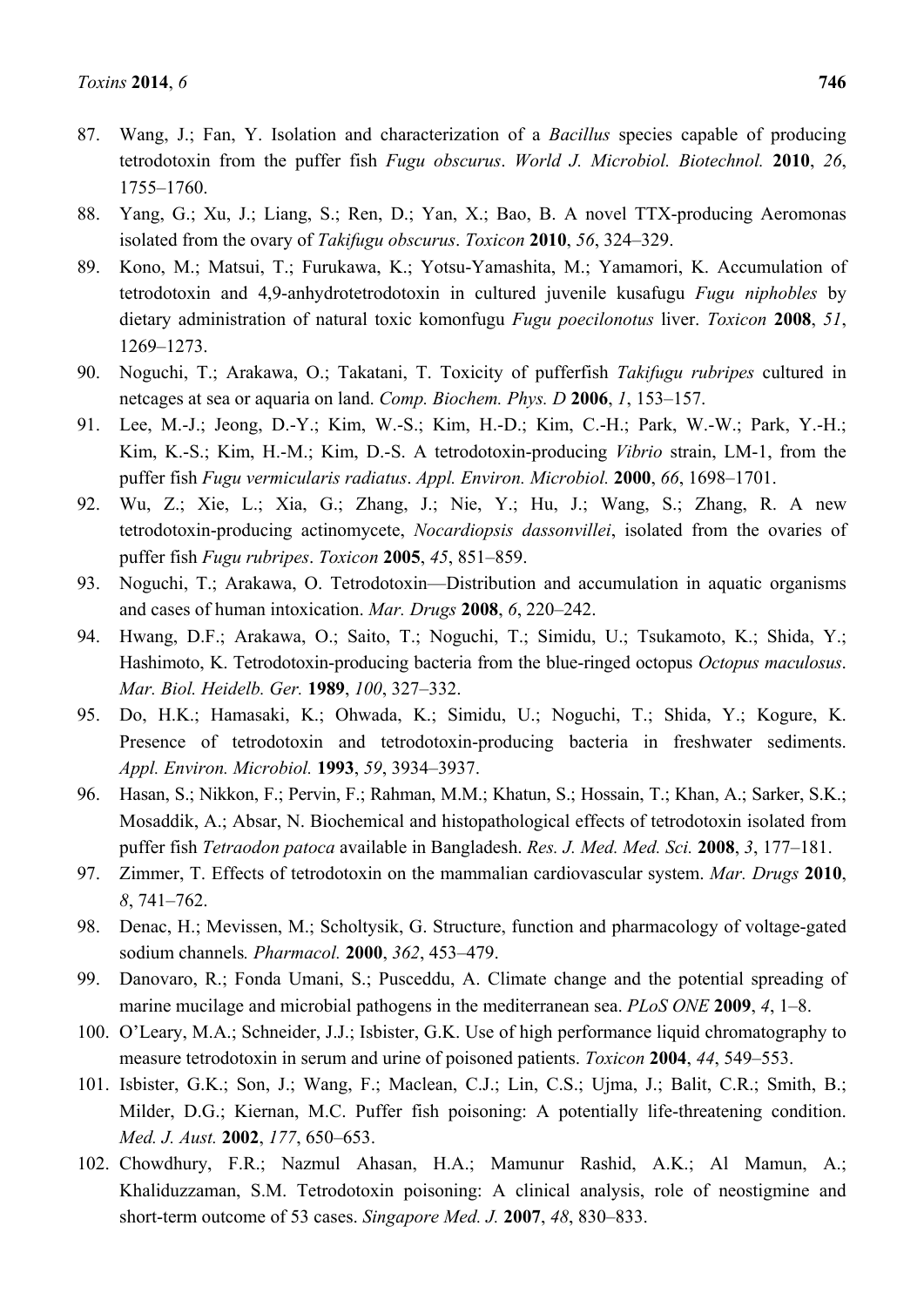- 103. Arakawa, O.; Hwang, D.-F.; Taniyama, S.; Takatani, T. Toxins of Pufferfish that Cause Human Intoxications. In *Coastal Environmental and Ecosystem Issues of the East China Sea*; Ishimatsu, A., Lie, H.-J., Eds.; Terrapub and Nagasaki University: Tokyo, Japan, 2010; pp. 227–244.
- 104. Cho, H.E.; Ahn, S.Y.; Son, I.S.; In, S.; Hong, R.S.; Kim, D.W.; Woo, S.H.; Moon, D.C.; Kim, S. Determination and validation of tetrodotoxin in human whole blood using hydrophilic interaction liquid chromatography-tandem mass spectroscopy and its application. *Forensic Sci. Int.* **2012**, *217*, 76–80.
- 105. Bentur, Y.; Ashkar, J.; Lurie, Y.; Levy, Y.; Azzam, Z.S.; Litmanovich, M.; Golik, M.; Gurevych, B.; Golani, D.; Eisenman, A. Lessepsian migration and tetrodotoxin poisoning due to *Lagocephalus sceleratus* in the eastern Mediterranean. *Toxicon* **2008**, *52*, 964–968.
- 106. Tsai, Y.H.; Hwang, D.F.; Cheng, C.A.; Hwang, C.C.; Deng, J.F. Determination of tetrodotoxin in human urine and blood using C18 cartridge column, ultrafiltration and LC-MS. *J. Chromatogr. B* **2006**, *832*, 75–80.
- 107. Hwang, D.-F.; Noguchi, T.; Steve, L.T. Tetrodotoxin Poisoning. In *Advances in Food and Nutrition Research*; Elsevier: Lincoln, NE, USA, 2007; Volume 52, pp. 141–236.
- 108. Cohen, N.J.; Deeds, J.R.; Wong, E.S.; Hanner, R.H.; Yancy, H.F.; White, K.D.; Thompson, T.M.; Wahl, M.; Pham, T.D.; Guichard, F.M.; *et al*. Public health response to puffer fish (tetrodotoxin) poisoning from mislabeled product. *J. Food Prot.* **2009**, *72*, 810–817.
- 109. Centres for disease control and prevention. *Morbidity and Mortality Weekly Report*; Centres for disease control and prevention: Atlanta, GA, USA, 17 May 1996.
- 110. Sims, J.K.; Ostman, D.C. Pufferfish poisoning: Emergency diagnosis and management of mild human tetrodotoxication. *Ann. Emerg. Med.* **1986**, *15*, 1094–1098.
- 111. Chau, R.; Kalaitzis, J.A.; Neilan, B.A. On the origins and biosynthesis of tetrodotoxin. *Aquat. Toxicol.* **2011**, *104*, 61–72.
- 112. Yotsu-Yamashita, M.; Sugimoto, A.; Takai, A.; Yasumoto, T. Effects of specific modifications of several hydroxyls of tetrodotoxin on its affinity to rat brain membrane. *J. Pharmacol. Exp. Ther.* **1999**, *289*, 1688–1696.
- 113. Kishi, Y.; Aratani, M.; Fukuyama, T.; Nakatsubo, F.; Goto, T.; Inoue, S.; Tanino, H.; Sugiura, S.; Kakoi, H. Synthetic studies on tetrodotoxin and related compounds. III. Stereospecific synthesis of an equivalent of acetylated tetrodamine. *J. Am. Chem. Soc.* **1972**, *94*, 9217–9219.
- 114. Nishikawa, T.; Urabe, D.; Yoshida, K.; Iwabuchi, T.; Asai, M.; Isobe, M. Stereocontrolled synthesis of 8,11-dideoxytetrodotoxin, unnatural analogue of puffer fish toxin. *Org. Lett.* **2002**, *4*, 2679–2682.
- 115. Hinman, A.; Du Bois, J. A stereoselective synthesis of (-)-tetrodotoxin. *J. Am. Chem. Soc.* **2003**, *125*, 11510–11511.
- 116. Nishikawa, T.; Urabe, D.; Yoshida, K.; Iwabuchi, T.; Asai, M.; Isobe, M. Total syntheses of 11-deoxytetrodotoxin and 8,11-dideoxytetrodotoxin. *Pure Appl. Chem.* **2003**, *75*, 251–257.
- 117. Ohyabu, N.; Nishikawa, T.; Isobe, M. First asymmetric total synthesis of tetrodotoxin. *J. Am. Chem. Soc.* **2003**, *125*, 8798–8805.
- 118. Nishikawa, T.; Urabe, D.; Isobe, M. An efficient total synthesis of optically active tetrodotoxin. *Angew. Chem. Int. Ed.* **2004**, *43*, 4782–4785.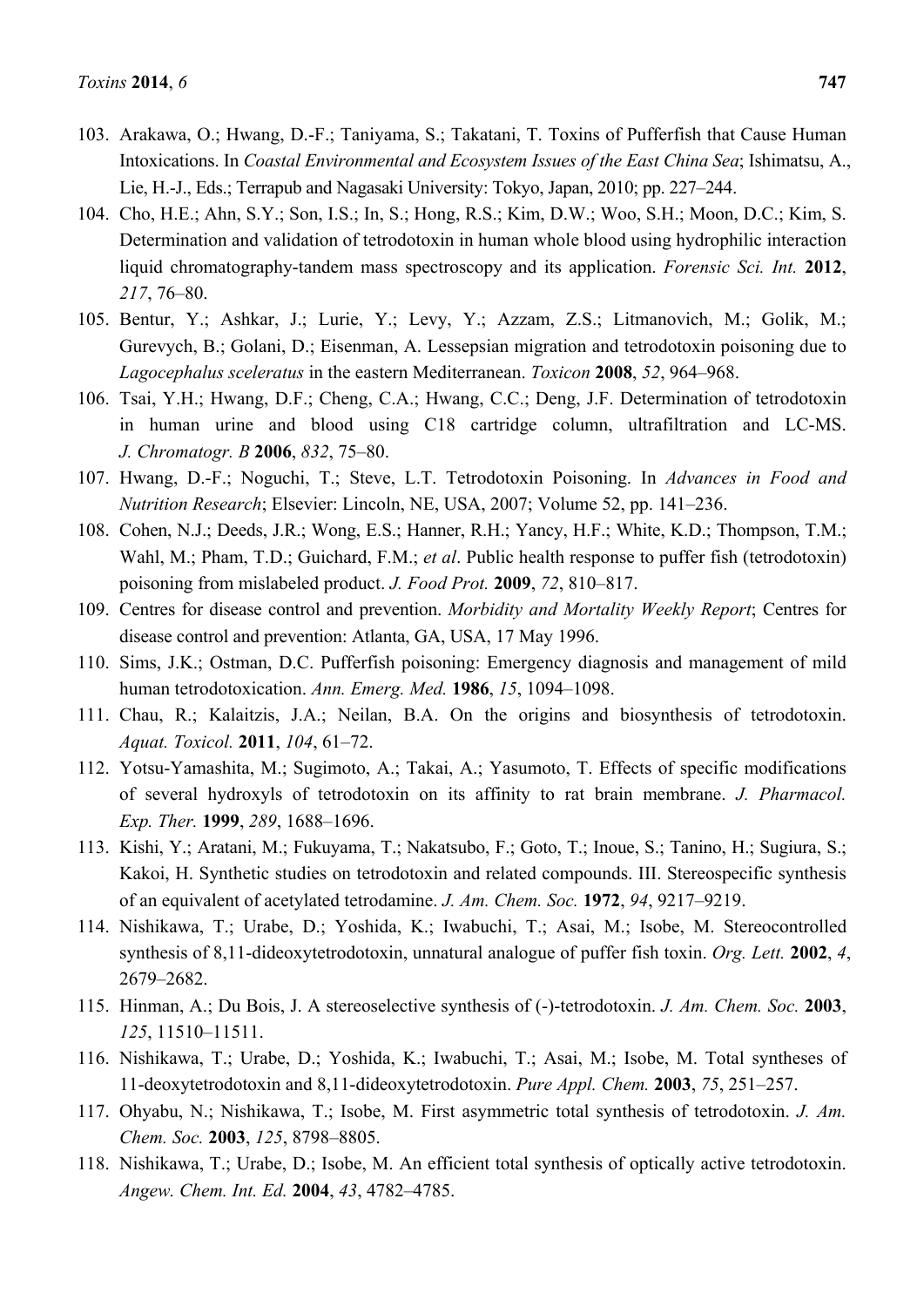- 119. Sato, K.; Akai, S.; Shoji, H.; Sugita, N.; Yoshida, S.; Nagai, Y.; Suzuki, K.; Nakamura, Y.; Kajihara, Y.; Funabashi, M.; *et al*. Stereoselective and efficient total synthesis of optically active tetrodotoxin from d-Glucose. *J. Org. Chem.* **2008**, *73*, 1234–1242.
- 120. Adachi, M.; Imazu, T.; Isobe, M.; Nishikawa, T. An improved synthesis of (-)-5,11-dideoxytetrodotoxin. *J. Org. Chem.* **2013**, *78*, 1699–1705.
- 121. Raybould, T.J.; Bignami, G.S.; Inouye, L.K.; Simpson, S.B.; Byrnes, J.B.; Grothaus, P.G.; Vann, D.C. A monoclonal antibody-based immunoassay for detecting tetrodotoxin in biological samples. *J. Clin. Lab. Anal.* **1992**, *6*, 65–72.
- 122. Cheun, B.S.; Loughran, M.; Hayashi, T.; Nagashima, Y.; Watanabe, E. Use of a channel biosensor for the assay of paralytic shellfish toxins. *Toxicon* **1998**, *36*, 1371–1381.
- 123. Campbell, K.; Barnes, P.; Haughey, S.A.; Higgins, C.; Kawatsu, K.; Vasconcelos, V.; Elliott, C.T. Development and single laboratory validation of an optical biosensor assay for tetrodotoxin detection as a tool to combat emerging risks in European seafood. *Anal. Bioanal. Chem.* **2013**, *405*, 7753–7763.
- 124. Yotsu-Yamashita, M.; Yamagishi, Y.; Yasumoto, T. 5,6,11-Trideoxytetrodotoxin from the puffer fish, *Fugu poecilonotus*. *Tetrahedron Lett.* **1995**, *36*, 9329–9332.
- 125. Jang, J.-H.; Yotsu-Yamashita, M. 6,11-Dideoxytetrodotoxin from the puffer fish, *Fugu pardalis*. *Toxicon* **2007**, *50*, 947–951.
- 126. Malik, A.K.; Blasco, C.; Picó, Y. Liquid chromatography-mass spectrometry in food safety. *J. Chromatogr. A* **2010**, *1217*, 4018–4040.
- 127. Chen, X.-W.; Liu, H.-X.; Jin, Y.-B.; Li, S.-F.; Bi, X.; Chung, S.; Zhang, S.-S.; Jiang, Y.-Y. Separation, identification and quantification of tetrodotoxin and its analogs by LC-MS without calibration of individual analogs. *Toxicon* **2011**, *57*, 938–943.
- 128. Yotsu-Yamashita, M.; Jang, J.-H.; Cho, Y.; Konoki, K. Optimization of simultaneous analysis of tetrodotoxin, 4-epitetrodotoxin, 4,9-anhydrotetrodotoxin, and 5,6,11-trideoxytetrodotoxin by hydrophilic interaction liquid chromatography-tandem mass spectrometry. *Forensic Toxicol.*  **2011**, *29*, 61–64.
- 129. Kao, C.Y.; Furman, F.A. Pharmacological studies on tetrodotoxin, a potent neurotoxin. *J. Pharmacol. Exp. Ther.* **1963**, *140*, 31–40.
- 130. Xu, Q.-H.; Zhao, X.-N.; Wei, C.-H.; Rong, K.-T. Immunologic protection of anti-tetrodotoxin vaccines against lethal activities of oral tetrodotoxin challenge in mice. *Int. Immunopharmacol.*  **2005**, *5*, 1213–1224.
- 131. Katikou, P.; Georgantelis, D.; Sinouris, N.; Petsi, A.; Fotaras, T. First report on toxicity assessment of the Lessepsian migrant pufferfish *Lagocephalus sceleratus* (Gmelin, 1789) from European waters (Aegean Sea, Greece). *Toxicon* **2009**, *54*, 50–55.
- 132. Guzmán, A.; de Henestrosa, A.R.F.; Marín, A.-P.; Ho, A.; Borroto, J.I.G.; Carasa, I.; Pritchard, L. Evaluation of the genotoxic potential of the natural neurotoxin Tetrodotoxin (TTX) in a battery of in vitro and in vivo genotoxicity assays. *Mutat. Res. Genet. Toxicol. Environ. Mutagen.* **2007**, *634*, 14–24.
- 133. Woodward, R.B. The structure of tetrodotoxin. *Pure Appl. Chem.* **1964**, *9*, 49–74.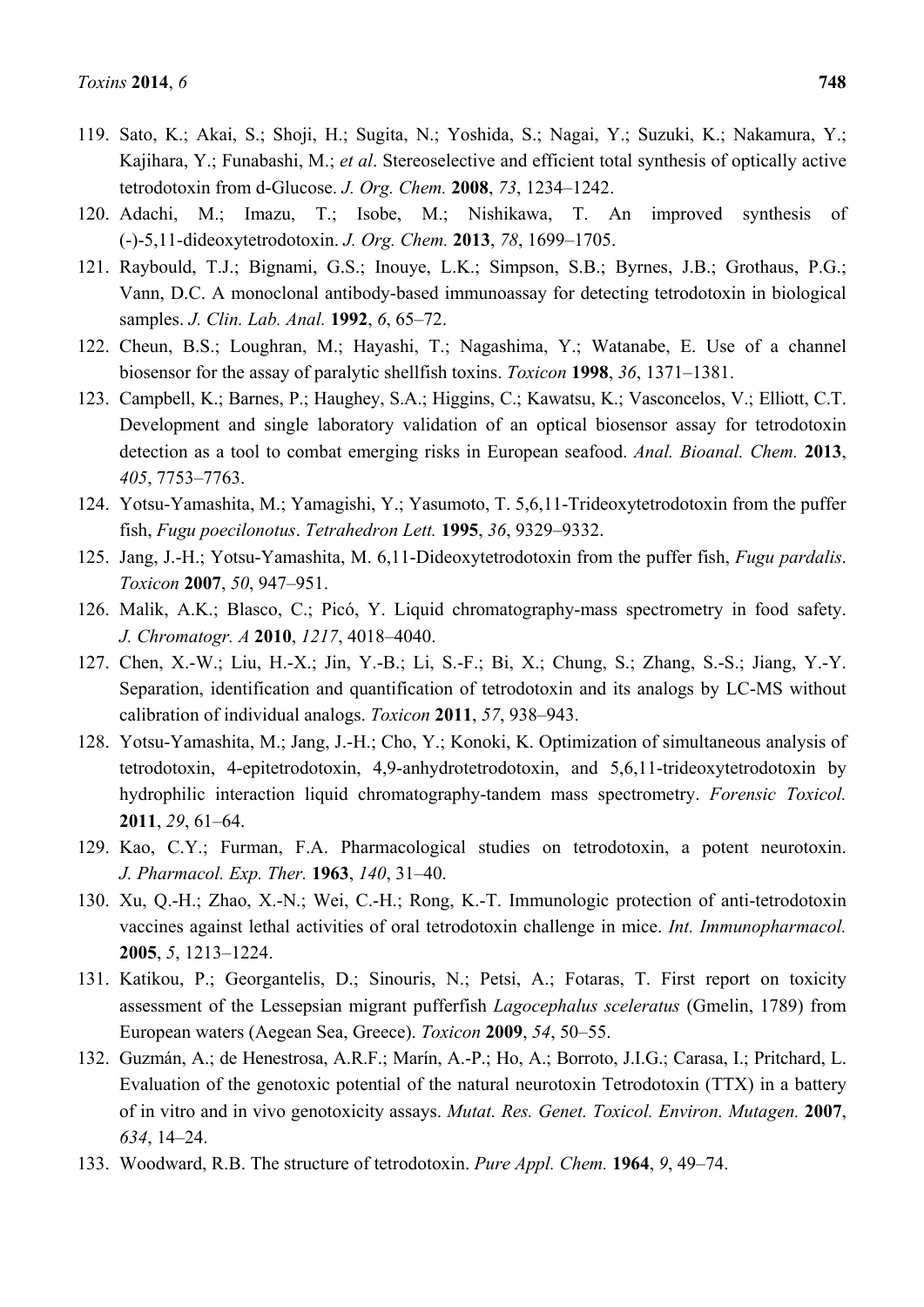- 134. Wang, J.; Araki, T.; Tatsuno, R.; Nina, S.; Ikeda, K.; Hamasaki, M.; Sakakura, Y.; Takatani, T.; Arakawa, O. Transfer profile of intramuscularly administered tetrodotoxin to artificial hybrid specimens of pufferfish, *Takifugu rubripes* and *Takifugu niphobles*. *Toxicon* **2011**, *58*, 565–569.
- 135. Fong, B.M.-W.; Tam, S.; Tsui, S.-H.; Leung, K.S.-Y. Development and validation of a high-throughput double solid phase extraction-liquid chromatography-tandem mass spectrometry method for the determination of tetrodotoxin in human urine and plasma. *Talanta* **2011**, *83*, 1030–1036.
- 136. Taylor, A.D.; Vaisocherová, H.; Deeds, J.; DeGrasse, S.; Jiang, S. Tetrodotoxin detection by a surface plasmon resonance sensor in pufferfish matrices and urine. *J. Sens.* **2011**, *2011*, 1–10.
- 137. Man, C.N.; Noor, N.M.; Harn, G.L.; Lajis, R.; Mohamad, S. Screening of tetrodotoxin in puffers using gas chromatography-mass spectrometry. *J. Chromatogr. A* **2010**, *1217*, 7455–7459.
- 138. Diener, M.; Christian, B.; Ahmed, M.; Luckas, B. Determination of tetrodotoxin and its analogs in the puffer fish *Takifugu oblongus* from Bangladesh by hydrophilic interaction chromatography and mass-spectrometric detection. *Anal. Bioanal. Chem.* **2007**, *389*, 1997–2002.
- 139. Tsai, Y.-H.; Ho, P.-H.; Hwang, C.-C.; Hwang, P.-A.; Cheng, C.-A.; Hwang, D.-F. Tetrodotoxin in several species of xanthid crabs in southern Taiwan. *Food Chem.* **2006**, *95*, 205–212.
- 140. Asakawa, M.; Toyoshima, T.; Ito, K.; Bessho, K.; Yamaguchi, C.; Tsunetsugu, S.; Shida, Y.; Kajihara, H.; Mawatari, S.F.; Noguchi, T.; *et al*. Paralytic toxicity in the ribbon worm *Cephalothrix* species (Nemertea) in Hiroshima Bay, Hiroshima Prefecture, Japan and the isolation of tetrodotoxin as a main component of its toxins. *Toxicon* **2003**, *41*, 747–753.
- 141. Asakawa, M.; Ito, K.; Kajihara, H. Highly toxic ribbon worm *Cephalothrix simula* containing tetrodotoxin in Hiroshima Bay, Hiroshima Prefecture, Japan. *Toxins* **2013**, *5*, 376–395.
- 142. Nakamura, M.; Yasumoto, T. Tetrodotoxin derivatives in puffer fish. *Toxicon* **1985**, *23*, 271–276.
- 143. Yotsu, M.; Yasumoto, T.; Kim, Y.H.; Naoki, H.; Kao, C.Y. The structure of chiriquitoxin from the Costa Rican frog *Atelopus chiriquiensis*. *Tetrahedron Lett.* **1990**, *31*, 3187–3190.
- 144. Hwang, D.F.; Noguchi, T.; Arakawa, O.; Abe, T.; Hashimoto, K. Toxicological studies on several species of puffer in Taiwan. *Nippon Suisan Gakkaishi* **1988**, *54*, 2001–2008.
- 145. Goto, T.; Kishi, Y.; Takahashi, S.; Hirata, Y. Tetrodotoxin. *Tetrahedron* **1965**, *21*, 2059–2088.
- 146. Pavelka, L.A.; Fuhrman, F.A.; Mosher, H.S. 11- Nortetrodotoxin-6,6-diol and 11-nortetrodotoxin-6-ol. *Heterocycles* **1982**, *17*, 225–230.
- 147. Endoa, A.; Khora, S.S.; Murata, M.; Naoki, H.; Yasumoto, T. Isolation of 11-nortetrodotoxin-6(R)-OL and other tetrodotoxin derivatives from the puffer *Fugu niphobles*. *Tetrahedron Lett.* **1988**, *29*, 4127–4128.
- 148. Yotsu, M.; Hayashi, Y.; Khora, S.S.; Sato, S.i.; Yasumoto, T. Isolation and structural assignment of 11-nortetrodotoxin-6(S)-ol from the puffer *Arothron nigropunctatus*. *Biosci. Biotechnol. Biochem.*  **1992**, *56*, 370–371.
- 149. Shoji, Y.; Yotsu-Yamashita, M.; Miyazawa, T.; Yasumoto, T. Electrospray ionization mass spectrometry of tetrodotoxin and its analogs: Liquid chromatography/mass spectrometry, tandem mass spectrometry, and liquid chromatography/tandem mass spectrometry. *Anal. Biochem.* **2001**, *290*, 10–17.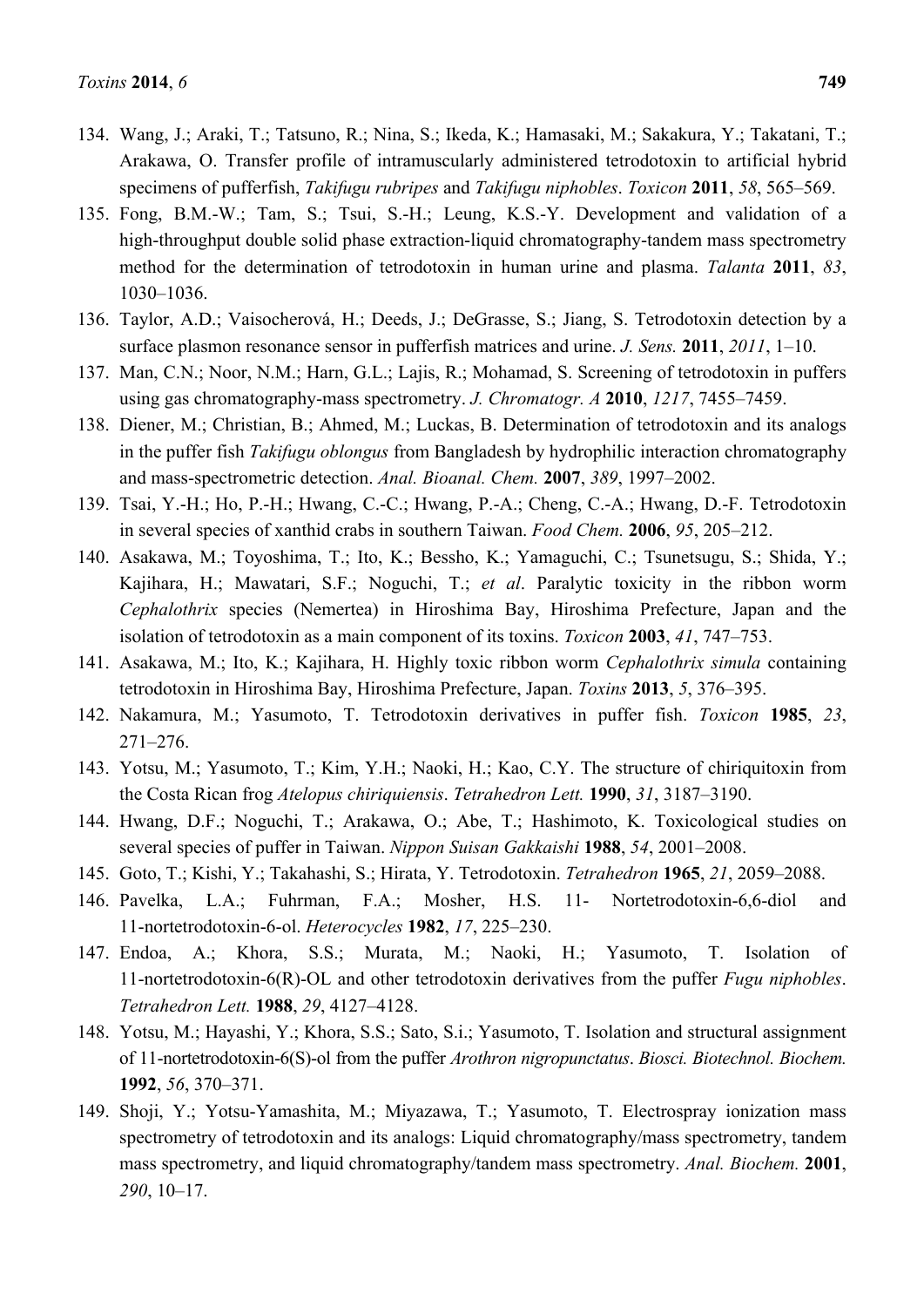- 150. LATOXAN, France. Available online: http://www.latoxan.com/PHP/00000171.php (accessed on 14 February 2014).
- 151. Acros Organics (BVBA), Belgium. Available online: http://wercs.acros.com/wercsdata/ document.aspx?prd=ACR25647~~PDF~~MTR~~CLP1~~EN~~2010-12-05%2013:41:44~~ Tetrodotoxin,%20citrate%20free (accessed on 14 February 2014).
- 152. CMS Chemicals Ltd., UK. Available online: http://www.cms-chemicals.com/cms/website.nsf/% 28allcategorycms%29/86C09EFA1D2EE78B802579FA00589A94 (accessed on 14 February 2014).
- 153. Hangzhou Dayangchem Co., Zhejiang, China. Available online: http://dayangchem.guidechem.com/ pro-show2145147.html (accessed on 14 February 2014).
- 154. Acros Organics N.V., Belgium. Available online: https://fscimage.fishersci.com/msds/01139.htm (accessed on 14 February 2014).
- 155. Sigma Aldrich Ltd. Available online: http://www.sigmaaldrich.com/catalog/product/sigma/t8024? lang=en&region=IE (accessed on 14 February 2014).
- 156. Biotium, USA. Available online: http://www.biotium.com/product/product\_info/MSDS/ MSDS%2000060.pdf (accessed on 14 February 2014).
- 157. Alomone Labs. Available online: http://www.linscottsdirectory.com/products/alomonelabs/tetrodotoxin-citrate-free-14 (accessed on 14 February 2014).
- 158. EMD Millipore (Calbiochem®), Germany. Available online: http://www.emdmillipore. com/life-science-research/tetrodotoxin-citrate-free-fugu-sp-/EMD\_BIO-584415/p\_bAqb.s1LILw AAAEWlWEfVhTm (accessed on 14 February 2014).
- 159. Affix Scientific, USA. Available online: http://www.affixscientific.com/product/tetrodotoxincitrate-fr/ (accessed on 14 February 2014).
- 160. Abcam plc, UK. Available online: http://www.abcam.com/Tetrodotoxin-citrate-ab120055.html (accessed on 14 February 2014).
- 161. Biorbyt Limited. Available online: http://www.biorbyt.com/tetrodotoxin-citrate-free (accessed on 14 February 2014).
- 162. Carbosynth Limited, UK. Available online: http://www.carbosynth.com/carbosynth/ website.nsf/%28w-productdisplay%29/86C09EFA1D2EE78B802579FA00589A94 (accessed on 14 February 2014).
- 163. Biotium, G.S.-. USA. Available online: http://www.clonagen.com/clonagen/d10e987f-efe7-45f3 b1a9-2f9d3cb88753/tetrodotoxin\_citrate\_free\_product.aspx (accessed on 14 February 2014).
- 164. Yotsu-Yamashita, M.; Goto, A.; Nakagawa, T. Identification of 4-S-Cysteinyltetrodotoxin from the liver of the puffer fish, *Fufu pardalis* and formation of thiol adducts of tetrodotoxin from 4,9-anhydro-tetrodotoxin. *Chem. Res. Toxicol.* **2005**, *18*, 865–871.
- 165. Khora, S.S.; Yasumoto, T. Isolation of 11-oxotetrodotoxin from the puffer, *Arothron nigropunctatus*. *Tetrahedron Lett.* **1989**, *30*, 4393–4394.
- 166. Kono, M.; Matsui, T.; Furukawa, K.; Takase, T.; Yamamori, K.; Kaneda, H.; Aoki, D.; Jang, J.-H.; Yotsu-Yamashita, M. Examination of transformation among tetrodotoxin and its analogs in the living cultured juvenile puffer fish, kusafugu, *Fugu niphobles* by intramuscular administration. *Toxicon* **2008**, *52*, 714–720.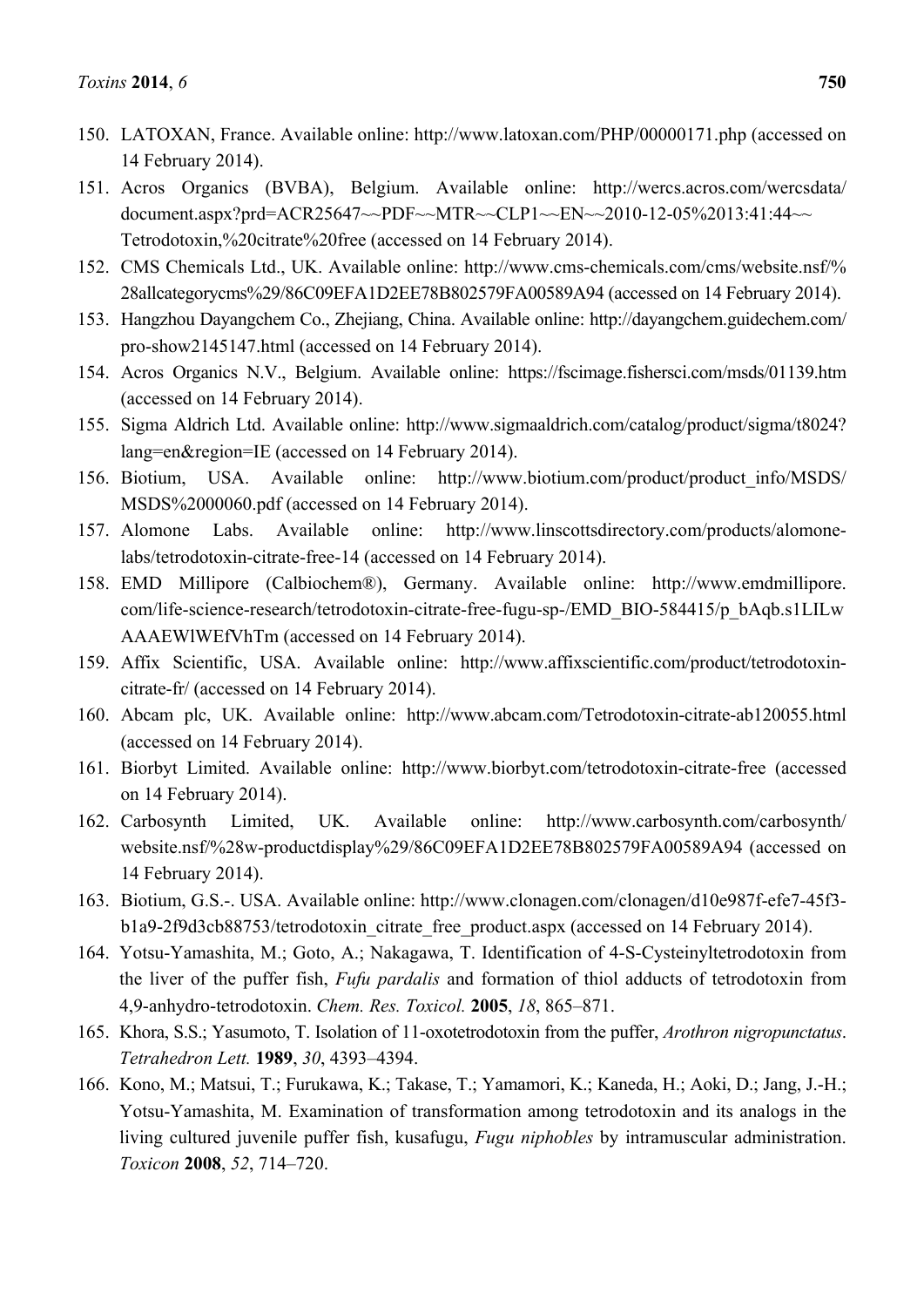- 167. Nakashima, K.; Arakawa, O.; Taniyama, S.; Nonaka, M.; Takatani, T.; Yamamori, K.; Fuchi, Y.; Noguchi, T. Occurrence of saxitoxins as a major toxin in the ovary of a marine puffer *Arothron firmamentum*. *Toxicon* **2004**, *43*, 207–212.
- 168. Vázquez, N.; Yotsu-Yamashita, M.; Sierra-Beltrán, A.P.; Yasumoto, T.; Ochoa, J.L. Toxicities and distribution of tetrodotoxin in the tissues of puffer fish found in the coast of the Baja California Peninsula, Mexico. *Toxicon* **2000**, *38*, 729–734.
- 169. Katsutoshi, I.; Shinya, O.; Manabu, A.; Kentaro, B.; Shigeto, T.; Yasuo, S.; Susumu, O. Detection of tetrodotoxin (TTX) from two copepods infecting the grass puffer *Takifugu niphobles*: TTX attracting the parasites? *Toxicon* **2006**, *48*, 620–626.
- 170. Asakawa, M.; Gomez-Delan, G.; Tsuruda, S.; Shimomura, M.; Shida, Y.; Taniyama, S.; Barte-Quilantang, M.; Shindo, J. Toxicity assessment of the Xanthid Crab *Demania cultripes* from Cebu Island, Philippines. *J. Toxicol.* **2010**, *2010*, 1–7.
- 171. Ho, P.-H.; Tsai, Y.-H.; Hwang, C.-C.; Hwang, P.-A.; Hwang, J.-H.; Hwang, D.-F. Paralytic toxins in four species of coral reef crabs from Kenting National Park in southern Taiwan. *Food Control* **2006**, *17*, 439–445.
- 172. Kanchanapongkul, J. Tetrodotoxin poisoning following ingestion of the toxic eggs of the horseshoe crab *Carcinoscorpius rotundicauda*, a case series from 1994 through 2006. *Southeast Asian J. Trop. Med. Public Health* **2008**, *39*, 303–306.
- 173. Yasumoto, T.; Yotsu, M.; Endo, A.; Murata, M.; Naoki, H. lnterspecies distribution and biogenetic origin of tetrodotoxin and its derivatives. *Pure Appl. Chem.* **1989**, *61*, 505–508.
- 174. Narita, H.; Matsubara, S.; Miwa, N.; Akahane, S.; Murakami, M.; Goto, T.; Nara, M.; Noguchi, T.; Saito, T.; Shida, Y. *Vibrio alginolyticus*, a TTX-producing bacterium isolated from the starfish *Astropecten polyacanthus*. *Nippon Suisan Gakk.* **1987**, *53*, 617–621.
- 175. Nakagawa, T.; Jang, J.; Yotsu-Yamashita, M. Hydrophilic interaction liquid chromatographyelectrospray ionization mass spectrometry of tetrodotoxin and its analogs. *Anal. Biochem.* **2006**, *352*, 142–144.
- 176. Yotsu, M.; Endo, A.; Yasumoto, T. An improved tetrodotoxin analyzer. *Agric. Biol. Chem.* **1989**, *53*, 893–895.
- 177. Umezawa, T.; Shinada, T.; Ohfune, Y. Synthesis of <sup>13</sup>C-Labeled 5,6,11-Trideoxytetrodotoxin. *Chem. Lett.* **2010**, *39*, 1281–1282.
- 178. Williams, B.L. Behavioral and chemical ecology of marine organisms with respect to tetrodotoxin. *Mar. Drugs* **2010**, *8*, 381–398.
- 179. Hanifin, C.T. The chemical and evolutionary ecology of tetrodotoxin (TTX) toxicity in terrestrial vertebrates. *Mar. Drugs* **2010**, *8*, 577–593.
- 180. Childress, J.J.; Fisher, C.R.; Brooks, J.M.; Kennicutt, M.C.; Bidigare, R.; Anderson, A.E. A methanotrophic marine molluscan (Bivalvia, Mytilidae) symbiosis: Mussels fueled by gas. *Science* **1986**, *233*, 1306–1308.
- 181. Ott, J.A.; Bright, M.; Schiemer, F. The ecology of a novel symbiosis between a marine peritrich ciliate and chemoautotrophic bacteria. *Mar. Ecol.* **1998**, *19*, 229–243.
- 182. Dubilier, N.; Bergin, C.; Lott, C. Symbiotic diversity in marine animals: The art of harnessing chemosynthesis. *Nat. Rev. Microbiol.* **2008**, *6*, 725–740.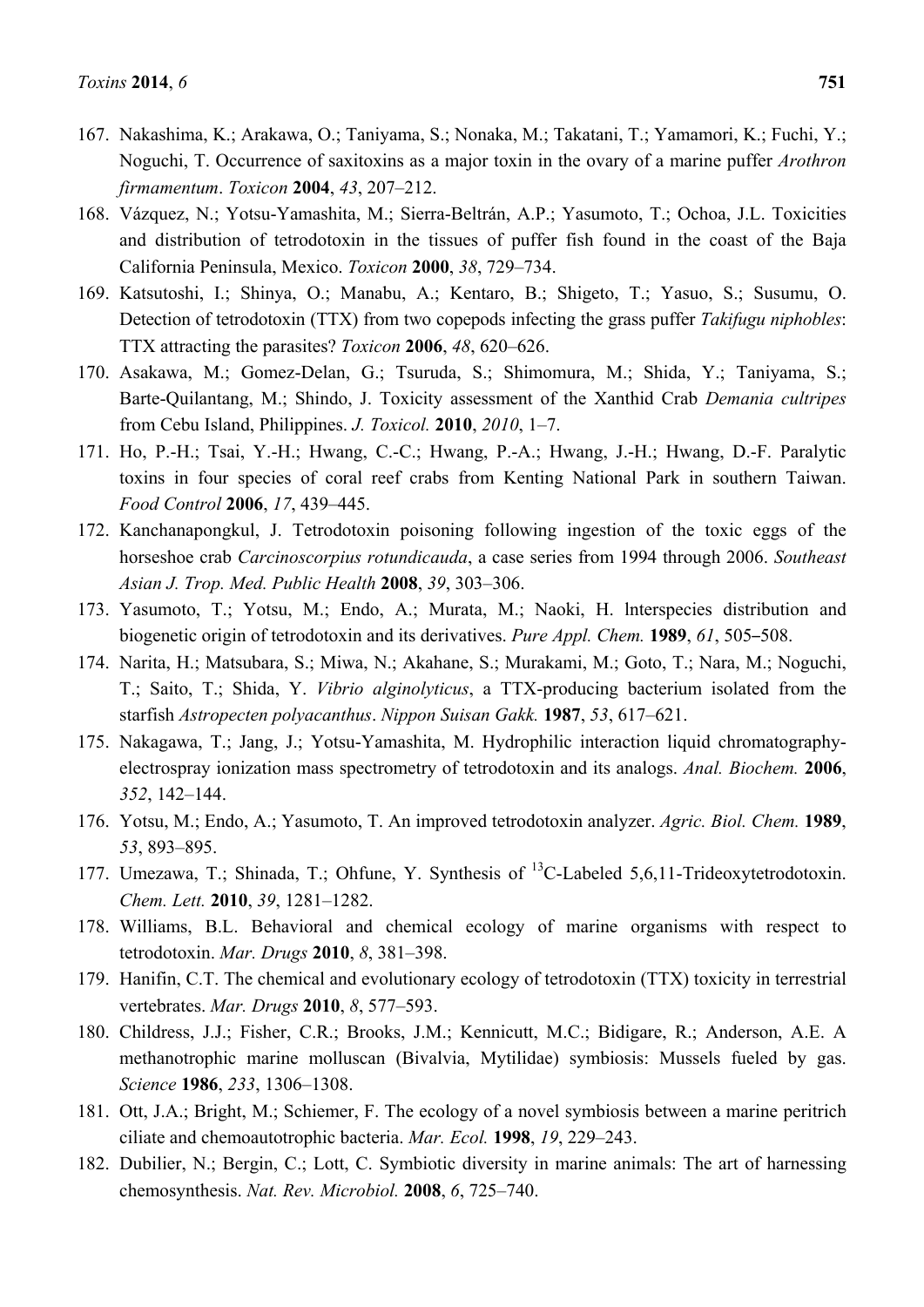- 183. Matsumura, K. Production of tetrodotoxin in puffer fish embryos. *Environ. Toxicol. Pharmacol.*  **1998**, *6*, 217–219.
- 184. Cheng, C.A.; Lin, S.J.; Hwang, D.F. Paralytic toxins of the gastropod *Natica lineata* in Pingtung Prefecture. *Food Sci.* **1996**, *26*, 845–853.
- 185. Caldwell, J.P. The evolution of myrmecophagy and its correlates in poison frogs (Family Dendrobatidae). *J. Zool.* **1996**, *240*, 75–101.
- 186. Hille, B. The permeability of the sodium channel to organic cations in myelinated nerve. *J. Gen. Physiol.* **1971**, *58*, 599–619.
- 187. Moran, O.; Picollo, A.; Conti, F. Tonic and phasic guanidinium toxin-block of skeletal muscle Na channels expressed in Mammalian cells. *Biophys. J.* **2003**, *84*, 2999–3006.
- 188. Matsui, T.; Yamamori, K.; Furukawa, K.; Kono, M. Purification and some properties of a tetrodotoxin binding protein from the blood plasma of kusafugu, *Takifugu niphobles*. *Toxicon*  **2000**, *38*, 463–468.
- 189. Yotsu-Yamashita, M.; Sugimoto, A.; Terakawa, T.; Shoji, Y.; Miyazawa, T.; Yasumoto, T. Purification, characterization, and cDNA cloning of a novel soluble saxitoxin and tetrodotoxin binding protein from plasma of the puffer fish, *Fugu pardalis*. *Eur. J. Biochem.* **2001**, *268*, 5937–5946.
- 190. Kaneko, Y.; Matsumoto, G.; Hanyu, Y. TTX resistivity of Na/ channel in newt retinal neuron. *Biochem. Biophys. Res. Commun.* **1997**, *240*, 651–656.
- 191. Maruta, S.; Yamaoka, K.; Yotsu-Yamashita, M. Two critical residues in p-loop regions of puffer fish Na<sup>+</sup> channels on TTX sensitivity. *Toxicon* **2008**, *51*, 381–387.
- 192. Nagashima, Y.; Yamamoto, K.; Shimakura, K.; Shiomi, K. A tetrodotoxin-binding protein in the hemolymph of shore crab *Hemigrapsus sanguineus*: Purification and properties. *Toxicon* **2002**, *40*, 753–760.
- 193. Yotsu-Yamashita, M.; Shoji, Y.; Terakawa, T.; Yamada, S.; Miyazawa, T.; Yasumoto, T. Mutual binding inhibition of tetrodotoxin and saxitoxin to their binding protein from the plasma of the puffer fish, *Fugu pardalis*. *Biosci. Biotechnol. Biochem.* **2002**, *66*, 2520–2524.
- 194. Hwang, P.-A.; Tsai, Y.-H.; Lin, H.-P.; Hwang, D.-F. Tetrodotoxin-binding proteins isolated from five species of toxic gastropods. *Food Chem.* **2007**, *103*, 1153–1158.
- 195. Fukuda, A.; Tani, A. Records of puffer poisonings report 3. *Nippon Igaku Oyobi Kenko Hoken*  **1941**, *3528*, 7–13.
- 196. Leung, K.S.-Y.; Fong, B.M.-W.; Tsoi, Y.-K. Analytical challenges: Determination of tetrodotoxin in human urine and plasma by LC-MS/MS. *Mar. Drugs* **2011**, *9*, 2291–2303.
- 197. ExPASy, S.B.R.P. Sodium/potassium-exchanging ATPase. Available online: http://enzyme. expasy.org/EC/3.6.3.9 (accessed on 14 February 2014).
- 198. Meyer, T.W.; Hostetter, T.H. Uremia. *N. Engl. J. Med.* **2007**, *357*, 1316–1325.
- 199. Nakashima, R.; Nakata, Y.; Kameoka, M.; Hayashi, N.; Watanabe, K.; Yagi, K. Case of tetrodotoxin intoxication in a uremic patient. *Chudoku Kenkyu* **2007**, *20*, 141–145.
- 200. Chew, S.K.; Chew, L.S.; Wang, K.W.; Mah, P.K.; Tan, B.Y. Antocholinesterase drugs in the treatement of tetrodotoxin poisoning. *Lancet* **1984**, *324*, doi:10.1016/S0140-6736(84)90282-4.
- 201. Clark, R.F.; Williams, S.R.; Nordt, S.P.; Manoguerra, A.S. A review of selected sea-food poisoning. *Undersea Hyperb. Med.* **1999**, *26*, 175–184.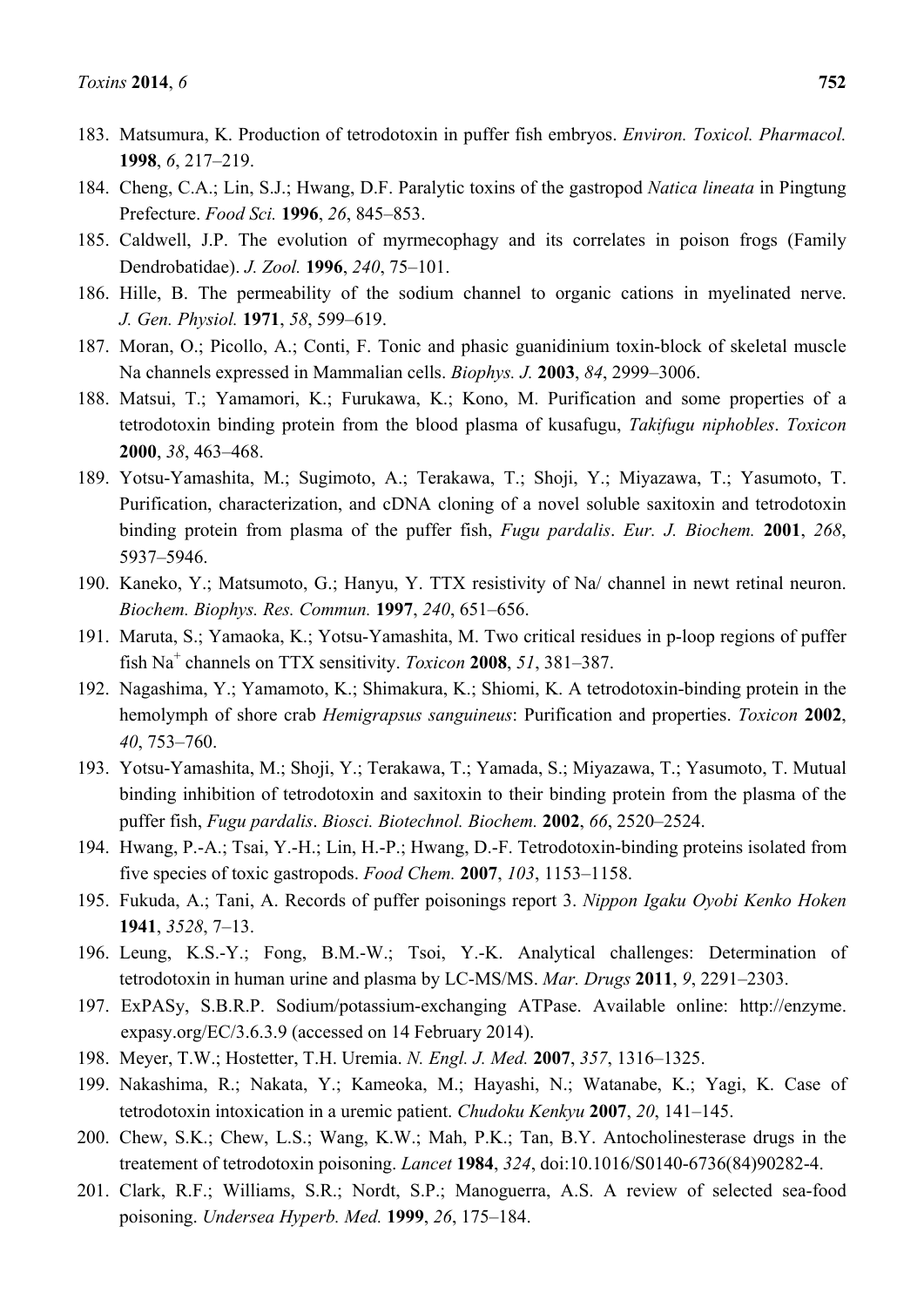- 202. Vale, J.A. Position statement: Gastric lavage. American academy of clinical toxicology; European association of poisons centres and clinical toxicologists. *J. Toxicol. Clin. Toxicol.* **1997**, *35*, 711–719.
- 203. Kaufman, B.; Wright, D.C.; Ballou, W.R.; Monheit, D. Protection against tetrodotoxin and saxitoxin intoxication by a cross-protective rabbit anti-tetrodotoxin antiserum. *Toxicon* **1991**, *29*, 581–587.
- 204. Rivera, V.R.; Poli, M.A.; Bignami, G.S. Prophylaxis and treatment with a monoclonal antibody of tetrodotoxin poisoning in mice. *Toxicon* **1995**, *33*, 1231–1237.
- 205. Joshi, S.K.; Joseph, P.M.; Hernandez, G.; Baker, S.; Shieh, C.-C.; Neelands, T.; Zhang, X.-F.; Niforatos, W.; Kage, K.; Han, P.; *et al*. Involvement of the TTX-resistant sodium channel Nav 1.8 in inflammatory and neuropathic, but not post-operative, pain states. *Pain* **2006**, *123*, 75–82.
- 206. Marcil, J.; Walczak, J.-S.; Guindon, J.; Ngoc, A.H.; Lu, S.; Beaulieu, P. Antinociceptive effects of tetrodotoxin (TTX) in rodents. *Br. J. Anaesth.* **2006**, *96*, 761–768.
- 207. Hagen, N.A.; du Souich, P.; Lapointe, B.; Ong-Lam, M.; Dubuc, B.; Walde, D.; Love, R.; Ngoc, A.H. Tetrodotoxin for moderate to severe cancer pain: A randomized, double blind, parallel design multicenter study. *J. Pain Symptom Manag.* **2008**, *35*, 420–429.
- 208. Shi, J.; Liu, T.T.; Wang, X.; Epstein, D.H.; Zhao, L.Y.; Zhang, X.L.; Lu, L. Tetrodotoxin reduces cue-induced drug craving and anxiety in abstinent heroin addicts. *Pharmacol. Biochem. Behav.*  **2009**, *92*, 603–607.
- 209. Por, F.D.E. *Lessepsian Migration, the Influx of Red Sea Biota into the Mediterranean by Way of the Suez Canal*; Springer-Verlag: Berlin, Germany, 1978.
- 210. Akyol, O.; Ünal, V.; Ceyhan, T.; Bilecenoglu, M. First confirmed record of *Lagocephalus sceleratus*(Gmelin, 1789) in the Mediterranean Sea. *J. Fish Biol.* **2005**, *66*, 1183–1186.
- 211. Golani, D.; Levy, Y. New records and rare occurrences of fish species from the Mediterranean coast of Israel. *Zool. Middle East* **2005**, *36*, 27–32.
- 212. Corsini, M.; Margies, P.; Kondilatos, G.; Economidis, P.S. Three new exotic fish records from the SE Aegean Greek waters. *Sci. Mar.* **2006**, *70*, 319–323.
- 213. Peristeraki, P.; Lazarakis, G.; Tserpes, G. First Results on the maturity of the Lessepsian migrant *Lagocephalus sceleratus* (gmelin 1789) in the eastern meditettanean sea. *Rapp. Comm. int. Mer Médit* **2010**, *39*, 628.
- 214. Jribi, I.; Bradai, M.N. First record of the Lessepsian migrant species *Lagocephalus sceleratus*  (Gmelin, 1789) (Actinopterygii: Tetraodontidae) in the Central Mediterranean. *BioInvasions Rec.*  **2012**, *1*, 49–52.
- 215. Milazzo, M.; Azzurro, E.; Badalamenti, F. On the occurrence of the silverstripe blaasop *Lagocephalus sceleratus* (Gmelin, 1789) along the Libyan coast. *BioInvasions Rec.* **2012**, *1*, 125–127.
- 216. Nader, M.R.; Indary, S.; Boustany, L.E. *The Puffer Fish Lagocephalus Sceleratus (Gmelin, 1789) in the Eastern Mediterranean*; EastMed Technical Documents 2012, GCP/INT/041/EC–GRE– ITA; FAO: Rome, Italy, 2012.
- 217. Mosher, H.S.; Fuhrman, F.A.; Buchwald, H.D.; Fischer, H.G. Tarichatoxin-tetrodotoxin: A potent neurotoxin. *Science* **1964**, *144*, 1100–1110.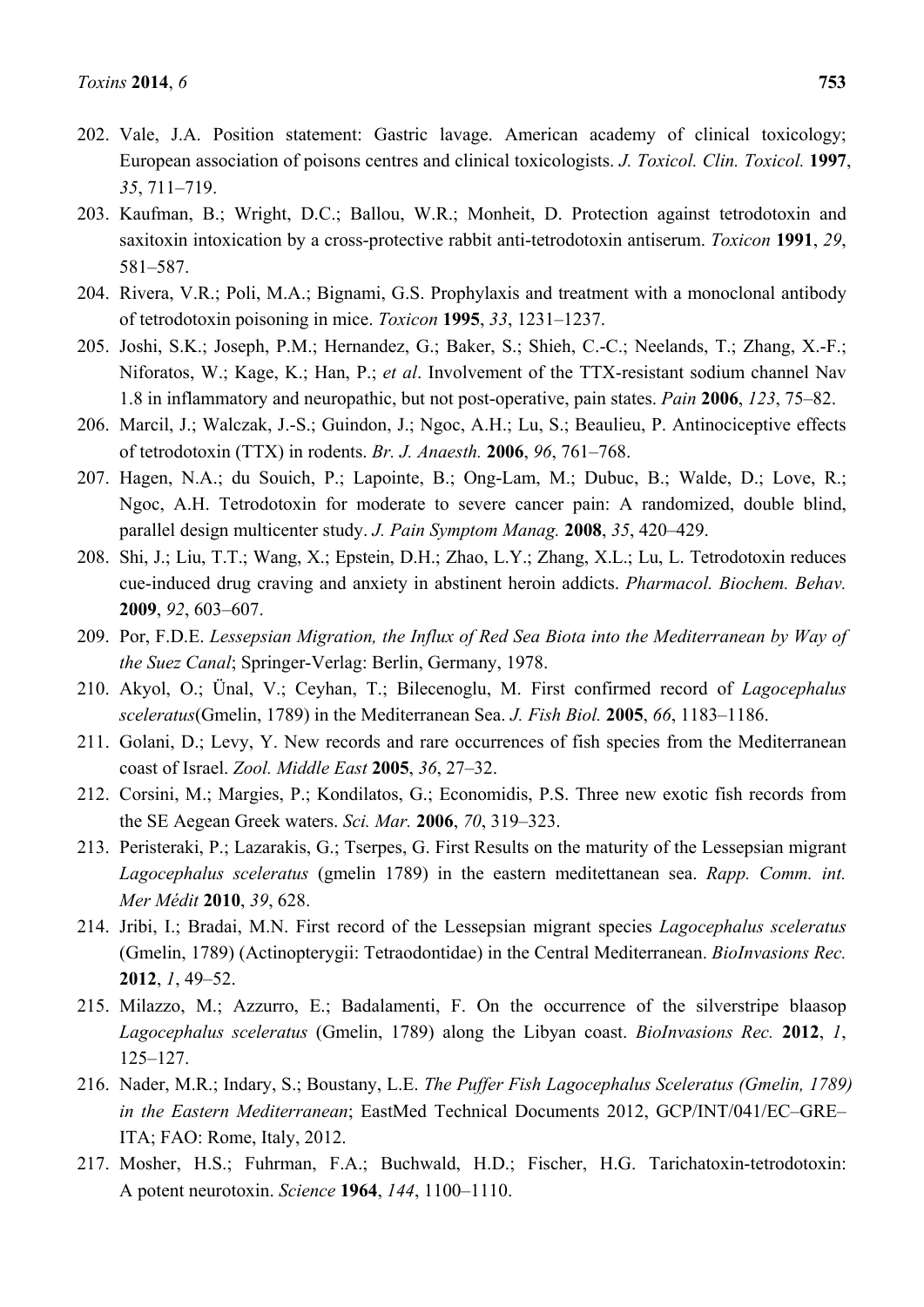- 218. Nagashima, Y.; Tanaka, N.; Shimakura, K.; Shiomi, K.; Shida, Y. Occurrence of tetrodotoxin-related substances in the nontoxic puffer *Takifugu xanthopterus*. *Toxicon* **2001**, *39*, 415–418.
- 219. Simon, K.D.; Mazlan, A.G.; Usup, G. Toxicity of puffer fishes (*Lagocephalus wheeleri* Abe, tabeta and kitahama, 1984 and *Lagocephalus sceleratus* Gmelin, 1789) from the east coast waters of peninsular Malaysia. *J. Biol. Sci.* **2009**, *9*, 482–487.
- 220. Noguchi, T.; Hashimoto, Y. Isolation of tetrodotoxin from a goby *Gobius criniger. Toxicon* **1973**, *11*, 305–307.
- 221. Thuesen, E.V.; Kogure, K.; Hashimoto, K.; Nemoto, T. Poison arrowworms: A tetrodotoxin venom in the marine phylum Chaetognatha. *J. Exp. Mar. Biol. Ecol.* **1988**, *116*, 249–256.
- 222. Ngy, L.; Tada, K.; Yu, C.-F.; Takatani, T.; Arakawa, O. Occurrence of paralytic shellfish toxins in Cambodian Mekong pufferfish *Tetraodon turgidus*: Selective toxin accumulation in the skin. *Toxicon* **2008**, *51*, 280–288.
- 223. Oliveira, J.S.; Fernandes, S.C.R.; Schwartz, C.A.; Bloch, C., Jr.; Taquita Melo, J.A.; Rodrigues Pires, O., Jr.; Carlos de Freitas, J. Toxicity and toxin identification in *Colomesus asellus*, an Amazonian (Brazil) freshwater puffer fish. *Toxicon* **2006**, *48*, 55–63.
- 224. Deeds, J.R.; White, K.D.; Etheridge, S.M.; Landsberg, J.H. Concentrations of saxitoxin and tetrodotoxin in three species of puffers from the Indian River Lagoon, Florida, the location for multiple cases of saxitoxin puffer poisoning from 2002 to 2004. *Trans. Am. Fish. Soc.* **2008**, *137*, 1317–1326.
- 225. Zaman, L.; Arakawa, O.; Shimosu, A.; Onoue, Y. Occurrence of paralytic shellfish poison in Bangladeshi freshwater puffers. *Toxicon* **1997**, *35*, 423–431.
- 226. Kungsuwan, A.; Arakawa, O.; Promdet, M.; Onoue, Y. Occurrence of paralytic shellfish poisons in thai freshwater puffers. *Toxicon* **1997**, *35*, 1341–1346.
- 227. Ito, K.; Asakawa, M.; Beppu, R.; Takayama, H.; Miyazawa, K. PSP-toxicification of the carnivorous gastropod *Rapana venosa* inhabiting the estuary of Nikoh River, Hiroshima Bay, Hiroshima Prefecture, Japan. *Mar. Pollut. Bull.* **2004**, *48*, 1116–1121.
- 228. Sato, S.; Kodama, M.; Ogata, T.; Saitanu, K.; Furuya, M.; Hirayama, K.; Kakinuma, K. Saxitoxin as a toxic principle of a freshwater puffer, *Tetraodon fangi*, in Thailand. *Toxicon* **1997**, *35*, 137–140.
- 229. Landsberg, J.H.; Hall, S.; Johannessen, J.N.; White, K.D.; Conrad, S.M.; Abbott, J.P.; Flewelling, L.J.; *et al*. Saxitoxin puffer fish poisoning in the united states, with the first report of *Pyrodinium bahamense* as the putative toxin source. *Environ. Health Perspect.* **2006**, *114*, 1502–1507.
- 230. Hille, B. *Ionic Channels of Excitable Membranes*; Sinauer: Sunderland, MA, USA, 1992.
- 231. Chen, H.-M.; Lin, C.-H.; Wang, T.M. Effects of 4-aminopyridine on saxitoxin intoxication. *Toxicol. Appl. Pharm.* **1996**, *141*, 44–48.
- 232. Chang, F.-C.T.; Spriggs, D.L.; Benton, B.J.; Keller, S.A.; Capacio, B.R. 4-Aminopyridine reverses saxitoxin (STX)- and tetrodotoxin (TTX)-induced cardiorespiratory depression in chronically instrumented guinea pigs. *Fund. Appl. Toxicol.* **1997**, *38*, 75–88.
- 233. Tsuda, K.; Ikuma, S.; Kawamura, M.; Tachiikawa, R.; Sakai, K. Tetrodotoxin VII on the structure of tetrodotoxin and its derivatives. *Chem. Pharm. Bull.* **1964**, *12*, 1357–1374.